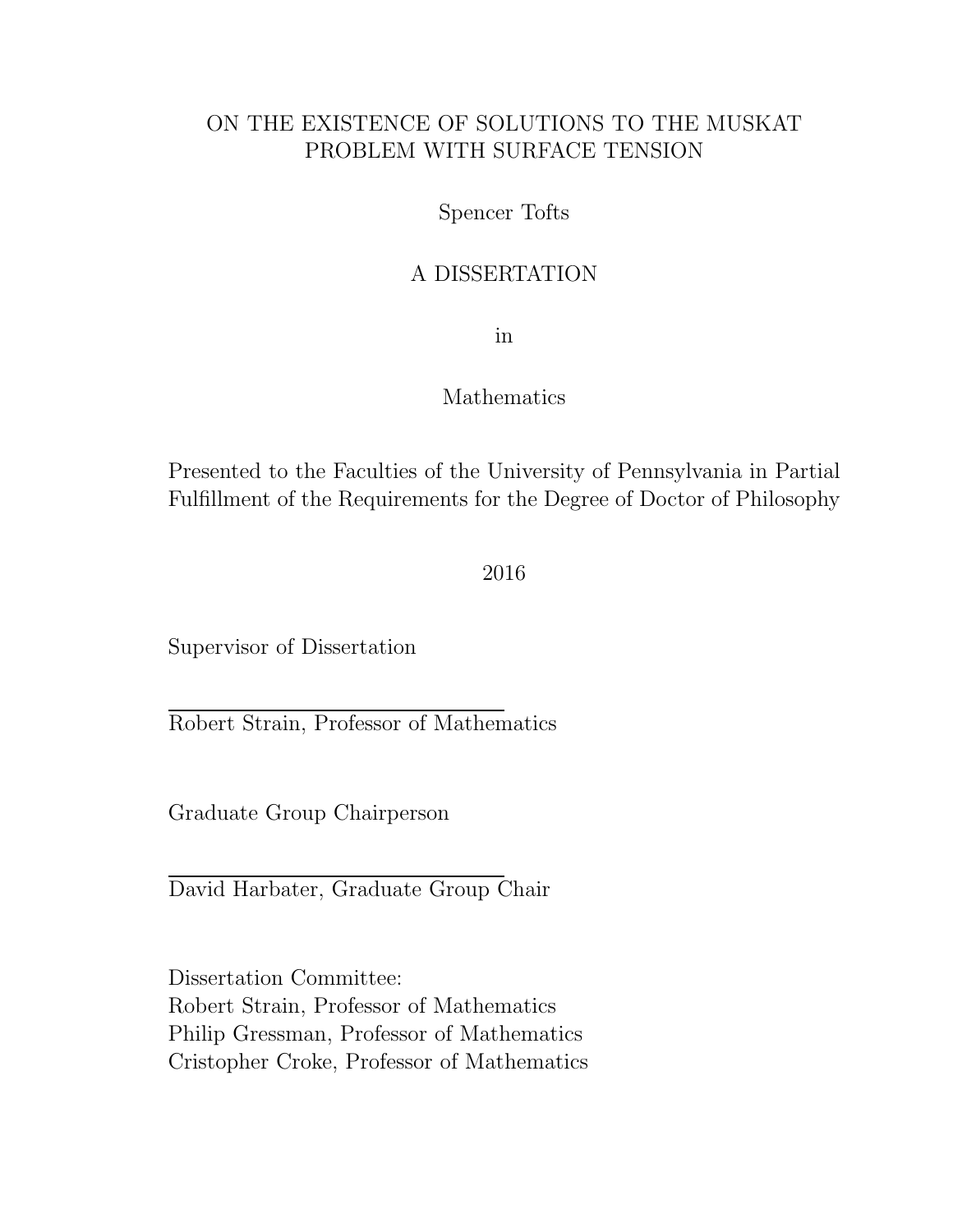# Acknowledgments

This research was partially supported by NSF Grant DMS-1500916.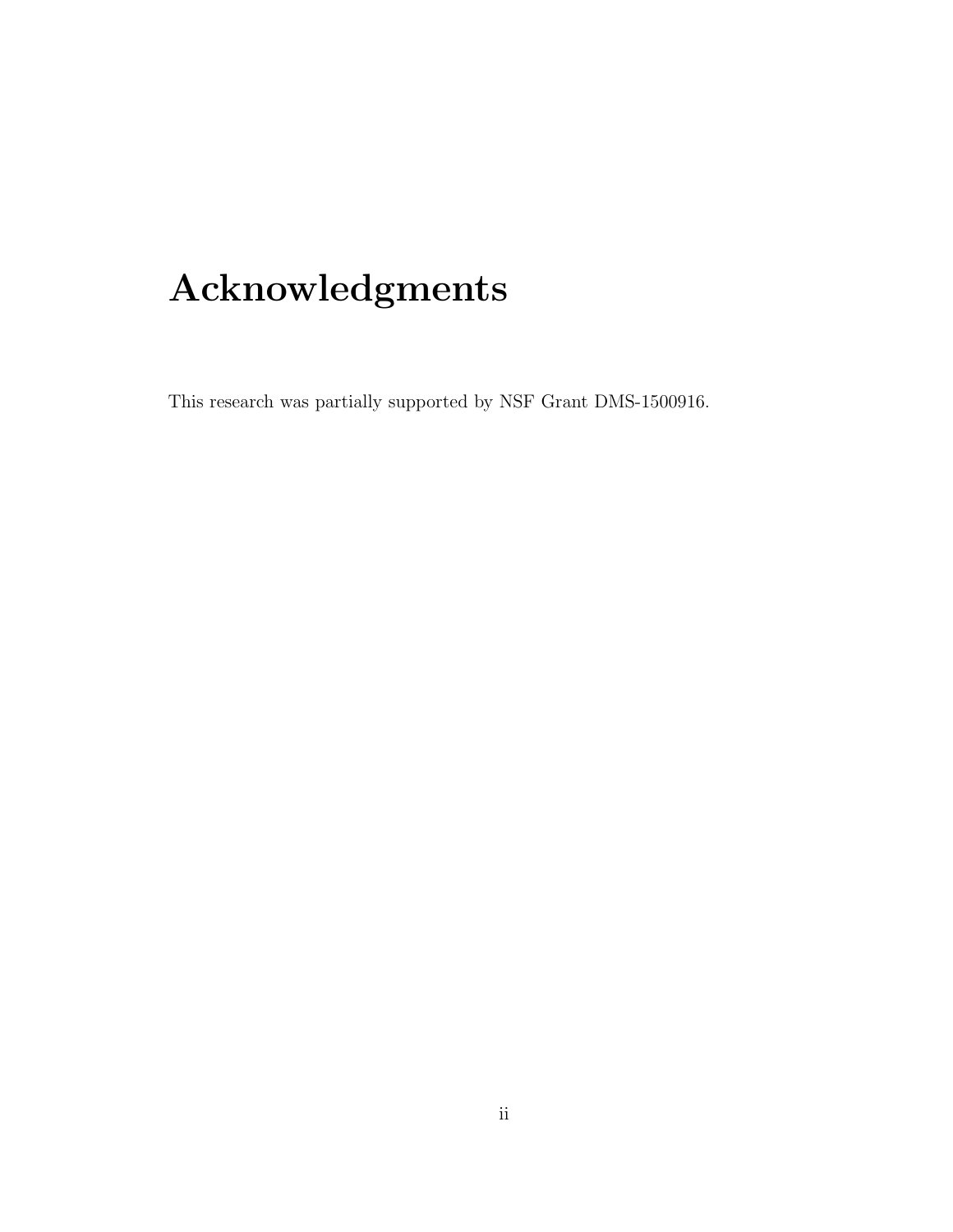#### ABSTRACT

### ON THE EXISTENCE OF SOLUTIONS TO THE MUSKAT PROBLEM WITH SURFACE TENSION

Spencer Tofts

#### Robert Strain

We consider the Muskat Problem with surface tension in two dimensions over the real line, with  $H^s$  initial data and allowing the two fluids to have different constant densities and viscosities. We take the angle between the interface and the horizontal, and derive an evolution equation for it. We use energy methods to prove that a solution  $\theta$  exists locally and can be continued while  $||\theta||_s$  remains bounded and the arc chord condition holds. Furthermore, the resulting solution is unique, and depends continuously on the initial data. Additionally, when both fluids have the same viscosity and the initial data is sufficiently small, we show the energy is non-increasing, and that the solution  $\theta$  exists globally in time.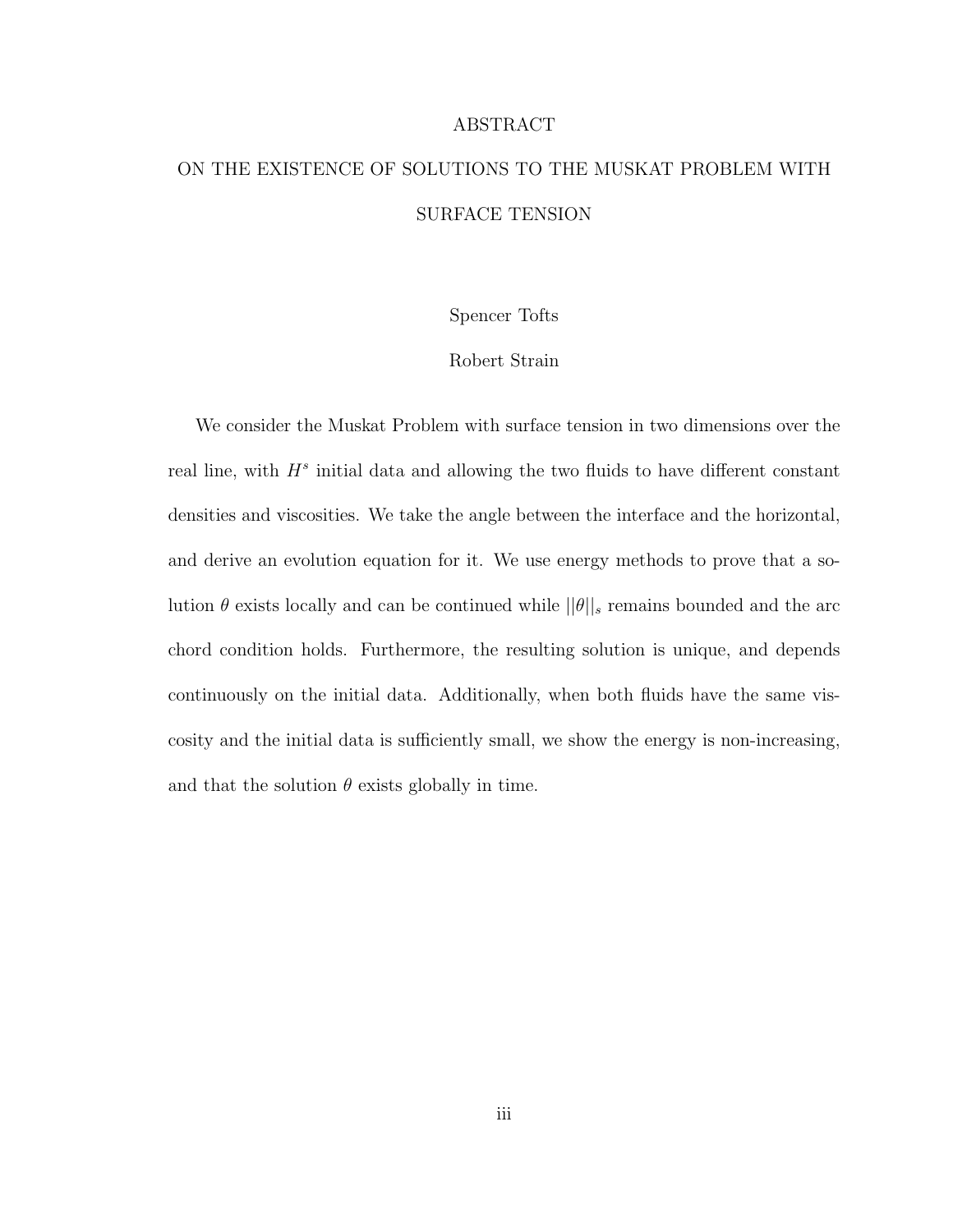# **Contents**

| $\mathbf{1}$    |                                             | Introduction:                       | $\mathbf{1}$   |
|-----------------|---------------------------------------------|-------------------------------------|----------------|
|                 | 1.1                                         |                                     | 3              |
|                 | 1.2                                         |                                     | $\overline{4}$ |
|                 | 1.3                                         |                                     | $\overline{5}$ |
|                 | 1.4                                         |                                     | 6              |
|                 | 1.5                                         |                                     | 10             |
| $\bf{2}$        | <b>Equation of Motion:</b>                  |                                     | 11             |
| 3               |                                             | <b>Mollified Equations:</b><br>18   |                |
|                 | 4 Some Necessary Bounds:                    |                                     | 25             |
| $5\overline{)}$ | <b>Energy Estimate for Local Existence:</b> |                                     | 36             |
| 6               | Uniqueness and Proof of Local Existence:    |                                     | 47             |
| 7               |                                             | <b>Bounds for Global Existence:</b> | 91             |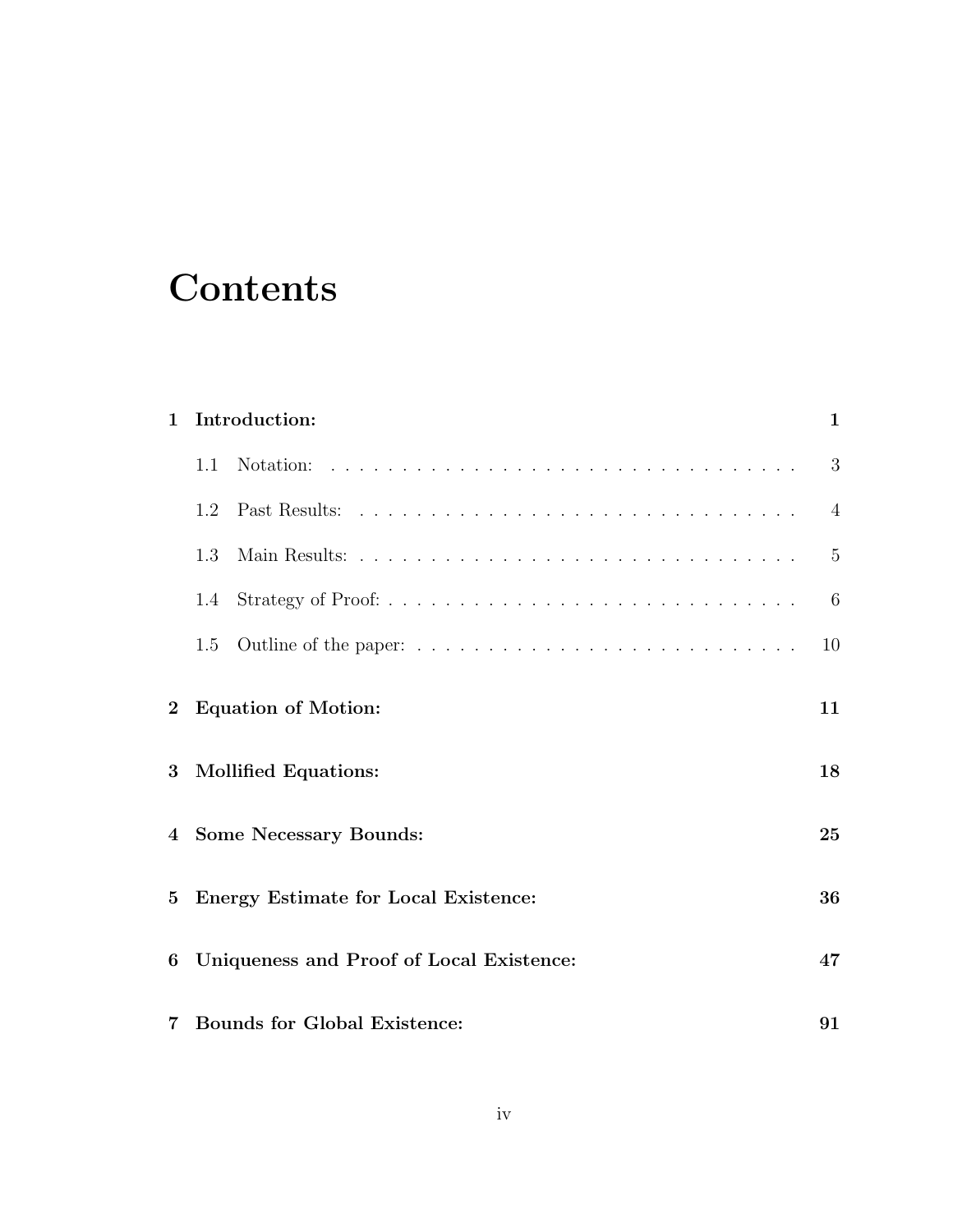8 Proof of Global Existence: 104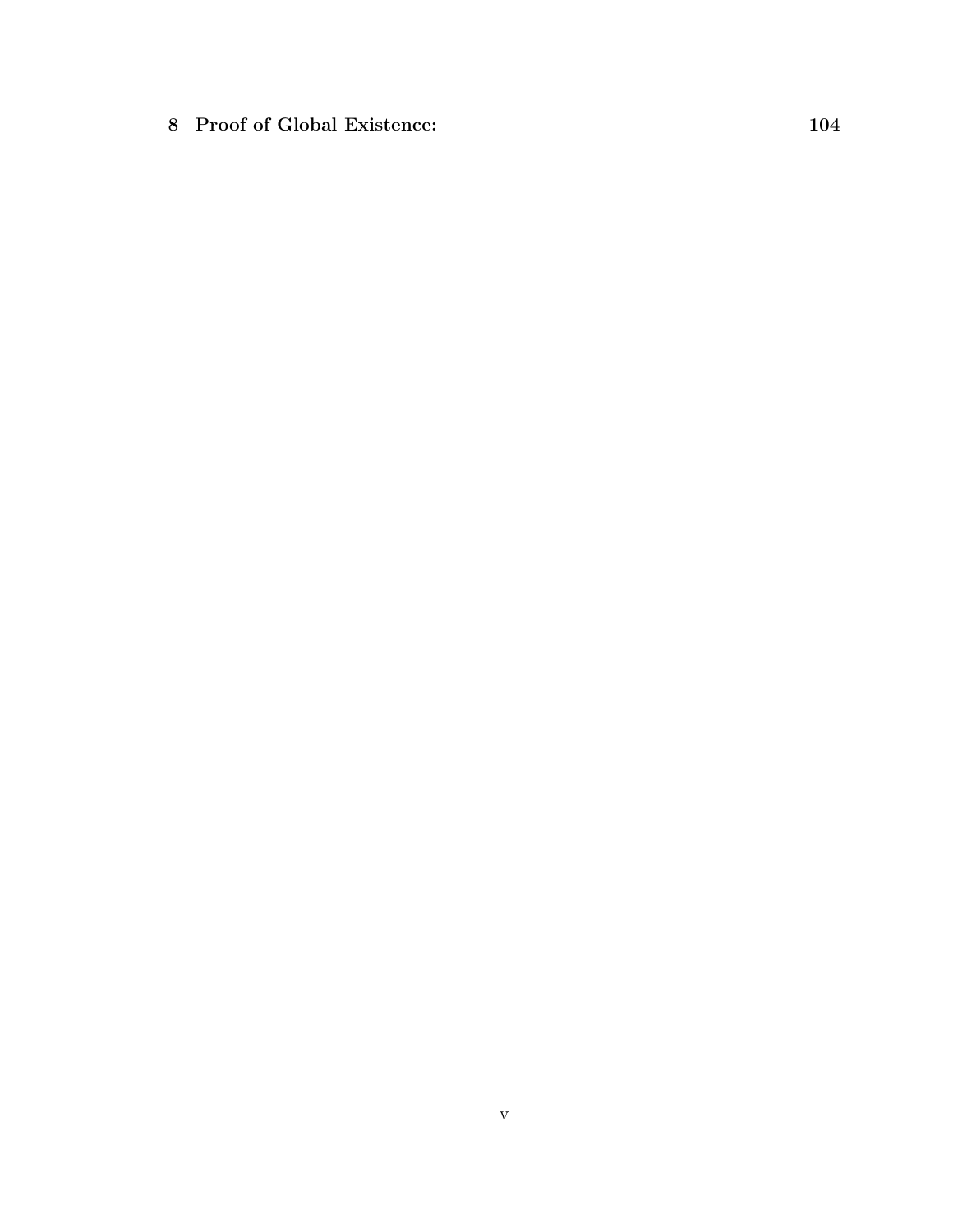## Chapter 1

### Introduction:

We consider the dynamics of the interface between two incompressible fluids, also known as the Muskat problem. In this paper, we focus on the initial value problem in two dimensions with surface tension. We will take the angle  $\theta$  between the interface and the horizontal, and prove that it satisfies the evolution equation

$$
\theta_t = \frac{\tau}{2} H(\theta_{\alpha\alpha\alpha}) - \frac{1}{2} H((R\cos(\theta) + 2A_\mu U)\theta_\alpha) \n- A_\mu H\left(\frac{-H(\gamma\theta_\alpha)}{2} + m \cdot \hat{t}\right) + (V - W \cdot \hat{t})\theta_\alpha + m \cdot \hat{n}
$$
\n(1.1)

We will use energy methods to prove that  $\theta$  exists locally, obtaining a bound for the energy that is polynomial in nature, as well as continuation criteria that depend only on the Sobolev norm and the arc-chord condition. Additionally, we show that the resulting solution is unique, varying continuously with the initial data. This extends previous results of Ambrose [1], who proved the same in the periodic case. Furthermore, we show that when the viscosity remains constant, the bound can be tightened such that the lowest degree terms are strictly negative. As a consequence,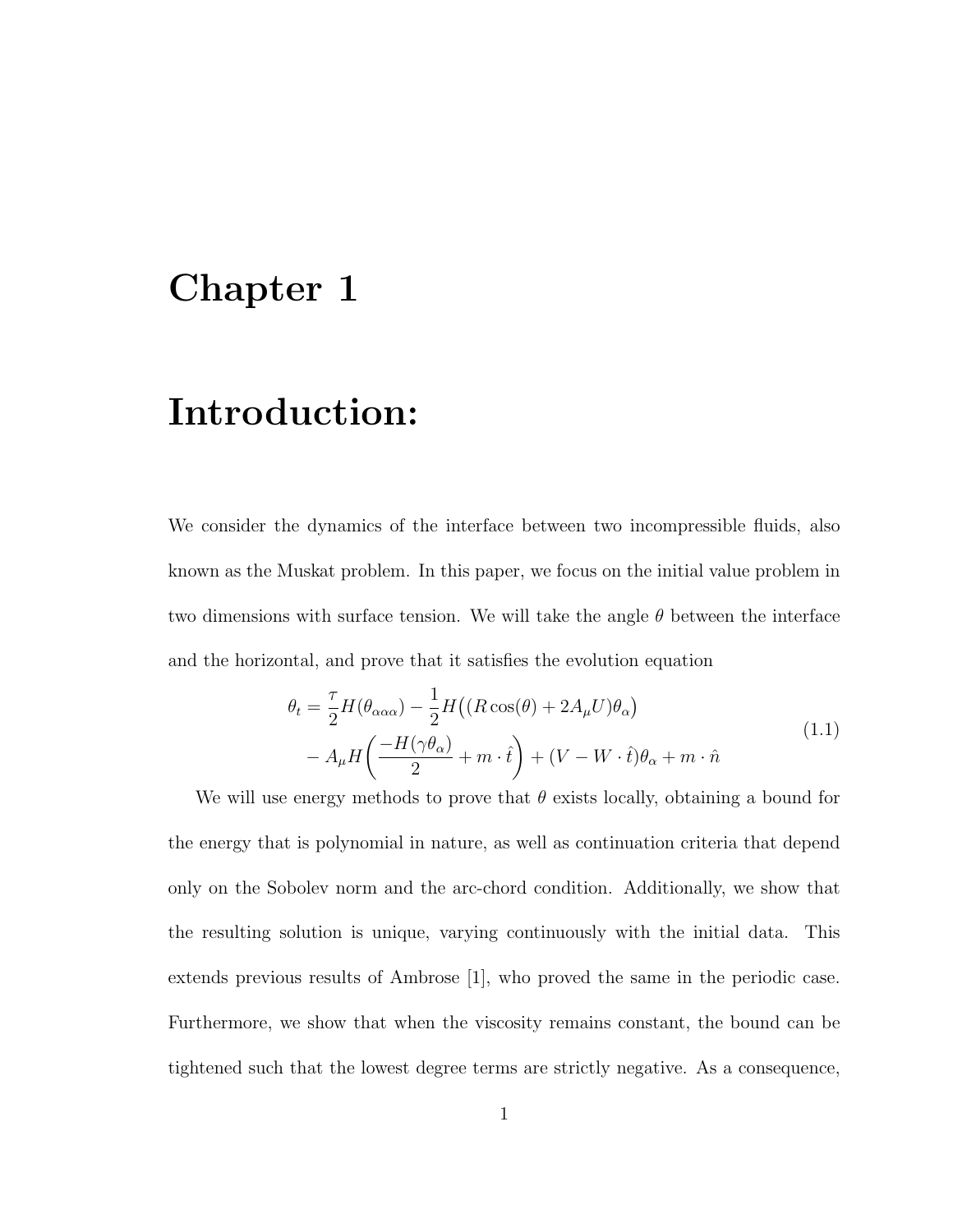when the initial data is sufficiently small, the energy is non-increasing, and we will show that this implies global existence for  $\theta$ .

We begin by rigorously stating the problem. The fluids are incompressible and satisfy Darcy's law. Therefore, letting  $v(x, t)$  be the velocity and  $p(x, t)$  be the pressure, we have

$$
\frac{\mu}{k}v = -\nabla p - (0, g\rho)
$$

$$
\nabla \cdot v = 0
$$

Here  $\mu$  is the dynamic viscosity, k is the permeability of the medium,  $\rho$  is the density of the liquid, and q is the acceleration from gravity. For this paper, we assume that the two fluids have different constant viscosities and densities (which we label  $\mu_1, \mu_2, \rho_1$ , and  $\rho_2$ ), and that the surface tension  $\tau$  is non-zero. We consider this interface as a two-dimensional parametric function  $(x(\alpha, t), y(\alpha, t))$ , and denote it  $z(\alpha, t)$ . The curve evolves according to the Birkhoff-Rott integral,

$$
\Phi(z_t)^*(\alpha, t) = \frac{1}{2\pi i} PV \int_{-\infty}^{\infty} \frac{\gamma(\alpha')}{z(\alpha, t) - z(\alpha', t)} d\alpha'
$$

Here  $\Phi$  maps  $R^2$  to the complex plane,  $*$  is complex conjugation, and  $\gamma$  is the vortex sheet strength, satisfying the integral equation

$$
\gamma = \tau \kappa_{\alpha} - (\rho_1 - \rho_2) y_{\alpha} - 2A_{\mu} s_{\alpha} W \cdot \hat{t}
$$

where  $\tau$  is the surface tension,  $\kappa$  is the curvature,  $s_{\alpha}$  is the arc length,  $A_{\mu} = \frac{\mu_1 - \mu_2}{\mu_1 + \mu_2}$  $\mu_1 + \mu_2$ is the Atwood number, and W is the aforementioned Birkhoff-Rott integral. Next, we define our notation.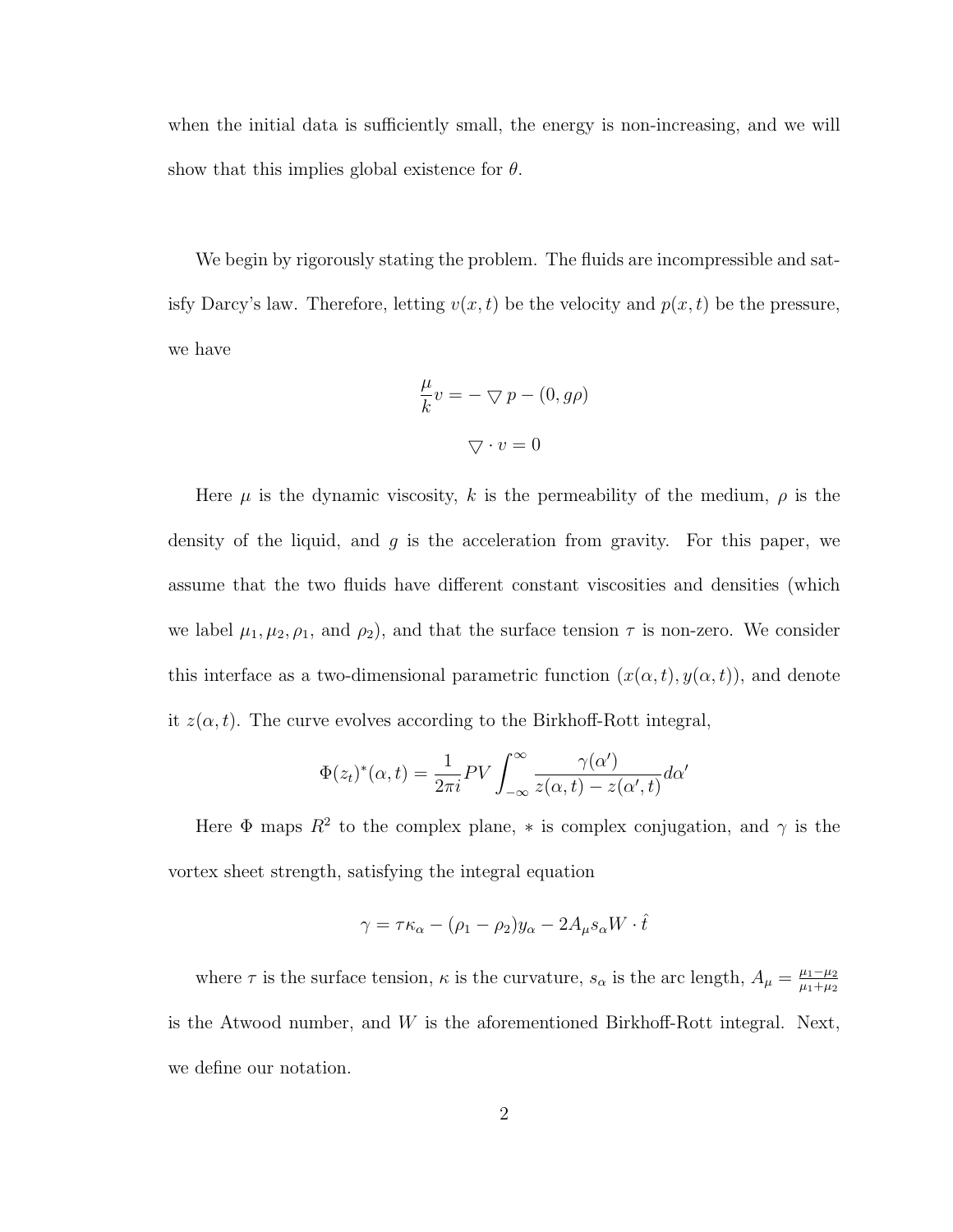### 1.1 Notation:

We define the Lebesgue spaces  $L^2$  and  $L^{\infty}$  in the standard way, with norms

$$
||f||_{L^2} = \left(\int_{\mathbb{R}} |f(x)|^2 dx\right)^{1/2}
$$

$$
||f||_{L^{\infty}} = \operatorname*{ess\,sup}_{x \in \mathbb{R}} |f(x)|
$$

We also define the Sobolev space  $H^s$  in the usual way, via

$$
||f||_s = ||f||_{L^2} + ||\partial_x^s f||_{L^2}
$$

We define the Hilbert transform  $H$  in the standard way,

$$
H(f)(\alpha) = \frac{1}{\pi}PV \int_{-\infty}^{\infty} \frac{f(x)}{\alpha - x} dx
$$

Furthermore, we define the commutator  $[H, f]$  to be the non-singular integral operator

$$
[H, f]g(\alpha) = H(fg)(\alpha) - f(\alpha)H(g)(\alpha)
$$

Additionally, for any  $L^2$  function g, we define the Fourier transform as follows,

$$
\hat{g}(\zeta) = \int e^{-2\pi i \zeta x} g(x) dx
$$

For any set S, we let  $\chi_S$  be the characteristic function on the set S. That is,  $\chi_S(x) = 1$  if  $x \in S$ , otherwise  $\chi_S(x) = 0$ .

If  $z$  is a complex number, we let  $z^*$  denote its complex conjugate.

Finally, we use the notation  $A \leq B$  to denote  $A \leq C \cdot B$  for some constant C.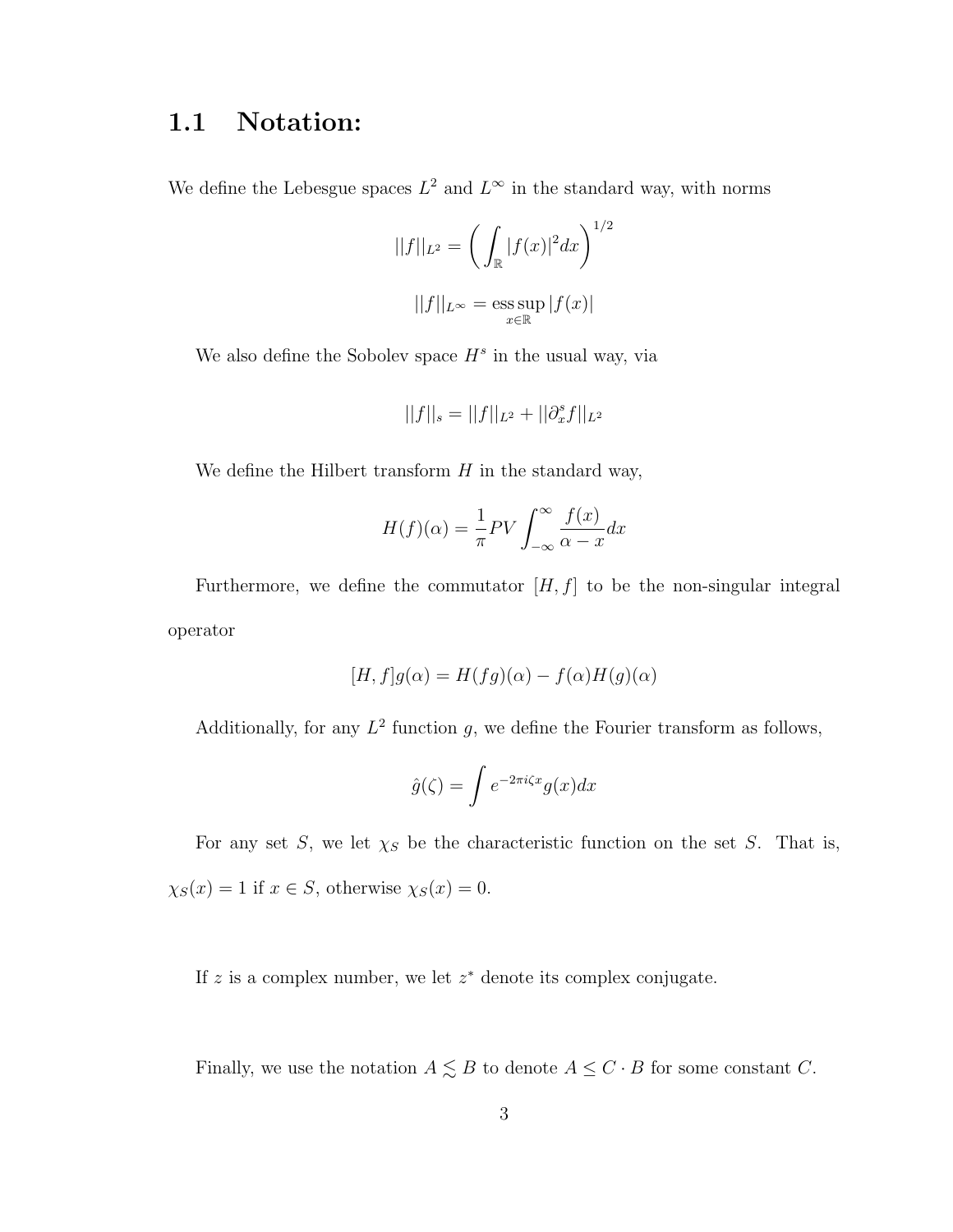### 1.2 Past Results:

The Muskat problem without surface tension has been widely studied. It has been shown the problem is well posed when the initial data satisfies the Rayleigh-Taylor condition  $[8]$ , and that otherwise the problem is ill-posed (see [17] and [9]). Castro, Cordoba, Fefferman, and Gancedo proved that turning waves can develop in finite time [2], and that there exists analytic initial data satisfying Rayleigh-Taylor resulting in a singularity in finite time  $[3]$ . In  $[6]$ , it was shown that when both fluids have the same viscosity, the interface obeys an  $L^2$  maximum principle, and that it exists globally for small initial data. These results were later extended to three-dimensional space in [7].

The presence of surface tension makes the equation more regular, ensuring the problem is well-posed [13]. Furthermore, in the periodic case, Escher and Matioc [11],[12] proved global existence for small initial data in Holder spaces. Also in the periodic case, Ambrose [1] proved that as the surface tension coefficient approaches zero, the solutions to the Muskat problem with surface tension exist on a uniform time interval and converge to a solution of the problem without surface tension. For additional results regarding the Muskat problem and Hele-Shaw cells, we refer the reader to  $\vert 4 \vert$ ,  $\vert 5 \vert$ ,  $\vert 14 \vert$ ,  $\vert 16 \vert$ ,  $\vert 17 \vert$  and the discussion therein.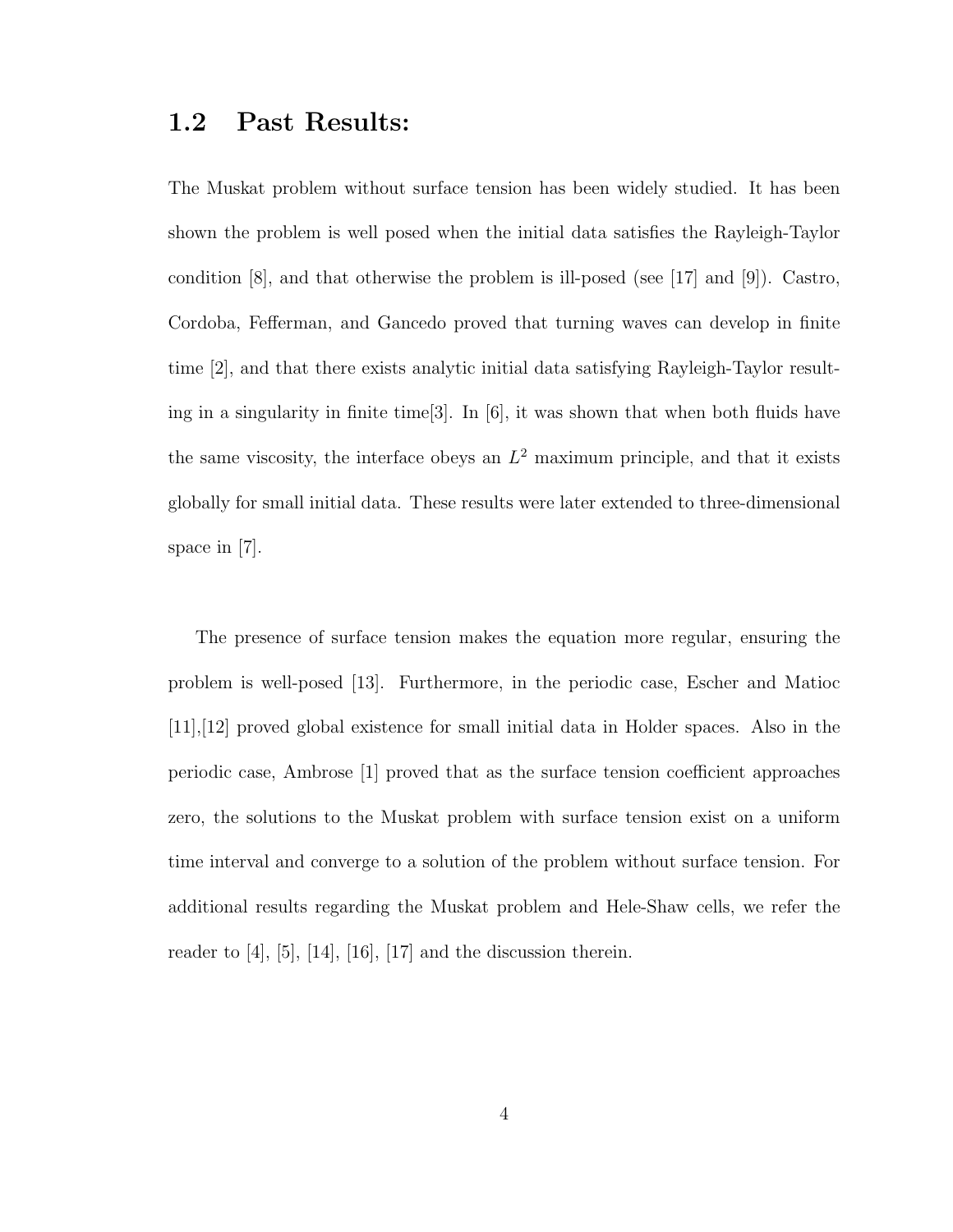### 1.3 Main Results:

For our paper, we adapt the method of [1] to the real line. Namely, rather than work with  $z(\alpha, t)$  directly, we instead focus on bounding the angle between the tangent and the horizontal,  $\theta(\alpha, t)$ , as it determines the interface up to a constant. Our first result is that  $\theta$  exists locally in time.

**Theorem 1.1.** Let  $\theta_0 \in H^s$  satisfy the arc-chord condition. Then there exists some  $T > 0$  and  $\theta \in C([0, T], H^s)$  such that  $\theta$  is a solution to  $(1.1)$  and  $\theta(\cdot, 0) = \theta_0$ .

Additionally, we prove that the solution  $\theta$  to (1.1) is unique.

**Theorem 1.2.** Let  $d_1 < \infty, d_2 > 0$ . Define the set  $\mathcal{O}$  by

$$
\mathcal{O} = \{ \theta \in H^s \mid ||\theta||_s \le d_1, \left| \frac{z_d(\alpha) - z_d(\alpha')}{\alpha - \alpha'} \right| > d_2 \forall \alpha, \alpha' \in R \}
$$

Let  $\theta_0, \phi_0 \in \mathcal{O}$  be given. Then the solution of the initial value problem (1.1) with  $\theta(\cdot, 0) = \theta_0$  is unique. Furthermore, if  $T > 0$  such that  $\theta \in C([0, T]; \mathcal{O})$  is the solution corresponding to  $\theta_0$  and  $\phi \in C([0,T];\mathcal{O})$  is the solution corresponding to  $\phi_0$ , then

$$
\sup_{t\in[0,T]}||\theta-\phi||_2 \lesssim ||\theta_0-\phi_0||_2
$$

Finally, we show that when both fluids have the same viscosity and the initial data is sufficiently small,  $\theta$  exists globally in time.

**Theorem 1.3.** Suppose the Atwood number  $A_{\mu}$  is zero, and that  $||\theta_0||_{s} \leq c$  for c small enough. Then there exists some  $\theta \in C([0,\infty); H^s)$  such that  $\theta$  is a solution to  $(1.1)$  and  $\theta(\cdot, 0) = \theta_0$ .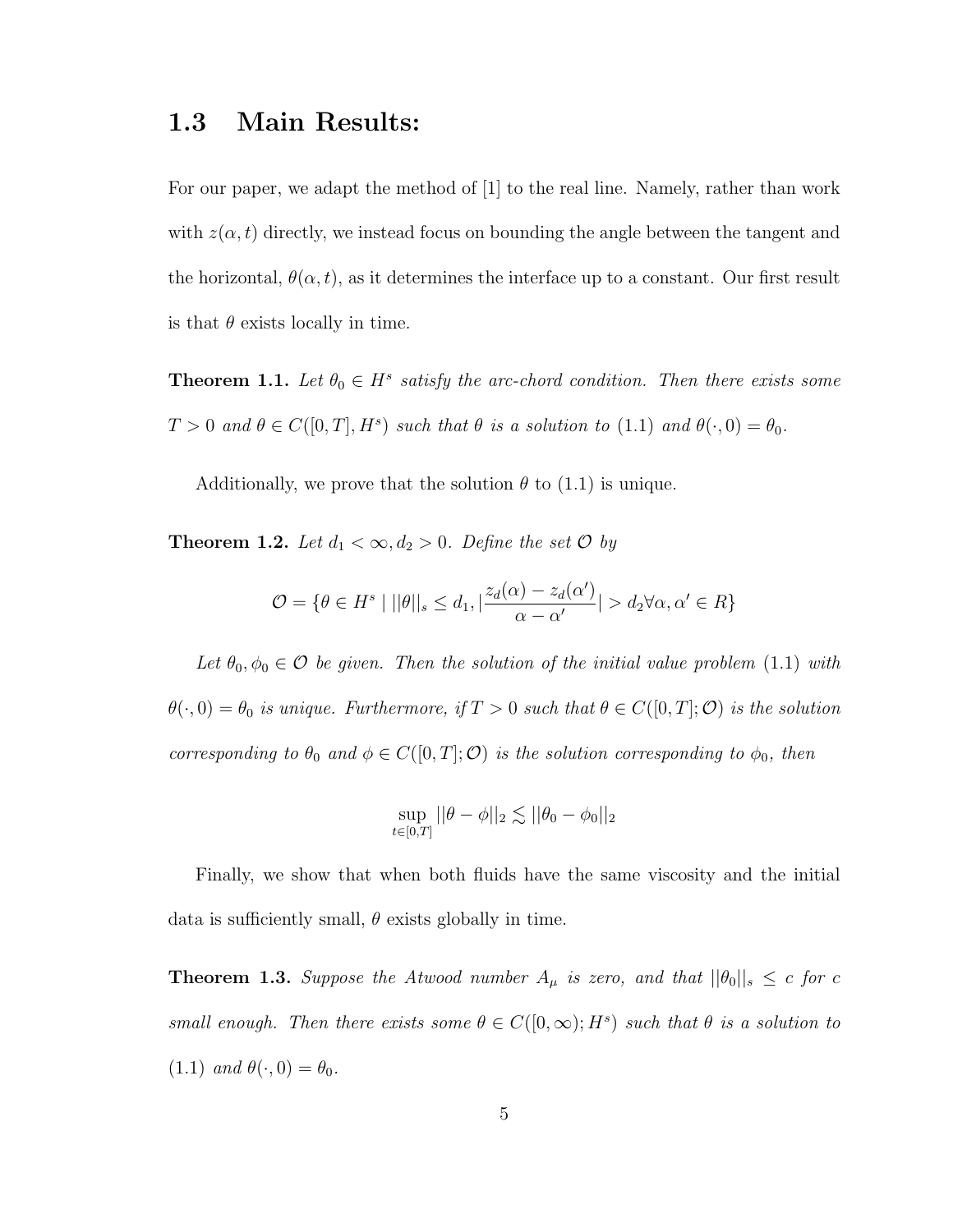### 1.4 Strategy of Proof:

In this subsection we will discuss the general strategy used throughout this paper. The preliminary work of setting up the evolution equation is almost exactly the same as in [1], with the end result being

$$
\theta_t = \frac{\tau}{2} H(\theta_{\alpha\alpha\alpha}) - \tau \left( \frac{A_\mu}{2} \theta_\alpha \theta_{\alpha\alpha} + A_\mu H(U^{st}\theta_\alpha) \right)
$$
  
+ 
$$
\left[ H(k\theta_\alpha) + \tau (V^{st} - W^{st} \cdot \hat{t}) \theta_\alpha + \tau A_\mu^2 \theta_\alpha W^{st} \cdot \hat{t} \right]
$$
  
+ 
$$
\frac{A_\mu}{2} R \sin(\theta) \theta_\alpha + A_\mu^2 \theta_\alpha \tilde{W} \cdot \hat{t} + (\tilde{V} - \tilde{W} \cdot \hat{t}) \theta_\alpha + m \cdot \hat{n} - A_\mu H(m \cdot \hat{t})
$$

Next, we define  $\chi_{\epsilon}$  to be the standard mollifier, and let  $\theta^{\epsilon}$  denote the solution of the mollified equation

$$
\theta_t^{\epsilon} = \frac{\tau}{2} \chi_{\epsilon}^2 H(\theta_{\alpha\alpha\alpha}^{\epsilon}) - \tau \chi_{\epsilon} \left( \frac{A_{\mu}}{2} (\chi_{\epsilon} \theta_{\alpha}^{\epsilon}) (\chi_{\epsilon} \theta_{\alpha\alpha}^{\epsilon}) + A_{\mu} H(U^{st,\epsilon} \chi_{\epsilon} \theta_{\alpha}^{\epsilon}) \right) \n+ \chi_{\epsilon} \left[ H(k^{\epsilon} \chi_{\epsilon} \theta_{\alpha}^{\epsilon}) + \tau (V^{st,\epsilon} - W^{st,\epsilon} \cdot \hat{t}^{\epsilon}) \chi_{\epsilon} \theta_{\alpha}^{\epsilon} + \tau A_{\mu}^2 (\chi_{\epsilon} \theta_{\alpha}^{\epsilon}) W^{st,\epsilon} \cdot \hat{t}^{\epsilon} \right] \n+ \frac{A_{\mu}}{2} R \chi_{\epsilon} \left( \sin(\chi_{\epsilon} \theta^{\epsilon}) \chi_{\epsilon} \theta_{\alpha}^{\epsilon} \right) + A_{\mu}^2 \chi_{\epsilon} \left( (\chi_{\epsilon} \theta_{\alpha}^{\epsilon}) \tilde{W}^{\epsilon} \cdot \hat{t}^{\epsilon} \right) \n+ \chi_{\epsilon} \left[ (\tilde{V}^{\epsilon} - \tilde{W}^{\epsilon} \cdot \hat{t}^{\epsilon}) \chi_{\epsilon} \theta_{\alpha}^{\epsilon} \right] + \chi_{\epsilon} (m^{\epsilon} \cdot \hat{n}^{\epsilon}) - A_{\mu} \chi_{\epsilon} H(m^{\epsilon} \cdot \hat{t}^{\epsilon})
$$

Via basic properties of mollifiers and Picard's theorem, it's easy to show that the  $\theta^{\epsilon}$  exist on some time interval  $[0, T^{\epsilon}]$ . Our main goal in the paper is to prove the necessary energy estimates to get a uniform time of existence  $[0, T]$  for all  $\theta^{\epsilon}$ . Once those estimates have been obtained, we note that the  $\theta^{\epsilon}$  form an equicontinuous family, and by Arzela-Ascoli, some subsequence must converge to a limit  $\theta$ . Via standard methods (the ones used in Chapter 3 of [15]), we show that this  $\theta$  does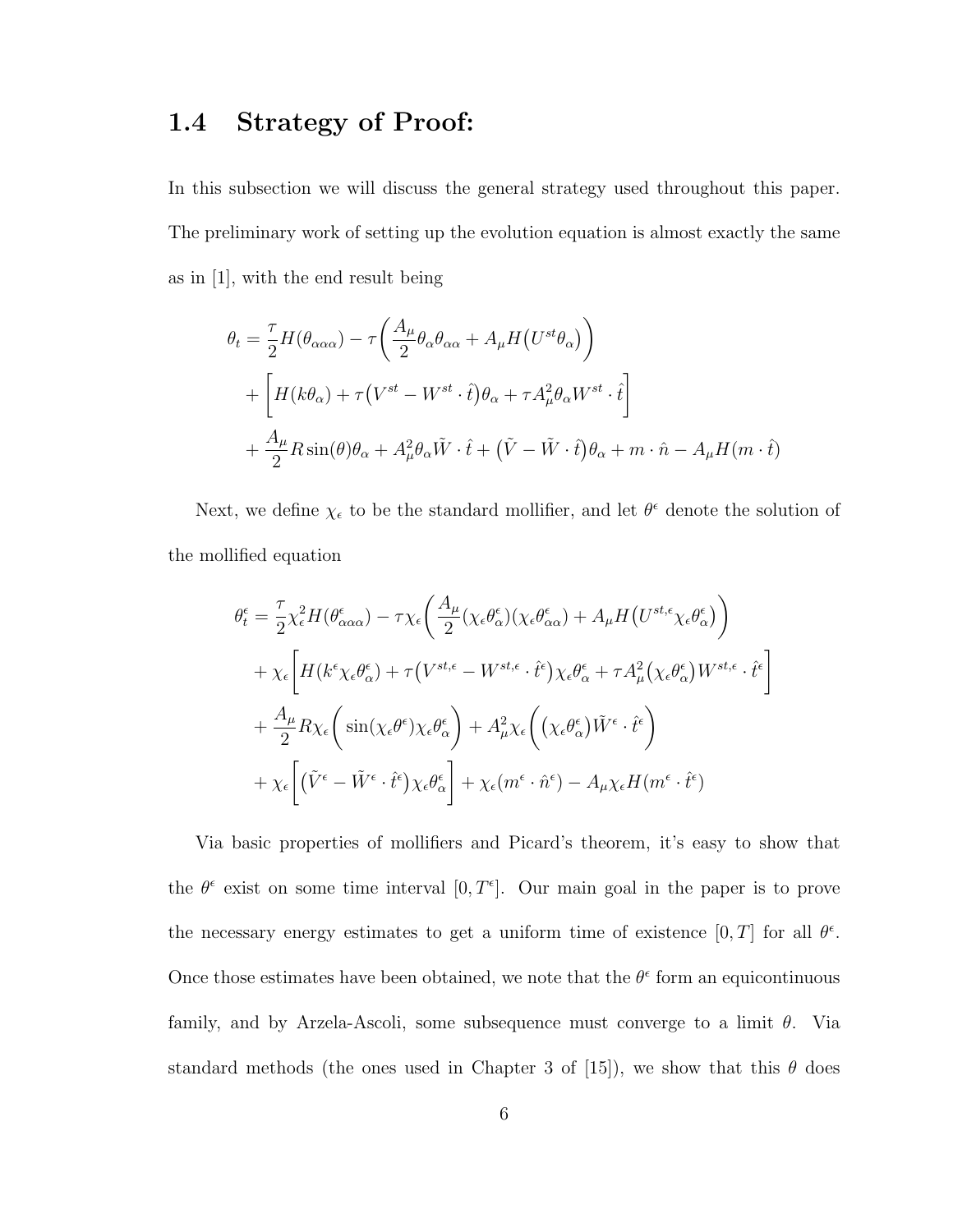indeed satisfy the original evolution equation and exists on the same time interval as the  $\theta^{\epsilon}$ .

#### Local Existence:

Now, the first goal is to get an energy estimate on  $\frac{dE}{dt}$  independent of  $\epsilon$ . Now,

$$
\frac{dE}{dt} = \int \theta^{\epsilon} \theta^{\epsilon}_t + (\partial^s_{\alpha} \theta^{\epsilon}) (\partial^{s-2}_{\alpha} \theta^{\epsilon}_{\alpha \alpha, t}) d\alpha
$$

Bounding  $\theta_t^{\epsilon}$  is fairly straightforwards (if tedious), so the main difficulty is the high degree term. The core idea here is that after differentiating  $\theta_t^{\epsilon}$  twice (and performing some algebraic manipulation), we get an equation of the form

$$
\theta^\epsilon_{\alpha\alpha,t} = \chi_\epsilon \bigg[\frac{-\tau}{2} \Lambda^3(\chi_\epsilon \theta^\epsilon_{\alpha\alpha}) + \Upsilon^\epsilon_5 \Lambda(\chi_\epsilon \theta^\epsilon_{\alpha\alpha}) + \Upsilon^\epsilon_6 \chi_\epsilon \theta^\epsilon_{\alpha\alpha\alpha} + \Upsilon^\epsilon_7 \bigg]
$$

Here,  $\Lambda = \partial_{\alpha}H$ , the  $\Upsilon_j^{\epsilon}$  are  $L^{\infty}$ , and their derivatives are  $H^{s-3}$ . (Proving this fact is nontrivial, but uninstructive for a high level understanding of our proof as a whole. We refer the reader to Section 4 and the first half of Section 5 for the details.) So, applying the s – 2 derivatives to  $\theta_{\alpha\alpha,t}^{\epsilon}$  via the product rule, we see that every term has a bound of the form  $||\partial_{\alpha} \Upsilon_j^{\epsilon}||_{s-3} ||\theta||_s^2$ , except for the following terms:

$$
\int (\chi_\epsilon \partial_\alpha^s \theta^\epsilon) \left[ \frac{-\tau}{2} \Lambda^3 (\chi_\epsilon \partial_\alpha^s \theta^\epsilon) + \Upsilon_5^\epsilon \Lambda (\chi_\epsilon \partial_\alpha^s \theta^\epsilon) + \Upsilon_6^\epsilon \chi_\epsilon \partial_\alpha^{s+1} \theta^\epsilon \right]
$$

Exploiting the fact that  $\Lambda^{1/2}$  is self-adjoint, we have

$$
\int \frac{-\tau}{2} (\Lambda^{3/2} \chi_{\epsilon} \partial_{\alpha} \theta^{\epsilon})^2 + (\chi_{\epsilon} \partial_{\alpha}^s \theta^{\epsilon}) (\Lambda \chi_{\epsilon} \partial_{\alpha}^s \theta^{\epsilon}) \Upsilon_5^{\epsilon} + \frac{1}{2} \Upsilon_6^{\epsilon} \partial_{\alpha} (\chi_{\epsilon} \partial_{\alpha}^s \theta^{\epsilon})^2
$$

Here the first term is strictly negative, since

$$
\int \frac{-\tau}{2} (\Lambda^{3/2} \chi_{\epsilon} \partial_{\alpha} \theta^{\epsilon})^2 = -\frac{\tau}{2} ||\Lambda^{3/2} \chi_{\epsilon} \partial_{\alpha} \theta^{\epsilon}||_{L^2}^2
$$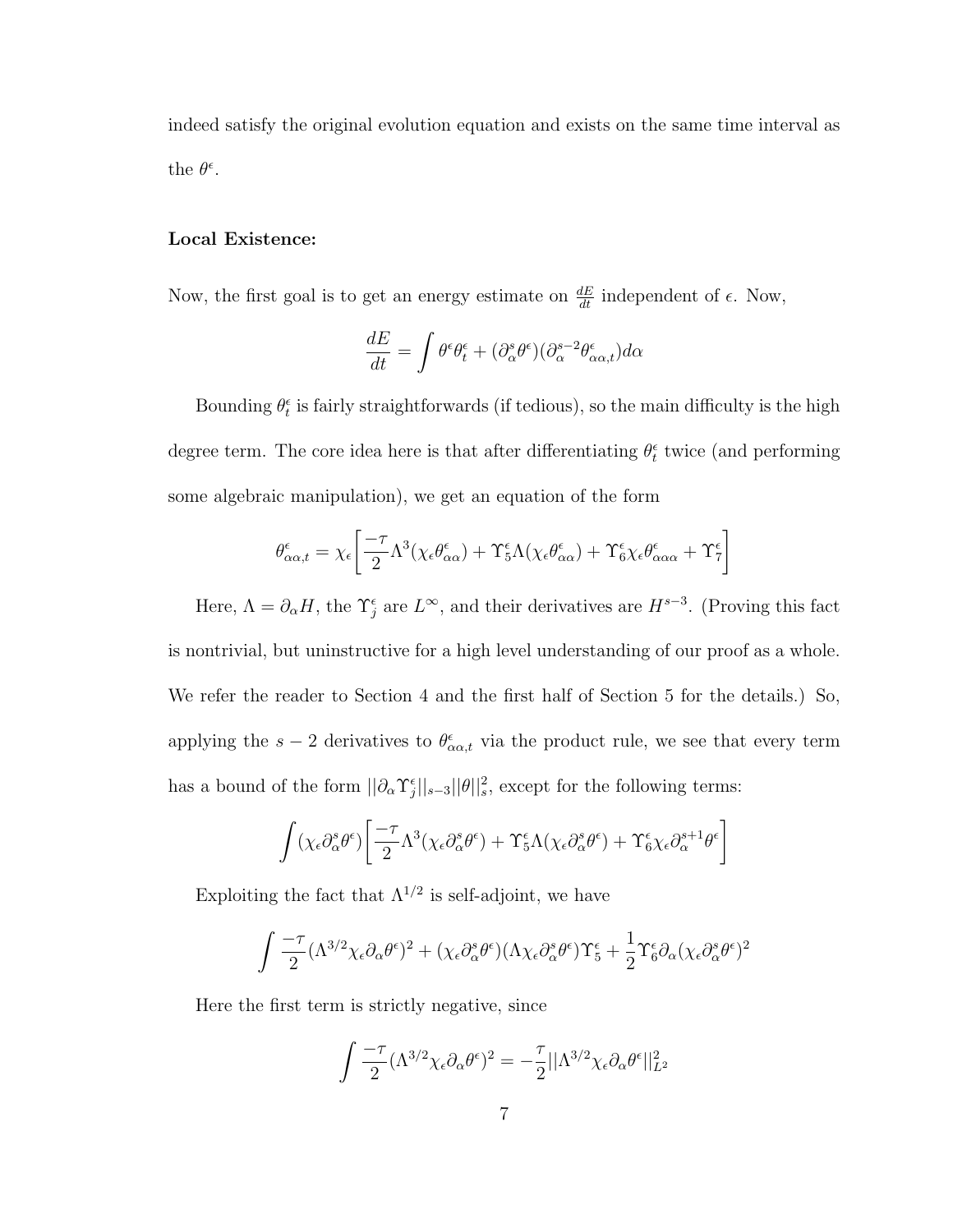For the  $\Upsilon_5^{\epsilon}$  term, we cannot dispose of the  $(\Lambda \chi_{\epsilon} \partial_{\alpha}^s \theta^{\epsilon})$  factor, but we can separate it via use of Young's inequality

$$
\int (\chi_\epsilon \partial_\alpha^s \theta^\epsilon) (\Lambda \chi_\epsilon \partial_\alpha^s \theta^\epsilon) \Upsilon_5^\epsilon \leq \int (\Lambda \chi_\epsilon \partial_\alpha^s \theta^\epsilon)^2 + \int (\chi_\epsilon \partial_\alpha^s \theta^\epsilon \cdot \Upsilon_5^\epsilon)^2
$$

Since  $\theta^{\epsilon} \in H^s$  and  $\Upsilon_5^{\epsilon} \in L^{\infty}$ , the second term can be bounded directly. To bound the first term, we make use of the dissipative surface tension term from before, and it can be shown that

$$
\int (\Lambda \chi_\epsilon \partial_\alpha^s \theta^\epsilon)^2 - \frac{\tau}{2} (\Lambda^{3/2} \chi_\epsilon \partial_\alpha \theta^\epsilon)^2 \lesssim ||\theta^\epsilon||_s^2
$$

Finally, to bound the  $\Upsilon_6^{\epsilon}$  term, since  $\theta^{\epsilon} \in H^s$  and  $\partial_{\alpha} \Upsilon_6^{\epsilon} \in L^2$ , we can integrate by parts, obtaining

$$
\int \frac{-1}{2} \partial_{\alpha} \Upsilon_6^{\epsilon} \cdot (\chi_{\epsilon} \partial_{\alpha}^s \theta^{\epsilon})^2 \lesssim ||\partial_{\alpha} \Upsilon_6^{\epsilon}||_{L^2} ||\theta^{\epsilon}||_s^2
$$

Therefore, in the end we obtain an energy estimate of the form

$$
\frac{dE}{dt}\lesssim e^{||\theta^\epsilon||_s}
$$

Which in turn, is sufficient for local existence.

#### Uniqueness:

The strategy for proving uniqueness is similar to that used to prove local existence. Once again we consider an energy estimate  $\frac{dE}{dt}$ , but this time the energy we are concerned with is that of the difference between two solutions. Given  $\theta^{\epsilon}, \phi^{\delta}$ , we let  $E_d=\frac{1}{2}$  $\frac{1}{2} ||\theta^{\epsilon} - \phi^{\delta}||_2^2$ , and aim to bound

$$
\frac{dE_d}{dt} = \int_{\mathbb{R}} (\theta^{\epsilon} - \phi^{\delta})(\theta^{\epsilon} - \phi^{\delta})_t + (\theta^{\epsilon}_{\alpha\alpha} - \phi^{\delta}_{\alpha\alpha})(\theta^{\epsilon} - \phi^{\delta})_{\alpha\alpha,t} d\alpha
$$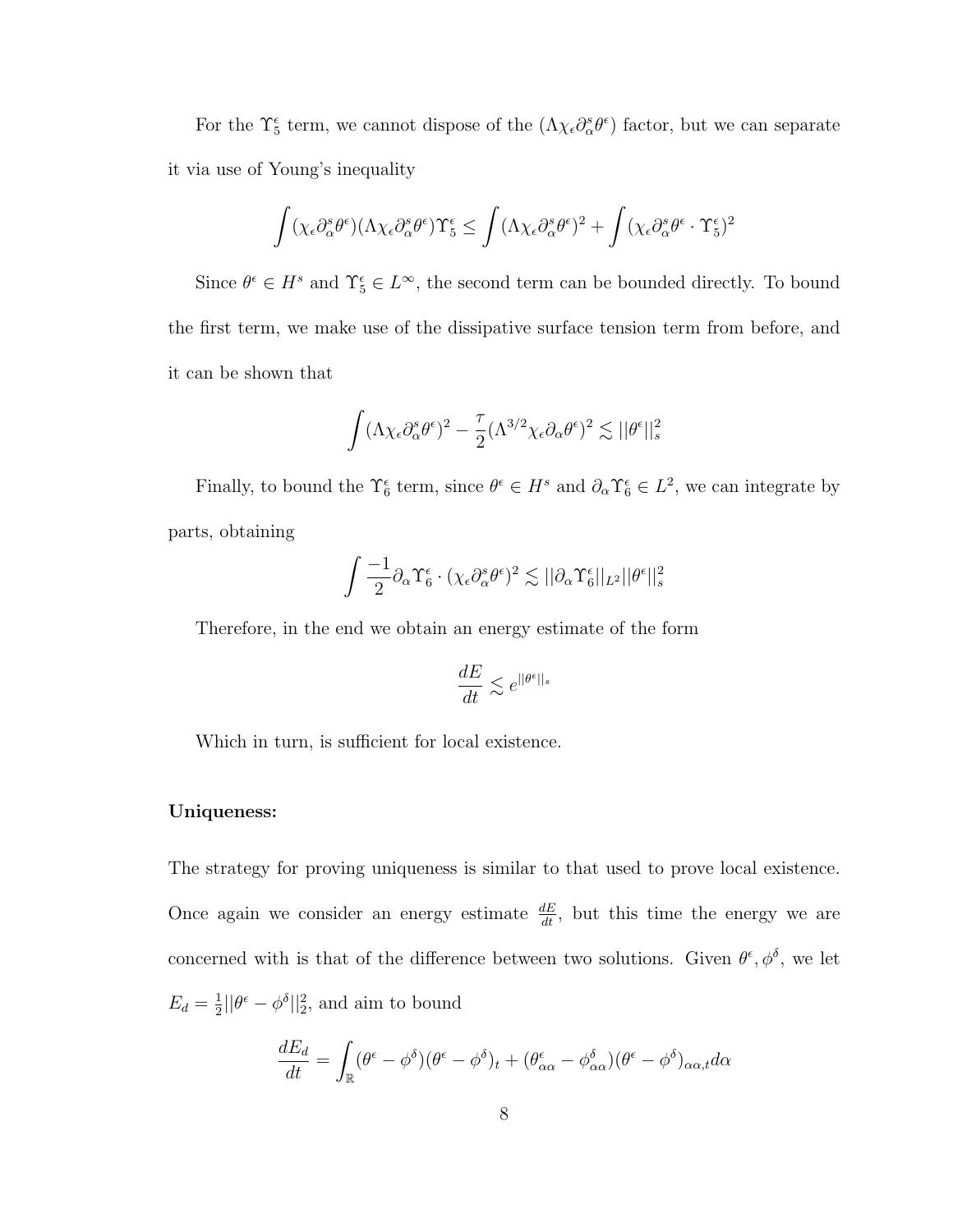Once again we decompose  $(\theta^{\epsilon} - \phi^{\delta})_t$  into groups of terms,

$$
(\theta^{\epsilon} - \phi^{\delta})_{t} = \chi_{\delta} \left[ \frac{-\tau}{2} \chi_{\delta} \Lambda^{3} (\theta^{\epsilon} - \phi^{\delta}) + \tau \Upsilon_{8} \chi_{\delta} (\theta^{\epsilon}_{\alpha \alpha} - \phi^{\delta}_{\alpha \alpha}) \right] + \chi_{\delta} \left[ \Upsilon_{9} \chi_{\delta} \Lambda (\theta^{\epsilon} - \phi^{\delta}) + \Upsilon_{10} \chi_{\delta} (\theta^{\epsilon}_{\alpha} - \phi^{\delta}_{\alpha}) \right] + \chi_{\delta} \left[ \Upsilon_{11} + \Upsilon_{12} + \Upsilon_{13} \right] + (\chi_{\epsilon} - \chi_{\delta}) (\chi_{\epsilon}^{-1} \theta^{\epsilon}_{t})
$$

The  $\Lambda^3$  term still functions as a dissipative term, which is necessary to bound the  $\Upsilon_8$  and  $\Upsilon_9$  terms after differentiation. The  $\Upsilon_{10}$  term can be dealt with using an integration by parts, while the remaining  $\Upsilon$  contain remainder terms. The main difficulty is in successfully bounding the remainder terms involved, as the Lipschitz bounds necessary prove to be very technical in nature, even if the strategy involved is similar to the lemmas proved for local existence.

#### Global Existence:

Now, the continuation criteria for the existence of the  $\theta^{\epsilon}$  is that their  $H^{s}$  norm must remain bounded, and the arc-chord condition must hold. However, it is simple to show that if  $||\theta^{\epsilon}||_{s}$  is sufficiently small (the precise condition being that  $||\theta^{\epsilon}||_{L^{\infty}} < c < \pi/2$ for some constant c), then the arc-chord condition will hold automatically. This implies that for small initial data, if  $\frac{dE}{dt} \leq 0$ , then the  $\theta^{\epsilon}$  will exist globally, and therefore so will  $\theta$ . Furthermore, while an exponential bound was used for  $\frac{dE}{dt}$  during the proof of local existence, it's simple to see that the vast majority of terms contain powers of  $||\theta^{\epsilon}||_{s}$  of order 3 or higher. Additionally, most (though not all) of the second-order terms can be shown to be strictly negative, such as  $-\frac{7}{9}$  $\frac{\tau}{2}||\Lambda^{3/2}\chi_\epsilon\partial_\alpha\theta^\epsilon||^2_{L^2}.$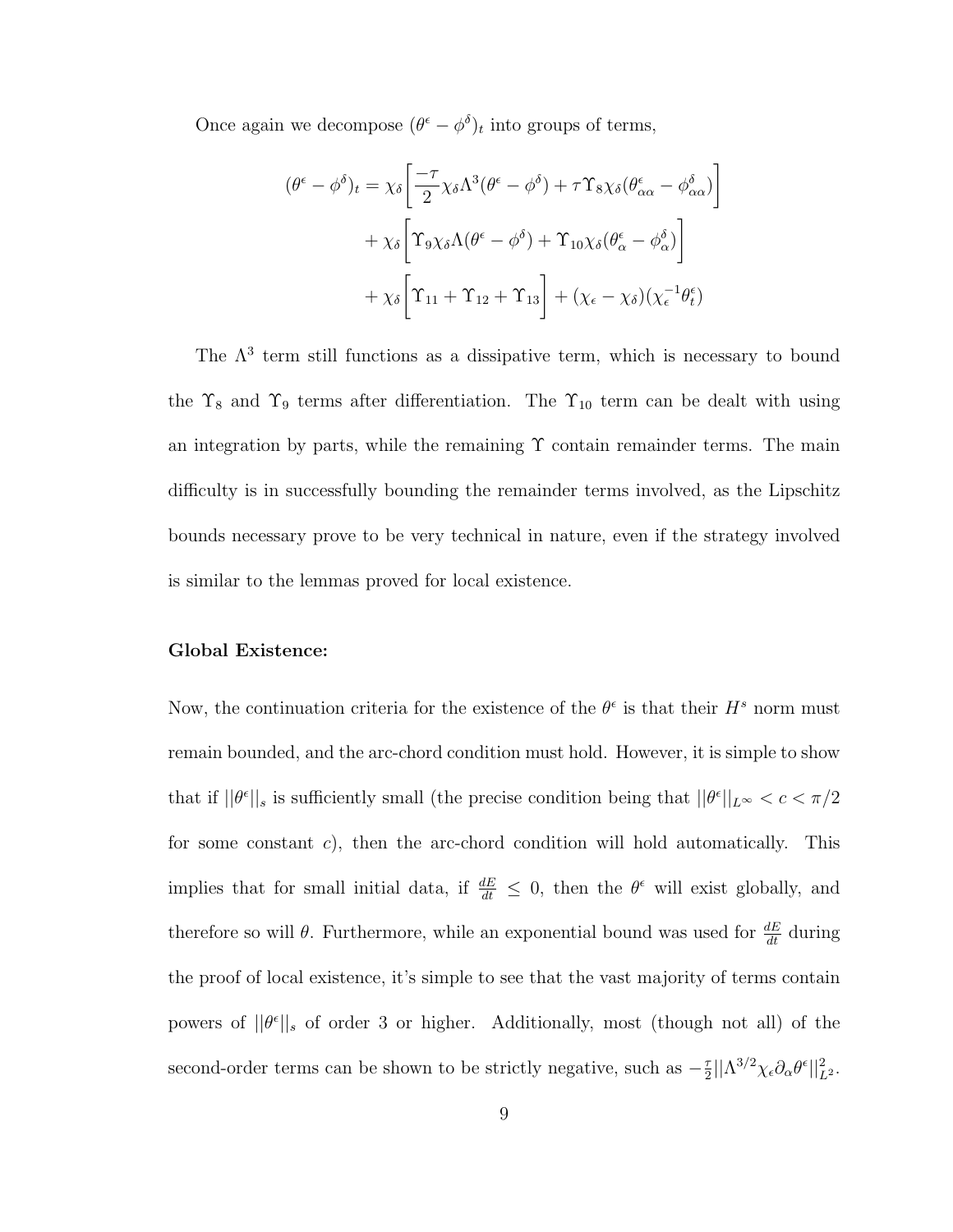Therefore, our goal is to show a bound of the form

$$
\frac{dE}{dt} \le -c_2||\theta^{\epsilon}||_s^2 + c_3||\theta^{\epsilon}||_s^3 + c_4||\theta^{\epsilon}||_s^4 + \dots
$$

and in particular, if  $||\theta^{\epsilon}||_s$  is sufficiently small, then  $\frac{dE}{dt} \leq 0$ , and so the  $\theta^{\epsilon}$  and therefore  $\theta$  exist globally in time.

### 1.5 Outline of the paper:

In chapter 2 we set up the basic equation of motion, getting the formula for  $\theta_t$ . In chapter 3, we then mollify said equation, and the resulting formula for  $\theta_t^{\epsilon}$  is the starting point for the remainder of the proof. Chapter 4 is devoted to some useful Lemmas bounding the various terms in the equation of  $\theta_t^{\epsilon}$ , and the energy estimates for local existence are proved in chapter 5. In chapter 6 we tackle the problem of uniqueness, and finish the proof of local existence. Finally, chapter 7 introduces tighter bounds for some of the same terms under the more stringent conditions we require for global existence, letting us finish the proof of global existence in chapter 8.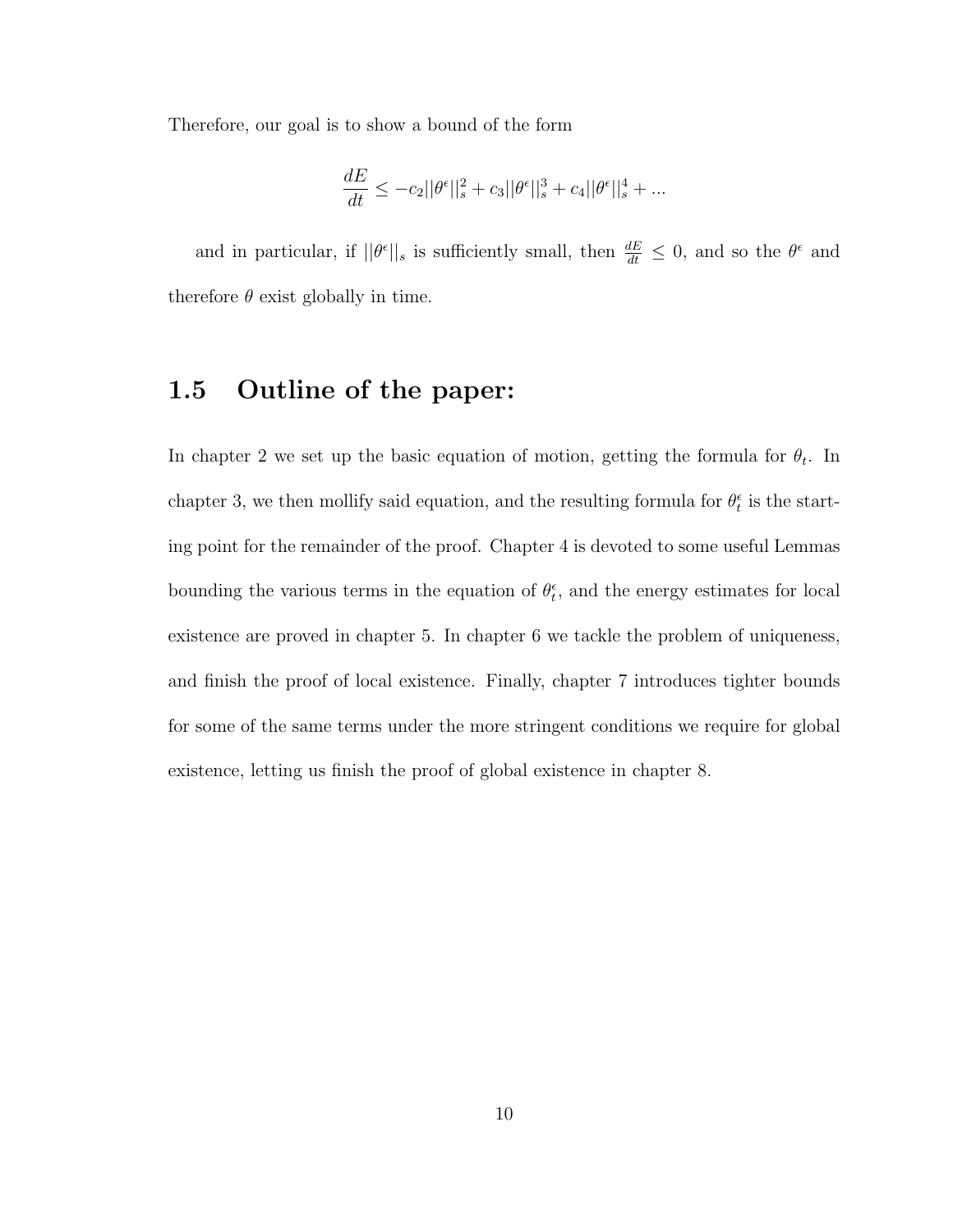## Chapter 2

## Equation of Motion:

Now, Darcy's Law gives

$$
\frac{\mu}{k}v = -\nabla p - (0, g\rho) \tag{2.1}
$$

Where  $v(x, t)$  is the incompressible velocity,  $p(x, t)$  is pressure,  $\mu$  is viscosity,  $\rho$  is density, and g is gravity. Furthermore, we assume that  $\mu = \mu_1, \rho = \rho_1$  for  $x \in \Omega_1(t)$ , and  $\mu = \mu_2, \rho = \rho_2$  for  $x \in \Omega_2(t)$ . Finally, we assume that  $\Omega_1 \cap \Omega_2 = \emptyset$ ,  $\Omega_1 \cup \Omega_2 = \mathbb{R}^2$ , and  $\partial\Omega_j(t) = z(\alpha, t) = \{(x(\alpha, t), y(\alpha, t)) | \alpha \in \mathbb{R}\}.$  (For reference, we will let  $\Omega_2$  be the section below the curve.)

Now, define  $\Phi : \mathbb{R}^2 \to \mathbb{C}$  by  $\Phi(x, y) = x + iy$ . In particular,  $\Phi(z(\alpha, t)) =$  $\Phi(x(\alpha, t), y(\alpha, t)) = x(\alpha, t) + iy(\alpha, t)$ . The arc length is  $s_{\alpha} = (x_{\alpha}^2 + y_{\alpha}^2)^{1/2}$ , and the unit tangent and normal vectors are

$$
\hat{t} = \frac{(x_{\alpha}, y_{\alpha})}{s_{\alpha}}, \ \hat{n} = \frac{(-y_{\alpha}, x_{\alpha})}{s_{\alpha}}
$$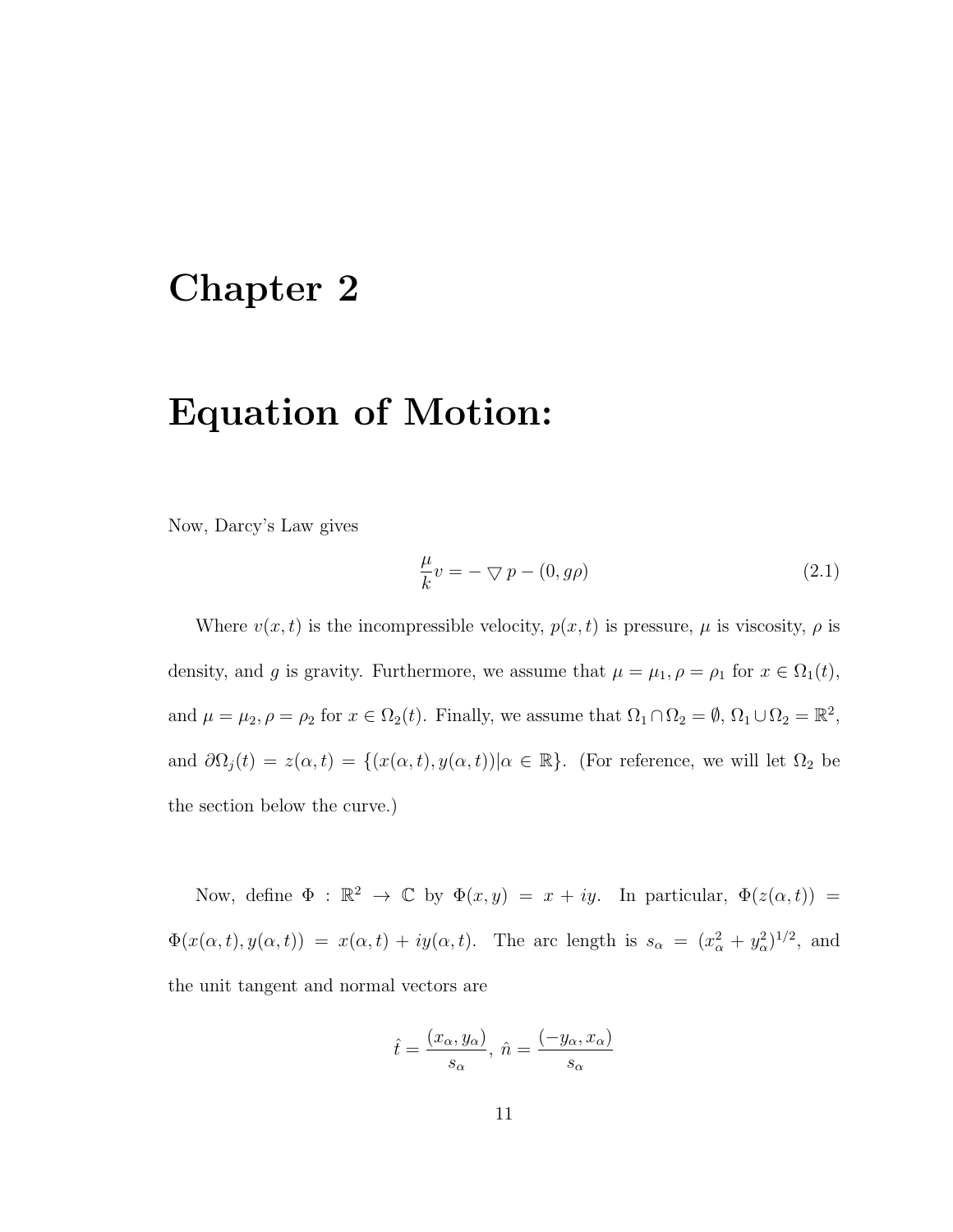The angle between the curve and the horizontal is

$$
\theta(\alpha, t) = \arctan\left(\frac{y_{\alpha}(\alpha, t)}{x_{\alpha}(\alpha, t)}\right)
$$

and we have

$$
\hat{t} = (\cos(\theta), \sin(\theta)), \hat{n} = (-\sin(\theta), \cos(\theta))
$$

$$
\hat{t}_{\alpha} = \theta_{\alpha}\hat{n}, \hat{n}_{\alpha} = -\theta_{\alpha}\hat{t}
$$
\n(2.2)

Now, defining  $U$  to be the normal component of the velocity and  $V$  to be the tangential component, we immediately obtain

$$
(x, y)_t = U\hat{n} + V\hat{t}
$$

Therefore,

$$
\theta_t = \frac{d}{dt} \arctan(\frac{y_\alpha}{x_\alpha}) = \frac{1}{1 + (y_\alpha/x_\alpha)^2} \cdot \frac{y_{\alpha t} x_\alpha - x_{\alpha t} y_\alpha}{x_\alpha^2}
$$
\n
$$
= \frac{y_{\alpha t} x_\alpha - x_{\alpha t} y_\alpha}{x_\alpha^2 + y_\alpha^2} = \frac{\frac{1}{s_\alpha} (x_\alpha^2 + y_\alpha^2)(U_\alpha + \theta_\alpha V)}{x_\alpha^2 + y_\alpha^2} = \frac{U_\alpha + V\theta_\alpha}{s_\alpha} \tag{2.3}
$$

since

$$
(x, y)_{\alpha t} = U_{\alpha} \hat{n} - \theta_{\alpha} U \hat{t} + V_{\alpha} \hat{t} + \theta_{\alpha} V \hat{n}
$$
  
= 
$$
\frac{1}{s_{\alpha}} (x_{\alpha} (V_{\alpha} - \theta_{\alpha} U) - y_{\alpha} (U_{\alpha} + \theta_{\alpha} V), y_{\alpha} (V_{\alpha} - \theta_{\alpha} U) + x_{\alpha} (U_{\alpha} + \theta_{\alpha} V))
$$

To simplify the equations, we choose a parametrization such that  $s_{\alpha} = 1$ . Furthermore, we will choose the boundary conditions to be  $\lim_{\alpha \to \pm \infty} y(\alpha, t) = 0$ , and  $\lim_{\alpha \to \pm \infty} (x(\alpha, t) - \alpha) = c$  for some constant c. As a consequence, we have that

$$
s_{\alpha t} = V_{\alpha} - \theta_{\alpha} U = 0 \tag{2.4}
$$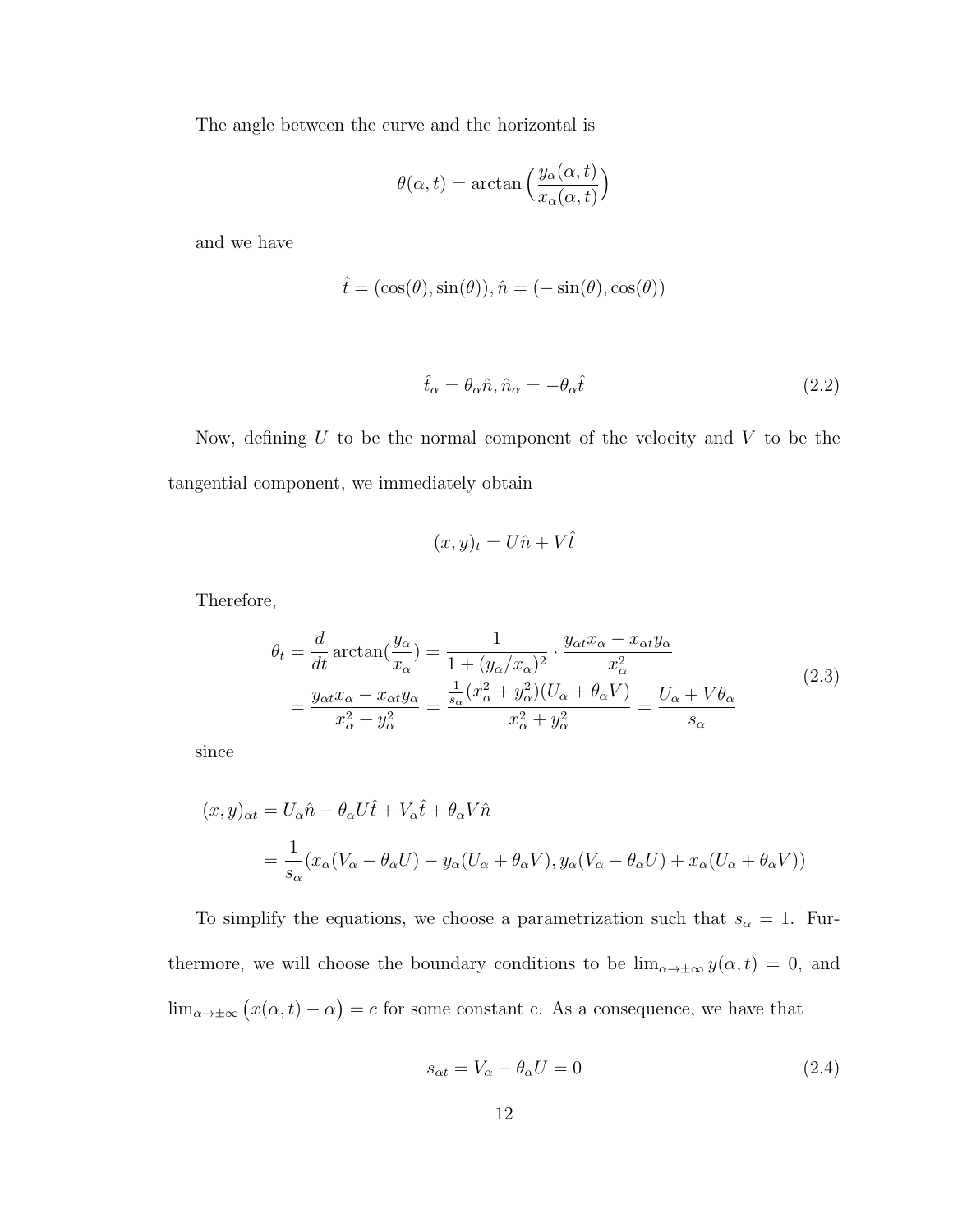Since the interface is a vortex sheet, the normal velocity  $U$  must satisfy  $U=W\cdot \hat{n},$ where the Birkhoff-Rott integral W is

$$
\Phi(W)^* = \frac{1}{2\pi i} \int \frac{\gamma(\alpha')}{z(\alpha) - z(\alpha')} d\alpha'
$$
 (2.5)

where  $\gamma$  is the vortex sheet strength. Furthermore, note that

$$
\frac{\gamma(\alpha)}{z_{\alpha}(\alpha)} \cdot PV \int \frac{-z_{\alpha}(\alpha')z_{\alpha}(\alpha)}{(z(\alpha)-z(\alpha'))^2} = PV \gamma(\alpha) \frac{z_{\alpha}(\alpha')}{z(\alpha)-z(\alpha')} \Big|_{\alpha'=-\infty}^{+\infty} = 0
$$

Therefore, we have that

$$
\Phi(W)_{\alpha}^{*} = \frac{1}{2\pi i} PV \int \frac{\gamma(\alpha')}{z_{\alpha}(\alpha')} \cdot \frac{-z_{\alpha}(\alpha')z_{\alpha}(\alpha)}{(z(\alpha) - z(\alpha'))^{2}} d\alpha'
$$
  
\n
$$
= \frac{1}{2\pi i} PV \int \left(\frac{\gamma(\alpha')}{z_{\alpha}(\alpha')} - \frac{\gamma(\alpha)}{z_{\alpha}(\alpha)}\right) \frac{-z_{\alpha}(\alpha')z_{\alpha}(\alpha)}{(z(\alpha) - z(\alpha'))^{2}} d\alpha'
$$
  
\n
$$
= \frac{-z_{\alpha}(\alpha)}{2\pi i} PV \int \left(\frac{\gamma(\alpha')}{z_{\alpha}(\alpha')} - \frac{\gamma(\alpha)}{z_{\alpha}(\alpha)}\right) \partial_{\alpha'} \left(\frac{1}{z(\alpha) - z(\alpha')}\right) d\alpha'
$$

Now, integrate by parts to get

$$
\Phi(W)_{\alpha}^{*} = \frac{z_{\alpha}(\alpha)}{2\pi i} PV \int \left( \frac{\gamma_{\alpha}(\alpha')}{z_{\alpha}(\alpha')} - \frac{\gamma(\alpha')z_{\alpha\alpha}(\alpha')}{z_{\alpha}^{2}(\alpha')} \right) \cdot \frac{1}{z(\alpha) - z(\alpha')} d\alpha'
$$

Next, we approximate  $z(\alpha) - z(\alpha')$  by  $z_{\alpha}(\alpha')(\alpha - \alpha')$ , splitting

$$
\Phi(W)_{\alpha}^* = \Phi(A_1)^* + \Phi(A_2)^* + \Phi(R_1)^* + \Phi(R_2)^*
$$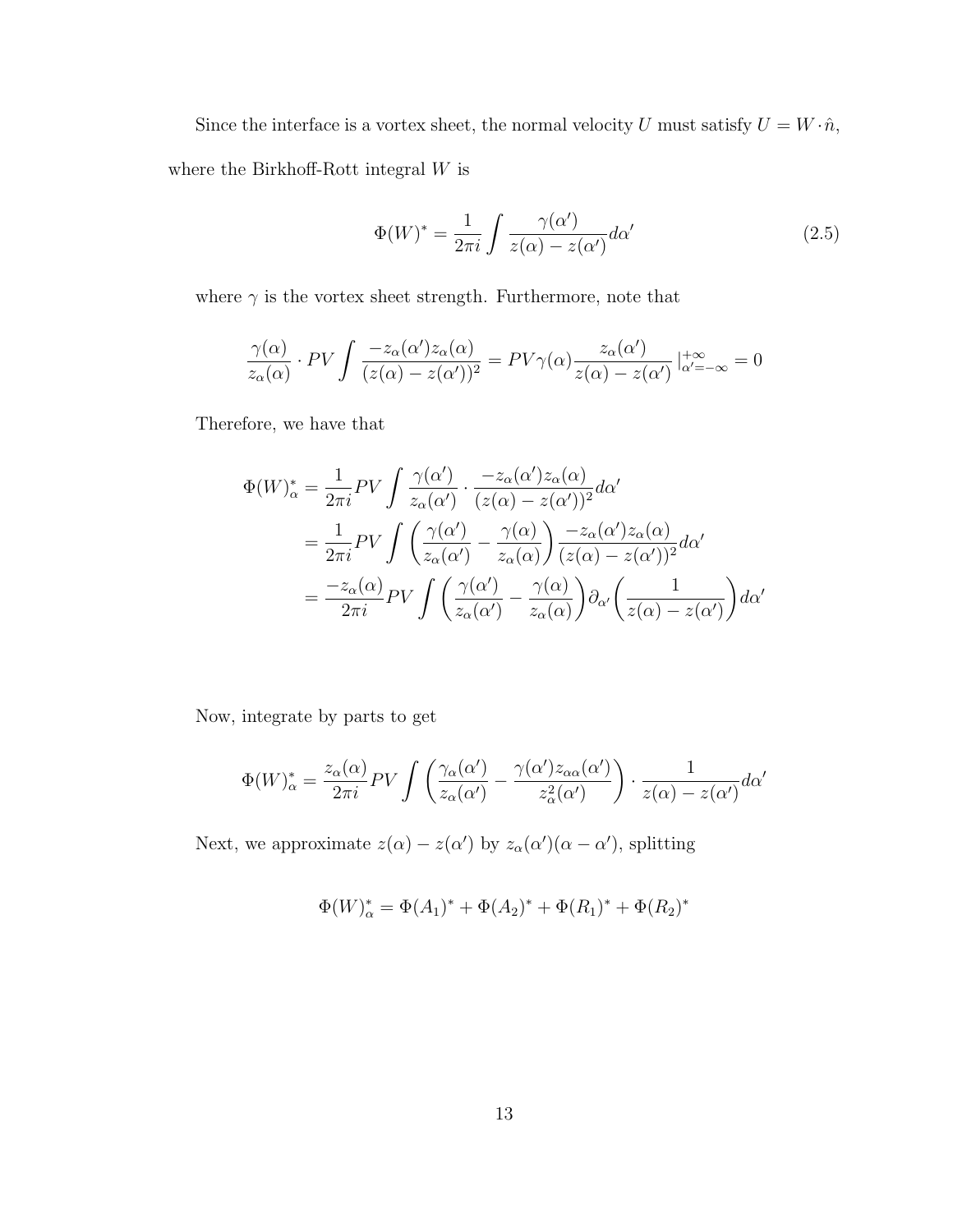where

$$
\Phi(A_1)^* = \frac{z_{\alpha}(\alpha)}{2\pi i} PV \int \frac{\gamma_{\alpha}(\alpha')}{z_{\alpha}(\alpha')} \cdot \frac{1}{z_{\alpha}(\alpha')(\alpha - \alpha')} d\alpha'
$$
  
\n
$$
\Phi(A_2)^* = \frac{-z_{\alpha}(\alpha)}{2\pi i} PV \int \frac{\gamma(\alpha') z_{\alpha\alpha}(\alpha')}{z_{\alpha}^2(\alpha')} \cdot \frac{1}{z_{\alpha}(\alpha')(\alpha - \alpha')} d\alpha'
$$
  
\n
$$
\Phi(R_1)^* = \frac{z_{\alpha}(\alpha)}{2\pi i} PV \int \frac{\gamma_{\alpha}(\alpha')}{z_{\alpha}(\alpha')} \cdot \left(\frac{1}{z(\alpha) - z(\alpha')} - \frac{1}{z_{\alpha}(\alpha')(\alpha - \alpha')}\right) d\alpha'
$$
  
\n
$$
\Phi(R_2)^* = \frac{-z_{\alpha}(\alpha)}{2\pi i} PV \int \frac{\gamma(\alpha') z_{\alpha\alpha}(\alpha')}{z_{\alpha}^2(\alpha')} \cdot \left(\frac{1}{z(\alpha) - z(\alpha')} - \frac{1}{z_{\alpha}(\alpha')(\alpha - \alpha')}\right) d\alpha'
$$

Separating  ${\cal A}_1$  into a Hilbert transform plus a commutator, we have

$$
\Phi(A_1)^* = \frac{z_\alpha(\alpha)}{2i} H\left(\frac{\gamma_\alpha}{z_\alpha^2}\right) = \frac{1}{2i z_\alpha} H(\gamma_\alpha) + \frac{z_\alpha}{2i} \left[H, \frac{1}{z_\alpha^2}\right](\gamma_\alpha)
$$

Since  $z_{\alpha} \cdot z_{\alpha}^* = s_{\alpha}^2 = 1$ , we have

$$
\Phi(A_1)^* = \frac{z_\alpha^*}{2i} H(\gamma_\alpha) + \frac{z_\alpha}{2i} \left[ H, \frac{1}{z_\alpha^2} \right] (\gamma_\alpha)
$$

$$
\Phi(A_1) = \frac{z_\alpha i}{2} H(\gamma_\alpha) + \frac{z_\alpha^* i}{2} \left[ H, \frac{1}{\left( z_\alpha^* \right)^2} \right] (\gamma_\alpha)
$$

Now, since  $s_{\alpha} = 1$ , therefore  $|z_{\alpha}| = 1$ , and in particular,

$$
\Phi(\hat{t}) = z_{\alpha}, \Phi(\hat{n}) = iz_{\alpha}
$$

And therefore, we have that

$$
A_1 = \frac{H(\gamma_\alpha)}{2} \cdot \hat{n} + B_1
$$

where

$$
B_1 = \Phi^{-1}\bigg(\frac{z^*_\alpha i}{2}\bigg[H, \frac{1}{\big(z^*_\alpha\big)^2}\bigg](\gamma_\alpha)\bigg)
$$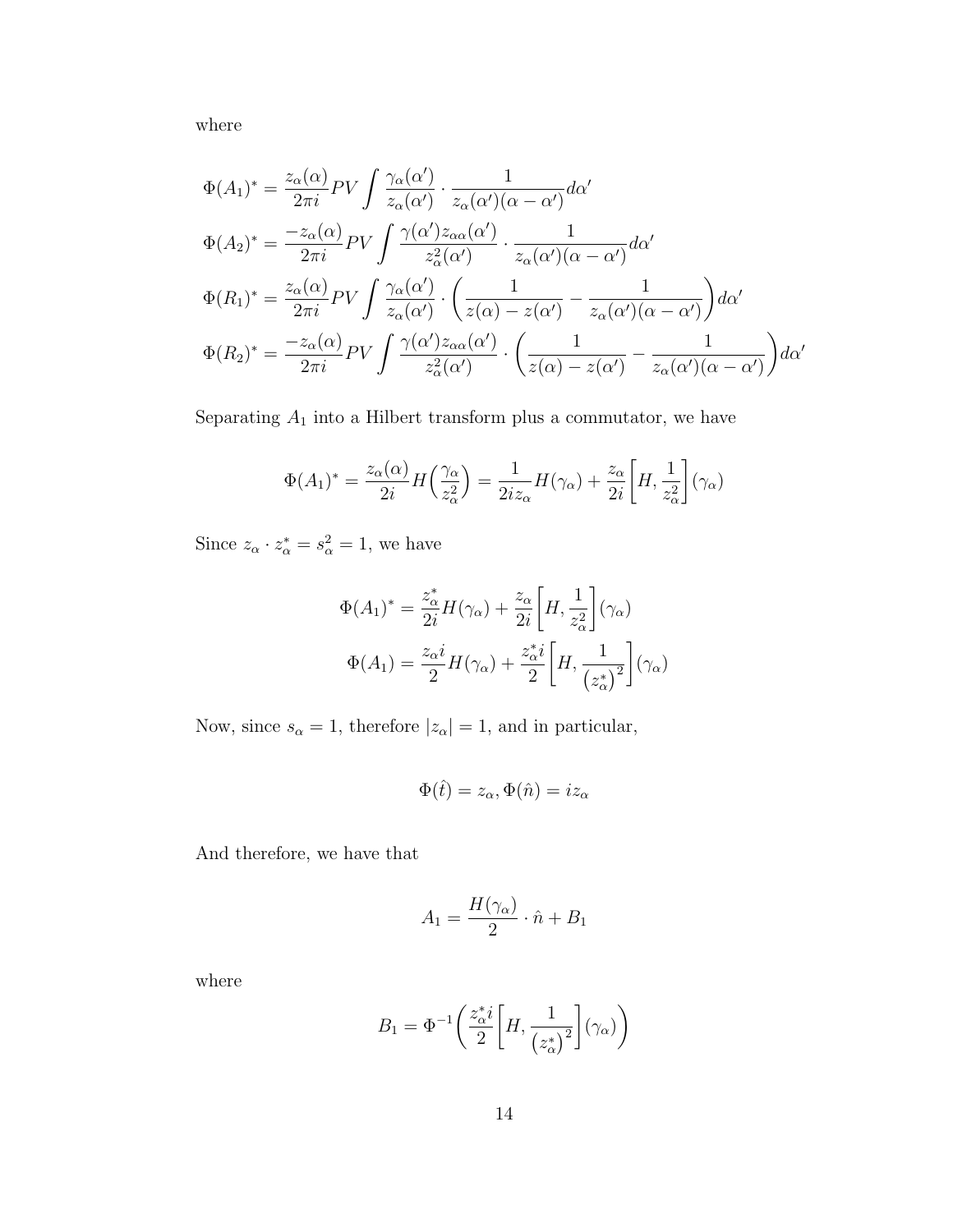Similarly,

$$
\Phi(A_2)^* = \frac{-z_\alpha}{2i} H\left(\frac{\gamma z_{\alpha\alpha}}{z_\alpha^3}\right) = \frac{-1}{2iz_\alpha} H\left(\frac{\gamma z_{\alpha\alpha}}{z_\alpha}\right) - \frac{z_\alpha}{2i} \left[H, \frac{1}{z_\alpha^2}\right] \left(\frac{\gamma z_{\alpha\alpha}}{z_\alpha}\right)
$$

Since  $\hat{a} \cdot \hat{b} = Re(\Phi(a)\Phi(b)^*)$ , we have

$$
A_2 \cdot \hat{t} = Re\left(\frac{-1}{2i}H\left(\frac{\gamma z_{\alpha \alpha}}{z_{\alpha}}\right)\right) + B_2 \cdot \hat{t}
$$
  
= 
$$
\frac{-1}{2}H\left(\gamma Re\left(\frac{-iz_{\alpha \alpha}}{z_{\alpha}}\right)\right) + B_2 \cdot \hat{t}
$$
  
= 
$$
\frac{-1}{2}H\left(\gamma Re(z_{\alpha \alpha}(iz_{\alpha})^*)\right) + B_2 \cdot \hat{t}
$$

Where

$$
B_2 = \Phi^{-1}\left(\frac{-z^*_{\alpha}i}{2}\left[H, \frac{1}{\left(z^*_{\alpha}\right)^2}\right]\left(\frac{\gamma z^*_{\alpha\alpha}}{z^*_{\alpha}}\right)\right)
$$

However,  $Re(z_{\alpha\alpha} \cdot (iz_{\alpha})^*) = Re(\Phi(\hat{t}_{\alpha})\Phi(\hat{n})^*) = \hat{t}_{\alpha} \cdot \hat{n} = \theta_{\alpha}$ , and therefore

$$
A_2 \cdot \hat{t} = \frac{-1}{2} H(\gamma \theta_\alpha) + B_2 \cdot \hat{t}
$$

Similarly,

$$
A_2 \cdot \hat{n} = Re\left(\frac{-1}{2}H\left(\frac{\gamma z_{\alpha \alpha}}{z_{\alpha}}\right)\right) + B_2 \cdot \hat{n}
$$

$$
= \frac{-1}{2}H\left(\gamma Re(z_{\alpha \alpha} z_{\alpha}^*)\right) + B_2 \cdot \hat{n}
$$

$$
= B_2 \cdot \hat{n}
$$

since  $Re(z_{\alpha\alpha}z_{\alpha}^*)=\hat{t}_{\alpha}\cdot\hat{t}=0$ . Therefore, combining the previous results, we have

$$
W_{\alpha} = \frac{H(\gamma_{\alpha})}{2} \cdot \hat{n} - \frac{H(\gamma \theta_{\alpha})}{2} \cdot \hat{t} + m \tag{2.6}
$$

where  $m = B_1 + B_2 + R_1 + R_2$ .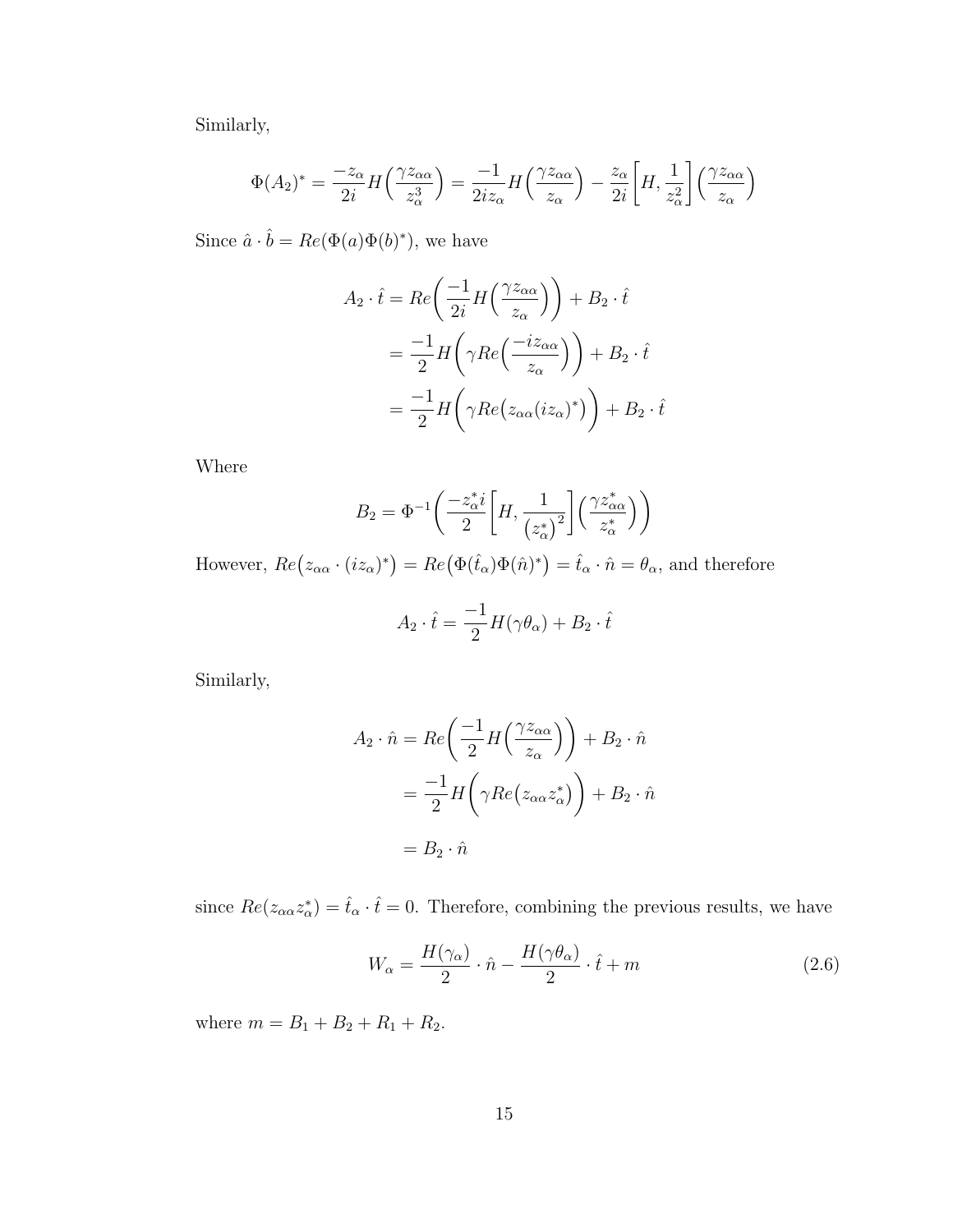Defining the integral operator  $K[z]$  by

$$
K[z](f(\alpha)) = \frac{1}{2\pi i} \int f(\alpha') \left( \frac{1}{z(\alpha) - z(\alpha')} - \frac{1}{z_{\alpha}(\alpha')(\alpha - \alpha')} \right) d\alpha' \tag{2.7}
$$

we have

$$
\Phi(m)^{*} = \frac{z_{\alpha}}{2i} \left[ H, \frac{1}{z_{\alpha}^{2}} \right] (\gamma_{\alpha}) - \frac{z_{\alpha}}{2i} \left[ H, \frac{1}{z_{\alpha}^{2}} \right] \left( \frac{\gamma z_{\alpha \alpha}}{z_{\alpha}} \right)
$$

$$
+ z_{\alpha} K[z] \left( \frac{\gamma_{\alpha}}{z_{\alpha}} \right) - z_{\alpha} K[z] \left( \frac{\gamma z_{\alpha \alpha}}{z_{\alpha}^{2}} \right)
$$
(2.8)

Now,

$$
\gamma = \tau \kappa_{\alpha} - R y_{\alpha} - 2A_{\mu} s_{\alpha} W \cdot \hat{t}
$$

where  $R = (\rho_1 - \rho_2)g$ , and  $A_{\mu} = \frac{\mu_1 - \mu_2}{\mu_1 + \mu_2}$  $\frac{\mu_1 - \mu_2}{\mu_1 + \mu_2}$  is the Atwood number. Substituting in  $y_{\alpha} = s_{\alpha} \sin(\theta), \kappa = \theta_{\alpha}/s_{\alpha}$ , and  $s_{\alpha} = 1$ , we obtain

$$
\gamma = \tau \theta_{\alpha\alpha} - R\sin(\theta) - 2A_{\mu}W \cdot \hat{t}
$$
\n(2.9)

Next we want to rewrite the equation for  $\theta_t$ ,

$$
\theta_t = \frac{U_\alpha + V\theta_\alpha}{s_\alpha} = U_\alpha + V\theta_\alpha
$$
  
=  $(W \cdot \hat{n})_\alpha + V\theta_\alpha = W_\alpha \cdot \hat{n} + W \cdot \hat{n}_\alpha + V\theta_\alpha$   
=  $W_\alpha \cdot \hat{n} + (V - W \cdot \hat{t})\theta_\alpha$   
=  $\frac{H(\gamma_\alpha)}{2} + m \cdot \hat{n} + (V - W \cdot \hat{t})\theta_\alpha$ 

Differentiating the equation for  $\gamma,$  we get

$$
\gamma_{\alpha} = \tau \theta_{\alpha \alpha \alpha} - R \cos(\theta) \theta_{\alpha} - 2A_{\mu} (W_{\alpha} \cdot \hat{t} + \theta_{\alpha} U) \tag{2.10}
$$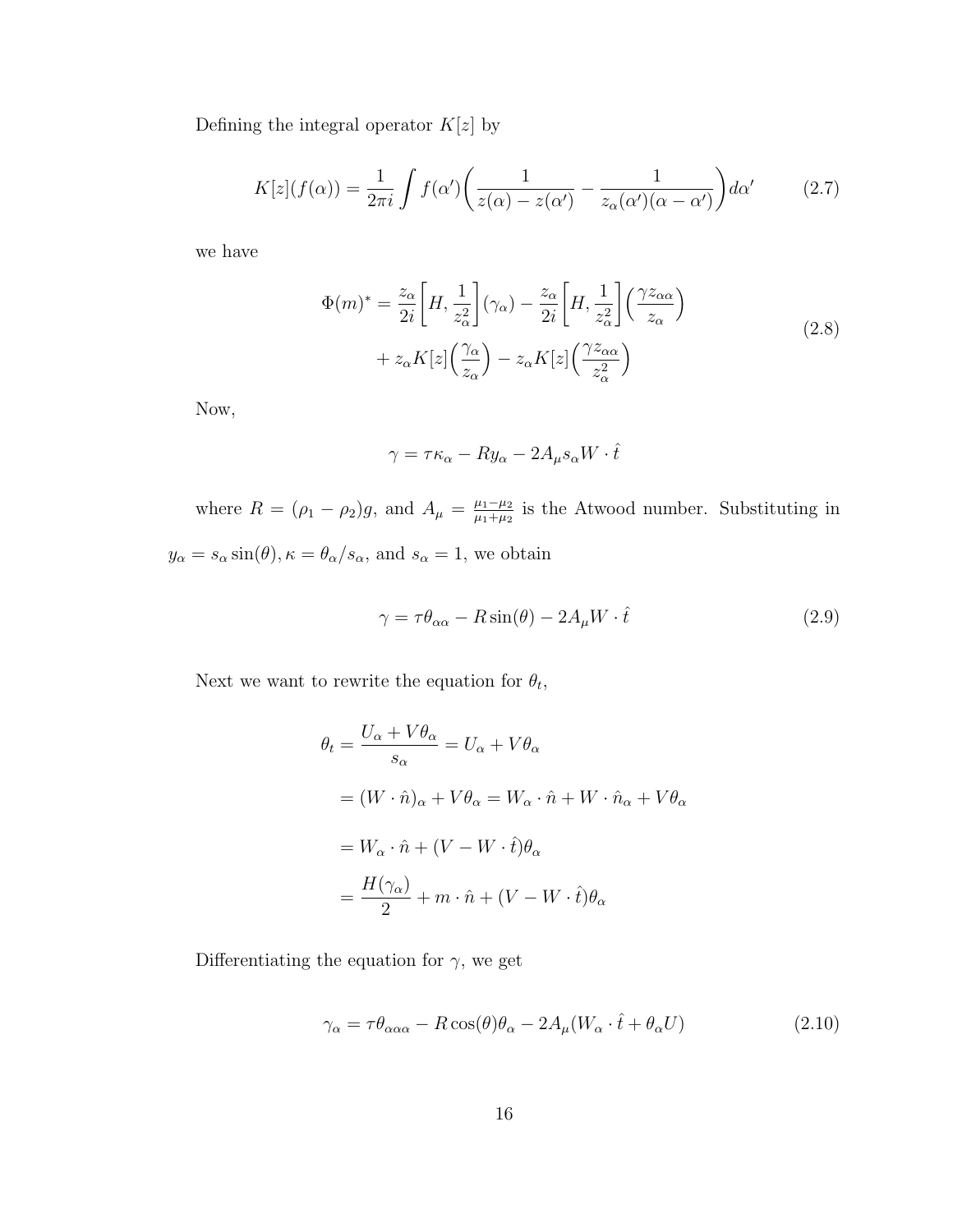Substituting this in and using our equation for  $W \cdot \hat{t}$ , we re-derive (1.1)

$$
\theta_t = \frac{\tau}{2} H(\theta_{\alpha\alpha\alpha}) - \frac{1}{2} H((R \cos(\theta) + 2A_\mu U)\theta_\alpha)
$$

$$
- A_\mu H\left(\frac{-H(\gamma\theta_\alpha)}{2} + m \cdot \hat{t}\right) + (V - W \cdot \hat{t})\theta_\alpha + m \cdot \hat{n}
$$

Next we'll split up into surface tension and non-surface tension terms. Namely, define

$$
W = \tau W^{st} + \tilde{W}
$$

$$
\Phi(W^{st})^* = \frac{1}{2\pi i} \int \frac{\theta_{\alpha\alpha}(\alpha')}{z(\alpha) - z(\alpha')} d\alpha'
$$

$$
\tilde{W} = W - \tau W^{st}
$$

Similarly,

$$
U^{st} = W^{st} \cdot \hat{n}, \tilde{U} = \tilde{W} \cdot \hat{n}
$$

$$
V_{\alpha}^{st} = U^{st} \theta_{\alpha}, \tilde{V}_{\alpha} = \tilde{U} \theta_{\alpha}
$$

Furthermore, for convenience, we will define

$$
k(\alpha, t) = k[\theta](\alpha, t) = -\frac{R\cos(\theta)}{2} - A_{\mu}\tilde{U}
$$

Then, since  $H(H(f)) = -f$  for  $f \in L^2$ , we have:

$$
\theta_t = \frac{\tau}{2} H(\theta_{\alpha\alpha\alpha}) - \tau \left( \frac{A_\mu}{2} \theta_\alpha \theta_{\alpha\alpha} + A_\mu H(U^{st}\theta_\alpha) \right)
$$
  
+ 
$$
\left[ H(k\theta_\alpha) + \tau (V^{st} - W^{st} \cdot \hat{t}) \theta_\alpha + \tau A_\mu^2 \theta_\alpha W^{st} \cdot \hat{t} \right]
$$
  
+ 
$$
\frac{A_\mu}{2} R \sin(\theta) \theta_\alpha + A_\mu^2 \theta_\alpha \tilde{W} \cdot \hat{t} + (\tilde{V} - \tilde{W} \cdot \hat{t}) \theta_\alpha + m \cdot \hat{n} - A_\mu H(m \cdot \hat{t})
$$
 (2.11)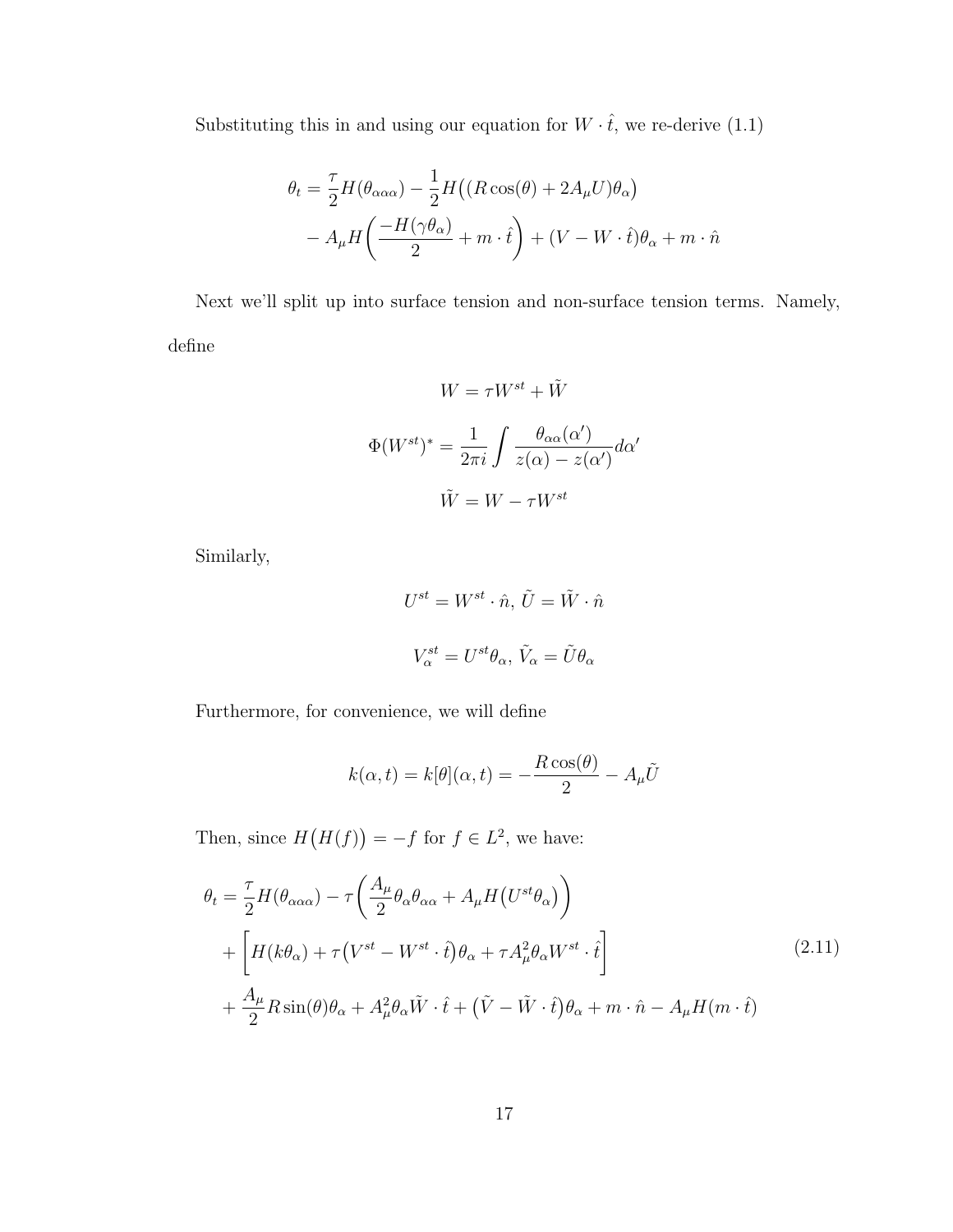## Chapter 3

# Mollified Equations:

The next step is to create a mollified version of (2.11), the solution of which we will refer to as  $\theta^{\epsilon}$ . First we define  $z_d^{\epsilon}$  by

$$
z_d^{\epsilon}(\alpha, t) = \int_0^{\alpha} \cos \left(\theta^{\epsilon}(\alpha', t)\right) + i \sin \left(\theta^{\epsilon}(\alpha', t)\right) d\alpha' \tag{3.1}
$$

Note that the value  $z(0)$  is irrelevant to the equation of motion  $(2.11)$ , as only terms of the form  $z(\alpha) - z(\alpha')$  and  $z_\alpha$  appear. Now, define the mollified equation by

$$
\theta_{t}^{\epsilon} = \frac{\tau}{2} \chi_{\epsilon}^{2} H(\theta_{\alpha\alpha\alpha}^{\epsilon}) - \tau \chi_{\epsilon} \left( \frac{A_{\mu}}{2} (\chi_{\epsilon} \theta_{\alpha}^{\epsilon}) (\chi_{\epsilon} \theta_{\alpha\alpha}^{\epsilon}) + A_{\mu} H(U^{st,\epsilon} \chi_{\epsilon} \theta_{\alpha}^{\epsilon}) \right) \n+ \chi_{\epsilon} \left[ H(k^{\epsilon} \chi_{\epsilon} \theta_{\alpha}^{\epsilon}) + \tau (V^{st,\epsilon} - W^{st,\epsilon} \cdot \hat{t}^{\epsilon}) \chi_{\epsilon} \theta_{\alpha}^{\epsilon} + \tau A_{\mu}^{2} (\chi_{\epsilon} \theta_{\alpha}^{\epsilon}) W^{st,\epsilon} \cdot \hat{t}^{\epsilon} \right] \n+ \frac{A_{\mu}}{2} R \chi_{\epsilon} \left( \sin(\chi_{\epsilon} \theta^{\epsilon}) \chi_{\epsilon} \theta_{\alpha}^{\epsilon} \right) + A_{\mu}^{2} \chi_{\epsilon} \left( (\chi_{\epsilon} \theta_{\alpha}^{\epsilon}) \tilde{W}^{\epsilon} \cdot \hat{t}^{\epsilon} \right) \n+ \chi_{\epsilon} \left[ (\tilde{V}^{\epsilon} - \tilde{W}^{\epsilon} \cdot \hat{t}^{\epsilon}) \chi_{\epsilon} \theta_{\alpha}^{\epsilon} \right] + \chi_{\epsilon} (m^{\epsilon} \cdot \hat{n}^{\epsilon}) - A_{\mu} \chi_{\epsilon} H(m^{\epsilon} \cdot \hat{t}^{\epsilon})
$$
\n(3.2)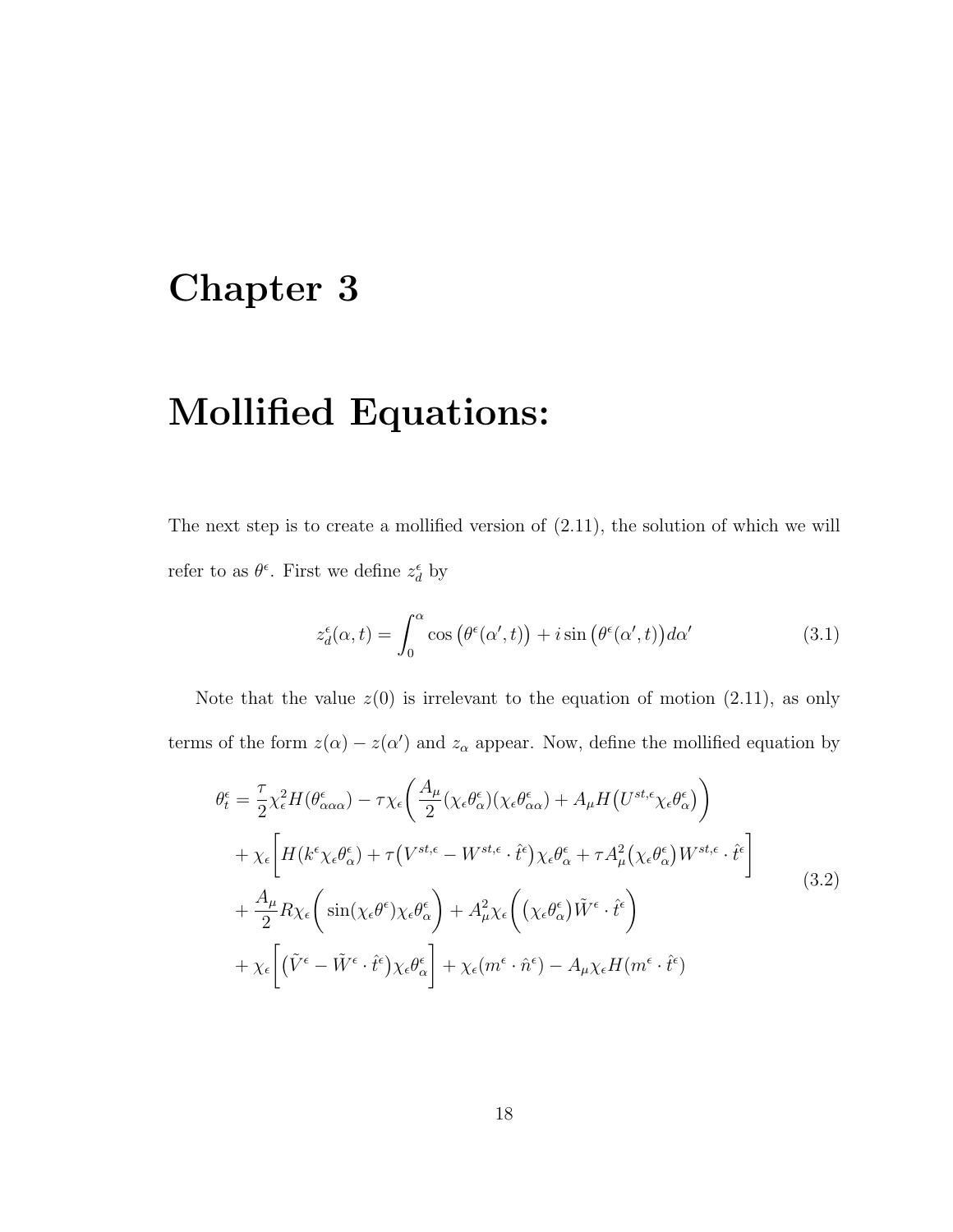where  $\chi_{\epsilon}$  is a standard mollifier, and

$$
\hat{t}^{\epsilon} = (\cos(\theta^{\epsilon}), \sin(\theta^{\epsilon})), \quad \hat{n}^{\epsilon} = (-\sin(\theta^{\epsilon}), \cos(\theta^{\epsilon}))
$$
\n(3.3)

$$
\Phi(W^{st,\epsilon}) = \frac{1}{2\pi i} PV \int \frac{\chi_{\epsilon} \theta_{\alpha\alpha}^{\epsilon}(\alpha')}{z_d^{\epsilon}(\alpha) - z_d^{\epsilon}(\alpha')} d\alpha' \tag{3.4}
$$

$$
\Phi(\tilde{W}^{\epsilon}) = \frac{1}{2\pi i} PV \int \frac{\tilde{\gamma}[\theta^{\epsilon}]}{z_d^{\epsilon}(\alpha) - z_d^{\epsilon}(\alpha')} d\alpha'
$$
\n(3.5)

$$
U^{st,\epsilon} = W^{st,\epsilon} \cdot \hat{n}^{\epsilon}, \, \tilde{U}^{\epsilon} = \tilde{W}^{\epsilon} \cdot \hat{n}^{\epsilon}
$$
\n
$$
(3.6)
$$

$$
\partial_{\alpha} V^{st,\epsilon} = U^{st,\epsilon} \theta_{\alpha}^{\epsilon}, \ \partial_{\alpha} \tilde{V}^{\epsilon} = \tilde{U}^{\epsilon} \theta_{\alpha}^{\epsilon}
$$
\n
$$
(3.7)
$$

$$
k^{\epsilon} = \frac{-R\cos(\chi_{\epsilon}\theta^{\epsilon})}{2} - A_{\mu}\tilde{U}^{\epsilon}
$$
\n(3.8)

Note in particular that as  $\epsilon \to 0$ , our mollified equation (3.2) approaches the original evolution equation, (2.11). Our first goal is to use Picard's theorem to prove that a solution to (3.2) exists on some time interval  $[0, T^{\epsilon}]$ . To this end, we define an open subset  $\mathcal O$  of  $H^s$  by

$$
\mathcal{O} = \{ \theta \in H^s \mid ||\theta||_s \le d_1, \left| \frac{z_{d,\epsilon}(\alpha) - z_{d,\epsilon}(\alpha')}{\alpha - \alpha'}\right| > d_2 \forall \alpha, \alpha' \in R \}
$$
(3.9)

To apply Picard's theorem (the specific version we're using is Theorem 3.1 in [15]), we must show the right hand side of the evolution equation maps  $O$  into  $H<sup>s</sup>$  and is Lipschitz continuous. Proving these properties is time consuming but ultimately not difficult for the mollified equation, the details are not included here. Applying Picard's theorem then gives us the following:

**Lemma 3.1.** Let  $\tau, \epsilon, d_1, d_2 > 0$  be fixed. Suppose that  $\theta_0 \in \mathcal{O}$ . Then there exists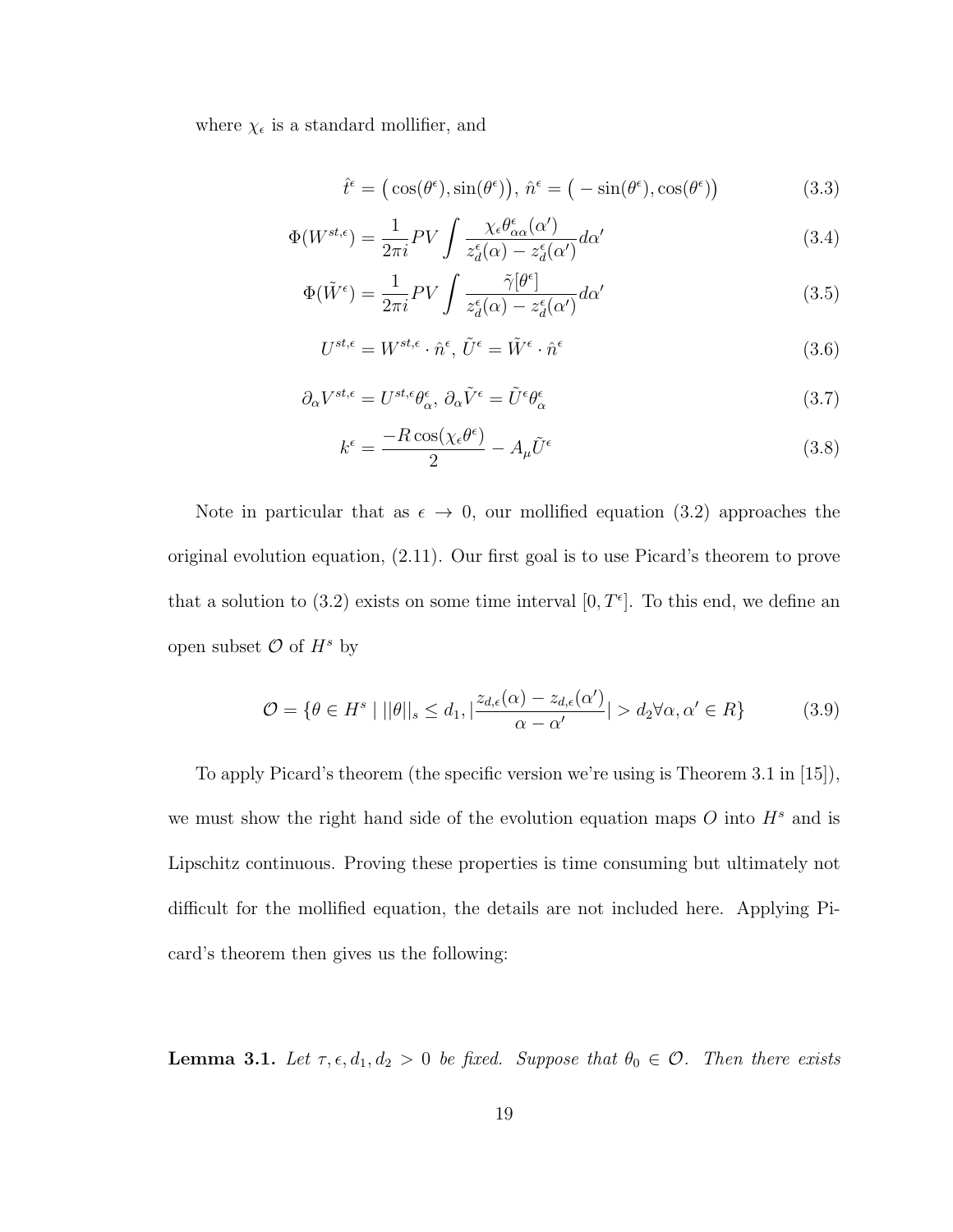some  $T^{\epsilon} > 0$  and  $\theta^{\epsilon} \in C^{1}([0, T^{\epsilon}); \mathcal{O})$  such that  $\theta^{\epsilon}(\cdot, 0) = \theta_0$ , and for all  $t \in [0, T^{\epsilon})$ ,  $\theta^{\epsilon}$ satisfies (3.2).

Next we wish to show that the solutions,  $\theta^{\epsilon}$  exist on a common time interval  $[0, T)$ , which we will do by proving an energy estimate uniform in  $\epsilon$ . To this end, we differentiate (3.2) with respect to alpha. This gives

$$
\theta_{\alpha,t}^{\epsilon} = \frac{\tau}{2} \chi_{\epsilon}^{2} \left( H(\partial_{\alpha}^{4} \theta^{\epsilon}) \right) - \tau \chi_{\epsilon} \left[ \frac{A_{\mu}}{2} (\chi_{\epsilon} \theta_{\alpha}) (\chi_{\epsilon} \theta_{\alpha \alpha \alpha}) + A_{\mu} H(U_{\alpha}^{st,\epsilon} \chi_{\epsilon} \theta_{\alpha}^{\epsilon}) \right] \n- \tau \chi_{\epsilon} \left( \frac{A_{\mu}}{2} (\chi_{\epsilon} \theta_{\alpha \alpha}^{\epsilon})^{2} \right) - \tau \chi_{\epsilon} \left( A_{\mu} H(U^{st,\epsilon} \chi_{\epsilon} \theta_{\alpha \alpha}^{\epsilon}) \right) + \chi_{\epsilon} \left[ H(k_{\alpha}^{\epsilon} \chi_{\epsilon} \theta_{\alpha}^{\epsilon}) \right] \n+ \chi_{\epsilon} \left[ H(k^{\epsilon} \chi_{\epsilon} \theta_{\alpha \alpha}^{\epsilon}) \right] - \tau \chi_{\epsilon} \left[ (W_{\alpha}^{st,\epsilon} \cdot \hat{t}^{\epsilon}) \chi_{\epsilon} \theta_{\alpha}^{\epsilon} \right] + \tau \chi_{\epsilon} \left[ (V^{st,\epsilon} - W^{st,\epsilon} \cdot \hat{t}^{\epsilon}) \chi_{\epsilon} \theta_{\alpha \alpha}^{\epsilon} \right] \n+ \tau A_{\mu}^{2} \chi_{\epsilon} \left[ (\chi_{\epsilon} \theta_{\alpha \alpha}^{\epsilon}) W^{st,\epsilon} \cdot \hat{t}^{\epsilon} + (\chi_{\epsilon} \theta_{\alpha}^{\epsilon}) \partial_{\alpha} (W^{st,\epsilon} \cdot \hat{t}^{\epsilon}) \right] \n+ \partial_{\alpha} \chi_{\epsilon} \left[ \frac{A_{\mu}}{2} R \sin(\chi_{\epsilon} \theta^{\epsilon}) \chi_{\epsilon} \theta_{\alpha}^{\epsilon} + A_{\mu}^{2} (\chi_{\epsilon} \theta_{\alpha}^{\epsilon}) \tilde{W}^{\epsilon} \cdot \hat{t}^{\epsilon} \right] \n+ \partial_{\alpha} \chi_{\epsilon} \left[ (\tilde{V}^{\epsilon} - \tilde{W}^{\epsilon} \cdot \hat{t}^{\epsilon}) \chi_{\epsilon} \theta_{\alpha}^{\epsilon} + m^{\epsilon} \cdot \hat{n}^{\epsilon} - A_{\mu} H(m^{\epsilon} \cdot \hat{t}^{\epsilon}) \right]
$$
\n(3.10)

Also, we have

$$
U^{st,\epsilon}_{\alpha}=W^{st,\epsilon}_{\alpha}\cdot\hat{n}^{\epsilon}-\theta^{\epsilon}_{\alpha}W^{st,\epsilon}\cdot\hat{t}^{\epsilon}
$$

and as in the non-mollified case, we have that

$$
W_{\alpha}^{st,\epsilon} \cdot \hat{n}^{\epsilon} = \frac{\chi_{\epsilon} H(\theta_{\alpha\alpha\alpha}^{\epsilon})}{2} + m^{st,\epsilon} \cdot \hat{n}^{\epsilon}
$$
 (3.11)

Now, we define the operator  $\partial_{\alpha}^{-1}$  by

$$
\partial_{\alpha}^{-1} f(\alpha) = \int_0^{\alpha} f(\alpha') d\alpha' \tag{3.12}
$$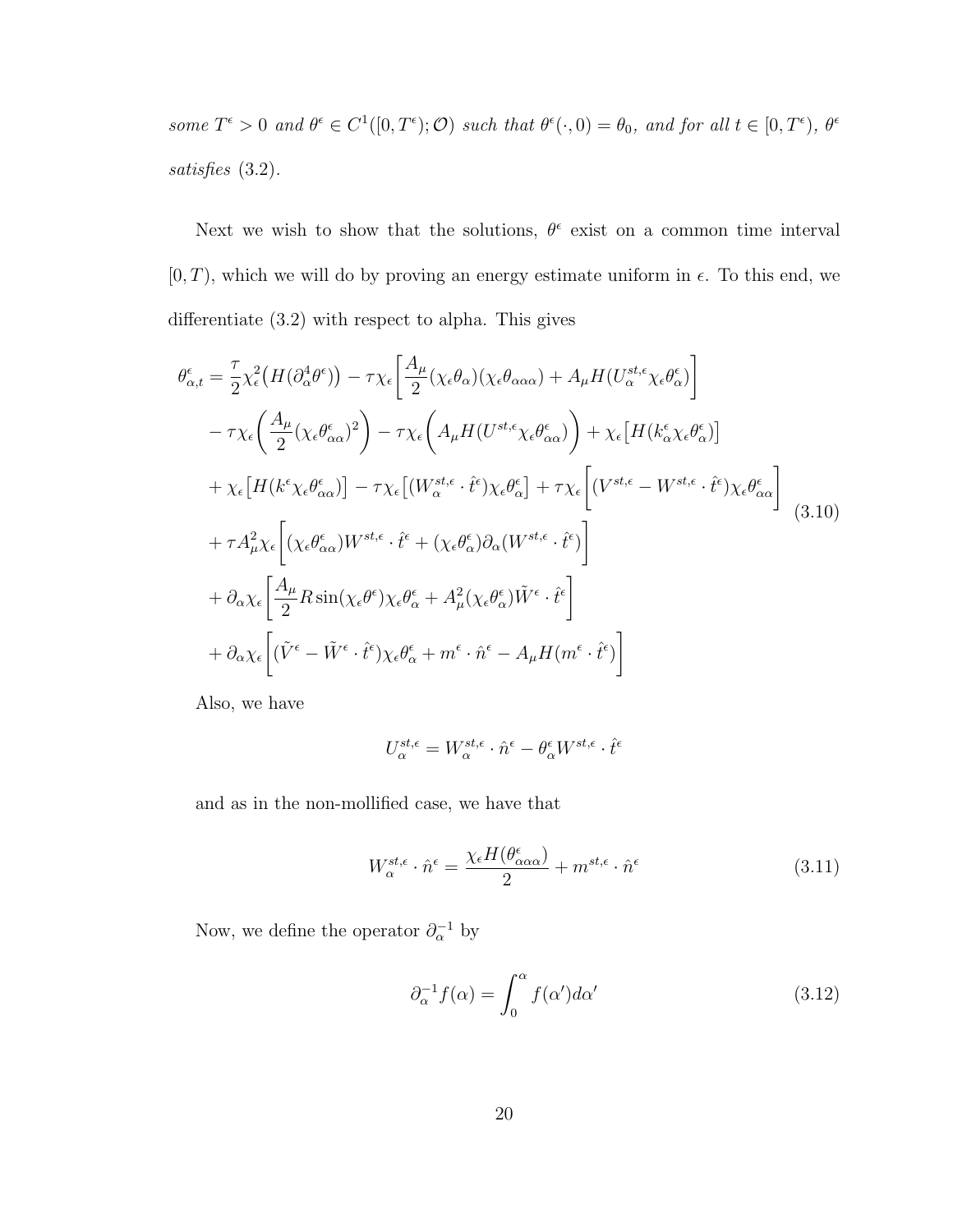Note in particular that  $\partial_{\alpha}\partial_{\alpha}^{-1}(f) = f$ , while  $\partial_{\alpha}^{-1}\partial_{\alpha}(f) = f(\alpha) - f(0)$ . Therefore,

$$
U_{\alpha}^{st,\epsilon} = \frac{\chi_{\epsilon}H(\theta_{\alpha\alpha\alpha}^{\epsilon})}{2} - \theta_{\alpha}^{\epsilon}W^{st,\epsilon} \cdot \hat{t}^{\epsilon} + m^{st,\epsilon} \cdot \hat{n}^{\epsilon}
$$

$$
U^{st,\epsilon} = \frac{\chi_{\epsilon}H(\theta_{\alpha\alpha}^{\epsilon})}{2} - \partial_{\alpha}^{-1}\left(\theta_{\alpha}^{\epsilon}W^{st,\epsilon} \cdot \hat{t}^{\epsilon} + m^{st,\epsilon} \cdot \hat{n}^{\epsilon}\right) + C
$$

for some constant  $C$ . Now,

$$
H(U^{st,\epsilon}\chi_{\epsilon}\theta_{\alpha\alpha}^{\epsilon}) = \partial_{\alpha}^{-1}\partial_{\alpha}H(U^{st,\epsilon}\chi_{\epsilon}\theta_{\alpha\alpha}^{\epsilon}) + C
$$

$$
= \partial_{\alpha}^{-1}H(U^{st,\epsilon}_{\alpha}\chi_{\epsilon}\theta_{\alpha\alpha}^{\epsilon}) + \partial_{\alpha}^{-1}H(U^{st,\epsilon}\chi_{\epsilon}\theta_{\alpha\alpha\alpha}^{\epsilon}) + C
$$

Expanding  $U_{\alpha}^{st,\epsilon}$  and pulling  $U^{st,\epsilon}$  through a commutator, we obtain

$$
H(U^{st,\epsilon}\chi_{\epsilon}\theta^{\epsilon}_{\alpha\alpha}) = \partial_{\alpha}^{-1}\frac{1}{2}H\left[\left(\chi_{\epsilon}\theta^{\epsilon}_{\alpha\alpha}\right)H(\chi_{\epsilon}\theta^{\epsilon}_{\alpha\alpha\alpha})\right] + \partial_{\alpha}^{-1}H\left[\left(\chi_{\epsilon}\theta^{\epsilon}_{\alpha\alpha}\right)\left(-\theta^{\epsilon}_{\alpha}W^{st,\epsilon}\cdot\hat{t}^{\epsilon} + m^{st,\epsilon}\cdot\hat{n}^{\epsilon}\right)\right] + \partial_{\alpha}^{-1}\left(U^{st,\epsilon}H(\chi_{\epsilon}\theta^{\epsilon}_{\alpha\alpha\alpha})\right) + \partial_{\alpha}^{-1}[H, U^{st,\epsilon}](\chi_{\epsilon}\theta^{\epsilon}_{\alpha\alpha\alpha}) + C
$$

Next, we pull  $\chi_{\epsilon} \theta_{\alpha \alpha}^{\epsilon}$  through the commutator and use the fact  $H^2 = -I$  to get

$$
H(U^{st,\epsilon}\chi_{\epsilon}\theta^{\epsilon}_{\alpha\alpha}) = \frac{-1}{2}\partial_{\alpha}^{-1}\big[ (\chi_{\epsilon}\theta^{\epsilon}_{\alpha\alpha})(\chi_{\epsilon}\theta^{\epsilon}_{\alpha\alpha\alpha})\big] + \frac{1}{2}\partial_{\alpha}^{-1}[H, \chi_{\epsilon}\theta^{\epsilon}_{\alpha\alpha}](H(\chi_{\epsilon}\theta^{\epsilon}_{\alpha\alpha\alpha}))
$$
  
+  $\partial_{\alpha}^{-1}\big(U^{st,\epsilon}H(\chi_{\epsilon}\theta^{\epsilon}_{\alpha\alpha\alpha})\big) + \partial_{\alpha}^{-1}[H, U^{st,\epsilon}](\chi_{\epsilon}\theta^{\epsilon}_{\alpha\alpha\alpha})$   
+  $\partial_{\alpha}^{-1}H\big[ (\chi_{\epsilon}\theta^{\epsilon}_{\alpha\alpha})(-\theta^{\epsilon}_{\alpha}W^{st,\epsilon} \cdot \hat{t}^{\epsilon} + m^{st,\epsilon} \cdot \hat{n}^{\epsilon})\big] + C$ 

Similarly, we have that

$$
H(U_{\alpha}^{st,\epsilon}\chi_{\epsilon}\theta_{\alpha}^{\epsilon}) = \frac{1}{2}H\left(H(\chi_{\epsilon}\theta_{\alpha\alpha\alpha}^{\epsilon})\chi_{\epsilon}\theta_{\alpha}^{\epsilon}\right) - H\left((\chi_{\epsilon}\theta_{\alpha}^{\epsilon})\theta_{\alpha}^{\epsilon}W^{st,\epsilon} \cdot \hat{t}^{\epsilon}\right)
$$

$$
+ H\left((\chi_{\epsilon}\theta_{\alpha}^{\epsilon})m^{st,\epsilon} \cdot \hat{n}^{\epsilon}\right)
$$

$$
= \frac{-1}{2}(\chi_{\epsilon}\theta_{\alpha\alpha\alpha}^{\epsilon})(\chi_{\epsilon}\theta_{\alpha}^{\epsilon}) + \frac{1}{2}[H, \chi_{\epsilon}\theta_{\alpha}^{\epsilon}]\left(H(\chi_{\epsilon}\theta_{\alpha\alpha\alpha}^{\epsilon})\right)
$$

$$
- H\left((\chi_{\epsilon}\theta_{\alpha}^{\epsilon})\theta_{\alpha}^{\epsilon}W^{st,\epsilon} \cdot \hat{t}^{\epsilon}\right) + H\left((\chi_{\epsilon}\theta_{\alpha}^{\epsilon})m^{st,\epsilon} \cdot \hat{n}^{\epsilon}\right)
$$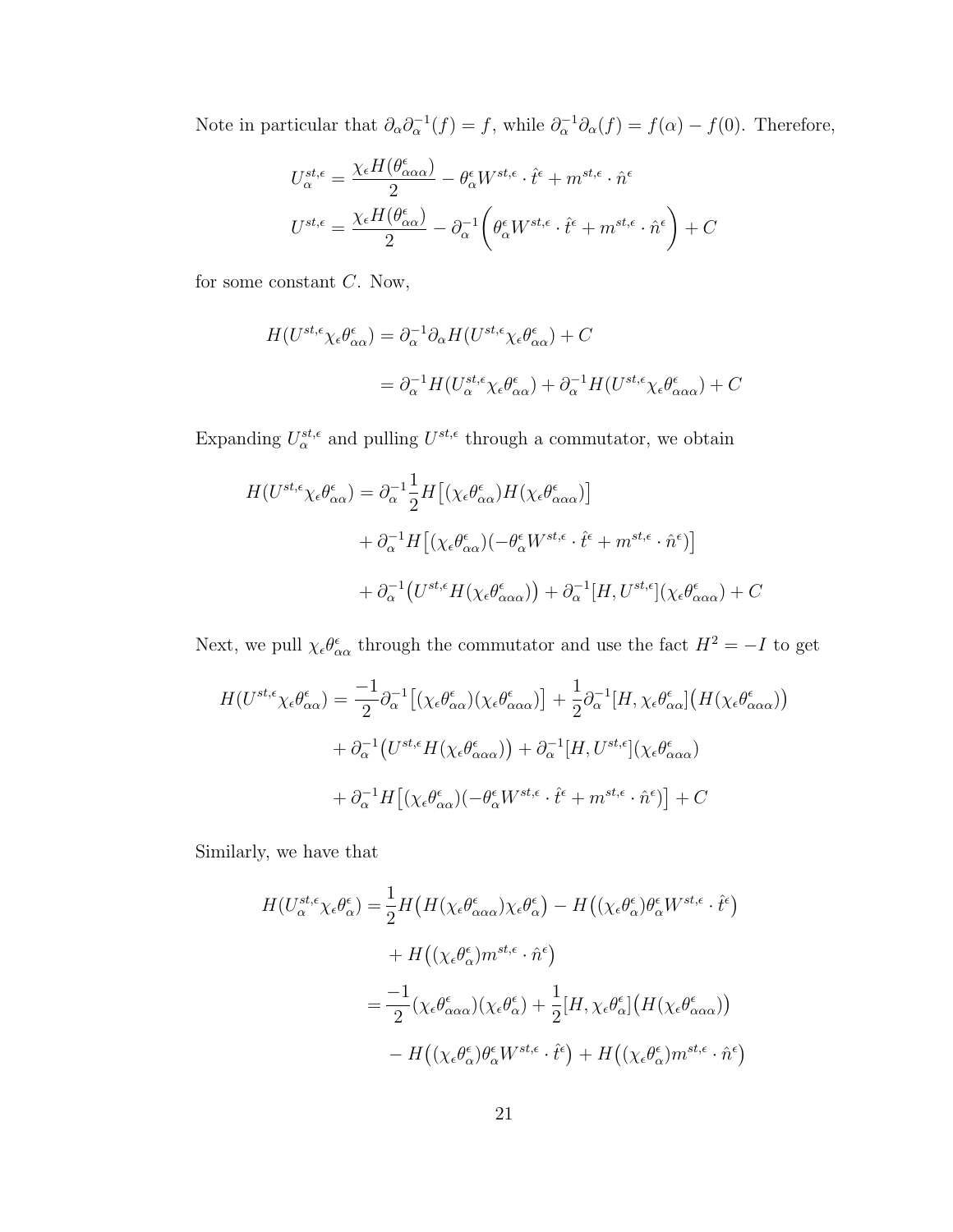And finally, applying

$$
W_{\alpha}^{st,\epsilon} \cdot \hat{t}^{\epsilon} = \frac{-H(\theta_{\alpha}^{\epsilon}(\chi_{\epsilon}\theta_{\alpha\alpha}^{\epsilon}))}{2} + m^{st,\epsilon} \cdot \hat{t}^{\epsilon}
$$
(3.13)

we obtain

$$
-\tau(W_{\alpha}^{st,\epsilon} \cdot \hat{t}^{\epsilon}) \chi_{\epsilon} \theta_{\alpha}^{\epsilon} = -\tau \Big( \frac{-H(\theta_{\alpha}^{\epsilon}(\chi_{\epsilon} \theta_{\alpha \alpha}^{\epsilon}))}{2} + m^{st,\epsilon} \cdot \hat{t}^{\epsilon}) \chi_{\epsilon} \theta_{\alpha}^{\epsilon}
$$

$$
= \frac{\tau}{2} \theta_{\alpha}^{\epsilon}(\chi_{\epsilon} \theta_{\alpha}^{\epsilon}) H(\chi_{\epsilon} \theta_{\alpha \alpha}^{\epsilon}) + \frac{\tau}{2}(\chi_{\epsilon} \theta_{\alpha}^{\epsilon}) [H, \theta_{\alpha}^{\epsilon}] (\chi_{\epsilon} \theta_{\alpha \alpha}^{\epsilon}) - \tau (\chi_{\epsilon} \theta_{\alpha}^{\epsilon}) m^{st,\epsilon} \cdot \hat{t}^{\epsilon}
$$

Therefore, rewriting (3.10), we have

$$
\theta_{\alpha,t}^{\epsilon} = \chi_{\epsilon} \left[ \frac{\tau}{2} H(\chi_{\epsilon} \partial_{\alpha}^4 \theta^{\epsilon}) + \tau \Upsilon_1^{\epsilon} \chi_{\epsilon} \theta_{\alpha \alpha \alpha}^{\epsilon} + \Upsilon_2^{\epsilon} + \Upsilon_3^{\epsilon} + \Upsilon_4^{\epsilon} + C \right]
$$
(3.14)

Here,  $\Upsilon_1^{\epsilon}$  cancels out, since

$$
\Upsilon_1^{\epsilon} = \frac{A_{\mu}}{2} (\chi_{\epsilon} \theta_{\alpha}^{\epsilon}) - \frac{A_{\mu}}{2} (\chi_{\epsilon} \theta_{\alpha}^{\epsilon}) = 0
$$
\n(3.15)

 $\Upsilon_2^{\epsilon}$  contains terms proportional to  $H(\chi_{\epsilon} \theta_{\alpha\alpha}^{\epsilon})$ , or

$$
\Upsilon_2^{\epsilon} = k^{\epsilon} H(\chi_{\epsilon} \theta_{\alpha \alpha}^{\epsilon}) - \tau A_{\mu} \partial_{\alpha}^{-1} \left( U^{st,\epsilon} H(\chi_{\epsilon} \theta_{\alpha \alpha \alpha}^{\epsilon}) \right) + \frac{\tau}{2} \theta_{\alpha}^{\epsilon} (\chi_{\epsilon} \theta_{\alpha}^{\epsilon}) H(\chi_{\epsilon} \theta_{\alpha \alpha}^{\epsilon}) \tag{3.16}
$$

 $\Upsilon_3^\epsilon$  contains the terms

$$
\begin{split} \Upsilon_{3}^{\epsilon} &= \frac{-\tau A_{\mu}}{2} (\chi_{\epsilon} \theta_{\alpha\alpha}^{\epsilon})^{2} + \frac{\tau A_{\mu}}{2} \partial_{\alpha}^{-1} \left[ (\chi_{\epsilon} \theta_{\alpha\alpha}^{\epsilon}) (\chi_{\epsilon} \theta_{\alpha\alpha\alpha}^{\epsilon}) \right] \\ &+ \tau (V^{st,\epsilon} - W^{st,\epsilon} \cdot \hat{t}^{\epsilon}) \chi_{\epsilon} \theta_{\alpha\alpha}^{\epsilon} + \tau A_{\mu}^{2} (W^{st,\epsilon} \cdot \hat{t}^{\epsilon}) \chi_{\epsilon} \theta_{\alpha\alpha}^{\epsilon} \\ &+ \frac{A_{\mu} R}{2} \sin(\chi_{\epsilon} \theta^{\epsilon}) (\chi_{\epsilon} \theta_{\alpha\alpha}^{\epsilon}) + A_{\mu}^{2} (\chi_{\epsilon} \theta_{\alpha\alpha}^{\epsilon}) \tilde{W}^{\epsilon} \cdot \hat{t}^{\epsilon} + (\tilde{V}^{\epsilon} - \tilde{W}^{\epsilon} \cdot \hat{t}^{\epsilon}) \chi_{\epsilon} \theta_{\alpha\alpha}^{\epsilon} \end{split} \tag{3.17}
$$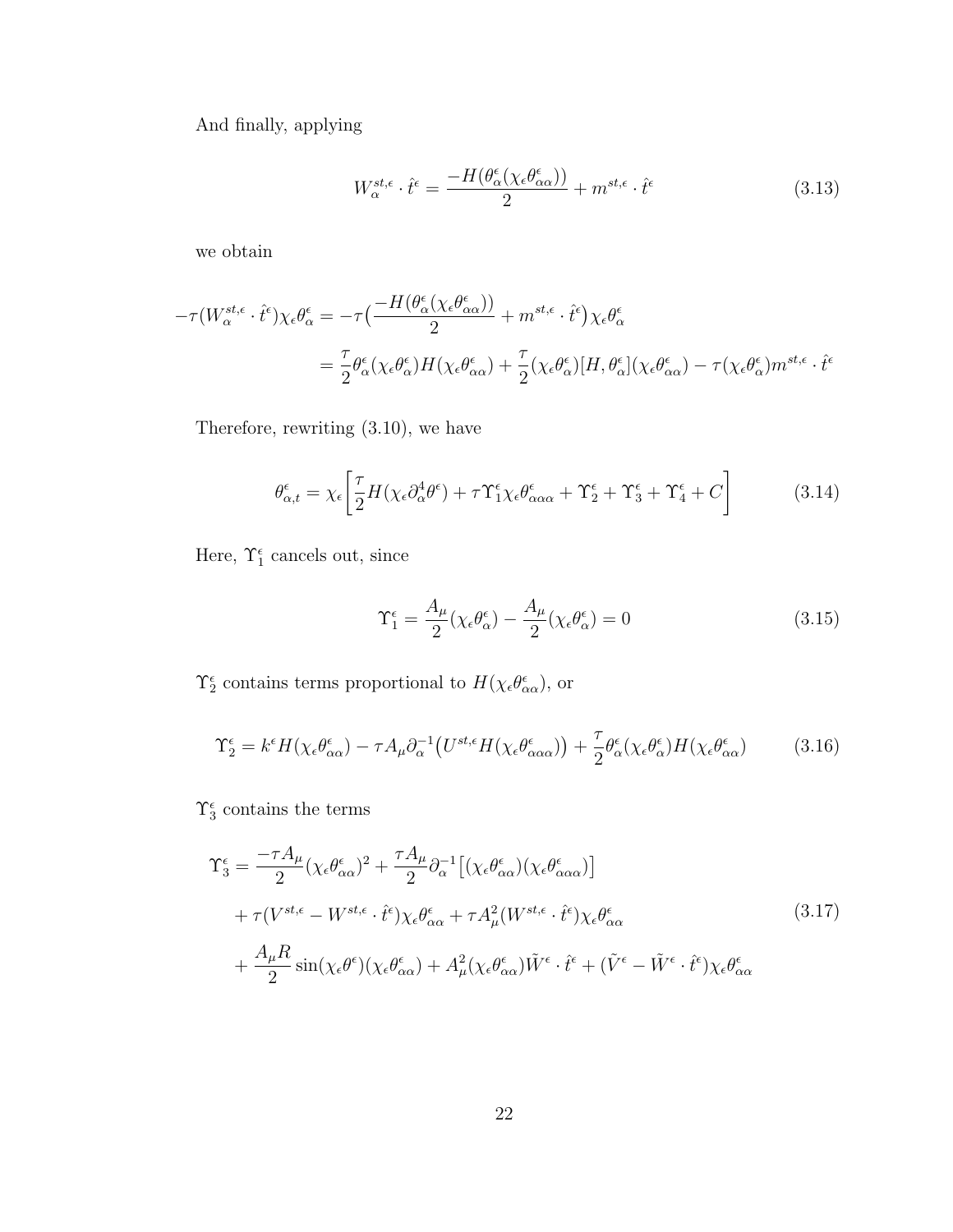Finally,  $\Upsilon_4^{\epsilon}$  contains the remaining terms,

$$
\begin{split}\n\Upsilon_{4}^{\epsilon} &= A_{\mu}\tau H \big( (\chi_{\epsilon}\theta_{\alpha}^{\epsilon})\theta_{\alpha}^{\epsilon}W^{st,\epsilon}\cdot\hat{t}^{\epsilon} \big) - A_{\mu}\tau H \big( (\chi_{\epsilon}\theta_{\alpha}^{\epsilon})m^{st,\epsilon}\cdot\hat{n}^{\epsilon} \big) \\
&\quad - \frac{A_{\mu}\tau}{2} [H, \chi_{\epsilon}\theta_{\alpha}^{\epsilon}]H(\chi_{\epsilon}\theta_{\alpha\alpha}^{\epsilon}) - \frac{A_{\mu}\tau}{2}\partial_{\alpha}^{-1}[H, \chi_{\epsilon}\theta_{\alpha\alpha}^{\epsilon}]H(\chi_{\epsilon}\theta_{\alpha\alpha}^{\epsilon}) \\
&\quad - A_{\mu}\tau\partial_{\alpha}^{-1}H \big[ (\chi_{\epsilon}\theta_{\alpha\alpha}^{\epsilon}) (-\theta_{\alpha}^{\epsilon}W^{st,\epsilon}\cdot\hat{t}^{\epsilon} + m^{st,\epsilon}\cdot\hat{n}^{\epsilon}) \big] \\
&\quad - A_{\mu}\tau\partial_{\alpha}^{-1}[H, U^{st,\epsilon}] \chi_{\epsilon}\theta_{\alpha\alpha}^{\epsilon} + [H, k^{\epsilon}] \chi_{\epsilon}\theta_{\alpha\alpha}^{\epsilon} \\
&\quad + H(k^{\epsilon}_{\alpha}\chi_{\epsilon}\theta_{\alpha}^{\epsilon}) - \tau(\chi_{\epsilon}\theta_{\alpha}^{\epsilon})m^{st,\epsilon}\cdot\hat{t}^{\epsilon} + \frac{\tau}{2} (\chi_{\epsilon}\theta_{\alpha}^{\epsilon})[H, \theta_{\alpha}^{\epsilon}] (\chi_{\epsilon}\theta_{\alpha\alpha}^{\epsilon}) \\
&\quad + \tau A_{\mu}^{2}(\chi_{\epsilon}\theta_{\alpha}^{\epsilon})\partial_{\alpha}(W^{st,\epsilon}\cdot\hat{t}^{\epsilon}) + \frac{A_{\mu}R}{2} (\chi_{\epsilon}\theta_{\alpha}^{\epsilon})^{2} \cos(\chi_{\epsilon}\theta^{\epsilon}) \\
&\quad + A_{\mu}^{2}(\chi_{\epsilon}\theta_{\alpha}^{\epsilon})\partial_{\alpha}(\tilde{W}^{\epsilon}\cdot\hat{t}^{\epsilon}) + (\chi_{\epsilon}\theta_{\alpha}^{\epsilon})\partial_{\alpha}(\tilde{V}^{\epsilon} - \tilde{W}^{\epsilon}\cdot\hat{t}^{\epsilon}) \\
&\quad + \partial_{\alpha}(m^{\epsilon}\cdot\hat{n}^{\epsilon}) - A_{\mu}\partial_{\alpha}H(m^{\epsilon}\cdot\hat{t}^{\epsilon})\n\end{split
$$

The final equation is obtained by differentiating once more,

$$
\theta^{\epsilon}_{\alpha\alpha,t} = \chi_{\epsilon} \left[ \frac{-\tau}{2} \Lambda^3 (\chi_{\epsilon} \theta^{\epsilon}_{\alpha\alpha}) + \Upsilon^{\epsilon}_{5} \Lambda (\chi_{\epsilon} \theta^{\epsilon}_{\alpha\alpha}) + \Upsilon^{\epsilon}_{6} \chi_{\epsilon} \theta^{\epsilon}_{\alpha\alpha\alpha} + \Upsilon^{\epsilon}_{7} \right]
$$
(3.19)

where  $\Lambda(f) = H(\partial_{\alpha} f)$ . Here,  $\Upsilon_5^{\epsilon}$  is derived from  $\Upsilon_2^{\epsilon}$ , and is

$$
\Upsilon_5^{\epsilon} = k^{\epsilon} - \tau A_{\mu} U^{st,\epsilon} + \frac{\tau}{2} \theta_{\alpha}^{\epsilon} (\chi_{\epsilon} \theta_{\alpha}^{\epsilon})
$$
\n(3.20)

Similarly,  $\Upsilon_6^{\epsilon}$  comes from  $\Upsilon_3^{\epsilon}$ ,

$$
\Upsilon_6^{\epsilon} = \frac{-\tau A_{\mu}}{2} (\chi_{\epsilon} \theta_{\alpha \alpha}^{\epsilon}) + (V^{\epsilon} - W^{\epsilon} \cdot \hat{t}^{\epsilon}) + A_{\mu}^2 (W^{\epsilon} \cdot \hat{t}^{\epsilon}) + \frac{A_{\mu} R}{2} \sin(\chi_{\epsilon} \theta^{\epsilon}) \tag{3.21}
$$

Finally,  $\Upsilon_7^{\epsilon}$  again contains the remainder terms,

$$
\begin{split} \Upsilon_{7}^{\epsilon} &= \partial_{\alpha} \Upsilon_{4}^{\epsilon} + k_{\alpha}^{\epsilon} H(\chi_{\epsilon} \theta_{\alpha \alpha}^{\epsilon}) + \frac{\tau}{2} H(\chi_{\epsilon} \theta_{\alpha \alpha}^{\epsilon}) (\theta_{\alpha}^{\epsilon} \chi_{\epsilon} \theta_{\alpha}^{\epsilon})_{\alpha} \\ &+ (V^{\epsilon} - W^{\epsilon} \cdot \hat{t}^{\epsilon})_{\alpha} (\chi_{\epsilon} \theta_{\alpha \alpha}^{\epsilon}) + A_{\mu}^{2} (W^{\epsilon} \cdot \hat{t}^{\epsilon})_{\alpha} (\chi_{\epsilon} \theta_{\alpha \alpha}^{\epsilon}) \\ &+ \frac{A_{\mu} R}{2} \cos(\chi_{\epsilon} \theta_{\alpha}^{\epsilon}) (\chi_{\epsilon} \theta_{\alpha \alpha}^{\epsilon}) (\chi_{\epsilon} \theta_{\alpha}^{\epsilon}) \end{split} \tag{3.22}
$$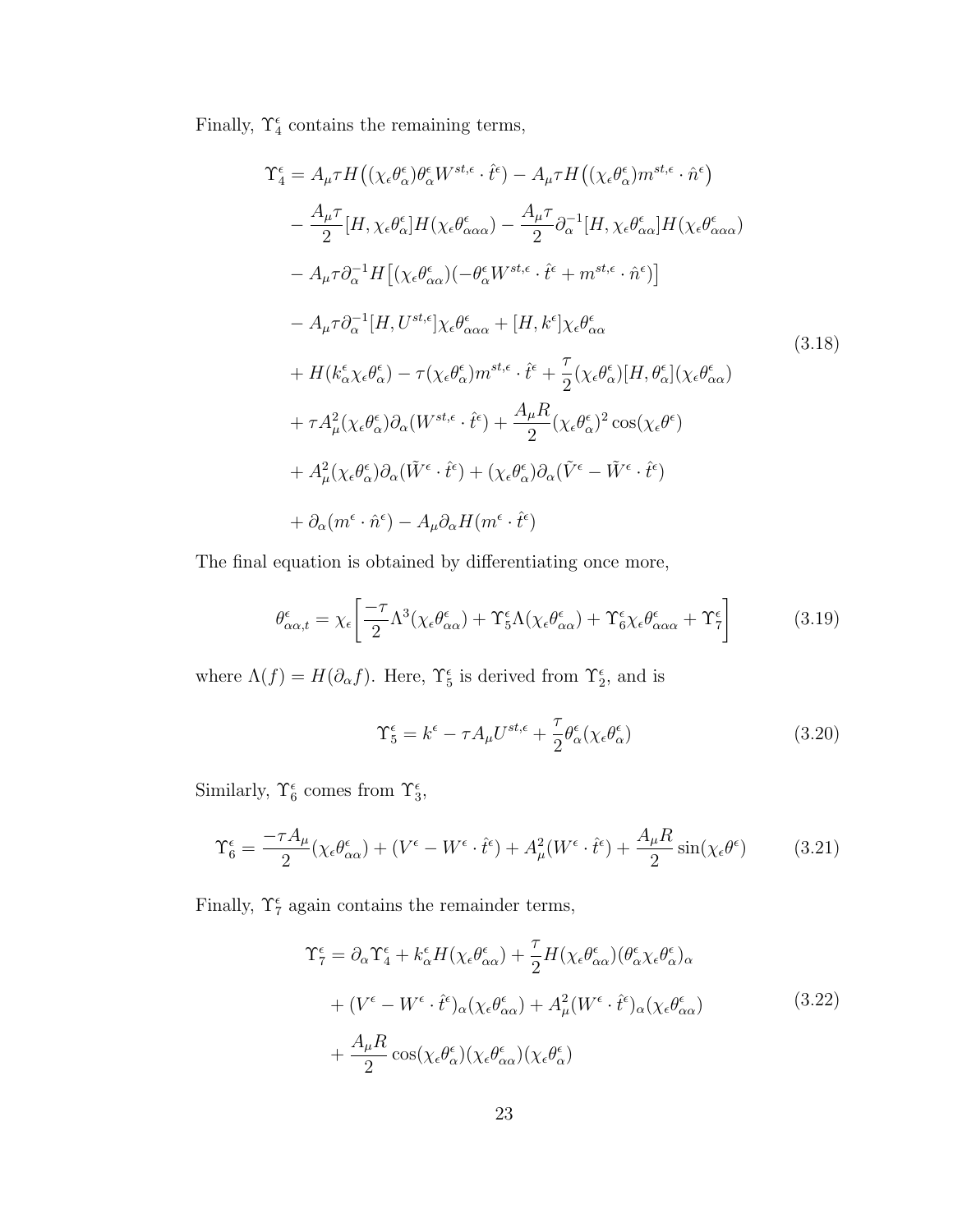In the following sections, (3.19) will be the starting point for our energy estimates. In particular, the next section is devoted to bounding the individual terms contained in the  $\Upsilon_j^{\epsilon}$ .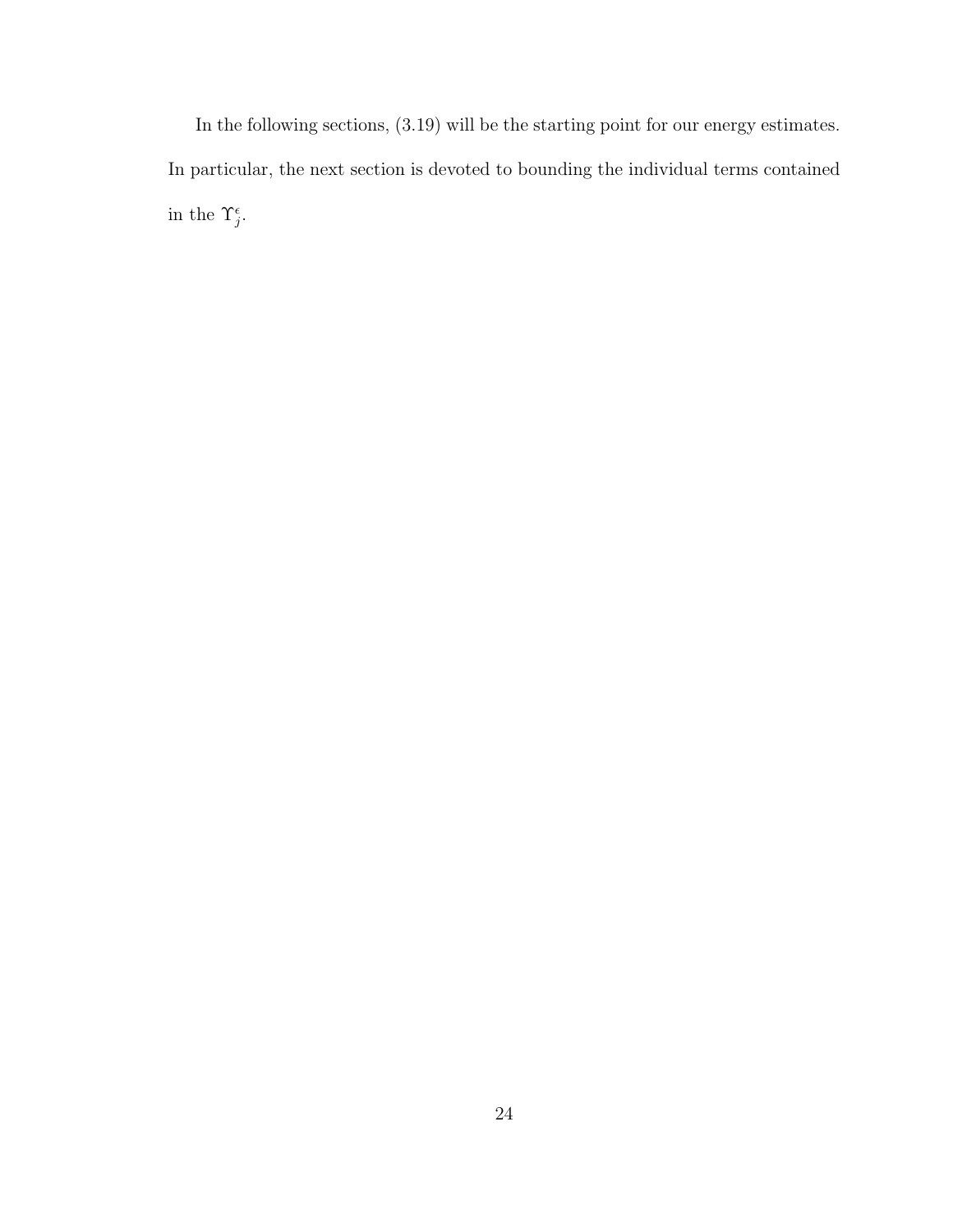### Chapter 4

## Some Necessary Bounds:

Now, in order to estimate  $\frac{\partial E}{\partial t}$ , we will want to bound the Sobolev norms of the  $\Upsilon_j^{\epsilon}$ . However, as many of the terms in the  $\Upsilon_j^{\epsilon}$  depend on  $U^{\epsilon}, V^{\epsilon}, W^{\epsilon}$ , and  $m^{\epsilon}$ , which in turn can be expressed via the nonsingular integral operators  $K[z_d^{\epsilon}], [H, f]$ , and the vortex sheet strength  $\gamma^{\epsilon}$ . Therefore, our immediate goal is to find bounds for  $K[z_d^{\epsilon}], [H, f]$ , and  $\gamma^{\epsilon}$ . We start by establishing the relationship between  $\theta^{\epsilon} \in H^{s}$ , and the derivatives of  $z_d$ .

**Lemma 4.1.** Suppose that  $\theta^{\epsilon} \in H^s$ . Then, we have that  $z^{\epsilon}_{\alpha} \in L^{\infty}$  and  $z^{\epsilon}_{\alpha \alpha} \in H^{s-1}$ , with bounds

$$
||z_{\alpha}^{\epsilon}||_{L^{\infty}} = 1 \tag{4.1}
$$

$$
||z_{\alpha\alpha}^{\epsilon}||_{s-1} \lesssim ||\theta_{\alpha}^{\epsilon}||_{s-1}(1+||\theta_{\alpha}^{\epsilon}||_{s-1}^{s-1})
$$
\n(4.2)

*Proof of Lemma 4.1:* Now, since  $z^{\epsilon}_{\alpha} = (\cos(\theta^{\epsilon}), \sin(\theta^{\epsilon}))$ , we have that  $|z^{\epsilon}_{\alpha}| = 1$ , and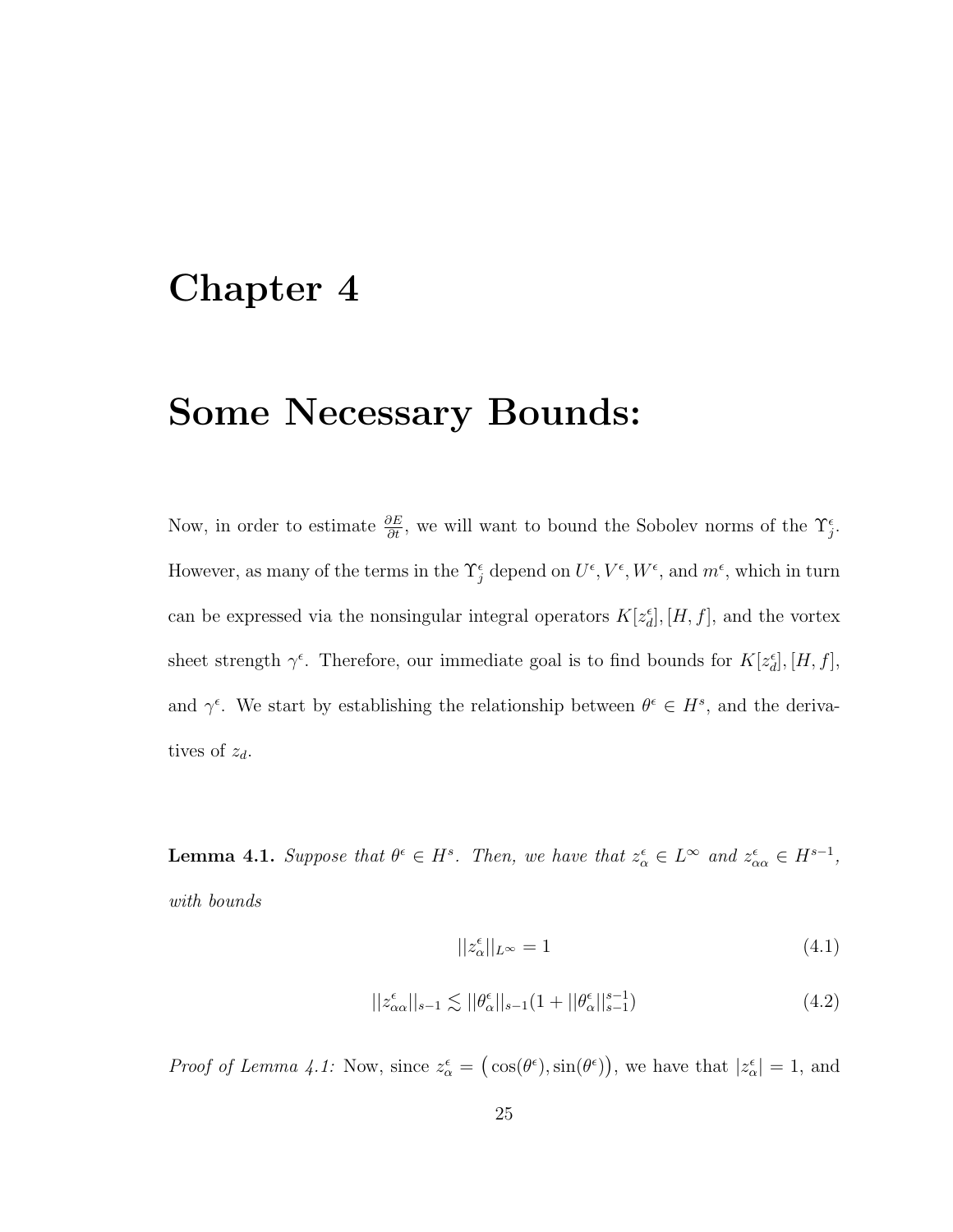therefore  $z^{\epsilon}_{\alpha} \in L^{\infty}$  trivially. Furthermore, we have that

$$
z_{\alpha\alpha}^\epsilon = \theta_\alpha^\epsilon \big(-\sin(\theta^\epsilon),\cos(\theta^\epsilon)\big)
$$

and in general, every term of  $\partial_{\alpha}^{s-1} z_{\alpha\alpha}^{\epsilon}$  will be of the form

$$
\prod_{i_1+\dots i_n=s}\partial_{\alpha}^{i_j}\theta^{\epsilon}\cdot T
$$

where T, being the leftover unit vector, satisfies  $|T| = 1$ . Therefore, since  $||\partial_{\alpha}^{i_j} \theta^{\epsilon}||_{L^{\infty}} \leq ||\theta_{\alpha}^{\epsilon}||_{s-1}$  for  $1 \leq i_j \leq s-1$ , we have that

$$
\|\prod_{i_1+\dots+i_n=s}\partial_{\alpha}^{i_j}\theta^{\epsilon}\cdot T\|_{L^2}\leq ||\partial_{\alpha}^{i_1}\theta^{\epsilon}\|_{L^2}\cdot \left(||\partial_{\alpha}^{i_2}\theta^{\epsilon}\|_{L^{\infty}}\cdot...\cdot||\partial_{\alpha}^{i_n}\theta^{\epsilon}\|_{L^{\infty}}\right)||T||_{L^{\infty}}
$$

$$
\leq ||\theta_{\alpha}^{\epsilon}||_{s-1}^{n}
$$

Therefore, since  $1 \leq n \leq s$ , we have that  $||\theta_{\alpha}^{\epsilon}||_{s-1}^{n} \leq ||\theta_{\alpha}^{\epsilon}||_{s-1}^{s} + ||\theta_{\alpha}^{\epsilon}||_{s-1}^{s}$ , and

$$
||z_{\alpha\alpha}^{\epsilon}||_{s-1}\leq C||\theta_\alpha^{\epsilon}||_{s-1}(1+||\theta_\alpha^{\epsilon}||_{s-1}^{s-1})
$$

as desired.  $\Box$ 

Now, we will define for convenience the divided differences  $q_1$  and  $q_2$  as follows,

$$
q_1[f] = \frac{f(\alpha) - f(\alpha')}{\alpha - \alpha'} = \int_0^1 f_\alpha(t\alpha + (1 - t)\alpha')dt
$$
\n(4.3)

$$
q_2[f] = \frac{f(\alpha) - f(\alpha') - (\alpha - \alpha')f_\alpha(\alpha')}{(\alpha - \alpha')^2} = \int_0^1 (t - 1)f_{\alpha\alpha}(t\alpha + (1 - t)\alpha')dt \qquad (4.4)
$$

These expressions will show up frequently within the following equations, most notably inside the integral operator  $K[z_d^{\epsilon}]$  and commutation with the Hilbert transform  $[H, f]$ . Furthermore, we have the following facts,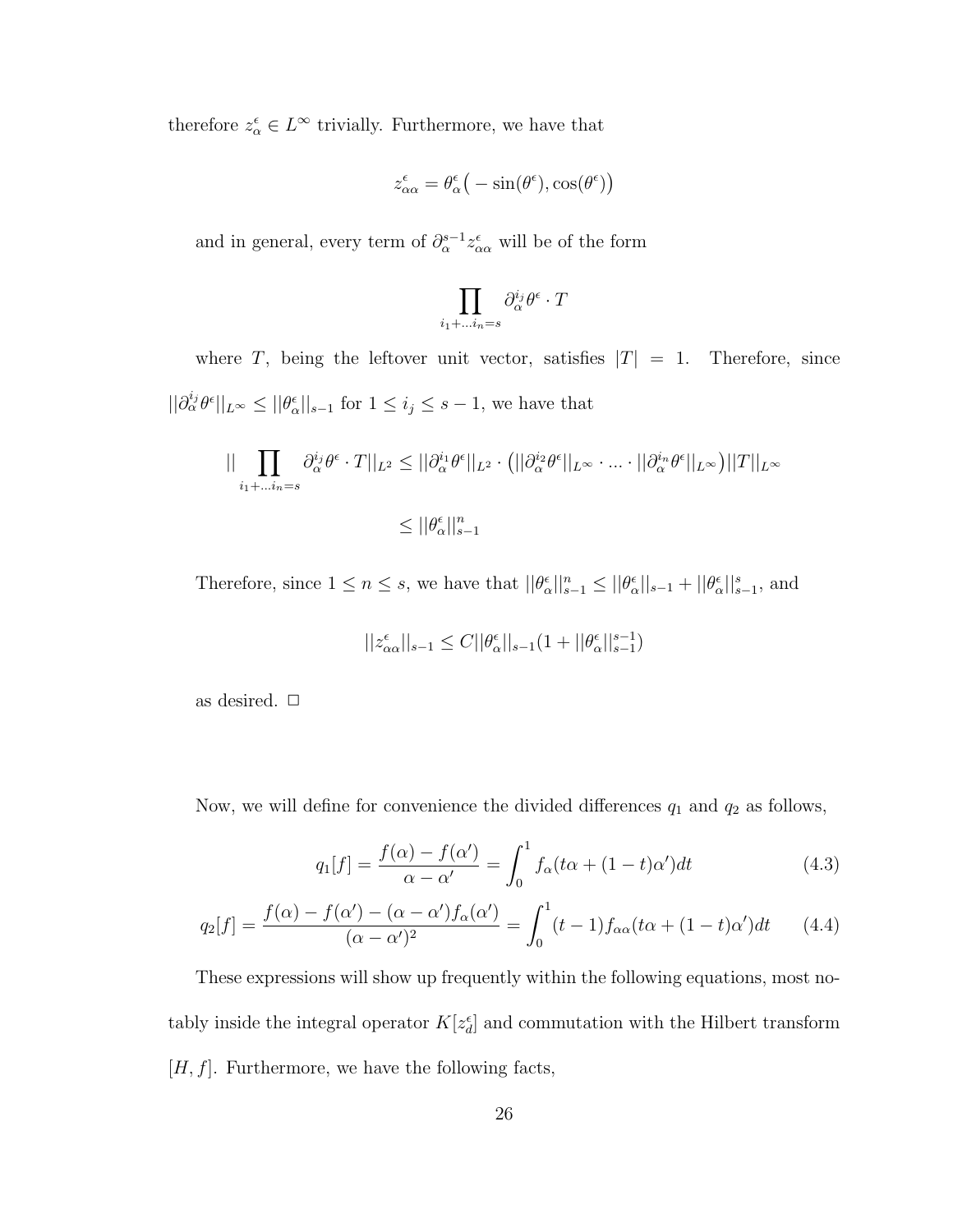**Lemma 4.2.** Let  $\theta^{\epsilon} \in H^s$ . Then,  $q_1[z_d^{\epsilon}] \in L^{\infty}$ ,  $q_2[z_d^{\epsilon}] \in H^{s-1}$ , and  $\partial_{\alpha}^k q_2[z_d^{\epsilon}] \in L^1$  for  $1 \leq k \leq s-1$  with respect to both  $\alpha$  and  $\alpha'$ . Furthermore, the respective bounds are

$$
||q_1||_{L^{\infty}} \le 1
$$
  

$$
||q_2||_{s-1} \lesssim ||z_{\alpha\alpha}^{\epsilon}||_{s-1}
$$
  

$$
||\partial_{\alpha}^k q_2||_{L^1} \lesssim (1 + ||z_{\alpha\alpha}^{\epsilon}||_{k-2})\sqrt{||\partial_{\alpha}^{k+2}z_{\alpha}^{\epsilon}||_{L^2}}
$$

*Proof of Lemma 4.2* The bounds for  $||q_1||_{L^{\infty}}$  and  $||q_2||_{s-1}$  follow immediately from their integral representations and Lemma 4.1, since  $z_{\alpha}^{\epsilon} \in L^{\infty}$  and  $z_{\alpha\alpha}^{\epsilon} \in H^{s-1}$ . To bound the  $L^1$  norm of  $q_2$ 's derivatives, we will split the  $L^1$  integral into two parts, bounding the behavior near  $\alpha = \alpha'$  via  $\partial_{\alpha} q_2$ 's integral representation, and the behavior at infinity using the fractional representation. To be specific, we have

$$
\partial_{\alpha}q_2 = \frac{z_{\alpha}^{\epsilon}(\alpha) - z_{\alpha}^{\epsilon}(\alpha')}{(\alpha - \alpha')^2} - \frac{2[z_d^{\epsilon}(\alpha) - z_d^{\epsilon}(\alpha') - (\alpha - \alpha')z_{\alpha}^{\epsilon}(\alpha')]}{(\alpha - \alpha')^3}
$$

$$
= \int_0^1 t(t-1)z_{\alpha\alpha\alpha}^{\epsilon}(t\alpha + (1-t)\alpha')dt
$$

Via characteristic functions, we can rewrite this as

$$
\partial_{\alpha}q_2 = \chi_{|\alpha-\alpha'|<1} \bigg( \int_0^1 t(t-1) z^{\epsilon}_{\alpha\alpha\alpha}(t\alpha + (1-t)\alpha')dt \bigg) \n+ \chi_{|\alpha-\alpha'|>1} \bigg( \frac{z^{\epsilon}_{\alpha}(\alpha) - z^{\epsilon}_{\alpha}(\alpha')}{(\alpha-\alpha')^2} - \frac{2[z^{\epsilon}_{d}(\alpha) - z^{\epsilon}_{d}(\alpha') - (\alpha-\alpha')z^{\epsilon}_{\alpha}(\alpha')]}{(\alpha-\alpha')^3} \bigg)
$$

Similarly, we have in the general case that

$$
|\partial_{\alpha}^{k}q_{2}| \lesssim h_{1} + h_{2}
$$
\n
$$
h_{1} = \chi_{|\alpha-\alpha'|\n
$$
h_{2} = \chi_{|\alpha-\alpha'|>c} \bigg( \frac{||\partial_{\alpha}^{k} z_{d}^{{\epsilon}}||_{L^{\infty}}}{|\alpha-\alpha'|^{2}} + \frac{||\partial_{\alpha}^{k-1} z_{d}^{\epsilon}||_{L^{\infty}}}{|\alpha-\alpha'|^{3}} + \dots + \frac{||\partial_{\alpha} z_{d}^{\epsilon}||_{L^{\infty}}}{|\alpha-\alpha'|^{k+1}} \bigg)
$$
\n
$$
(4.5)
$$
$$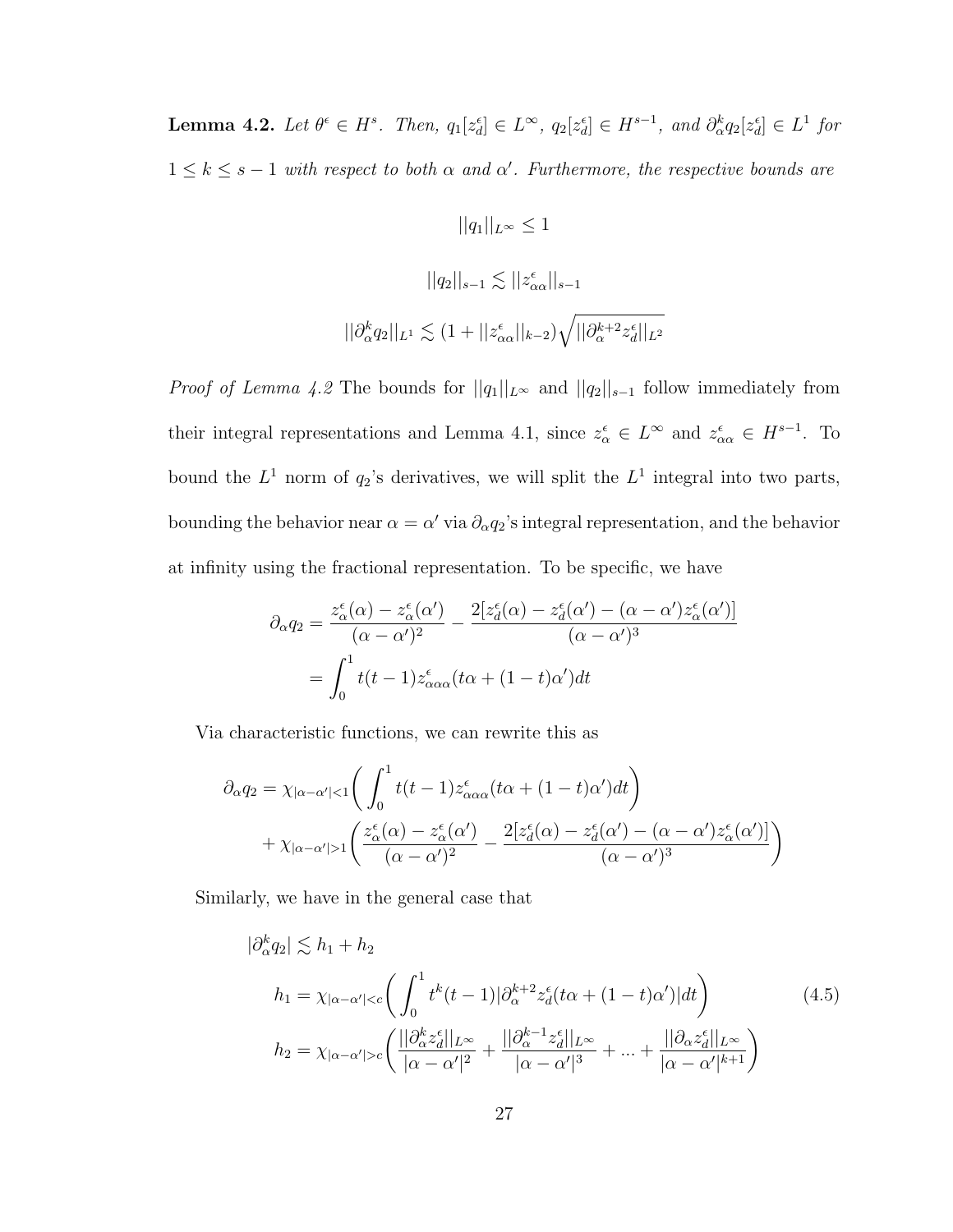Here  $c$  is a constant to be defined later. Note that

$$
h_2 \leq \chi_{|\alpha-\alpha'|>c} \frac{||z_{\alpha\alpha}^{\epsilon}||_{H^{k-2}} + ||z_{\alpha}^{\epsilon}||_{L^{\infty}}}{|\alpha-\alpha'|^2}
$$

Now, since  $||\chi_{|\alpha-\alpha'|,  $||\frac{\chi_{|\alpha-\alpha'|>c}}{|\alpha-\alpha'|}||_{L^2}\lesssim \frac{1}{\sqrt{c}}$$  $\frac{1}{c},$   $||z^{\epsilon}_{\alpha}||_{L^{\infty}} \lesssim 1$ , we have that

$$
||h_1||_{L^1} \lesssim \sqrt{c}||\partial_{\alpha}^{k+2}z_d^{\epsilon}||_{L^2}
$$

$$
||h_2||_{L^1} \lesssim \frac{1}{\sqrt{c}} + \frac{1}{\sqrt{c}}||z_{\alpha\alpha}^{\epsilon}||_{H^{k-2}}
$$

Choosing  $c = \frac{1}{\ln 2^{k+2}}$  $\frac{1}{\|\partial_{\alpha}^{k+2}z_d^{\epsilon}\|_{L^2}},$  we have

$$
||\partial_{\alpha}^{k}q_{2}||_{L^{1}} \lesssim (1+||z_{\alpha\alpha}^{\epsilon}||_{H^{k-2}})\sqrt{||\partial_{\alpha}^{k+2}z_{d}^{\epsilon}||_{L^{2}}}
$$
\n(4.6)

as desired.  $\Box$ 

With bounds on  $q_1$  and  $q_2$ , we now have the necessary tools to bound  $K[z_d^{\epsilon}]$ ,

**Lemma 4.3.** Let  $\theta^{\epsilon} \in H^s$ , and suppose that the arc-chord condition is satisfied, that is, that there exists  $d_2 > 0$  such that

$$
\left|\frac{z_{d,\epsilon}(\alpha)-z_{d,\epsilon}(\alpha')}{\alpha-\alpha'}\right|>d_2\tag{4.7}
$$

Then the integral operator  $K[z_d^{\epsilon}](f)$  satisfies the following:

$$
K[z_d^{\epsilon}] : H^0 \to L^{\infty}
$$
  

$$
\partial_{\alpha} K[z_d^{\epsilon}] : H^1 \to H^{s-1}
$$
  

$$
\partial_{\alpha} K[z_d^{\epsilon}] : H^0 \to H^{s-2}
$$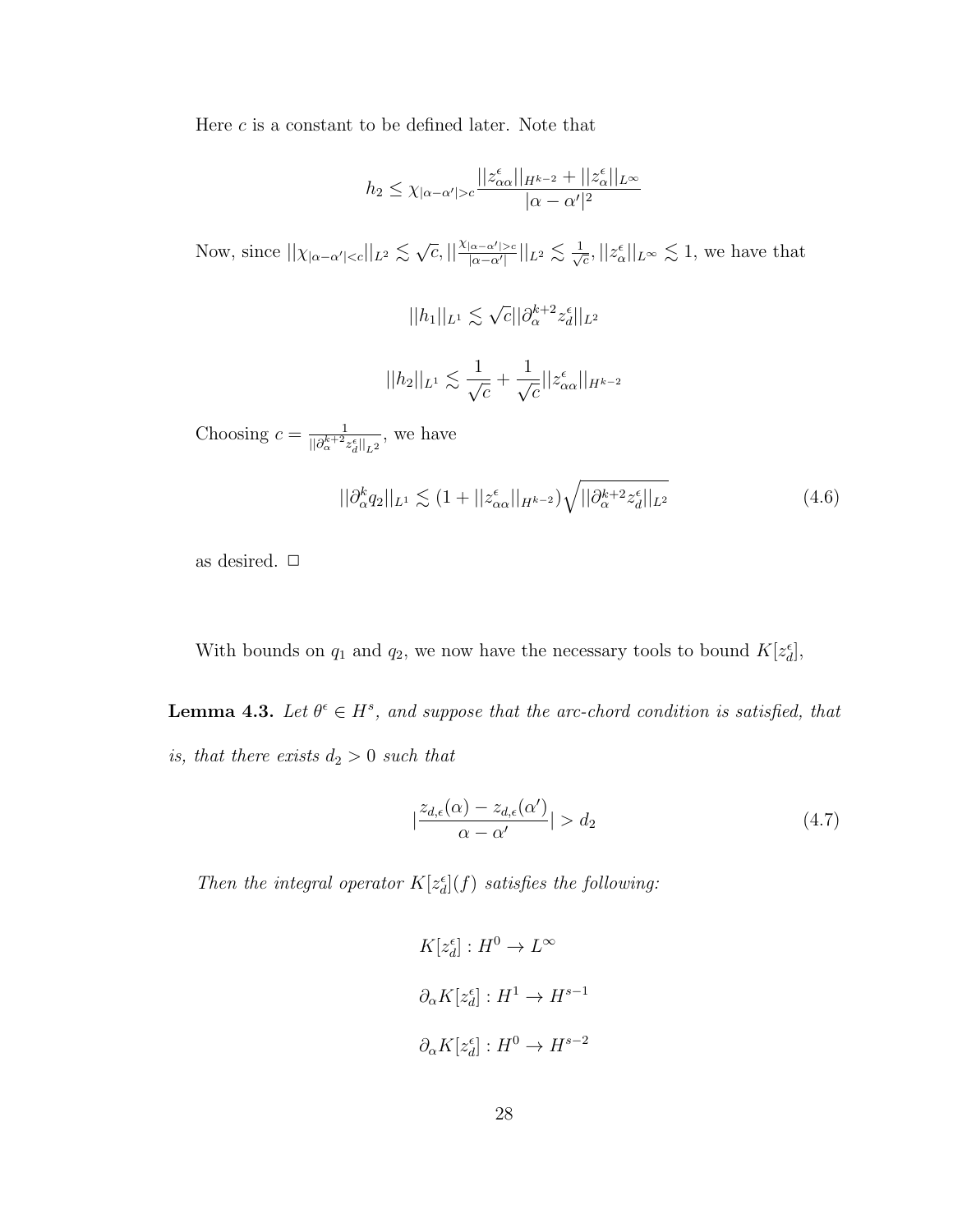*Proof of Lemma 4.3:* Now, the  $L^{\infty}$  bound on  $K[z_d^{\epsilon}]$  is immediate from Lemma 4.2, since

$$
K[z_d^{\epsilon}](f) = \frac{1}{2\pi i} \int f(\alpha') \left( \frac{1}{z_d^{\epsilon}(\alpha) - z_d^{\epsilon}(\alpha')} - \frac{1}{z_\alpha^{\epsilon}(\alpha')(\alpha - \alpha')} \right) d\alpha'
$$
  
= 
$$
\frac{1}{2\pi i} \int f(\alpha') \frac{z_\alpha^{\epsilon}(\alpha')(\alpha - \alpha') - (z_d^{\epsilon}(\alpha) - z_d^{\epsilon}(\alpha'))}{z_\alpha^{\epsilon}(\alpha')(\alpha - \alpha') (z_d^{\epsilon}(\alpha) - z_d^{\epsilon}(\alpha'))} d\alpha'
$$
  
= 
$$
\frac{1}{2\pi i} \int \frac{-f(\alpha')}{z_\alpha^{\epsilon}(\alpha')} \cdot \frac{q_2[z_d^{\epsilon}]}{q_1[z_d^{\epsilon}]} d\alpha'
$$

As a consequence,

$$
||K[z_d^{\epsilon}](f)||_{L^{\infty}} \le C||f||_{L^2} \cdot ||q_2||_{L^2} \cdot ||\frac{1}{q_1}||_{L^{\infty}} \cdot ||\frac{1}{z_\alpha^{\epsilon}}||_{L^{\infty}}
$$
(4.8)

Since  $\frac{1}{q_1}$  is bounded by the arc-chord condition, therefore  $K : H^0 \to L^{\infty}$ .

Now, to bound  $\partial_{\alpha} K[z_{d}^{\epsilon}]$ , we use the fact that the integral is of the form

$$
\partial_{\alpha} \int P_1(\alpha') \cdot P_2(\alpha, \alpha') \cdot P_3(\alpha, \alpha')
$$

where  $P_1 = \frac{f(\alpha')}{z^{\epsilon}(\alpha')}$  $\frac{f(\alpha')}{z_{\alpha}^{\epsilon}(\alpha')} \in L^2$ ,  $P_2 = q_2 \in L^2$ ,  $\partial_{\alpha} P_2 \in L^1$ ,  $P_3 = \frac{1}{q_1}$  $\frac{1}{q_1} \in L^{\infty}$  so long as the arc

chord condition holds, and  $\partial_{\alpha} P_3 \in L^2$ . Therefore, we have that

$$
||\partial_{\alpha}^{k+1} K[z_d^{\epsilon}]||_{L^2} \lesssim ||f||_{L^2} \left( ||q_2||_{L^2} ||\partial_{\alpha}^{k+1} \frac{1}{q_1}||_{L^2} + \sum_{j=1}^{k+1} ||\partial_{\alpha}^j q_2||_{L^1} ||\partial_{\alpha}^{k+1-j} \frac{1}{q_1}||_{L^{\infty}} \right) \tag{4.9}
$$

Therefore, letting  $k = s - 2$ , we obtain  $\partial_{\alpha} K[z_d^{\epsilon}] : H^0 \to H^{s-2}$ . Finally, we note that if  $k = s - 1$ , we have

$$
||\partial_{\alpha}^s K[z_d^{\epsilon}]||_{L^2} \lesssim ||f||_{L^2} \left( ||q_2||_{L^2} ||\partial_{\alpha}^s \frac{1}{q_1}||_{L^2} + \sum_{j=1}^{s-1} ||\partial_{\alpha}^j q_2||_{L^1} ||\partial_{\alpha}^{s-j} \frac{1}{q_1}||_{L^{\infty}} \right)
$$
  
+ 
$$
|| \int \frac{f(\alpha')}{z_{\alpha}^{\epsilon}(\alpha')} \cdot \frac{\partial_{\alpha}^s q_2[z_d^{\epsilon}]}{q_1[z_d^{\epsilon}]} d\alpha'||_{L^2}
$$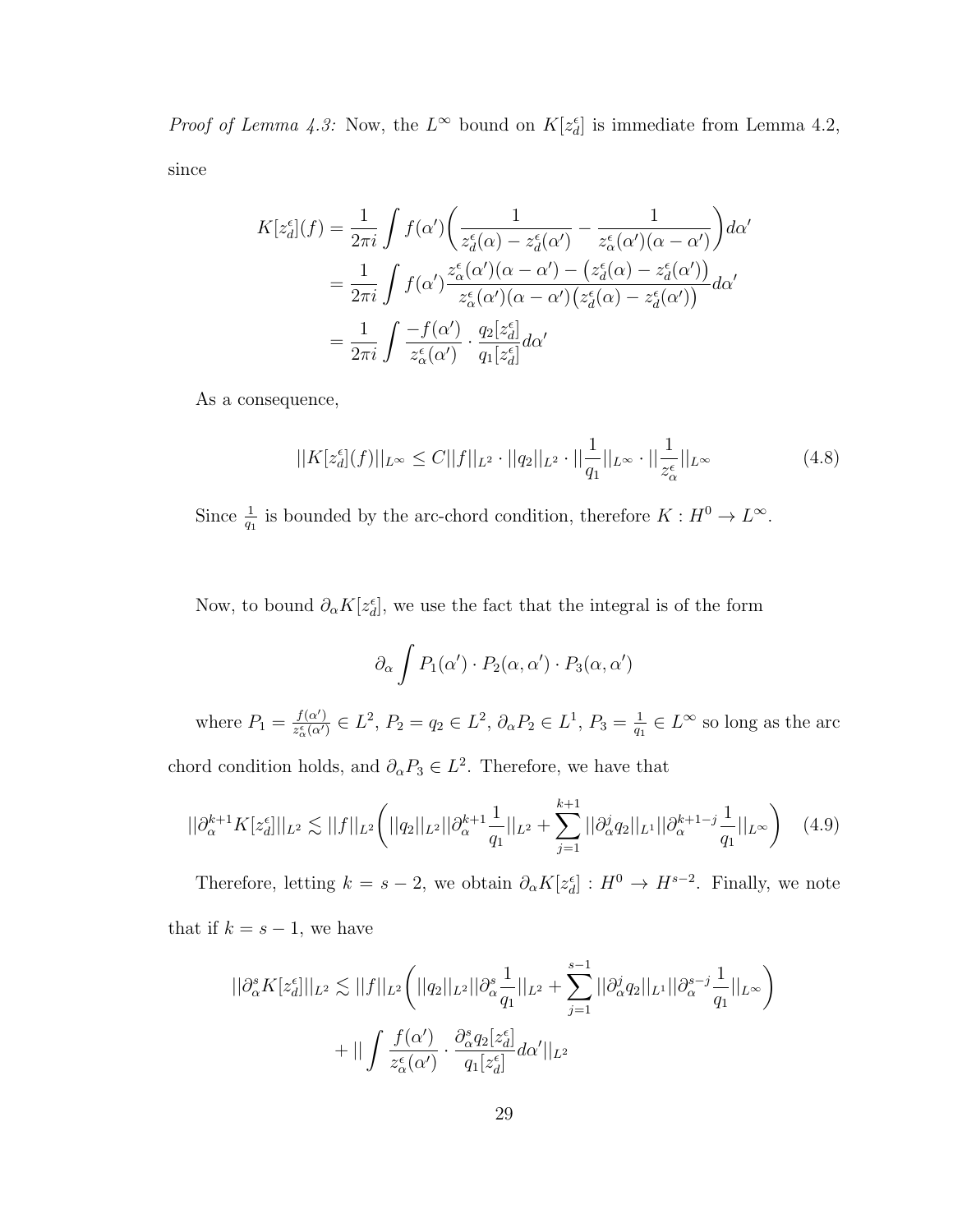However, the last term can be dealt with by using the fact that  $q_2[z_d^{\epsilon}] = \partial_{\alpha'} q_1[z_d^{\epsilon}]$ and integrating by parts, giving us

$$
||\partial_{\alpha}^{s} K[z_{d}^{\epsilon}|||_{L^{2}} \lesssim ||f||_{L^{2}} \left( ||q_{2}||_{L^{2}} ||\partial_{\alpha}^{s} \frac{1}{q_{1}}||_{L^{2}} + \sum_{j=1}^{s-1} ||\partial_{\alpha}^{j} q_{2}||_{L^{1}} ||\partial_{\alpha}^{s-j} \frac{1}{q_{1}}||_{L^{\infty}} \right) + (||f||_{L^{2}} ||z_{\alpha\alpha}^{\epsilon}||_{L^{2}} + ||f_{\alpha}||_{L^{2}}) ||\partial_{\alpha}^{s} q_{1}[z_{d}^{\epsilon}|||_{L^{1}} ||\frac{1}{q_{1}[z_{d}^{\epsilon}]} ||_{L^{\infty}}
$$
\n(4.10)

Therefore, if  $f \in H^1$ , then  $\partial_{\alpha} K[z_d^{\epsilon}] \in H^{s-1}$ , completing the proof.  $\Box$ 

With  $K[z_d^{\epsilon}]$  bounded, the next task is to estimate our other integral operator,  $[H, f].$ 

**Lemma 4.4.** Suppose that f is an  $L^{\infty}$  function such that  $\partial_{\alpha} f \in H^{s-1}$  with  $s \geq 6$ . Then,

$$
[H, f] : H^0 \to H^{s-2}
$$

with the bound

$$
||[H,f](g)||_{s-2} \lesssim \sqrt{||f_{\alpha}||_{s-1}}(1+||f||_{L^{\infty}} + ||f_{\alpha}||_{s-3})||g||_{L^{2}}
$$
(4.11)

*Proof of Lemma 4.4:* By definition, we have  $||[H, f](g)||_{L^2} \leq 2||f||_{L^{\infty}}||g||_{L^2}$ . For the rest of the argument, we imitate the proof of Lemma 4.2 to obtain bounds on the  $L^1$ norm of  $\partial_{\alpha}^{k}q_{1}[f]$ , and apply them to the equations

$$
\partial_{\alpha}^{k}[H,f](g) = \int g(\alpha') \partial_{\alpha}^{k} q_{1}[f] d\alpha' \qquad (4.12)
$$

$$
||\partial_{\alpha}^{k}[H,f](g)||_{L^{2}} \leq ||g||_{L^{2}}||\partial_{\alpha}^{k}q_{1}[f]||_{L^{1}}
$$
\n(4.13)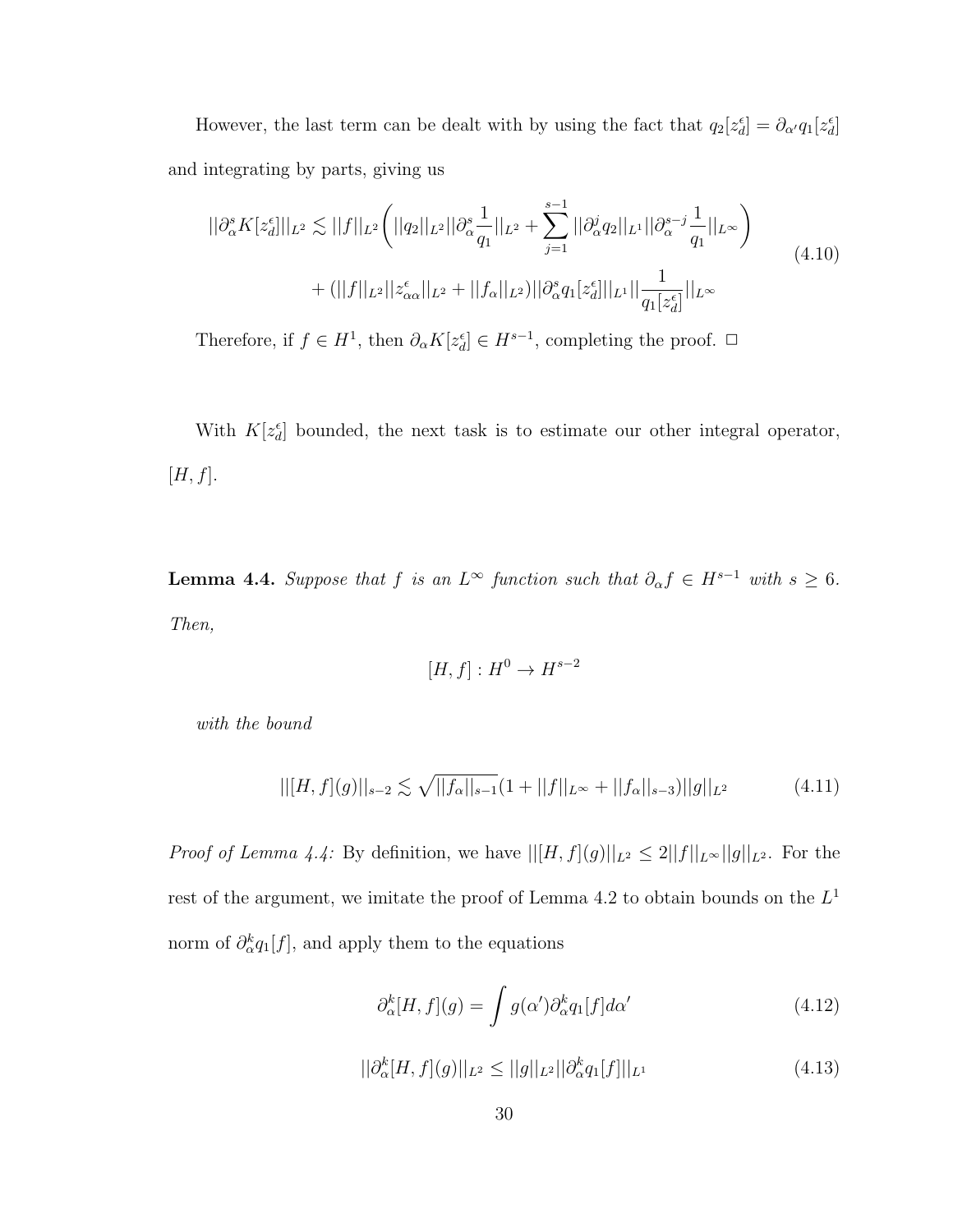to finish the proof.

As before, we split  $\partial_{\alpha}q_1[f]$  into the area around  $\alpha = \alpha'$ , and infinity.

$$
\partial_{\alpha}q_{1}[f] = \frac{f_{\alpha}(\alpha)(\alpha - \alpha') - (f(\alpha) - f(\alpha'))}{(\alpha - \alpha')^{2}} = \int_{0}^{1} tf_{\alpha\alpha}(t\alpha + (1 - t)\alpha')dt
$$

$$
\partial_{\alpha}q_{1}[f] \leq \min(||f_{\alpha\alpha}||_{L^{\infty}}, \frac{f_{\alpha}(\alpha)}{|\alpha - \alpha'|} + \frac{2||f||_{L^{\infty}}}{|\alpha - \alpha'|^{2}})
$$

In general,

$$
\partial_{\alpha}^{k}q_{1}[f] \lesssim \min(||\partial_{\alpha}^{k+1}f||_{L^{\infty}},\frac{\partial_{\alpha}^{k}f(\alpha)}{|\alpha-\alpha'|}+\frac{||\partial_{\alpha}^{k-1}f||_{L^{\infty}}}{|\alpha-\alpha'|^{2}}+\dots\frac{||f||_{L^{\infty}}}{|\alpha-\alpha'|^{k+1}})
$$

And in particular, we have

$$
|\partial_{\alpha}^{k}q_{1}[f]| \lesssim h_{1} + h_{2} + h_{3}
$$
  
\n
$$
h_{1}(\alpha, \alpha') = ||\partial_{\alpha}^{k+1}f||_{L^{\infty}}\chi_{|\alpha-\alpha'| \leq c}
$$
  
\n
$$
h_{2}(\alpha, \alpha') = \frac{|\partial_{\alpha}^{k}f(\alpha)|}{|\alpha-\alpha'|}\chi_{|\alpha-\alpha'| > c}
$$
  
\n
$$
h_{3}(\alpha, \alpha') = \frac{||\partial_{\alpha}f||_{k-1} + ||f||_{L^{\infty}}}{|\alpha-\alpha'|^{2}}\chi_{|\alpha-\alpha'| > c}
$$
\n(4.14)

where  $c$  is a constant to be determined, and  $\chi_S$  is the characteristic function on the set S. Now, clearly  $h_1, h_3 \in L^1$ , and making use of the fact that  $||\frac{1}{|\alpha-\alpha'|}\chi_{|\alpha-\alpha'|>c}||_{L^2} \lesssim$ 1/ √  $\overline{c}$ , we have

$$
||\partial_{\alpha}^{k}[H,f](g)||_{L^{2}} \lesssim ||h_{1}||_{L^{1}}||g||_{L^{2}} + ||h_{3}||_{L^{1}}||g||_{L^{2}} + ||\int_{|\alpha-\alpha'|>c} \frac{\partial_{\alpha}^{k}f(\alpha)}{|\alpha-\alpha'|}g(\alpha')d\alpha'||_{L^{2}}
$$
  

$$
\lesssim (c||\partial_{\alpha}^{k+1}f||_{L^{\infty}} + ||\partial_{\alpha}^{k}f||_{L^{2}} + \frac{1}{c}(||\partial_{\alpha}f||_{k-1} + ||f||_{L^{\infty}})||g||_{L^{2}}
$$

And choosing  $c = \frac{1}{\sqrt{16}}$  $\frac{1}{\left\vert \left\vert f_{\alpha}\right\vert \right\vert k+1},$  we have

$$
||\partial_{\alpha}^{k}[H,f](g)||_{L^{2}} \lesssim \sqrt{||f_{\alpha}||_{k+1}}(1+||f||_{L^{\infty}}+||\partial_{\alpha}f||_{k-1})||g||_{L^{2}}
$$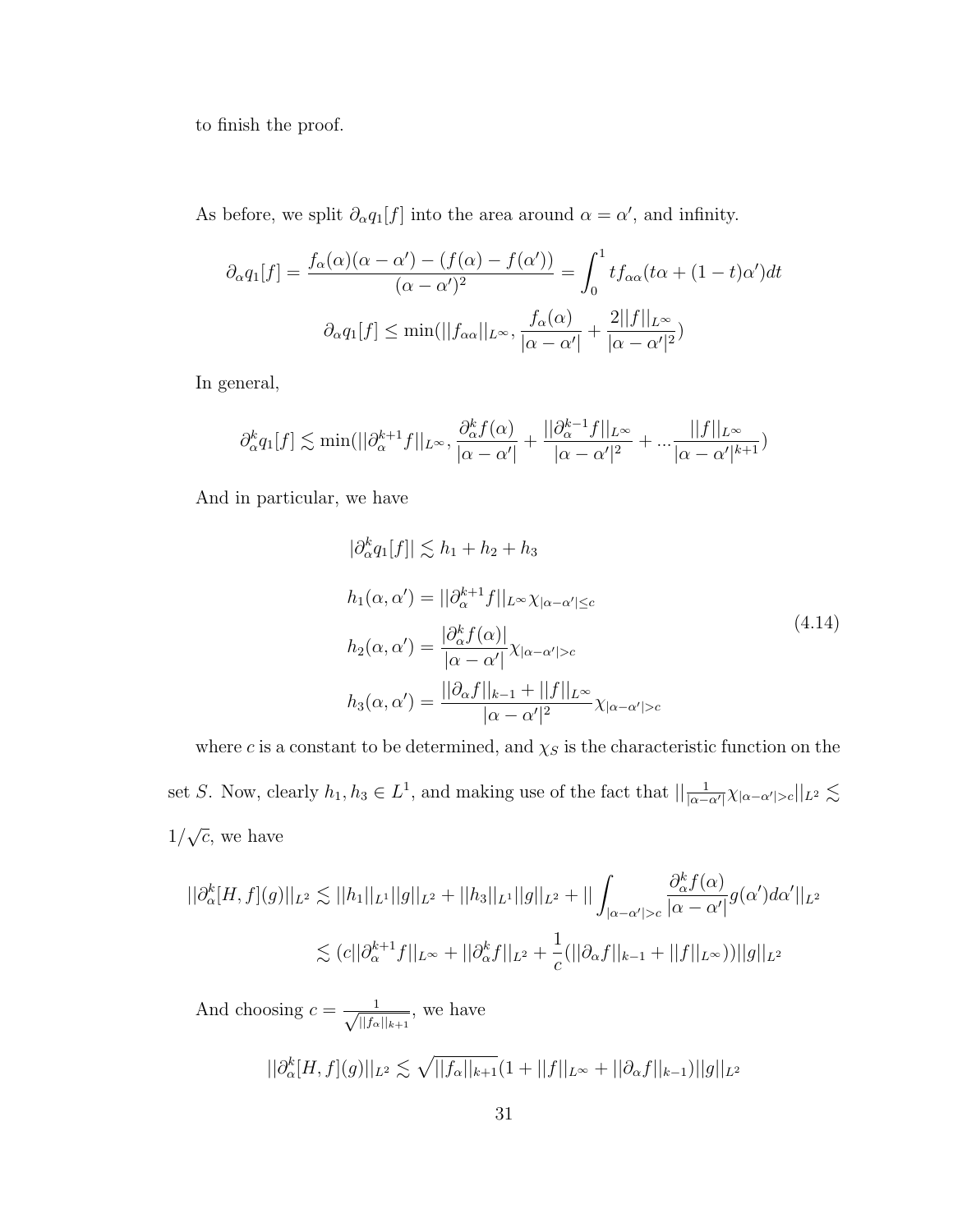This completes the proof.  $\Box$ 

However, while Lemma 4.4 is a powerful tool, it's not quite sufficient for our purposes, as the  $\Upsilon_j^{\epsilon}$  contain terms that require additional degrees of regularity without possessing any extra structure for  $f$ . Fortunately, if  $g$  is in a higher order Sobolev space, we can work around this.

**Lemma 4.5.** Suppose that  $f \in L^{\infty}$ ,  $\partial_{\alpha} f \in H^{n-1}$ ,  $g \in H^{n-j+1}$ , and  $n \ge 2j$ . Then,

$$
||[H,f](g)||_{H^n} \lesssim ||g||_{n-j+1} \sqrt{||\partial_{\alpha} f||_{n-1}} (1+||f||_{L^{\infty}} + ||\partial_{\alpha} f||_{n-1})
$$
\n(4.15)

*Proof of Lemma 4.5:* Now, we break up  $\partial_{\alpha}^{n}$  into  $\partial_{\alpha}^{j} \partial_{\alpha}^{n-j}$  to obtain

$$
\partial_{\alpha}^{n}[H,f](g) = \partial_{\alpha}^{j} \sum_{l=0}^{n-j} {n-j \choose l} \Big[ H\big((\partial_{\alpha}^{l} f)(\partial_{\alpha}^{n-j-l} g)\big) - (\partial_{\alpha}^{l} f) H(\partial_{\alpha}^{n-j-l} g)\Big]
$$

Next, we separate the sum into  $l \geq j-1, l < j-1$  (noting that  $n-j \geq j$ ), getting

$$
\partial_{\alpha}^{n}[H,f](g) = \partial_{\alpha}^{j} \sum_{l=0}^{j-2} {n-j \choose l} [H, \partial_{\alpha}^{l} f] (\partial_{\alpha}^{n-j-l} g)
$$
  
+ 
$$
\partial_{\alpha}^{j} \sum_{l=j-1}^{n-j} {n-j \choose l} \Big[ H((\partial_{\alpha}^{l} f)(\partial_{\alpha}^{n-j-l} g)) - (\partial_{\alpha}^{l} f) H(\partial_{\alpha}^{n-j-l} g) \Big]
$$

Now, since  $f \in L^{\infty}$  and  $\partial_{\alpha}^{l} f \in H^{n-j+2}$  for  $1 \leq l \leq j-2$ , therefore in particular  $\partial_{\alpha}^{l} f \in H^{j+2}$ , and therefore by the previous lemma,

$$
||[H, \partial_{\alpha}^{l} f](\partial_{\alpha}^{n-j-l} g)||_{j} \lesssim \sqrt{||\partial_{\alpha}^{l} f_{\alpha}||_{j+1}} (1+||\partial_{\alpha}^{l} f||_{L^{\infty}} + ||\partial_{\alpha}^{l+1} f||_{j-1}) ||\partial_{\alpha}^{n-j-l} g||_{L^{2}} \tag{4.16}
$$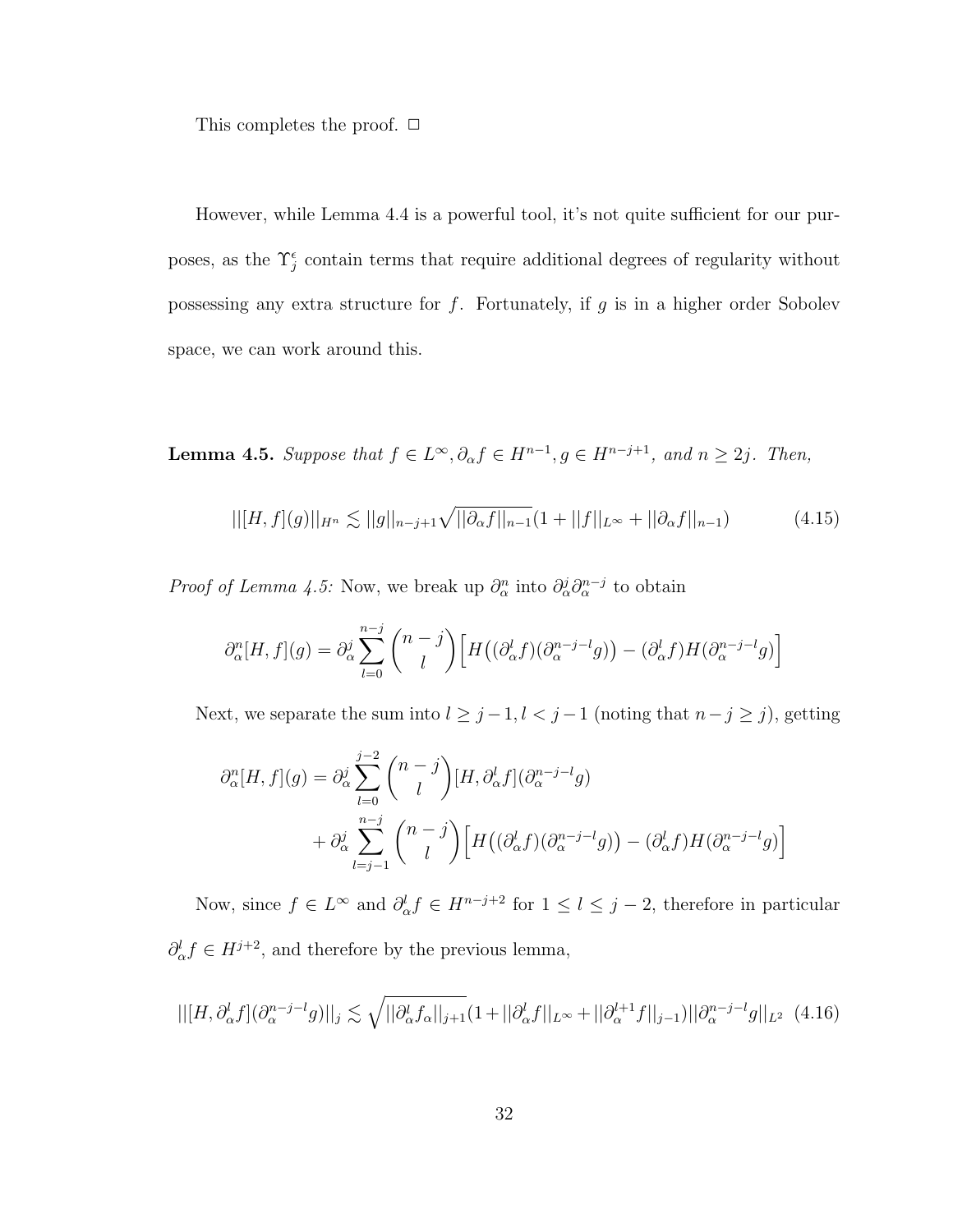Similarly, for  $j - 1 \leq l \leq n - j$ , we have that  $n - j - l \leq n - 2j + 1$ , and therefore  $\partial_{\alpha}^{n-j-l}g \in H^j$ ,  $\partial_{\alpha}^l f \in H^j$ . Therefore, in particular, we have

$$
||H((\partial_{\alpha}^{l}f)(\partial_{\alpha}^{n-j-l}g))||_{j},||(\partial_{\alpha}^{l+1}f)H(\partial_{\alpha}^{n-j-l}g)||_{j} \lesssim ||g||_{n-j+1}||f_{\alpha}||_{n-1}
$$
\n(4.17)

Combining (4.16) and (4.17), we have that

$$
||[H,f](g)||_{H^n} \lesssim ||g||_{n-j+1} \sqrt{||\partial_{\alpha} f||_{n-1}} (1+||f||_{L^{\infty}} + ||\partial_{\alpha} f||_{n-1})
$$

as desired.  $\Box$ 

With both  $K[z_d^{\epsilon}]$  and  $[H, f]$  bounded, we can turn to the last reoccuring term in  $\gamma^{\epsilon}$ .

**Lemma 4.6.** Suppose that  $\theta^{\epsilon} \in H^s$  and that the arc-chord condition is satisfied. Then,  $\tilde{\gamma}[\theta^{\epsilon}] \in H^s$ .

Proof of Lemma 4.6: Recall that

$$
\tilde{\gamma} = -R\sin(\chi_{\epsilon}\theta^{\epsilon}) - 2A_{\mu}W^{\epsilon} \cdot \hat{t}^{\epsilon}
$$
\n(4.18)

By Lemma 5 in [1], we know that  $\gamma \in H^0$ . Since  $\sin(\chi_{\epsilon} \theta^{\epsilon}) \in H^s$ , we merely need to show  $W^{\epsilon} \cdot \hat{t}^{\epsilon} \in H^s$ . Now,

$$
\Phi(W^{\epsilon})^* = \frac{1}{2i} H(\frac{\gamma}{z_{\alpha}^{\epsilon}}) + K[z_{d}^{\epsilon}](\gamma)
$$
\n(4.19)

Since  $\Phi(\hat{t}^{\epsilon}) = z_{\alpha}^{\epsilon}$ , and for any vectors a, b, we have  $a \cdot b = Re(\Phi(a)\Phi(b)^*)$ , therefore

$$
W^{\epsilon} \cdot \hat{t}^{\epsilon} = Re\left(\frac{z_{\alpha}^{\epsilon}}{2i}H\left(\frac{\gamma}{z_{\alpha}^{\epsilon}}\right)\right) + Re\left(z_{\alpha}^{\epsilon}K[z_{d}^{\epsilon}](\gamma)\right)
$$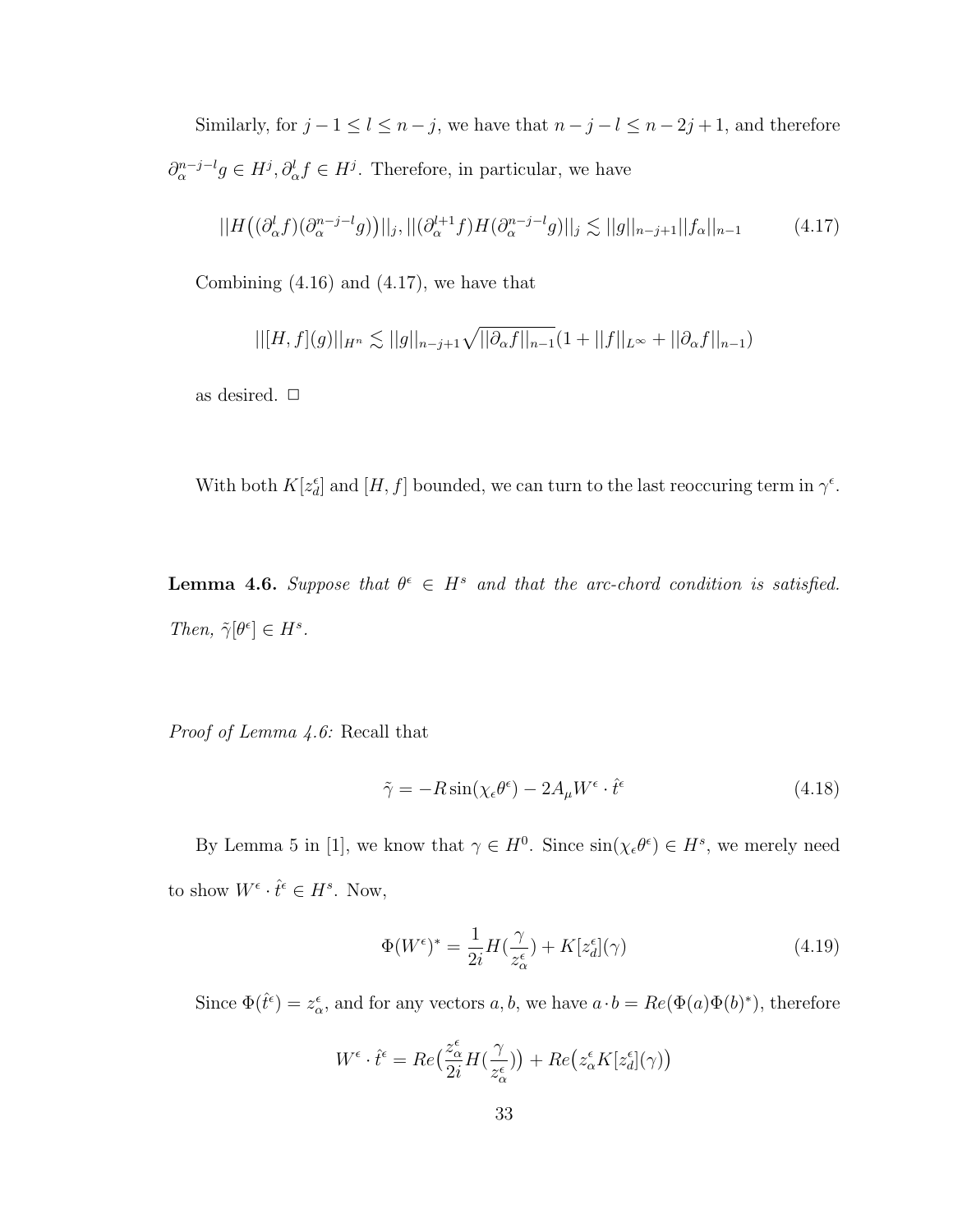Using the fact that  $Re(\frac{1}{2i}H(\gamma))=0$ , we get

$$
W^{\epsilon} \cdot \hat{t}^{\epsilon} = Re\left(\frac{z^{\epsilon}_{\alpha}}{2i}[H, \frac{1}{z^{\epsilon}_{\alpha}}](\gamma)\right) + Re\left(z^{\epsilon}_{\alpha}K[z^{\epsilon}_{d}](\gamma)\right)
$$
(4.20)

We then use Lemmas 4.4 and 4.3 to get that  $W^{\epsilon} \cdot \hat{t} \in H^{s-2}$  and therefore  $\gamma = \chi_{\epsilon} \theta_{\alpha\alpha}^{\epsilon} + \tilde{\gamma} \in H^{s-2}$ . At that point, applying Lemma 4.5 and 4.3 again, we obtain that  $\tilde{\gamma} \in H^s$ , as desired.

With the necessary bounds on  $K[z_d^{\epsilon}], [H, f]$ , and  $\gamma$ , we are now ready to turn our attention to  $W^{\epsilon}$  and  $m^{\epsilon}$ .

**Lemma 4.7.** Suppose that  $\theta^{\epsilon} \in H^s$  and that the arc-chord condition is satisfied. Then,  $\partial_{\alpha}(W^{st,\epsilon}\cdot \hat{t}^{\epsilon}), \partial_{\alpha}\tilde{W} \in H^{s-1}, \ \partial_{\alpha}(W^{st,\epsilon}\cdot \hat{n}) \in H^{s-3}, \text{ and } \partial_{\alpha}k^{\epsilon} \in H^{s-1}.$ 

Proof of Lemma 4.7: Recall from  $(4.19)$  that

$$
\Phi(W^\epsilon)^* = \frac{1}{2i} H(\frac{\gamma}{z_\alpha^\epsilon}) + K[z_d^\epsilon](\gamma)
$$

Now, we know from Lemma 4.3 that  $\partial_{\alpha} K[z_d^{\epsilon}](\gamma) \in H^{s-1}$ , so we merely need to worry about the first term. However, since  $\frac{\tilde{\gamma}}{z_{\alpha}^{\epsilon}} \in H^s$  by Lemmas 4.1 and 4.6, therefore  $\frac{1}{2i}H(\frac{\gamma}{z_c^{\epsilon}}$  $(\frac{\gamma}{z_{\alpha}^{\epsilon}}) \in H^s$ , and so  $\partial_{\alpha} \tilde{W}^{\epsilon} \in H^{s-1}$ .

For  $W^{st,\epsilon}$ , note that  $\gamma^{st} = \chi_{\epsilon} \theta_{\alpha\alpha}^{\epsilon} \in H^{s-2}$ , and therefore  $\frac{1}{2i} H(\frac{\gamma^{st}}{z_{\alpha}^{\epsilon}})$  $\frac{\gamma^{st}}{z_\alpha^{\epsilon}}$ )  $\in H^{s-2}$  and  $\partial_{\alpha}(W^{st,\epsilon} \cdot \hat{n}) \in H^{s-3}$ . Next, recall from (4.20) that

$$
W^{st,\epsilon}\cdot\widehat{t}^{\epsilon} = Re\big(\frac{z_{\alpha}^{\epsilon}}{2i}[H,\frac{1}{z_{\alpha}^{\epsilon}}](\gamma^{st})\big) + Re\big(z_{\alpha}^{\epsilon}K[z_{d}^{\epsilon}](\gamma^{st})\big)
$$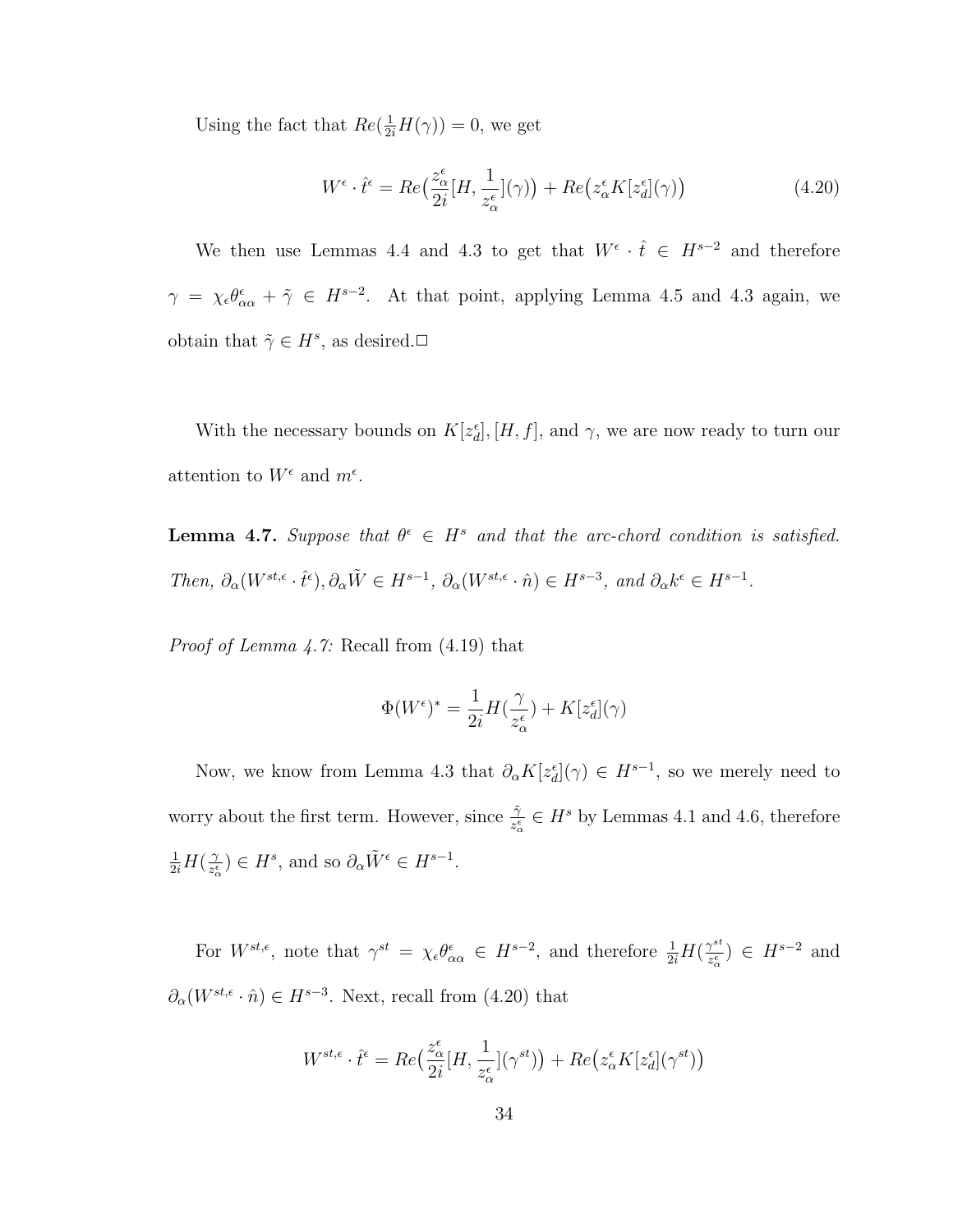and so, as in the proof of the previous lemma, we can apply Lemmas 4.5 and 4.3 to obtain that  $\partial_{\alpha}(W^{st,\epsilon} \cdot \hat{t}^{\epsilon}) \in H^{s-1}$ . Finally,  $k^{\epsilon} = \frac{-R \cos(\chi_{\epsilon} \theta^{\epsilon})}{2} - A_{\mu} \tilde{U}^{\epsilon}$ , and therefore  $\partial_{\alpha}k^{\epsilon} \in H^{s-1}$  is an immediate consequence of  $\tilde{U}^{\epsilon} = \tilde{W}^{\epsilon} \cdot \hat{n}^{\epsilon}$ .  $\Box$ 

Remark 4.8. While not explicitly stated in the formulation, Lemma 4.7 gives the necessary bounds for  $U^{\epsilon}$  and  $V^{\epsilon}$  as well, via the relations  $U^{\epsilon} = W^{\epsilon} \cdot \hat{n}^{\epsilon}$ , and  $\partial_{\alpha} V^{\epsilon} =$  $U^{\epsilon} \theta^{\epsilon}_{\alpha}$ .

Our final lemma of this section deals with the remainder term,  $m^{\epsilon}$ .

**Lemma 4.9.** Suppose that  $\theta^{\epsilon} \in H^s$ , and the arc-chord condition is satisfied. Then,  $m^{\epsilon} \in H^s$ .

Proof of Lemma 4.9: This follows from Lemmas 4.3, 4.5, and the equation

$$
\Phi(m^{\epsilon})^* = z^{\epsilon}_{\alpha} K[z^{\epsilon}_{d}](\partial_{\alpha}(\frac{\gamma}{z^{\epsilon}_{\alpha}})) + \frac{z^{\epsilon}_{\alpha}}{2i} [H, \frac{1}{(z^{\epsilon}_{\alpha})^2}](z^{\epsilon}_{\alpha}\partial_{\alpha}(\frac{\gamma}{z^{\epsilon}_{\alpha}}))
$$
(4.21)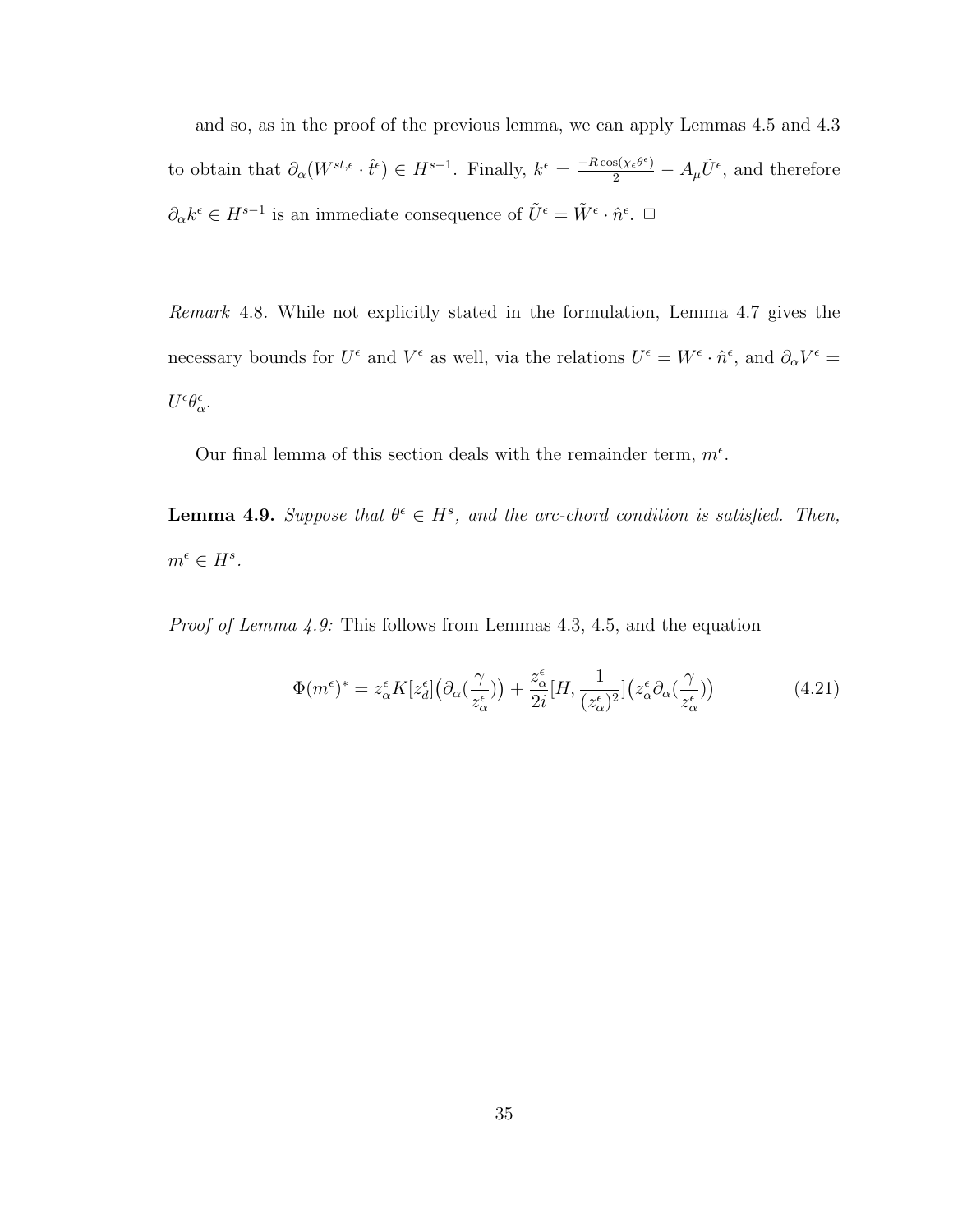### Chapter 5

## Energy Estimate for Local

#### Existence:

With the necessary lemmas proved, the next step is to bound  $\Upsilon_4^{\epsilon}$  through  $\Upsilon_7^{\epsilon}$ .

**Lemma 5.1.** Suppose that  $\theta^{\epsilon} \in H^s$ , and the arc-chord condition is satisfied. Then  $\partial_{\alpha} \Upsilon_{4}^{\epsilon}, \Upsilon_{7}^{\epsilon} \in H^{s-2}, \ \Upsilon_{5}^{\epsilon}, \Upsilon_{6}^{\epsilon} \in L^{\infty}, \ and \ \partial_{\alpha} \Upsilon_{5}^{\epsilon}, \partial_{\alpha} \Upsilon_{6}^{\epsilon} \in H^{s-3}.$ 

Proof of Lemma 5.1: To prove this lemma, we will seperate each  $\Upsilon^{\epsilon}$  into its individual terms, and show that each term is a product of Sobolev functions that we've already bounded through Lemmas 4.5, 4.7, and 4.9. In essence, we're checking that the bounds we proved during the last section are sufficient to cover every term in  $\theta_{\alpha\alpha,t}^{\epsilon}$ .

Now, we shall write  $\Upsilon_4^{\epsilon} = \sum_{i=1}^{16} \Xi_i$  in the obvious way, with each  $\Xi_i$  corresponding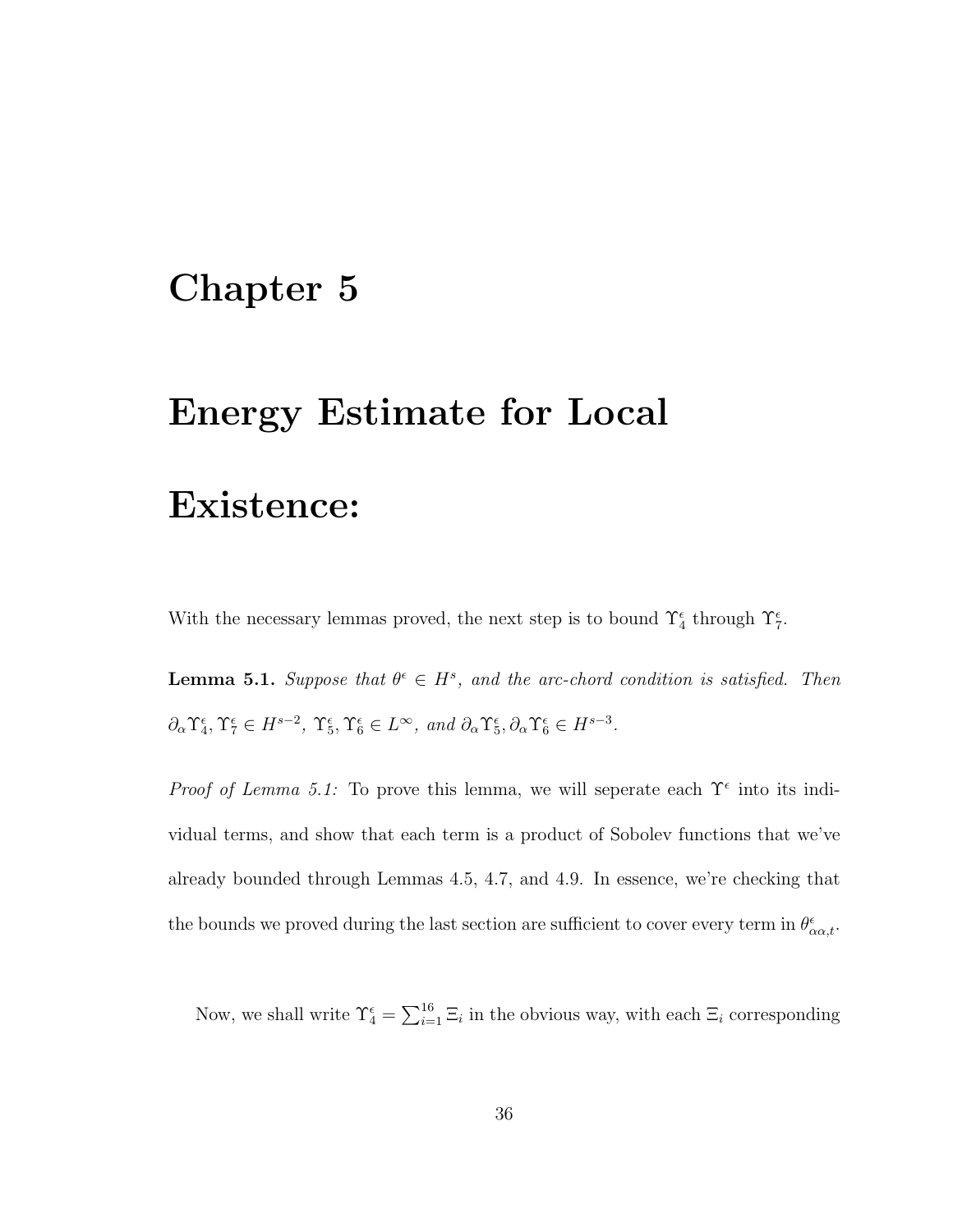to the ith term in (3.18). Then,

$$
||\Xi_1||_{s-1} = ||A_{\mu}\tau H((\chi_{\epsilon}\theta_{\alpha}^{\epsilon})\theta_{\alpha}^{\epsilon}W^{st,\epsilon} \cdot \hat{t}^{\epsilon})||_{s-1} = A_{\mu}\tau ||(\chi_{\epsilon}\theta_{\alpha}^{\epsilon})\theta_{\alpha}^{\epsilon}W^{st,\epsilon} \cdot \hat{t}^{\epsilon}||_{s-1}
$$

$$
||\Xi_1||_{s-1} \leq A_{\mu}||\chi_{\epsilon}\theta_{\alpha}^{\epsilon}||_{s-1}||\theta_{\alpha}^{\epsilon}||_{s-1}(||\partial_{\alpha}(W^{st,\epsilon} \cdot \hat{t}^{\epsilon})||_{s-2} + ||W^{st,\epsilon} \cdot \hat{t}^{\epsilon}||_{L^{\infty}})
$$

Which is bounded by Lemma 4.7. Next,

$$
||\Xi_2||_{s-1} = ||A_{\mu}\tau H((\chi_{\epsilon}\theta_{\alpha}^{\epsilon})m^{st,\epsilon} \cdot \hat{n}^{\epsilon})||_{s-1} \leq A_{\mu}\tau ||\chi_{\epsilon}\theta_{\alpha}^{\epsilon}||_{s-1}||m^{st,\epsilon} \cdot \hat{n}^{\epsilon}||_{s-1}
$$

which is bounded by Lemma 4.9.

$$
||\Xi_3||_{s-1} = ||\frac{A_\mu \tau}{2}[H, \chi_\epsilon \theta_\alpha^\epsilon] H(\chi_\epsilon \theta_{\alpha\alpha\alpha}^\epsilon)||_{s-1} = \frac{A_\mu \tau}{2} ||[H, \chi_\epsilon \theta_\alpha^\epsilon] H(\chi_\epsilon \theta_{\alpha\alpha\alpha}^\epsilon)||_{s-1}
$$

is bounded by Lemma 4.5. Similarly,

$$
||\partial_{\alpha}\Xi_{4}||_{s-2} = ||\partial_{\alpha}\left(\frac{A_{\mu}\tau}{2}\partial_{\alpha}^{-1}[H, \chi_{\epsilon}\theta_{\alpha\alpha}^{\epsilon}]H(\chi_{\epsilon}\theta_{\alpha\alpha\alpha}^{\epsilon})\right)||_{s-2}
$$
  

$$
\leq \frac{A_{\mu}}{2}||[H, \chi_{\epsilon}\theta_{\alpha\alpha}^{\epsilon}]H(\chi_{\epsilon}\theta_{\alpha\alpha\alpha}^{\epsilon})||_{s-2}
$$

is also bounded by Lemma 4.5.

$$
\begin{split} ||\partial_{\alpha}\Xi_{5}||_{s-2} &= ||\partial_{\alpha}\bigg(A_{\mu}\tau\partial_{\alpha}^{-1}H\big[(\chi_{\epsilon}\theta_{\alpha\alpha}^{\epsilon})(-\theta_{\alpha}^{\epsilon}W^{st,\epsilon}\cdot\hat{t}^{\epsilon}+m^{st,\epsilon}\cdot\hat{n}^{\epsilon})\big]\bigg)||_{s-2} \\ &= A_{\mu}\tau||(\chi_{\epsilon}\theta_{\alpha\alpha}^{\epsilon})(-\theta_{\alpha}^{\epsilon}W^{st,\epsilon}\cdot\hat{t}^{\epsilon}+m^{st,\epsilon}\cdot\hat{n}^{\epsilon})||_{s-2} \\ &\leq A_{\mu}\tau||\chi_{\epsilon}\theta_{\alpha\alpha}^{\epsilon}||_{s-2}\big(||\theta_{\alpha}^{\epsilon}W^{st,\epsilon}\cdot\hat{t}^{\epsilon}||_{s-2}+||m^{st,\epsilon}\cdot\hat{n}^{\epsilon}||_{s-2}\big) \end{split}
$$

is bounded through Lemmas 4.7, 4.9.

$$
||\partial_{\alpha}\Xi_{6}||_{s-2}=||\partial_{\alpha}(A_{\mu}\tau\partial_{\alpha}^{-1}[H,U^{st,\epsilon}]\chi_{\epsilon}\theta_{\alpha\alpha\alpha}^{\epsilon})||_{s-2}=A_{\mu}\tau||(H,U^{st,\epsilon}]\chi_{\epsilon}\theta_{\alpha\alpha\alpha}^{\epsilon}||_{s-2}
$$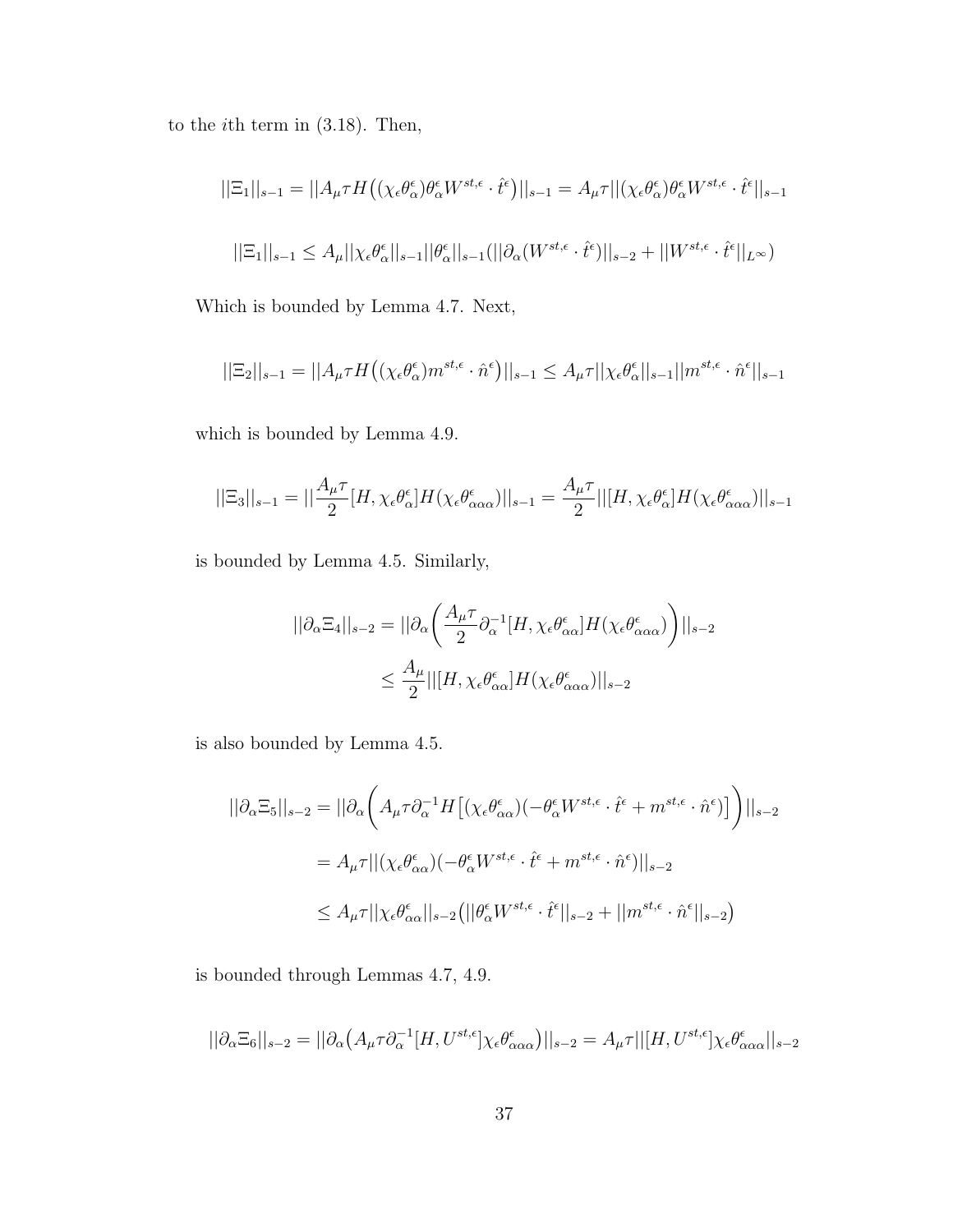which in turn is bounded through Lemmas 4.5 and 4.7, since  $U = W \cdot \hat{n}$ .

$$
||\Xi_7||_{s-1} = ||[H, k^{\epsilon}]\chi_{\epsilon} \theta_{\alpha \alpha}^{\epsilon}||_{s-1}
$$

is also bounded via Lemmas 4.5 and 4.7.

$$
||\Xi_8||_{s-1}=||H(k_\alpha^\epsilon\chi_\epsilon\theta_\alpha^\epsilon)||_{s-1}\leq ||k_\alpha^\epsilon||_{s-1}||\chi_\epsilon\theta_\alpha^\epsilon||_{s-1}
$$

is bounded through Lemma 4.7.

$$
||\Xi_9||_{s-1} = ||\tau(\chi_\epsilon \theta_\alpha^\epsilon) m^{st,\epsilon} \cdot \hat{t}^\epsilon||_{s-1} \leq \tau ||\chi_\epsilon \theta_\alpha^\epsilon||_{s-1} ||m^{st,\epsilon} \cdot \hat{t}^\epsilon||_{s-1}
$$

is bounded because of Lemma 4.9.

$$
||\Xi_{10}||_{s-1}=||\frac{\tau}{2}(\chi_\epsilon\theta_\alpha^\epsilon)[H,\theta_\alpha^\epsilon](\chi_\epsilon\theta_{\alpha\alpha}^\epsilon)||_{s-1}\leq \frac{\tau}{2}||\chi_\epsilon\theta_\alpha^\epsilon||_{s-1}||[H,\theta_\alpha^\epsilon](\chi_\epsilon\theta_{\alpha\alpha}^\epsilon)||_{s-1}
$$

is bounded by Lemma 4.5.

$$
||\Xi_{11}||_{s-1} = ||\tau A^2_{\mu}(\chi_{\epsilon}\theta^{\epsilon}_{\alpha})\partial_{\alpha}(W^{st,\epsilon}\cdot\hat{t}^{\epsilon})||_{s-1} \leq \tau A^2_{\mu}||\chi_{\epsilon}\theta^{\epsilon}_{\alpha}||_{s-1}||\partial_{\alpha}(W^{st,\epsilon}\cdot\hat{t}^{\epsilon})||_{s-1}
$$

is bounded by Lemma 4.7. The bound on the next term,

$$
||\Xi_{12}||_{s-1} = ||\frac{A_{\mu}R}{2}(\chi_{\epsilon}\theta_{\alpha}^{\epsilon})^{2}\cos(\chi_{\epsilon}\theta^{\epsilon})||_{s-1} \leq \frac{A_{\mu}R}{2}||\chi_{\epsilon}\theta_{\alpha}^{\epsilon}||_{s-1}^{2}(1+||\partial_{\alpha}\cos(\chi_{\epsilon}\theta^{\epsilon})||_{s-2})
$$

is immediate. The next pair of terms,

$$
||\Xi_{13}||_{s-1} = ||A^2_{\mu}(\chi_{\epsilon}\theta^{\epsilon}_{\alpha})\partial_{\alpha}(\tilde{W}^{\epsilon}\cdot\hat{t}^{\epsilon})||_{s-1} \leq A^2_{\mu}||\chi_{\epsilon}\theta^{\epsilon}_{\alpha}||_{s-1}||\partial_{\alpha}(\tilde{W}^{\epsilon}\cdot\hat{t}^{\epsilon})||_{s-1}
$$

$$
||\Xi_{14}||_{s-1} = ||(\chi_{\epsilon}\theta^{\epsilon}_{\alpha})\partial_{\alpha}(\tilde{V}^{\epsilon} - \tilde{W}^{\epsilon}\cdot\hat{t}^{\epsilon})||_{s-1} = ||(\chi_{\epsilon}\theta^{\epsilon}_{\alpha})(\tilde{W}^{\epsilon}_{\alpha}\cdot\hat{t}^{\epsilon})||_{s-1}
$$

are both bounded through Lemma 4.7. Finally, the last two terms,

$$
||\Xi_{15}||_{s-1}=||\partial_{\alpha}(m^{\epsilon}\cdot\hat{n}^{\epsilon})||_{s-1}
$$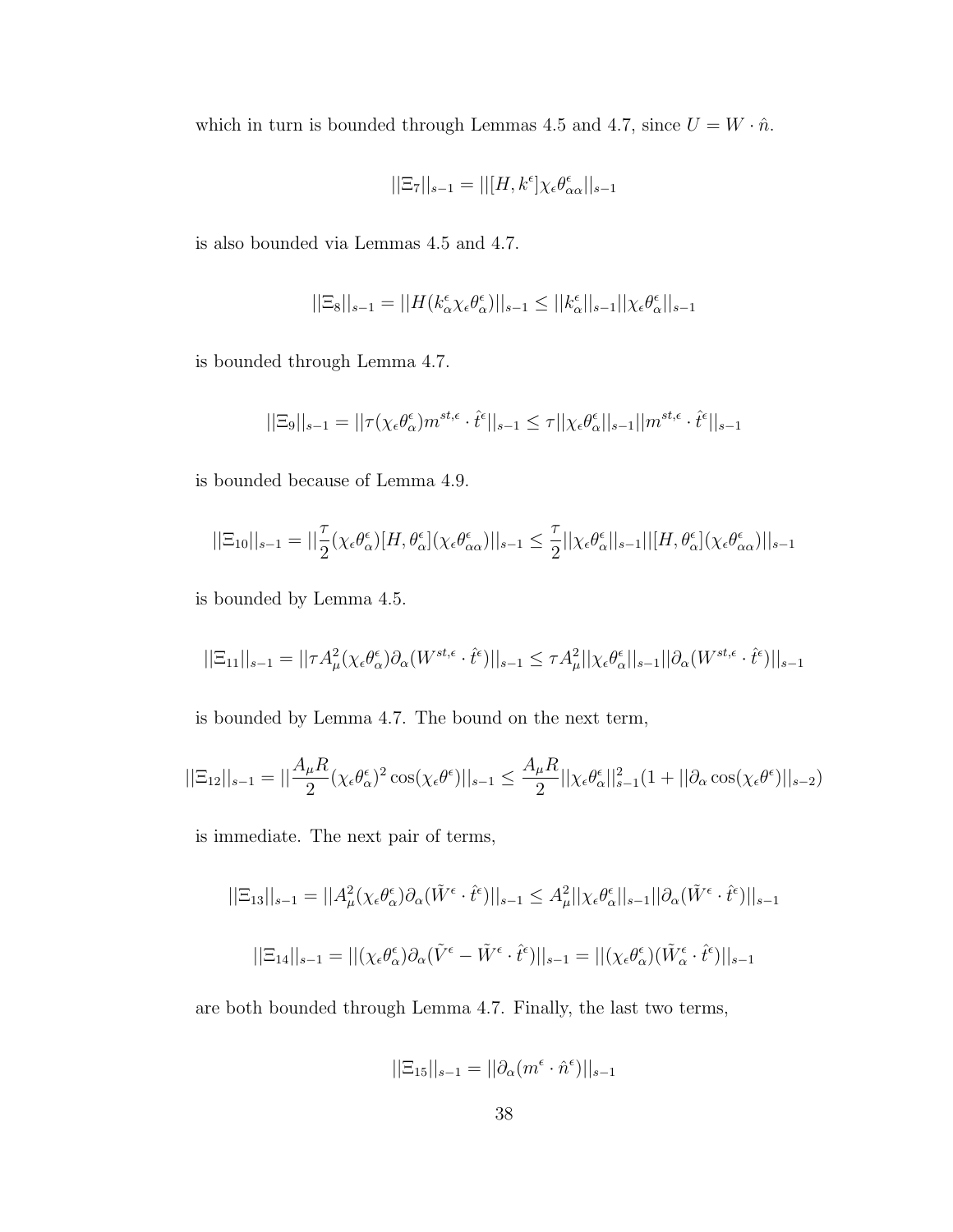$$
||\Xi_{16}||_{s-1} = ||A_{\mu}\partial_{\alpha}H(m^{\epsilon}\cdot\hat{t}^{\epsilon})||_{s-1} = A_{\mu}||\partial_{\alpha}(m^{\epsilon}\cdot\hat{t}^{\epsilon})||_{s-1}
$$

are both bounded by Lemma 4.9. Therefore,  $\partial_{\alpha} \Upsilon_{4}^{\epsilon} \in H^{s-2}$ . Now, recall from (3.22) that

$$
\begin{split} \Upsilon_{7}^{\epsilon} &= \partial_{\alpha} \Upsilon_{4}^{\epsilon} + k_{\alpha}^{\epsilon} H(\chi_{\epsilon} \theta_{\alpha \alpha}^{\epsilon}) + \frac{\tau}{2} H(\chi_{\epsilon} \theta_{\alpha \alpha}^{\epsilon}) (\theta_{\alpha}^{\epsilon} \chi_{\epsilon} \theta_{\alpha}^{\epsilon})_{\alpha} \\ &+ (V^{\epsilon} - W^{\epsilon} \cdot \hat{t}^{\epsilon})_{\alpha} (\chi_{\epsilon} \theta_{\alpha \alpha}^{\epsilon}) + A_{\mu}^{2} (W^{\epsilon} \cdot \hat{t}^{\epsilon})_{\alpha} (\chi_{\epsilon} \theta_{\alpha \alpha}^{\epsilon}) \\ &+ \frac{A_{\mu} R}{2} \cos(\chi_{\epsilon} \theta_{\alpha}^{\epsilon}) (\chi_{\epsilon} \theta_{\alpha \alpha}^{\epsilon}) (\chi_{\epsilon} \theta_{\alpha}^{\epsilon}) \\ &= \partial_{\alpha} \Upsilon_{4}^{\epsilon} + \sum_{i=17}^{21} \Xi_{i} \end{split}
$$

These terms can all be bounded using Lemma 4.7. Specifically,

$$
||\Xi_{17}||_{s-2} = ||k_{\alpha}^{\epsilon}H(\chi_{\epsilon}\theta_{\alpha\alpha}^{\epsilon})||_{s-2} \le ||k_{\alpha}^{\epsilon}||_{s-2}||\chi_{\epsilon}\theta_{\alpha\alpha}^{\epsilon}||_{s-2}
$$
  

$$
||\Xi_{18}||_{s-2} = ||\frac{\tau}{2}H(\chi_{\epsilon}\theta_{\alpha\alpha}^{\epsilon})(\theta_{\alpha}^{\epsilon}\chi_{\epsilon}\theta_{\alpha}^{\epsilon})_{\alpha}||_{s-2} \le \frac{\tau}{2}||\chi_{\epsilon}\theta_{\alpha\alpha}^{\epsilon}||_{s-2}||\theta_{\alpha}^{\epsilon}||_{s-1}||\chi_{\epsilon}\theta_{\alpha}^{\epsilon}||_{s-1}
$$
  

$$
||\Xi_{19}||_{s-2} = ||(V^{\epsilon} - W^{\epsilon} \cdot \hat{t}^{\epsilon})_{\alpha}(\chi_{\epsilon}\theta_{\alpha\alpha}^{\epsilon})||_{s-2} \le ||\tilde{W}_{\alpha}^{\epsilon} \cdot \hat{t}^{\epsilon}||_{s-2}||\chi_{\epsilon}\theta_{\alpha\alpha}^{\epsilon}||_{s-2}
$$
  

$$
||\Xi_{20}||_{s-2} = ||A_{\mu}^{2}(W^{\epsilon} \cdot \hat{t}^{\epsilon})_{\alpha}(\chi_{\epsilon}\theta_{\alpha\alpha}^{\epsilon})||_{s-2} \le A_{\mu}^{2}||\partial_{\alpha}(W^{\epsilon} \cdot \hat{t}^{\epsilon})||_{s-2}||\chi_{\epsilon}\theta_{\alpha\alpha}^{\epsilon}||_{s-2}
$$
  

$$
\dots \dots A_{\mu}R
$$

$$
||\Xi_{21}||_{s-2} = ||\frac{A_{\mu}R}{2}\cos(\chi_{\epsilon}\theta_{\alpha}^{\epsilon})(\chi_{\epsilon}\theta_{\alpha\alpha}^{\epsilon})(\chi_{\epsilon}\theta_{\alpha}^{\epsilon})||_{s-2}
$$
  

$$
\leq \frac{A_{\mu}R}{2}(1+||\partial_{\alpha}\cos(\chi_{\epsilon}\theta_{\alpha}^{\epsilon})||_{s-3})||\chi_{\epsilon}\theta_{\alpha\alpha}^{\epsilon}||_{s-2}||\chi_{\epsilon}\theta_{\alpha}^{\epsilon}||_{s-2}
$$

Therefore,  $\Upsilon_7^{\epsilon} \in H^{s-2}$ .

The final two  $\Upsilon^{\epsilon}$ ,

$$
\Upsilon^{\epsilon}_5 = k^{\epsilon} - \tau A_{\mu} U^{st,\epsilon} + \frac{\tau}{2} \theta^{\epsilon}_{\alpha} (\chi_{\epsilon} \theta^{\epsilon}_{\alpha})
$$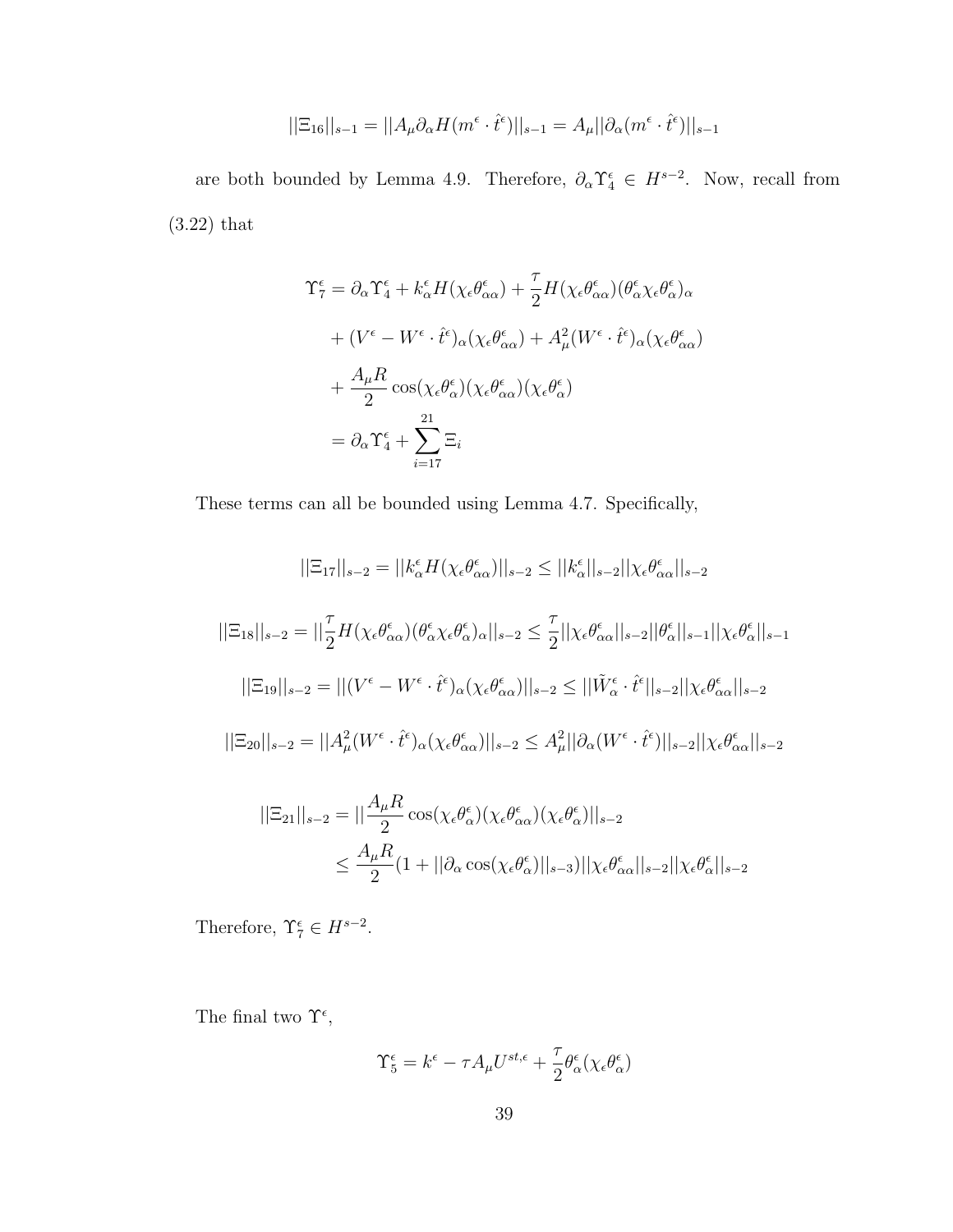$$
\Upsilon_6^{\epsilon} = \frac{-\tau A_{\mu}}{2} (\chi_{\epsilon} \theta_{\alpha \alpha}^{\epsilon}) + (V^{\epsilon} - W^{\epsilon} \cdot \hat{t}^{\epsilon}) + A_{\mu}^2 (W^{\epsilon} \cdot \hat{t}^{\epsilon}) + \frac{A_{\mu} R}{2} \sin(\chi_{\epsilon} \theta^{\epsilon})
$$

can both be bounded immediately from Lemma 4.7, finishing the proof. $\Box$ 

Our last lemma before the proof of our first main result is needed to handle the low-degree term of  $\frac{\partial E}{\partial t}$ ; that is, to show that  $\theta_t^{\epsilon}$  is  $L^2$ .

**Lemma 5.2.** Suppose that  $\theta^{\epsilon} \in H^s$ , and the arc-chord condition is satisfied. Then,  $\theta_t^{\epsilon} \in L^2$ .

*Proof of Lemma 5.2:* As in the previous lemma, we will split  $\theta_t^{\epsilon}$  into individual terms, and show that each term is a product of Sobolev functions that we've already bounded through Lemmas 4.5, 4.7, and 4.9. Recall from (3.2) that

$$
\theta_t^{\epsilon} = \frac{\tau}{2} \chi_{\epsilon}^2 H(\theta_{\alpha\alpha\alpha}^{\epsilon}) - \tau \chi_{\epsilon} \left( \frac{A_{\mu}}{2} (\chi_{\epsilon} \theta_{\alpha}^{\epsilon}) (\chi_{\epsilon} \theta_{\alpha\alpha}^{\epsilon}) + A_{\mu} H(U^{st,\epsilon} \chi_{\epsilon} \theta_{\alpha}^{\epsilon}) \right) \n+ \chi_{\epsilon} \left[ H(k^{\epsilon} \chi_{\epsilon} \theta_{\alpha}^{\epsilon}) + \tau (V^{st,\epsilon} - W^{st,\epsilon} \cdot \hat{t}^{\epsilon}) \chi_{\epsilon} \theta_{\alpha}^{\epsilon} + \tau A_{\mu}^2 (\chi_{\epsilon} \theta_{\alpha}^{\epsilon}) W^{st,\epsilon} \cdot \hat{t}^{\epsilon} \right] \n+ \frac{A_{\mu}}{2} R \chi_{\epsilon} \left( \sin(\chi_{\epsilon} \theta^{\epsilon}) \chi_{\epsilon} \theta_{\alpha}^{\epsilon} \right) + A_{\mu}^2 \chi_{\epsilon} \left( (\chi_{\epsilon} \theta_{\alpha}^{\epsilon}) \tilde{W}^{\epsilon} \cdot \hat{t}^{\epsilon} \right) \n+ \chi_{\epsilon} \left[ (\tilde{V}^{\epsilon} - \tilde{W}^{\epsilon} \cdot \hat{t}^{\epsilon}) \chi_{\epsilon} \theta_{\alpha}^{\epsilon} \right] + \chi_{\epsilon} (m^{\epsilon} \cdot \hat{n}^{\epsilon}) - A_{\mu} \chi_{\epsilon} H(m^{\epsilon} \cdot \hat{t}^{\epsilon})
$$

As before, we will write  $\theta_t^{\epsilon} = \sum_{i=1}^{11} \Xi_i$ , with each  $\Xi_i$  corresponding to the ith term in the above equation. Bounding the first pair of terms is immediate, as

$$
||\Xi_1||_{L^2} = ||\frac{\tau}{2} \chi_\epsilon^2 H(\theta_{\alpha\alpha\alpha}^\epsilon)||_{L^2} \lesssim ||\theta^\epsilon||_{H^s}
$$

$$
||\Xi_2||_{L^2} = ||-\tau \chi_\epsilon \left(\frac{A_\mu}{2} (\chi_\epsilon \theta_\alpha^\epsilon)(\chi_\epsilon \theta_{\alpha\alpha}^\epsilon)\right)||_{L^2} \lesssim ||\theta^\epsilon||_{H^s}^2
$$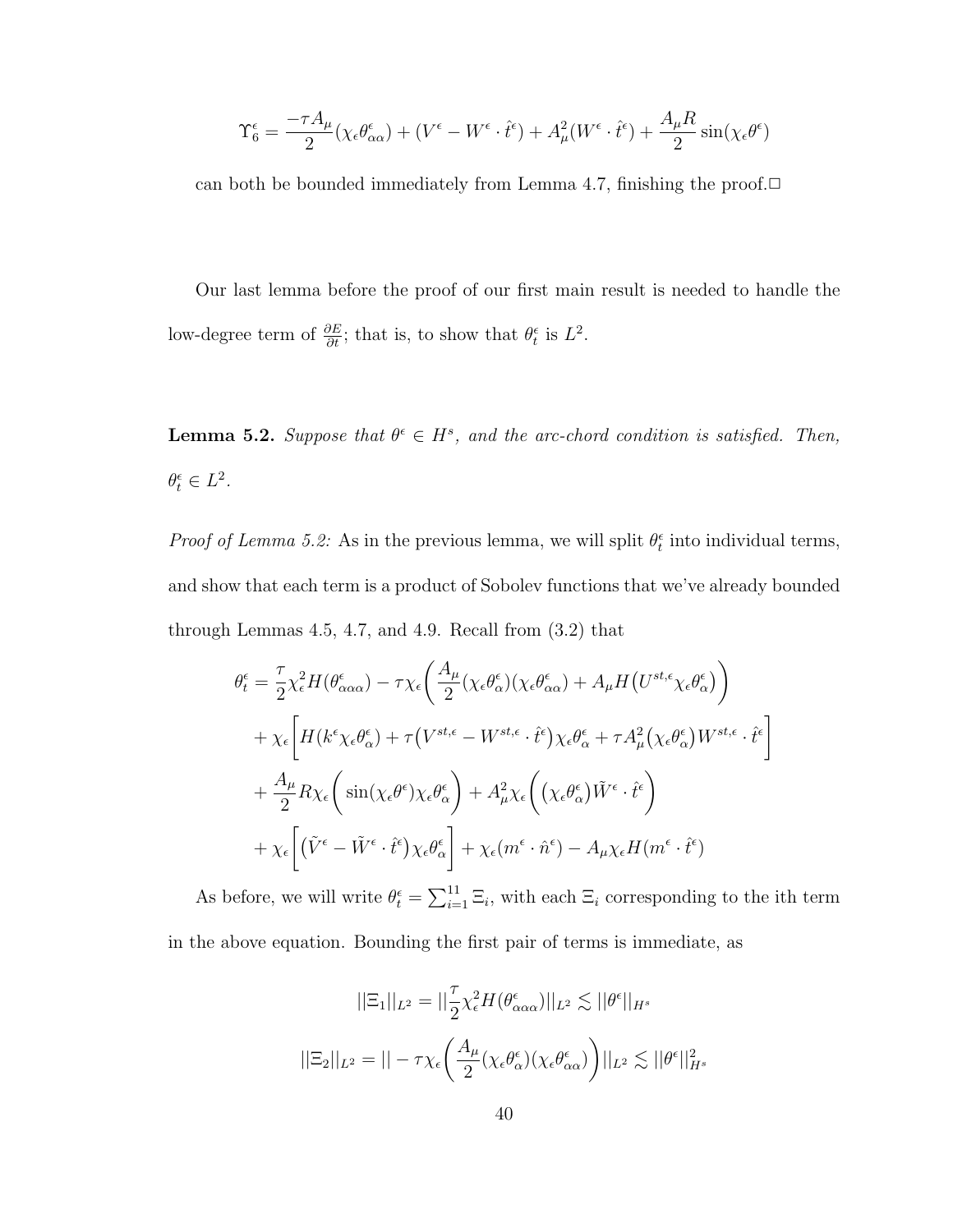as long as  $s \geq 3$ . Next,

$$
||\Xi_3||_{L^2} = ||-\tau \chi_{\epsilon} \bigg(A_{\mu} H\big(U^{st,\epsilon} \chi_{\epsilon} \theta_{\alpha}^{\epsilon}\big)\bigg) ||_{L^2} \lesssim ||\theta_{\alpha}^{\epsilon}||_{L^2} ||W^{st,\epsilon} \cdot \hat{n}^{\epsilon}||_{L^{\infty}}
$$

which is bounded by Lemma 4.7.

$$
||\Xi_4||_{L^2}=||\chi_\epsilon\big(H(k^\epsilon\chi_\epsilon\theta_\alpha^\epsilon)\big)||_{L^2}\lesssim ||\theta_\alpha^\epsilon||_{L^2}||k^\epsilon||_{L^\infty}
$$

Since  $k^{\epsilon} = \frac{-R\cos(\theta^{\epsilon})}{2} - A_{\mu}\tilde{U}^{\epsilon}$ , this is bounded by Lemma 4.7.

$$
||\Xi_{5}||_{L^{2}} = ||\chi_{\epsilon}(\tau(V^{st,\epsilon} - W^{st,\epsilon} \cdot \hat{t}^{\epsilon})\chi_{\epsilon}\theta_{\alpha}^{\epsilon})||_{L^{2}} \lesssim ||\theta_{\alpha}^{\epsilon}||_{L^{2}}||V^{st,\epsilon} - W^{st,\epsilon} \cdot \hat{t}||_{L^{\infty}}
$$
  

$$
||\Xi_{6}||_{L^{2}} = \chi_{\epsilon}(\tau A_{\mu}^{2}(\chi_{\epsilon}\theta_{\alpha}^{\epsilon})W^{st,\epsilon} \cdot \hat{t}^{\epsilon}) \lesssim ||\theta_{\alpha}^{\epsilon}||_{L^{2}}||W^{st,\epsilon} \cdot \hat{t}^{\epsilon}||_{L^{\infty}}
$$
  

$$
||\Xi_{7}||_{L^{2}} = ||\frac{A_{\mu}}{2}R\chi_{\epsilon}\left(\sin(\chi_{\epsilon}\theta^{\epsilon})\chi_{\epsilon}\theta_{\alpha}^{\epsilon}\right)||_{L^{2}} \lesssim ||\theta_{\alpha}^{\epsilon}||_{L^{2}}||\theta_{\alpha}^{\epsilon}||_{L^{2}}
$$
  

$$
||\Xi_{8}||_{L^{2}} = ||\mathcal{X}_{\epsilon}\left(\left(\chi_{\epsilon}\theta_{\alpha}^{\epsilon}\right)\tilde{W}^{\epsilon} \cdot \hat{t}^{\epsilon}\right)||_{L^{2}} \lesssim ||\theta_{\alpha}^{\epsilon}||_{L^{2}}||\tilde{W}^{\epsilon} \cdot \hat{t}^{\epsilon}||_{L^{\infty}}
$$
  

$$
||\Xi_{9}||_{L^{2}} = ||\chi_{\epsilon}\left[\left(\tilde{V}^{\epsilon} - \tilde{W}^{\epsilon} \cdot \hat{t}^{\epsilon}\right)\chi_{\epsilon}\theta_{\alpha}^{\epsilon}\right]||_{L^{2}} \lesssim ||\theta_{\alpha}^{\epsilon}||_{L^{2}}||\tilde{V}^{\epsilon} - \tilde{W}^{\epsilon} \cdot \hat{t}^{\epsilon}||_{L^{\infty}}
$$
  

$$
||\Xi_{10}||_{L^{2}} = ||\chi_{\epsilon}(m^{\epsilon} \cdot \hat{n}^{\epsilon})||_{L^{2}} \lesssim ||m^{\epsilon}||_{L^{2}}
$$
  

$$
||\Xi_{11}||_{L^{2}} = ||-A_{\mu}\chi_{\epsilon}H(m^{\epsilon} \cdot \hat{t}^{\epsilon})||_{L^{2}} \lesssim ||
$$

Therefore, combining the above equations, we have that  $\theta_t^{\epsilon} \in L^2$ , as desired.  $\Box$ 

Finally, with bounds on  $\theta_t^{\epsilon}$  and all the  $\Upsilon_j^{\epsilon}$ , we are now ready to prove our first major result.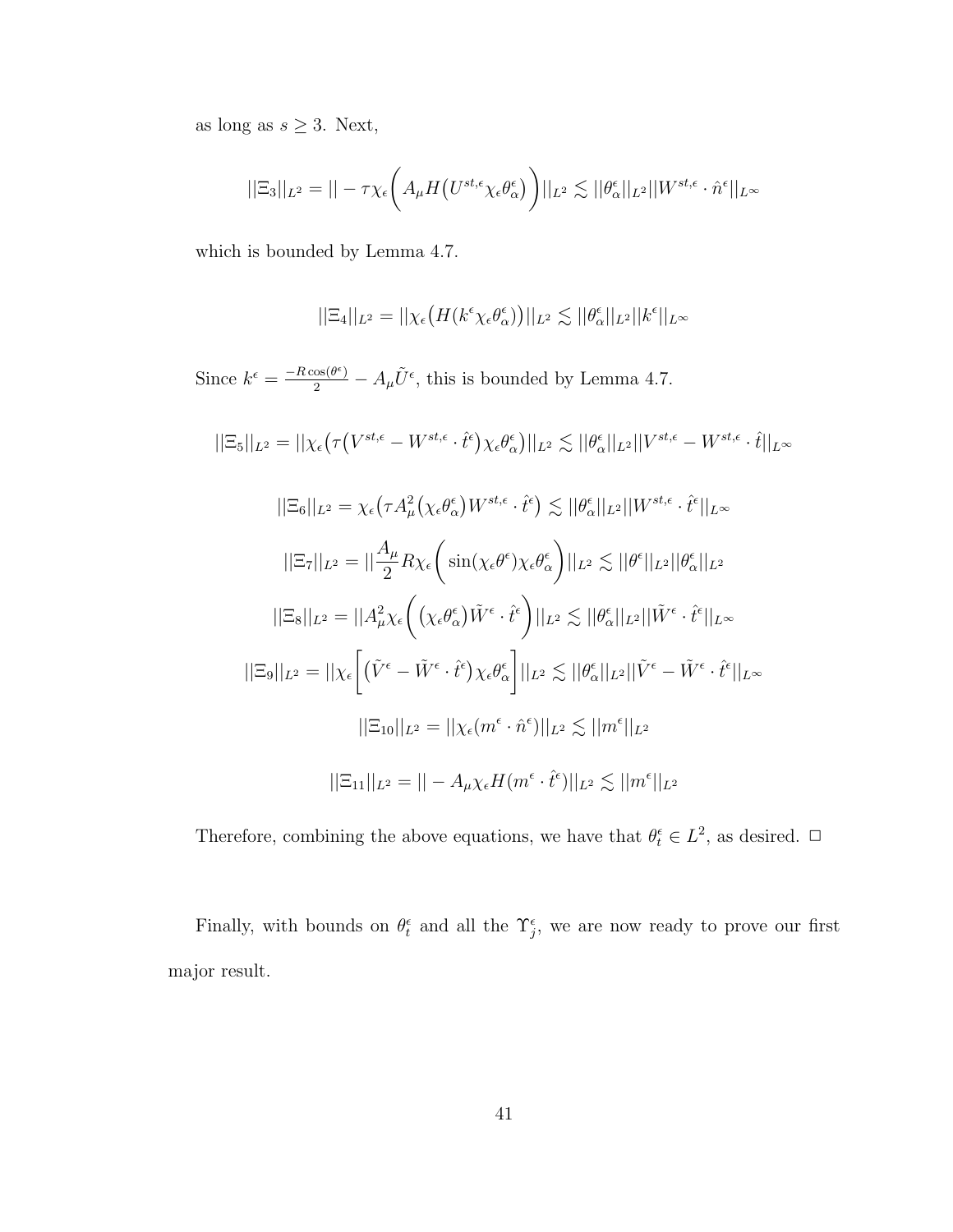**Theorem 5.3.** Let  $E(t) = \frac{1}{2} \int_{\mathbb{R}} \theta^{\epsilon}(\alpha, t)^2 + (\partial_{\alpha}^s \theta^{\epsilon}(\alpha, t))^2 d\alpha$ , and suppose that

$$
||\theta_\epsilon||_s < d_1, \, |\frac{z_d^\epsilon(\alpha)-z_d^\epsilon(\alpha')}{\alpha-\alpha'}| > d_2
$$

Then,

$$
\frac{\partial E}{\partial t} \lesssim e^{||\theta^\epsilon||s}
$$

Proof of Theorem 5.3: Now,

$$
\frac{\partial E}{\partial t} = \int \theta^{\epsilon}(\alpha)\theta_t^{\epsilon}(\alpha) + \partial_{\alpha}^s \theta^{\epsilon}(\alpha)\partial_{\alpha}^s \theta_t^{\epsilon}(\alpha)d\alpha \tag{5.1}
$$

To bound  $\int \theta^{\epsilon}(\alpha) \theta^{\epsilon}_t(\alpha)$ , we note that  $\theta^{\epsilon}_t \in L^2$  from Lemma 5.2, immediately obtaining

$$
\int \theta^{\epsilon}(\alpha)\theta_t^{\epsilon}(\alpha) \lesssim e^{||\theta^{\epsilon}||_s} \tag{5.2}
$$

Therefore the main difficulty is bounding  $\int \partial_{\alpha}^{s} \theta^{\epsilon} \partial_{\alpha}^{s} \theta_{t}^{\epsilon}$ . We start by using (3.19) along with the fact that  $\chi_{\epsilon}$  is self-adjoint to obtain

$$
\int \partial_{\alpha}^{s} \theta^{\epsilon} \partial_{\alpha}^{s} \theta^{\epsilon} = \int \partial_{\alpha}^{s} \theta^{\epsilon} \partial_{\alpha}^{s-2} \theta^{\epsilon}_{t,\alpha\alpha} \n= \frac{-\tau}{2} \int (\chi_{\epsilon} \partial_{\alpha}^{s} \theta^{\epsilon}) (\partial_{\alpha}^{s} \Lambda^{3} \chi_{\epsilon} \theta^{\epsilon}) + \int (\chi_{\epsilon} \partial_{\alpha}^{s} \theta^{\epsilon}) \partial_{\alpha}^{s-2} (\Upsilon_{5}^{\epsilon} \Lambda(\chi_{\epsilon} \theta^{\epsilon}_{\alpha\alpha})) \n+ \int (\chi_{\epsilon} \partial_{\alpha}^{s} \theta^{\epsilon}) \partial_{\alpha}^{s-2} (\Upsilon_{6}^{\epsilon} \chi_{\epsilon} \theta^{\epsilon}_{\alpha\alpha\alpha}) + \int (\chi_{\epsilon} \partial_{\alpha}^{s} \theta^{\epsilon}) \partial_{\alpha}^{s-2} \Upsilon_{7}^{\epsilon}
$$
\n(5.3)

We have the necessary bounds on the  $\Upsilon_i^{\epsilon}$  from Lemma (5.1), so the main difficulty is that some of the  $\theta$  terms in (5.3) have more than s derivatives. The  $\Upsilon_7^{\epsilon}$  integral is the simplest to deal with, as it contains no such term and can be bounded directly:

$$
\int (\chi_{\epsilon} \partial_{\alpha}^{s} \theta^{\epsilon}) \partial_{\alpha}^{s-2} \Upsilon_{7}^{\epsilon} \le ||\theta^{\epsilon}||_{s} ||\Upsilon_{7}^{\epsilon}||_{s-2}
$$
\n(5.4)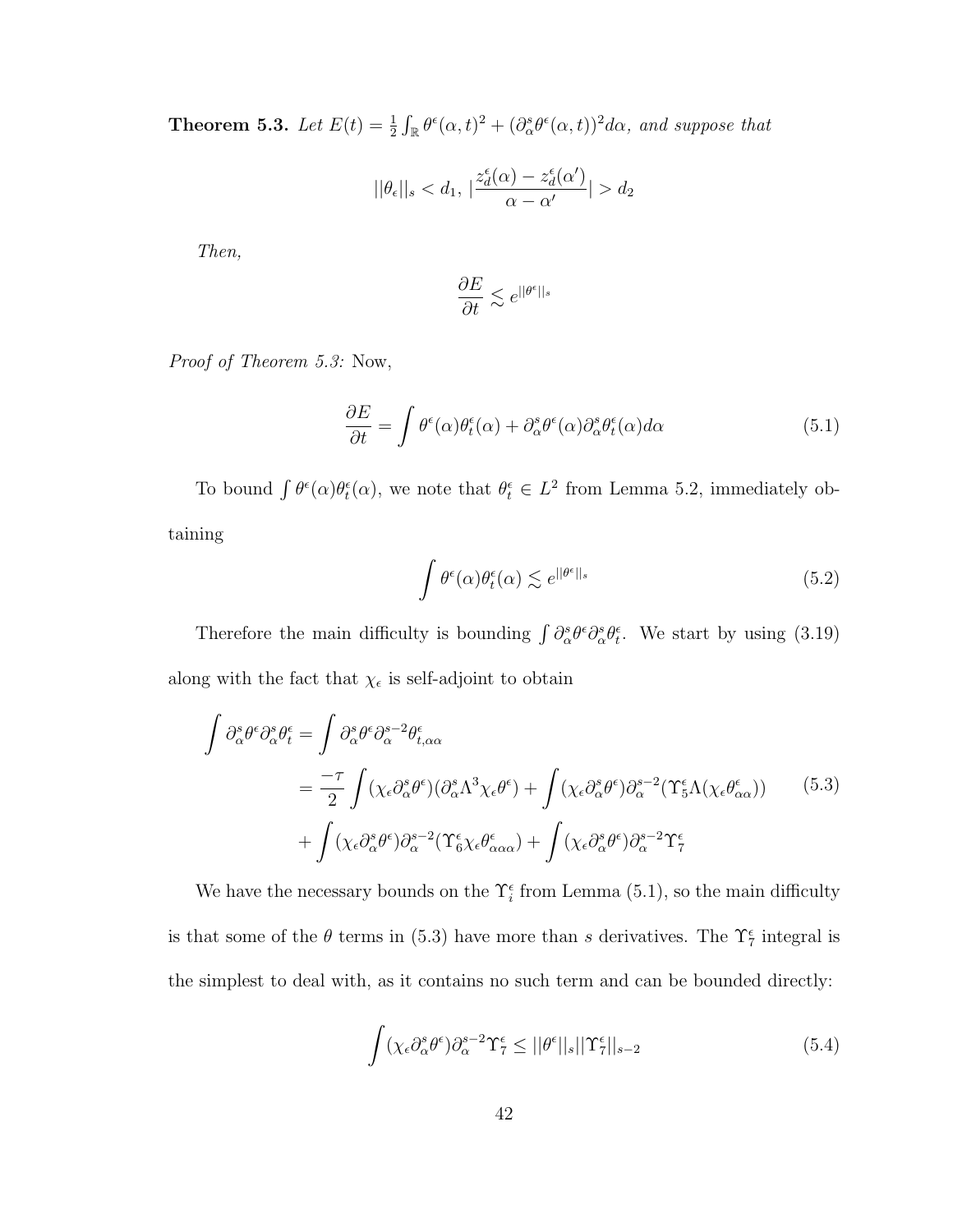For the  $\Upsilon_6^\epsilon$  integral, we expand via the product rule,

$$
\begin{aligned} \int (\chi_\epsilon \partial_\alpha^s \theta^\epsilon) \partial_\alpha^{s-2} (\Upsilon^\epsilon_6 \chi_\epsilon \theta^\epsilon_{\alpha \alpha \alpha}) &= \int \Upsilon^\epsilon_6 (\partial_\alpha^s \chi_\epsilon \theta^\epsilon) (\partial_\alpha^{s+1} \chi_\epsilon \theta^\epsilon) \\ &+ \sum_{j=1}^{s-2} \binom{s-2}{j} \int (\partial_\alpha^s \chi_\epsilon \theta^\epsilon) (\partial_\alpha^j \Upsilon^\epsilon_6) (\partial_\alpha^{s+1-j} \chi_\epsilon \theta^\epsilon) \end{aligned}
$$

For the first term, we remove the  $\partial_{\alpha}^{s+1}\chi_{\epsilon}\theta^{\epsilon}$  through an integration by parts, obtaining

$$
\int \Upsilon_6^{\epsilon} (\partial_{\alpha}^s \chi_{\epsilon} \theta^{\epsilon}) (\partial_{\alpha}^{s+1} \chi_{\epsilon} \theta^{\epsilon}) = \frac{1}{2} \int \Upsilon_6^{\epsilon} \partial_{\alpha} (\partial_{\alpha}^s \chi_{\epsilon} \theta^{\epsilon})^2 = \frac{-1}{2} \int (\partial_{\alpha} \Upsilon_6^{\epsilon}) (\partial_{\alpha}^s \chi_{\epsilon} \theta^{\epsilon})^2
$$

To estimate the sum, we note that  $j \leq s - 2$ ,  $s + 1 - j \leq s$ , and bound them directly to obtain

$$
\int \Upsilon_6^{\epsilon} (\partial_{\alpha}^s \chi_{\epsilon} \theta^{\epsilon}) (\partial_{\alpha}^{s+1} \chi_{\epsilon} \theta^{\epsilon}) \lesssim ||\theta^{\epsilon}||_s^2 ||\partial_{\alpha} \Upsilon_6^{\epsilon}||_{s-3}
$$
\n(5.5)

Next, we expand the  $\Upsilon_5^{\epsilon}$  integral using the product rule,

$$
\begin{split} \int (\chi_\epsilon \partial_\alpha^s \theta^\epsilon) \partial_\alpha^{s-2} (\Upsilon_5^\epsilon \Lambda(\chi_\epsilon \theta_{\alpha \alpha}^\epsilon)) &= \int \Upsilon_5^\epsilon (\partial_\alpha^s \chi_\epsilon \theta^\epsilon) \Lambda(\partial_\alpha^s \chi_\epsilon \theta^\epsilon) \\ &+ \sum_{j=1}^{s-2} \binom{s-2}{j} \int (\partial_\alpha^s \chi_\epsilon \theta^\epsilon) (\partial_\alpha^j \Upsilon_5^\epsilon) \Lambda(\partial_\alpha^{s-j} \chi_\epsilon \theta^\epsilon) \end{split}
$$

As before, we have that  $j \leq s-2$ ,  $s+1-j \leq s$ , letting us bound the sum directly. For the other term, we use Young's inequality to isolate the  $\Lambda \partial_{\alpha}^s \chi_{\epsilon} \theta^{\epsilon}$ , getting

$$
\int \Upsilon_5^{\epsilon}(\partial_{\alpha}^s\chi_{\epsilon} \theta^{\epsilon})\Lambda(\partial_{\alpha}^s\chi_{\epsilon} \theta^{\epsilon}) \leq \frac{1}{2}\int (\Upsilon_5^{\epsilon})^2(\partial_{\alpha}^s\chi_{\epsilon} \theta^{\epsilon})^2 + \frac{1}{2}\int (\Lambda \partial_{\alpha}^s\chi_{\epsilon} \theta^{\epsilon})^2
$$

Since the first term in this inequality can also be bounded directly, we obtain

$$
\int (\chi_{\epsilon} \partial_{\alpha}^{s} \theta^{\epsilon}) \partial_{\alpha}^{s-2} (\Upsilon_{5}^{\epsilon} \Lambda(\chi_{\epsilon} \theta_{\alpha \alpha}^{\epsilon})) \lesssim (||\Upsilon_{5}^{\epsilon}||_{L^{\infty}}^{2} + ||\partial_{\alpha} \Upsilon_{5}^{\epsilon}||_{s-3}) ||\chi_{\epsilon} \theta^{\epsilon}||_{H^{s}}^{2} + \int (\partial_{\alpha}^{s+1} \chi_{\epsilon} \theta^{\epsilon})^{2}
$$
\n
$$
(5.6)
$$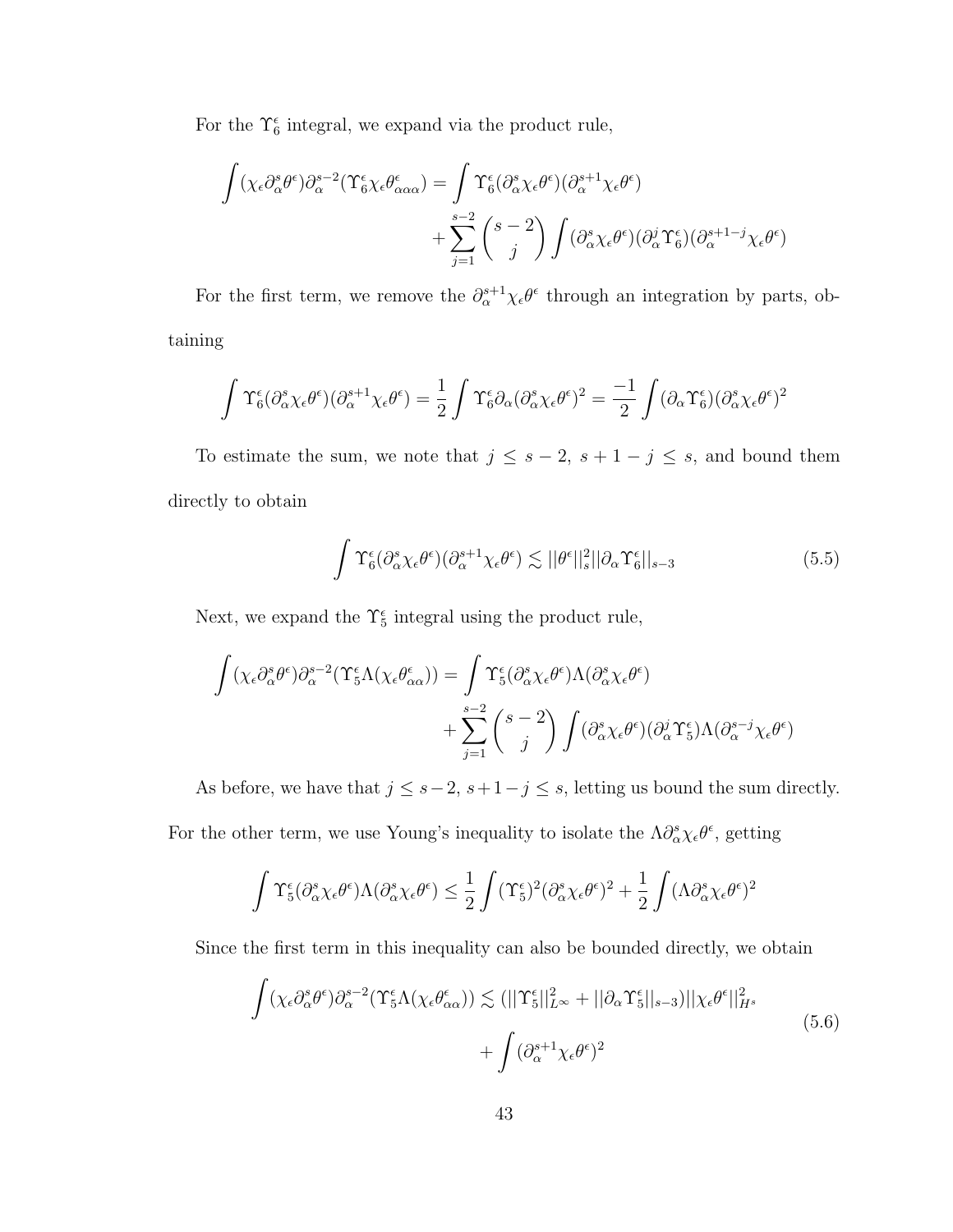Finally, using the fact that  $\Lambda^{3/2}$  is self-adjoint, we take the remaining term from (5.3) to get our dissipation term

$$
\frac{-\tau}{2} \int (\chi_{\epsilon} \partial_{\alpha}^{s} \theta^{\epsilon}) (\partial_{\alpha}^{s} \Lambda^{3} \chi_{\epsilon} \theta^{\epsilon}) = \frac{-\tau}{2} \int (\Lambda^{3/2} (\partial_{\alpha}^{s} \chi_{\epsilon} \theta^{\epsilon}))^{2}
$$
(5.7)

And therefore, applying  $(5.4)$ ,  $(5.5)$ ,  $(5.6)$ , and  $(5.7)$  to  $(5.3)$ , we have

$$
\int \partial_{\alpha}^{s} \theta^{\epsilon} \partial_{\alpha}^{s} \theta^{\epsilon} \leq C e^{||\theta^{\epsilon}||_{s}} + \frac{1}{2} \int (\Lambda \partial_{\alpha}^{s} \chi_{\epsilon} \theta^{\epsilon})^{2} - \frac{\tau}{2} \int (\Lambda^{3/2} \partial_{\alpha}^{s} \chi_{\epsilon} \theta^{\epsilon})^{2} \tag{5.8}
$$

And combining this with (5.2) and (5.1), we get

$$
\frac{\partial E}{\partial t} \le Ce^{\|\theta^{\epsilon}\|_{s}} + \frac{1}{2} \int (\Lambda \partial_{\alpha}^{s} \chi_{\epsilon} \theta^{\epsilon})^{2} - \frac{\tau}{2} \int (\Lambda^{3/2} \partial_{\alpha}^{s} \chi_{\epsilon} \theta^{\epsilon})^{2} \tag{5.9}
$$

Letting  $v = \partial_{\alpha}^s \chi_{\epsilon} \theta^{\epsilon}$ , we have by Plancherel,

$$
\frac{1}{2}\int (\Lambda \partial_{\alpha}^{s} \chi_{\epsilon} \theta^{\epsilon})^2 - \frac{\tau}{2} \int (\Lambda^{3/2} \partial_{\alpha}^{s} \chi_{\epsilon} \theta^{\epsilon})^2 = \int |\hat{v}(\zeta)|^2 (|\frac{(2\pi\zeta)^2}{2}| - |\frac{(2\pi\zeta)^3 \tau}{2}|) d\zeta
$$

Since  $\tau > 0$ , therefore  $\frac{(2\pi\zeta)^2}{2}$  $\frac{(\pi \zeta)^2}{2}$  |  $\frac{(2\pi \zeta)^3 \tau}{2}$  $\frac{\zeta^{9}}{2}$  is bounded above by a constant  $M_{\tau}$ 

independent of  $\zeta$ . Therefore, plugging this back into (5.9), we obtain

$$
\frac{\partial E}{\partial t} \le Ce^{\|\theta^{\epsilon}\|_{s}} + M_{\tau} \int |\hat{v}(\zeta)|^{2} d\zeta \le Ce^{\|\theta^{\epsilon}\|_{s}} + M_{\tau} ||\theta^{\epsilon}||_{s}^{2}
$$

Which in turn, gives us the desired bound,

$$
\frac{\partial E}{\partial t} \lesssim e^{||\theta^{\epsilon}||s} \tag{5.10}
$$

concluding the proof!  $\Box$ 

With the energy estimate proved, we can finally show that the  $\theta^{\epsilon}$  all exist on the same time interval.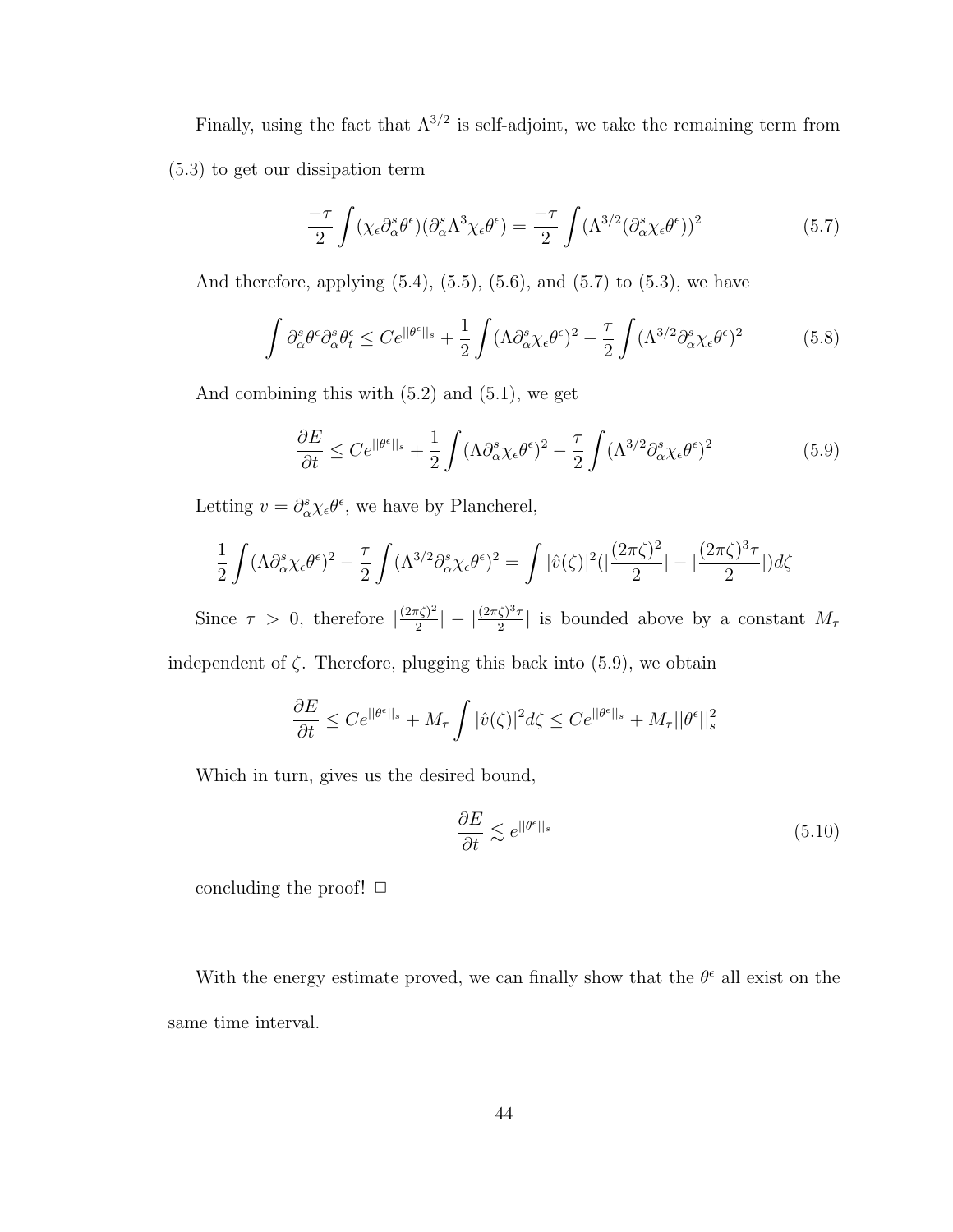**Lemma 5.4.** Let  $\theta^{\epsilon}$  be as in Lemma 3.1. Then there exists some  $T > 0$  such that for all  $\epsilon > 0$ ,  $\theta^{\epsilon}$  is a solution to (3.2) on the time interval  $[0, T]$ , and  $\theta^{\epsilon} \in C([0, T], \mathcal{O})$ 

Proof of Lemma 5.4: Now, from the continuation theorem for autonomous differential equations on Banach spaces (the version we use is Theorem 3.3 of [15]), each  $\theta^{\epsilon}$  can be continued as long as it does not leave the set  $\mathcal{O}$ . We will aim to show that the  $\theta^{\epsilon}$ cannot leave the set  $\mathcal O$  in arbitrarily small time without violating the energy bound from Theorem 5.3. Now, let  $T^{\epsilon}$  be the maximal time of existence for each  $\theta^{\epsilon}$ . Suppose that there exists a sequence  $\epsilon_n$  such that  $T^{\epsilon_n} \to 0$  as  $n \to \infty$ . Then, (passing to a subsequence if necessary), we have that either

$$
||\theta^{\epsilon_n}(\cdot, T^{\epsilon_n})||_s \ge d_1 \tag{5.11}
$$

or

$$
\left|\frac{z_d^{\epsilon_n}(\alpha, T^{\epsilon_n}) - z_d^{\epsilon_n}(\alpha', T^{\epsilon_n})}{\alpha - \alpha'}\right| \le d_2\tag{5.12}
$$

for all *n*. Suppose that  $(5.11)$  holds. Then, by Theorem 5.3,

$$
||\theta^{\epsilon_n}(\cdot, T^{\epsilon_n})||_s^2 - ||\theta_0||_s^2 = \int_0^{T^{\epsilon_n}} \frac{d}{dt} ||\theta^{\epsilon_n}(\cdot, t)||_s^2 dt
$$
  
= 
$$
\int_0^{T^{\epsilon_n}} 2\frac{dE^{\epsilon_n}}{dt} dt
$$
  

$$
\leq 2T^{\epsilon_n} ||\frac{dE^{\epsilon_n}}{dt}||_{L^{\infty}}
$$
  

$$
\leq Ce^{d_1}T^{\epsilon_n}
$$
  

$$
\to 0
$$

as  $n \to \infty$ . However, since  $\theta_0 \in O$ , therefore  $||\theta_0||_s < d_1$ , and in particular,

$$
||\theta^{\epsilon_n}(\cdot, T^{\epsilon_n})||_s^2 - ||\theta_0||_s^2 > d_1^2 - ||\theta_0||_s^2 > 0
$$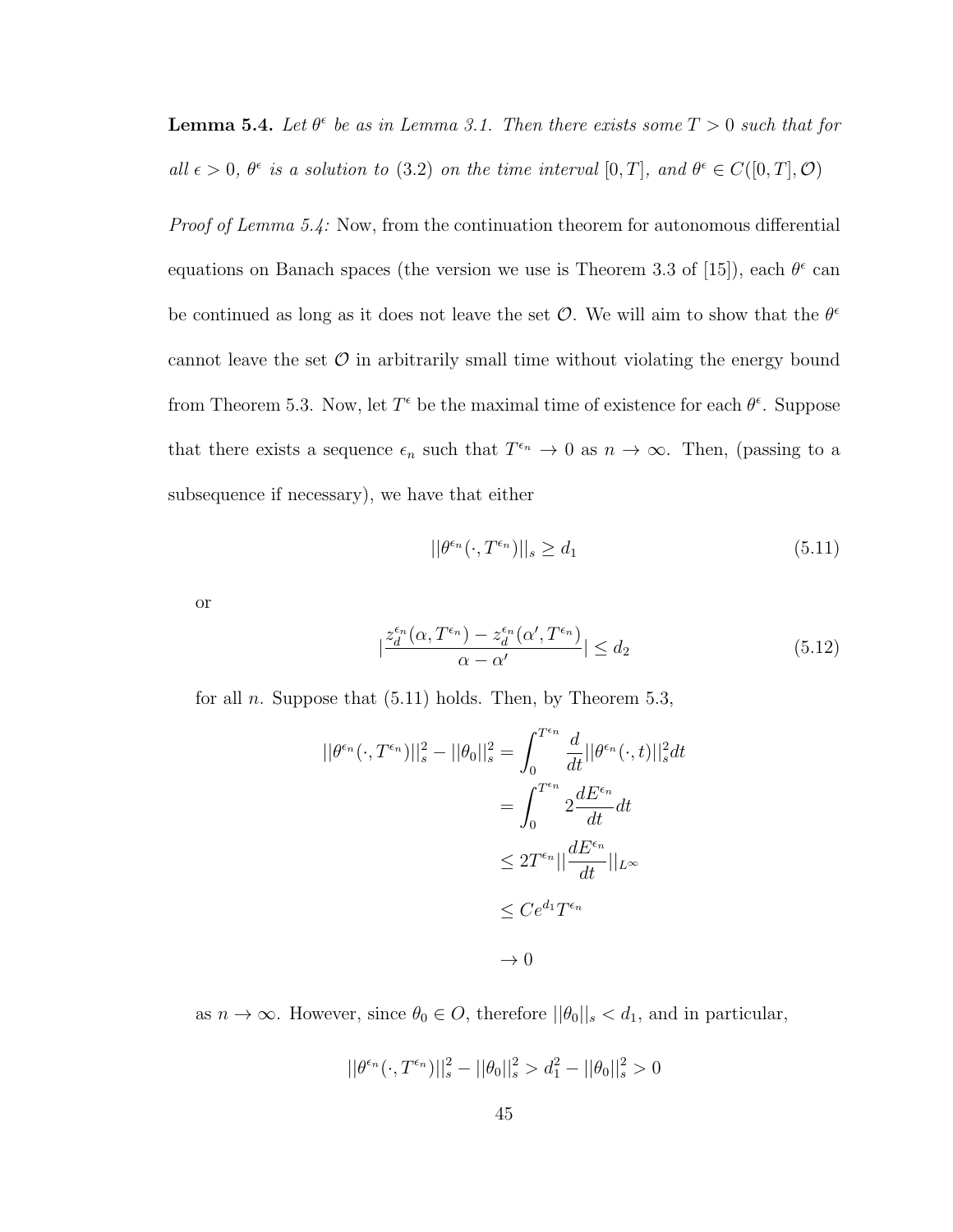a contradiction. Therefore, (5.11) cannot hold.

Suppose (5.12) holds. Again, by theorem 5.3, we have

$$
\frac{z_{d}^{\epsilon_{n}}(\alpha, T^{\epsilon_{n}}) - z_{d}^{\epsilon_{n}}(\alpha', T^{\epsilon_{n}})}{\alpha - \alpha'} - \frac{z_{d}(\alpha, 0) - z_{d}(\alpha', 0)}{\alpha - \alpha'} = \int_{\alpha'}^{\alpha} \frac{z_{\alpha, \epsilon_{n}}(\beta, T^{\epsilon_{n}}) - z_{\alpha}(\beta, 0)}{\alpha - \alpha'} d\beta
$$
  
\n
$$
= \frac{1}{\alpha - \alpha'} \int_{\alpha'}^{\alpha} \int_{0}^{T^{\epsilon_{n}}} \frac{d}{dt} z_{\alpha}(\beta, t) dt d\beta
$$
  
\n
$$
\leq \frac{1}{\alpha - \alpha'} \int_{\alpha'}^{\alpha} \int_{0}^{T^{\epsilon_{n}}} \theta_{\alpha, t}(\beta, t) dt d\beta
$$
  
\n
$$
\leq \frac{1}{\alpha - \alpha'} \int_{\alpha'}^{\alpha} \int_{0}^{T^{\epsilon_{n}}} ||\theta_{\alpha, t}||_{L^{\infty}} dt d\beta
$$
  
\n
$$
\leq \frac{1}{\alpha - \alpha'} \int_{\alpha'}^{\alpha} \int_{0}^{T^{\epsilon_{n}}} ||\theta_{t}||_{H^{2}} dt d\beta
$$
  
\n
$$
\leq T^{\epsilon_{n}} ||\theta_{t}||_{H^{2} L^{\infty}_{t}}
$$
  
\n
$$
\to 0
$$

since  $||\theta_t||_{H^2}$  is bounded independently of  $\epsilon$  by Lemmas 5.1 and 5.2. However, once again we have

$$
\left|\frac{z_d^{\epsilon_n}(\alpha,T^{\epsilon_n})-z_d^{\epsilon_n}(\alpha',T^{\epsilon_n})}{\alpha-\alpha'}-\frac{z_d(\alpha,0)-z_d(\alpha',0)}{\alpha-\alpha'}\right|>\left|\frac{z_d(\alpha,0)-z_d(\alpha',0)}{\alpha-\alpha'}\right|-d_2>0
$$

and therefore, (5.12) cannot hold. Therefore, no such sequence of  $T^{\epsilon_n}$  can exist, and therefore there exists some  $T > 0$  such that  $T^{\epsilon} > T$  for all  $\epsilon$ , and so the  $\theta^{\epsilon}$  exist on the time interval  $[0, T]$ , as desired. $\Box$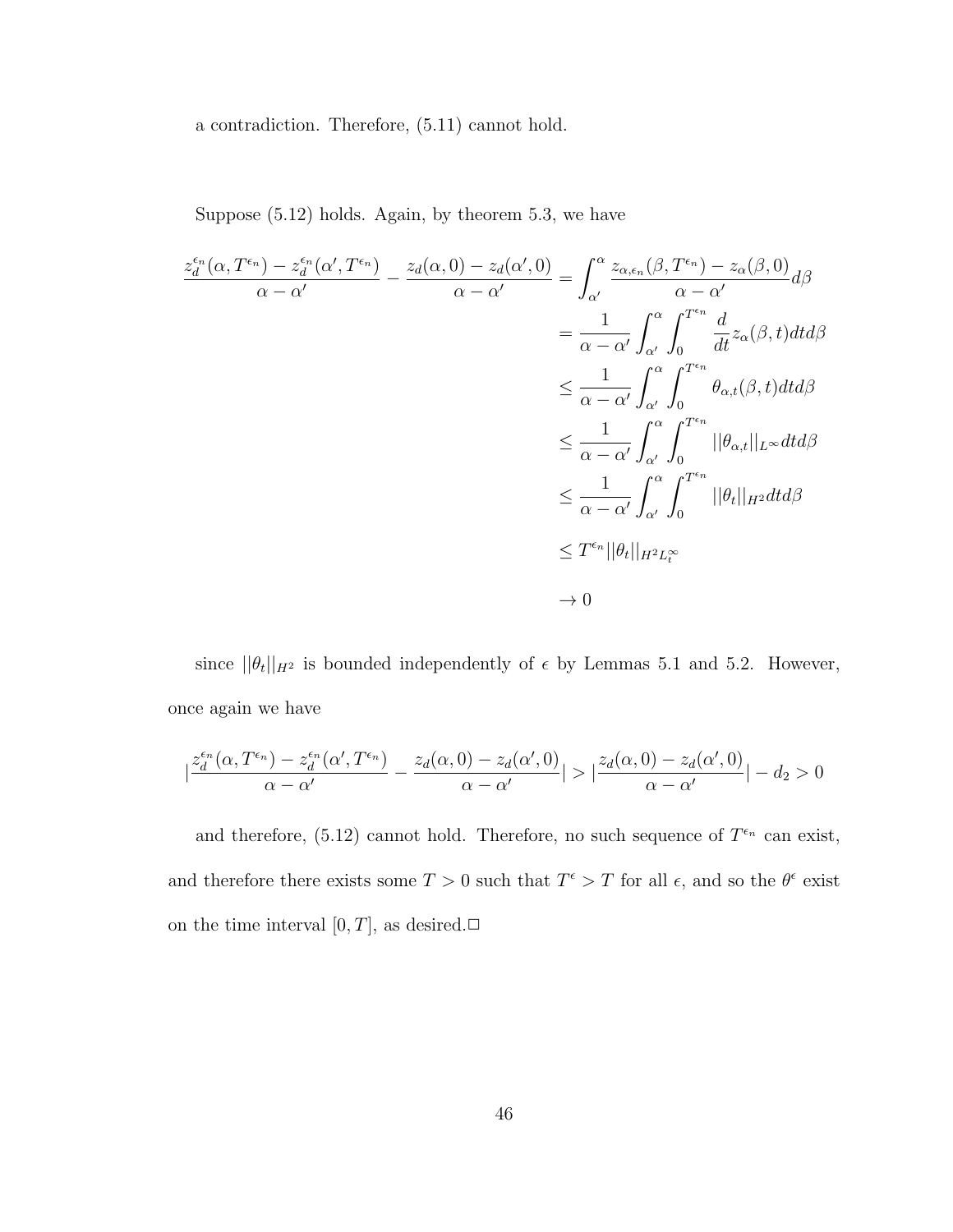### Chapter 6

# Uniqueness and Proof of Local Existence:

So far we have proved that the  $\theta^{\epsilon}$  satisfy (3.2) and exist on a uniform time interval [0, T]. However, while it is simple to show the  $\theta^{\epsilon}$  converge pointwise to a limit  $\theta$ , this is insufficient for proving that  $\theta$  satisfies (1.1). Therefore, we will first prove that the  $\theta^{\epsilon}$  satisfying (3.2) depends continuously on both  $\epsilon$  and the initial data  $\theta_0$ .

Now, given two sets of initial data  $\theta_0, \phi_0$ , we let  $\theta^{\epsilon}$  and  $\phi^{\delta}$  denote the solutions to the mollified equation. As before, we will bound  $\partial_t ||\theta^{\epsilon} - \phi^{\delta}||_2$  by bounding the energy  $E_d$ , which is defined by

$$
E_d = \frac{1}{2} ||\theta^{\epsilon} - \phi^{\delta}||_2^2
$$
 (6.1)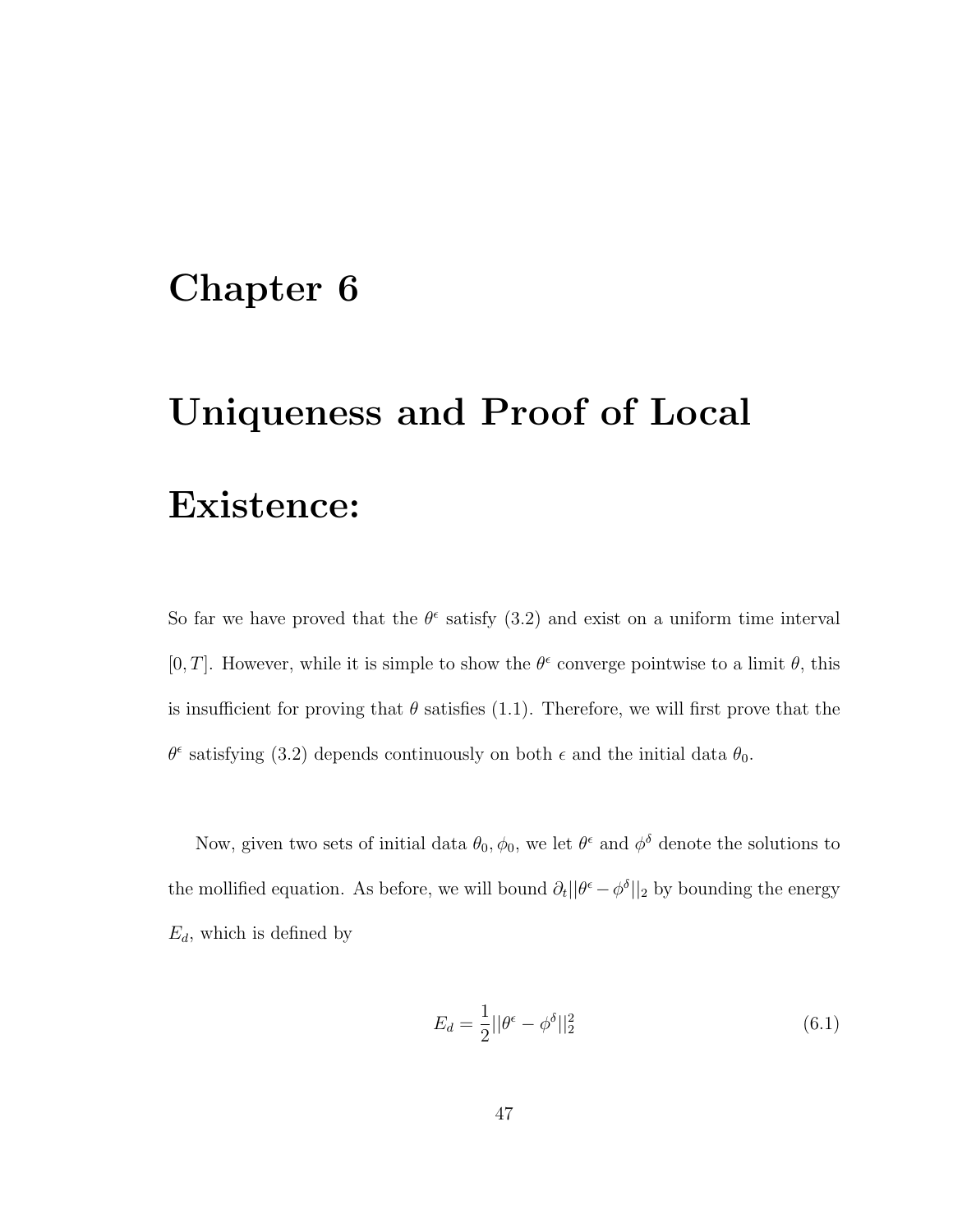Then, our goal is to bound

$$
\frac{dE_d}{dt} = \int_{\mathbb{R}} (\theta^{\epsilon} - \phi^{\delta})(\theta^{\epsilon} - \phi^{\delta})_t + (\theta^{\epsilon}_{\alpha\alpha} - \phi^{\delta}_{\alpha\alpha})(\theta^{\epsilon} - \phi^{\delta})_{\alpha\alpha,t} d\alpha \tag{6.2}
$$

To be precise, most of this section will be dedicated to proving the following result:

**Theorem 6.1.** Let  $d_1 < \infty, d_2 > 0$ . Define the set  $\mathcal{O}$  by

$$
\mathcal{O} = \{ \theta \in H^s \mid ||\theta||_s \le d_1, \left| \frac{z_d(\alpha) - z_d(\alpha')}{\alpha - \alpha'} \right| > d_2 \forall \alpha, \alpha' \in R \}
$$

Suppose that  $\theta^{\epsilon}, \phi^{\delta} \in C([0,T]; \mathcal{O})$  satisfy (3.2) with corresponding initial data  $\theta_0, \phi_0$ . Then, there exists constants  $c_1, c_2$  such that

$$
\frac{dE_d}{dt} \le c_1 ||\theta^{\epsilon} - \phi^{\delta}||_2^2 + c_2(\epsilon + \delta) ||\theta^{\epsilon} - \phi^{\delta}||_2
$$
  

$$
||\theta^{\epsilon} - \phi^{\delta}||_2 \le ||\theta_0 - \phi_0||_2 e^{c_1 t/2} + \frac{c_2 \sqrt{2}}{c_1} (\epsilon + \delta) (e^{c_1 t/2} - 1)
$$

Remark 6.2. While we work with the mollified equation of  $\theta^{\epsilon}$  for the remainder of this chapter, it is important to note that when  $\epsilon = 0$ , (3.2) collapses to the original evolution equation, (1.1). In fact, by defining  $\chi_0 = I$ , (1.1) can be considered a special case of (3.2), and the results of this chapter hold when applied to solutions  $\theta$ ,  $\phi$  of the unmollified equation. This gives us the bound we'll use for uniqueness,

$$
||\theta - \phi||_2 \le e^{cT/2} ||\theta_0 - \phi_0||_2
$$

Conversely, when  $\theta_0 = \phi_0$ , we have that  $E_d(0) = 0$ , giving us the bound we'll need for local existence,

$$
||\theta^{\epsilon} - \theta^{\delta}||_2 \lesssim (\epsilon + \delta)
$$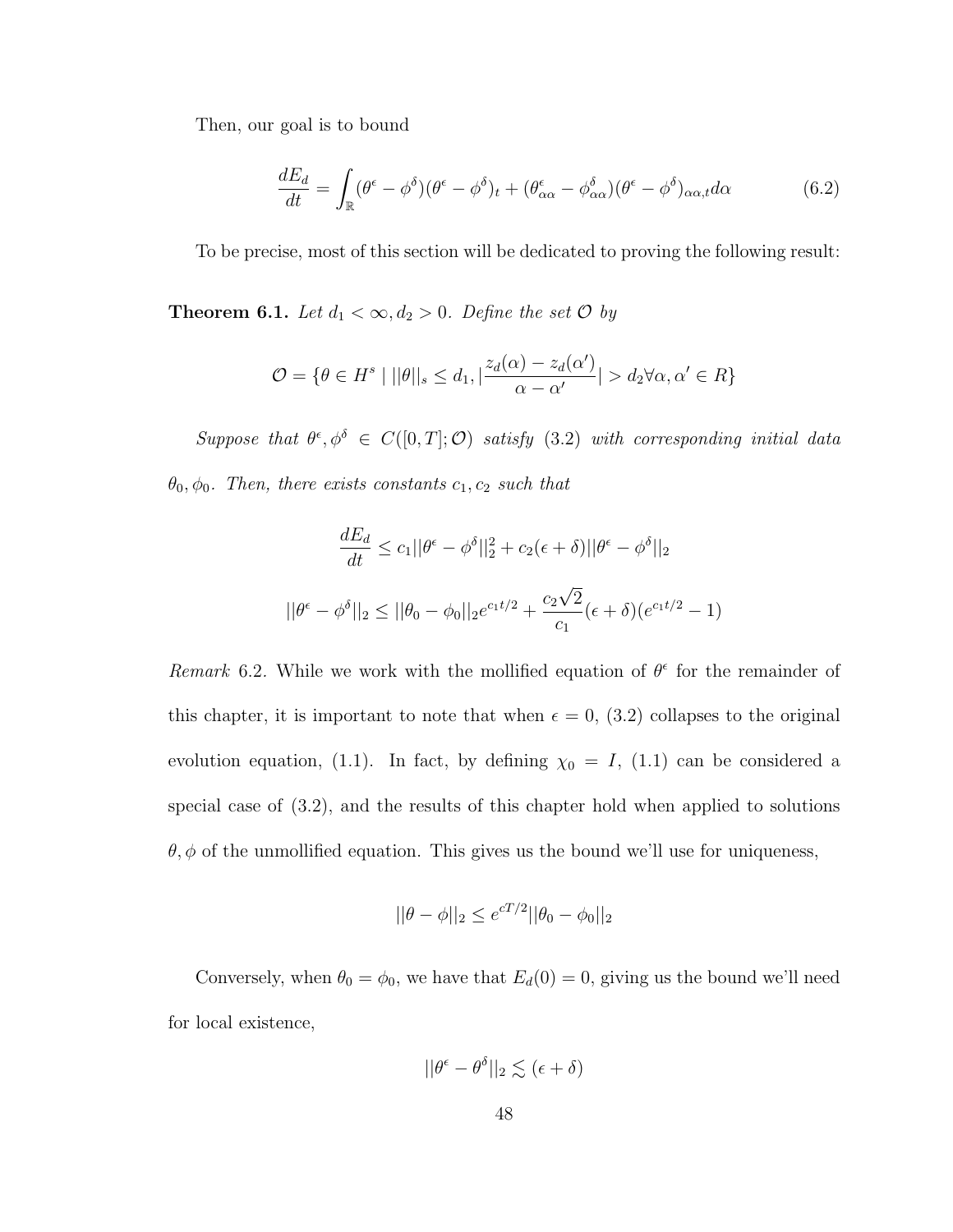To accomplish this goal, we first aim to rewrite  $(\theta^{\epsilon} - \phi^{\delta})_t$  as

$$
(\theta^{\epsilon} - \phi^{\delta})_{t} = \chi_{\delta} \left[ \frac{-\tau}{2} \chi_{\delta} \Lambda^{3} (\theta^{\epsilon} - \phi^{\delta}) + \tau \Upsilon_{8} \chi_{\delta} (\theta^{\epsilon}_{\alpha \alpha} - \phi^{\delta}_{\alpha \alpha}) \right] + \chi_{\delta} \left[ \Upsilon_{9} \chi_{\delta} \Lambda (\theta^{\epsilon} - \phi^{\delta}) + \Upsilon_{10} \chi_{\delta} (\theta^{\epsilon}_{\alpha} - \phi^{\delta}_{\alpha}) \right] + \chi_{\delta} \left[ \Upsilon_{11} + \Upsilon_{12} + \Upsilon_{13} \right] + (\chi_{\epsilon} - \chi_{\delta}) (\chi_{\epsilon}^{-1} \theta^{\epsilon}_{t})
$$
\n(6.3)

Here,  $\Upsilon_{11}$  contains the remainder terms that can be dealt with immediately,  $\Upsilon_{12}$ denotes the terms that need to be expanded after differentiation,  $\Upsilon_{13}$  contains the remainder terms that scale with  $\chi_{\epsilon} - \chi_{\delta}$ , and the remaining  $\Upsilon_j$  are bounded collections of terms. We begin by collapsing surface tension terms in (3.2), obtaining

$$
\theta_t^{\epsilon} = \chi_{\epsilon} \left[ \frac{\tau}{2} H(\chi_{\epsilon} \theta_{\alpha \alpha \alpha}^{\epsilon}) - \frac{1}{2} H((R \cos(\chi_{\epsilon} \theta^{\epsilon}) + 2A_{\mu} U^{\epsilon})(\chi_{\epsilon} \theta_{\alpha}^{\epsilon})) \right] + \chi_{\epsilon} \left[ -A_{\mu} \frac{\gamma^{\epsilon}(\chi_{\epsilon} \theta_{\alpha}^{\epsilon})}{2} + (V^{\epsilon} - W^{\epsilon} \cdot \hat{t}^{\epsilon}) \chi_{\epsilon} \theta_{\alpha}^{\epsilon} + m^{\epsilon} \cdot \hat{n}^{\epsilon} - A_{\mu} H(m^{\epsilon} \cdot \hat{t}^{\epsilon}) \right]
$$
(6.4)

Therefore, we can write

$$
(\theta^{\epsilon} - \phi^{\delta})_t = (\chi_{\epsilon} - \chi_{\delta})(\chi_{\epsilon}^{-1}\theta_t^{\epsilon}) + \sum_{i=1}^{6} \chi_{\delta}B_i
$$
 (6.5)

where each of the  $B_i$  correspond to the ith term in (6.4). Now,

$$
B_1 = \frac{-\tau}{2} \Lambda^3 (\chi_\epsilon \theta^\epsilon - \chi_\delta \phi^\delta)
$$
  
= 
$$
\frac{-\tau}{2} (\chi_\epsilon - \chi_\delta) \Lambda^3 (\theta^\epsilon) + \frac{-\tau}{2} \chi_\delta \Lambda^3 (\theta^\epsilon - \phi^\delta)
$$
 (6.6)

For  $B_2$ , we first rewrite

$$
\frac{1}{2}H\big((R\cos(\chi_\epsilon\theta^\epsilon)+2A_\mu U^\epsilon)(\chi_\epsilon\theta^\epsilon_\alpha)\big)=H(k^\epsilon(\chi_\epsilon\theta_\alpha))-\tau A_\mu H(U^{st,\epsilon}(\chi_\epsilon\theta^\epsilon_\alpha))
$$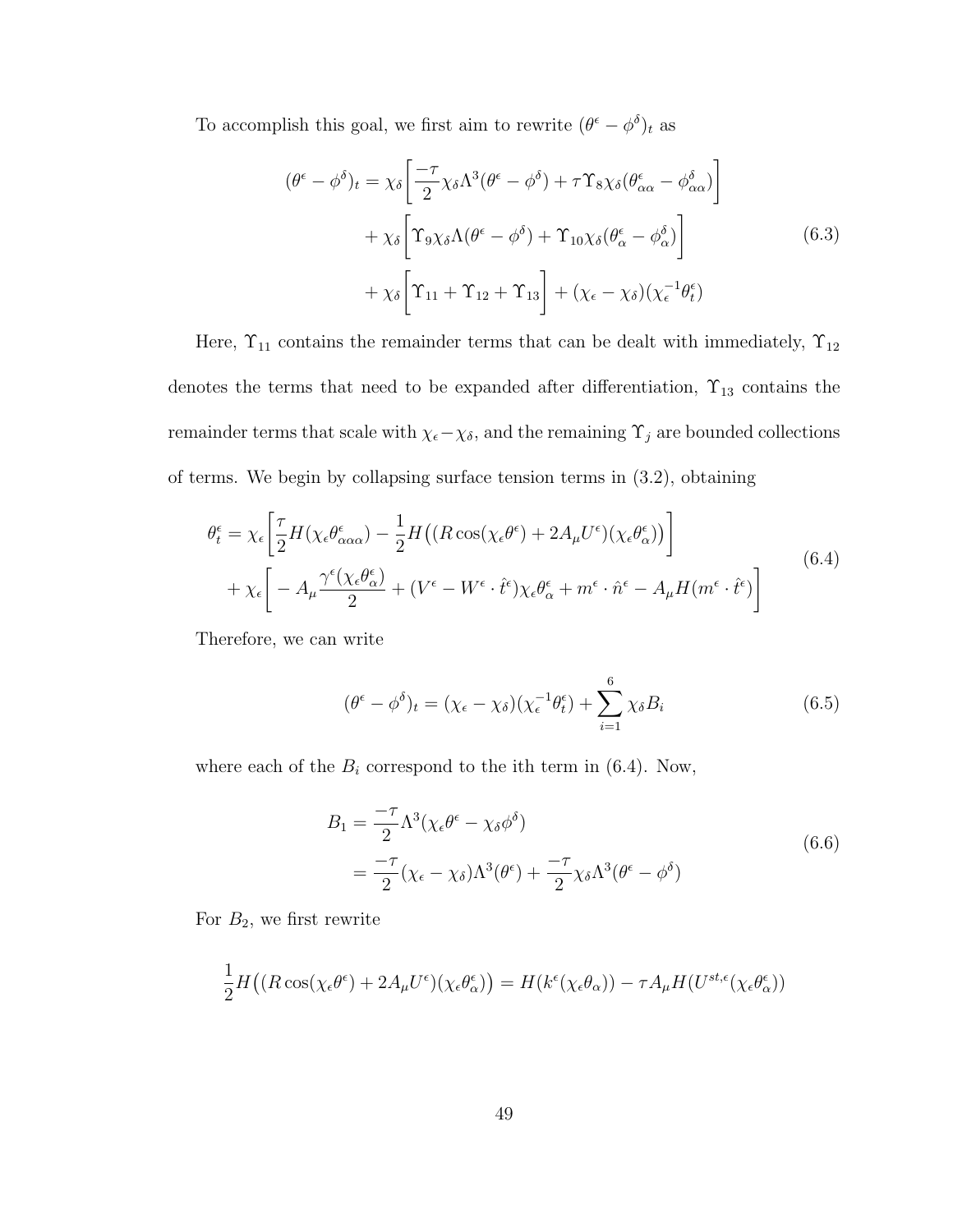Therefore,

$$
B_2 = H(k^{\epsilon,\theta}\chi_{\epsilon}\theta^{\epsilon}_{\alpha}) - H(k^{\delta,\phi}\chi_{\delta}\phi^{\delta}_{\alpha}) - \tau A_{\mu}H(U^{st,\epsilon,\theta}\chi_{\epsilon}\theta^{\epsilon}_{\alpha}) + \tau A_{\mu}H(U^{st,\delta,\phi}\chi_{\delta}\phi^{\delta}_{\alpha})
$$
  
\n
$$
= H(k^{\epsilon,\theta}(\chi_{\epsilon} - \chi_{\delta})\theta^{\epsilon}_{\alpha}) + H((k^{\epsilon,\theta} - k^{\delta,\phi})\chi_{\delta}\theta^{\delta}_{\alpha}) + H(k^{\delta,\phi}\chi_{\delta}(\theta^{\epsilon}_{\alpha} - \phi^{\delta}_{\alpha}))
$$
  
\n
$$
- \tau A_{\mu}H(U^{st,\epsilon,\theta}(\chi_{\epsilon} - \chi_{\delta})\theta^{\epsilon}_{\alpha}) - \tau A_{\mu}H((U^{st,\epsilon,\theta} - U^{st,\delta,\phi})\chi_{\delta}\theta^{\epsilon}_{\alpha})
$$
  
\n
$$
- \tau A_{\mu}H(U^{st,\delta,\phi}\chi_{\delta}(\theta^{\epsilon}_{\alpha} - \phi^{\delta}_{\alpha}))
$$

We pull  $k^{\delta,\phi}$  and  $U^{st,\delta,\phi}$  through the Hilbert transform, incurring commutators,

$$
B_2 = H\left(k^{\epsilon,\theta}(\chi_{\epsilon} - \chi_{\delta})\theta_{\alpha}^{\epsilon}\right) + H\left((k^{\epsilon,\theta} - k^{\delta,\phi})\chi_{\delta}\theta_{\alpha}^{\epsilon}\right)
$$
  
+  $k^{\delta,\phi}\chi_{\delta}H(\theta_{\alpha}^{\epsilon} - \phi_{\alpha}^{\delta}) + [H, k^{\delta,\phi}](\chi_{\delta}(\theta_{\alpha}^{\epsilon} - \phi_{\alpha}^{\delta}))$   
-  $\tau A_{\mu}H(U^{st,\epsilon,\theta}(\chi_{\epsilon} - \chi_{\delta})\theta_{\alpha}^{\epsilon}) - \tau A_{\mu}H((U^{st,\epsilon,\theta} - U^{st,\delta,\phi})\chi_{\delta}\theta_{\alpha}^{\epsilon})$   
-  $\tau A_{\mu}U^{st,\delta,\phi}\chi_{\delta}H(\theta_{\alpha}^{\epsilon} - \phi_{\alpha}^{\delta}) - \tau A_{\mu}[H, U^{st,\delta,\phi}](\chi_{\delta}(\theta_{\alpha}^{\epsilon} - \phi_{\alpha}^{\delta}))$  (6.7)

For  $B_3$ , recall that  $\gamma^{\epsilon} = \tau \chi_{\epsilon} \theta^{\epsilon}_{\alpha \alpha} + \tilde{\gamma}^{\epsilon}$ , and so

$$
\frac{-A_\mu}{2}\gamma^\epsilon(\chi_\epsilon\theta_\alpha^\epsilon)=\frac{-\tau A_\mu}{2}(\chi_\epsilon\theta_{\alpha\alpha}^\epsilon)(\chi_\epsilon\theta_\alpha^\epsilon)-\frac{A_\mu}{2}\tilde{\gamma}^\epsilon(\chi_\epsilon\theta_\alpha^\epsilon)
$$

Therefore,

$$
B_3 = \frac{-\tau A_\mu}{2} (\chi_\epsilon \theta^\epsilon_{\alpha\alpha}) (\chi_\epsilon \theta^\epsilon_\alpha) + \frac{\tau A_\mu}{2} (\chi_\delta \phi^\delta_{\alpha\alpha}) (\chi_\delta \phi^\delta_\alpha) - \frac{A_\mu}{2} \tilde{\gamma}^{\epsilon,\theta} (\chi_\epsilon \theta^\epsilon_\alpha) + \frac{A_\mu}{2} \tilde{\gamma}^{\delta,\phi} (\chi_\delta \phi^\delta_\alpha)
$$

We begin by separating the  $\chi_{\epsilon}-\chi_{\delta}$  terms,

$$
B_3 = \frac{-A_\mu}{2} \gamma^{\epsilon,\theta} ((\chi_\epsilon - \chi_\delta) \theta_\alpha^\epsilon) - \frac{\tau A_\mu}{2} ((\chi_\epsilon - \chi_\delta) \theta_{\alpha\alpha}^\epsilon) (\chi_\delta \theta_\alpha^\epsilon) - \frac{\tau A_\mu}{2} (\chi_\delta \theta_{\alpha\alpha}^\epsilon) (\chi_\delta \theta_\alpha^\epsilon) + \frac{\tau A_\mu}{2} (\chi_\delta \phi_{\alpha\alpha}^\delta) (\chi_\delta \phi_\alpha^\delta) - \frac{A_\mu}{2} \tilde{\gamma}^{\epsilon,\theta} (\chi_\delta \theta_\alpha^\epsilon) + \frac{A_\mu}{2} \tilde{\gamma}^{\delta,\phi} (\chi_\delta \phi_\alpha^\delta)
$$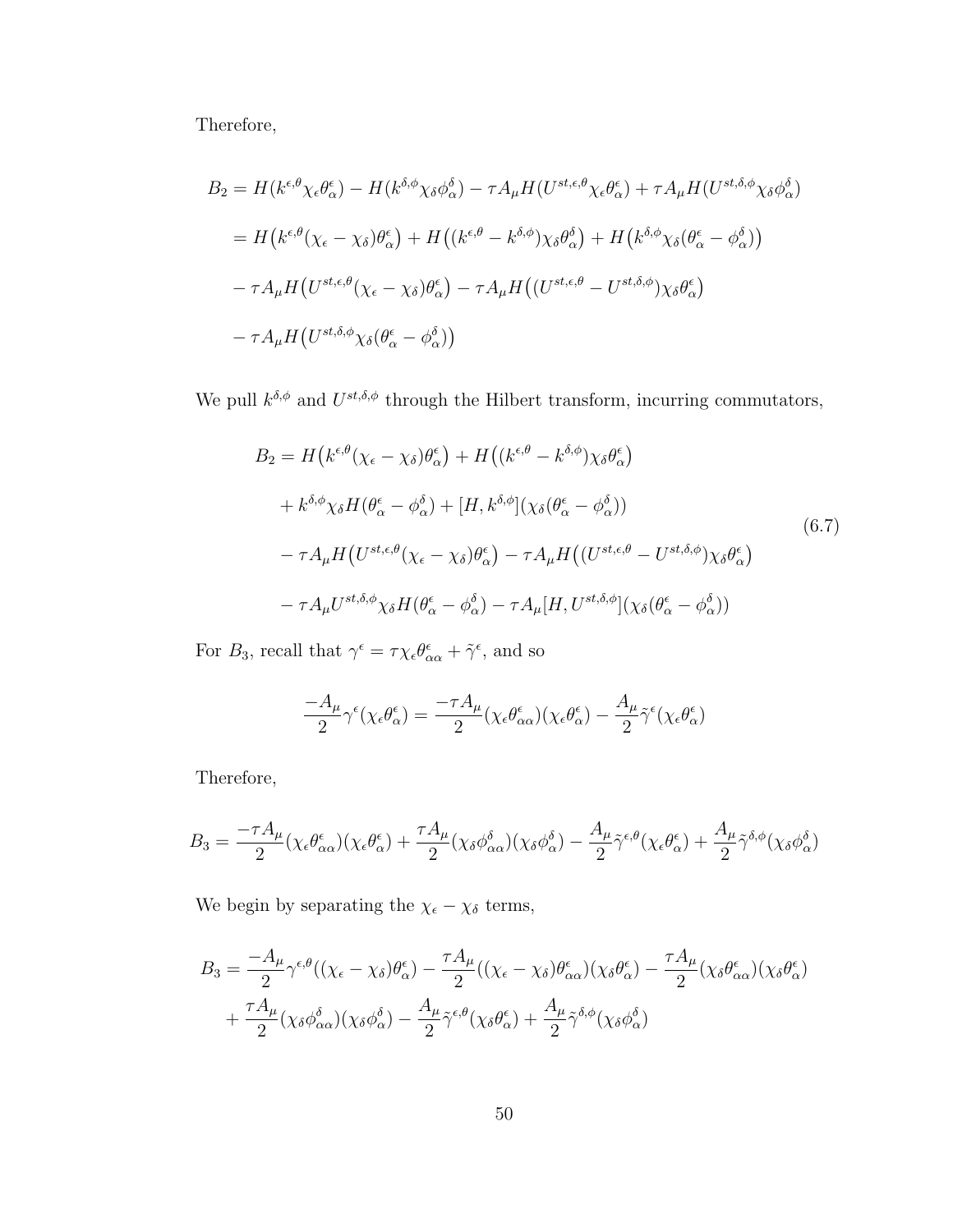At this point, we expand, obtaining

$$
B_3 = \frac{-A_\mu}{2} \gamma^{\epsilon,\theta} ((\chi_\epsilon - \chi_\delta) \theta_\alpha^\epsilon) - \frac{\tau A_\mu}{2} ((\chi_\epsilon - \chi_\delta) \theta_{\alpha\alpha}^\epsilon) (\chi_\delta \theta_\alpha^\epsilon) - \frac{\tau A_\mu}{2} (\chi_\delta (\theta_\alpha^\epsilon - \phi_\alpha^\delta)) (\chi_\delta \theta_{\alpha\alpha}^\epsilon) - \frac{\tau A_\mu}{2} (\chi_\delta \phi_\alpha^\delta) (\chi_\delta (\theta_{\alpha\alpha}^\epsilon - \phi_{\alpha\alpha}^\delta)) - \frac{A_\mu}{2} (\tilde{\gamma}^{\epsilon,\theta} - \tilde{\gamma}^{\delta,\phi}) (\chi_\delta \theta_\alpha^\epsilon) - \frac{A_\mu}{2} \tilde{\gamma}^{\delta,\phi} (\chi_\delta (\theta_\alpha^\epsilon - \phi_\alpha^\delta))
$$
(6.8)

The remaining  $B_i$  are straightforwards,

$$
B_4 = (V - W \cdot \hat{t})^{\epsilon, \theta} ((\chi_{\epsilon} - \chi_{\delta}) \theta_{\alpha}^{\epsilon}) + (V - W \cdot \hat{t})^{\delta, \phi} (\chi_{\delta} (\theta_{\alpha}^{\epsilon} - \phi_{\alpha}^{\delta}))
$$
  
+ 
$$
((V - W \cdot \hat{t})^{\epsilon, \theta} - (V - W \cdot \hat{t})^{\delta, \phi}) (\chi_{\delta} \theta_{\alpha}^{\epsilon})
$$
  

$$
B_5 = m^{\epsilon, \theta} \cdot \hat{n}^{\epsilon, \theta} - m^{\delta, \phi} \cdot \hat{n}^{\delta, \phi}
$$
 (6.10)

$$
B_6 = -A_{\mu}H(m^{\epsilon,\theta} \cdot \hat{t}^{\epsilon,\theta}) + A_{\mu}H(m^{\delta,\phi} \cdot \hat{t}^{\delta,\phi})
$$
(6.11)

Therefore, returning to (6.3), we see that  $\Upsilon_8$  contains one term from  $B_3$ .

$$
\Upsilon_8 = \frac{-A_\mu}{2} (\chi_\delta \phi_\alpha^\delta) \tag{6.12}
$$

 $\Upsilon_9$  contains two terms from  $B_2$ ,

$$
\Upsilon_9 = k^{\delta,\phi} - \tau A_\mu U^{st,\delta,\phi} \tag{6.13}
$$

 $\Upsilon_{10}$  contains two terms from  $B_3$  and one term from  $B_4,$ 

$$
\Upsilon_{10} = \frac{-\tau A_{\mu}}{2} (\chi_{\delta} \theta_{\alpha \alpha}^{\epsilon}) - \frac{A_{\mu}}{2} \tilde{\gamma}^{\delta, \phi} + (V - W \cdot \hat{t})^{\delta, \phi}
$$
(6.14)

 $\Upsilon_{11}$  contains most of the remainder terms,

$$
\begin{split} \Upsilon_{11} &= H\big((k^{\epsilon,\theta} - k^{\delta,\phi})\chi_{\delta}\theta_{\alpha}^{\epsilon}\big) + [H, k^{\delta,\phi}](\chi_{\delta}(\theta_{\alpha}^{\epsilon} - \phi_{\alpha}^{\delta})) \\ &- \tau A_{\mu}[H, U^{st,\delta,\phi}](\chi_{\delta}(\theta_{\alpha}^{\epsilon} - \phi_{\alpha}^{\delta})) - \frac{A_{\mu}}{2}(\tilde{\gamma}^{\epsilon,\theta} - \tilde{\gamma}^{\delta,\phi})(\chi_{\delta}\theta_{\alpha}^{\epsilon}) \\ &+ B_{5} + B_{6} \end{split} \tag{6.15}
$$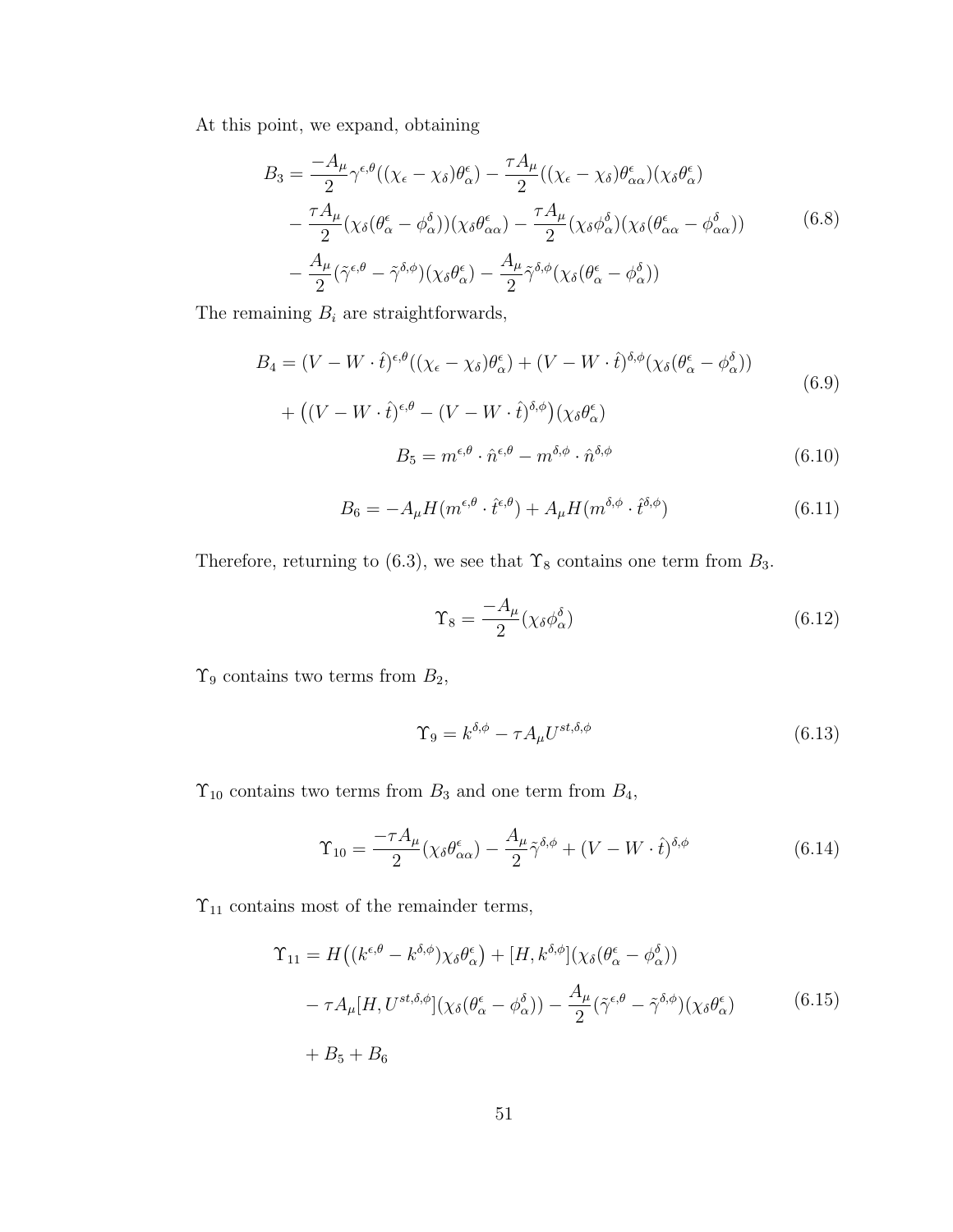$\Upsilon_{12}$  contains the set of terms that must be expanded after differentiation; one term from  $B_2$  and one term from  $B_4$ .

$$
\begin{split} \Upsilon_{12} &= -\tau A_{\mu} H \left[ (U^{st,\epsilon,\theta} - U^{st,\delta,\phi}) \chi_{\delta} \theta_{\alpha}^{\epsilon} \right] \\ &+ \left[ (V - W \cdot \hat{t})^{\epsilon,\theta} - (V - W \cdot \hat{t})^{\delta,\phi} \right] (\chi_{\delta} \theta_{\alpha}^{\epsilon}) \end{split} \tag{6.16}
$$

Finally,  $\Upsilon_{13}$  contains all the terms that scale with  $(\chi_{\epsilon} - \chi_{\delta})$ .

$$
\begin{split} \Upsilon_{13} &= \frac{-\tau}{2} (\chi_{\epsilon} - \chi_{\delta}) \Lambda^{3}(\theta^{\epsilon}) + (V - W \cdot \hat{t})^{\epsilon, \theta} ((\chi_{\epsilon} - \chi_{\delta}) \theta^{\epsilon}_{\alpha}) \\ &+ H \big( k^{\epsilon, \theta} (\chi_{\epsilon} - \chi_{\delta}) \theta^{\epsilon}_{\alpha} \big) - \tau A_{\mu} H \big( U^{st, \epsilon, \theta} (\chi_{\epsilon} - \chi_{\delta}) \theta^{\epsilon}_{\alpha} \big) \\ &- \frac{A_{\mu}}{2} \gamma^{\epsilon, \theta} ((\chi_{\epsilon} - \chi_{\delta}) \theta^{\epsilon}_{\alpha}) - \frac{\tau A_{\mu}}{2} ((\chi_{\epsilon} - \chi_{\delta}) \theta^{\epsilon}_{\alpha \alpha}) (\chi_{\delta} \theta^{\epsilon}_{\alpha}) \end{split} \tag{6.17}
$$

Remark 6.3. As our goal is to bound  $\frac{dE_d}{dt}$  in terms of  $\epsilon, \delta$ , and  $||\theta - \phi||_2$ , we only need concern ourselves with groupings of terms of the form  $(Q^{\epsilon,\theta} - Q^{\delta,\phi})$ . Anything else can be safely bounded by a constant and subsequently ignored. Because of this, the contents of  $\Upsilon_8$ ,  $\Upsilon_9$ , and  $\Upsilon_{10}$  are largely irrelevant, as the  $(\theta - \phi)$  component has already been isolated. As the terms in  $\Upsilon_{11}$ ,  $\Upsilon_{12}$ , and  $\Upsilon_{13}$  lack such a decomposition, they must be bounded individually.

The next concern is obtaining a suitable equation for  $(\theta^{\epsilon} - \phi^{\delta})_{\alpha \alpha, t}$ . We begin with the decomposition of  $\Upsilon_{12,\alpha\alpha}$ . Recall that

$$
U_{\alpha}^{st,\epsilon} = \frac{1}{2} \chi_{\epsilon} H(\theta_{\alpha\alpha\alpha}^{\epsilon}) - \theta_{\alpha}^{\epsilon} (W^{st,\epsilon} \cdot \hat{t}^{\epsilon}) + m^{st,\epsilon} \cdot \hat{n}^{\epsilon}
$$

and

$$
(V - W \cdot \hat{t})^{\epsilon}_{\alpha} = \frac{\tau}{2} H((\chi_{\epsilon} \theta^{\epsilon}_{\alpha \alpha}) \theta^{\epsilon}_{\alpha}) + \frac{1}{2} H(\tilde{\gamma}^{\epsilon} \theta^{\epsilon}_{\alpha}) - m^{\epsilon} \cdot \hat{t}^{\epsilon}
$$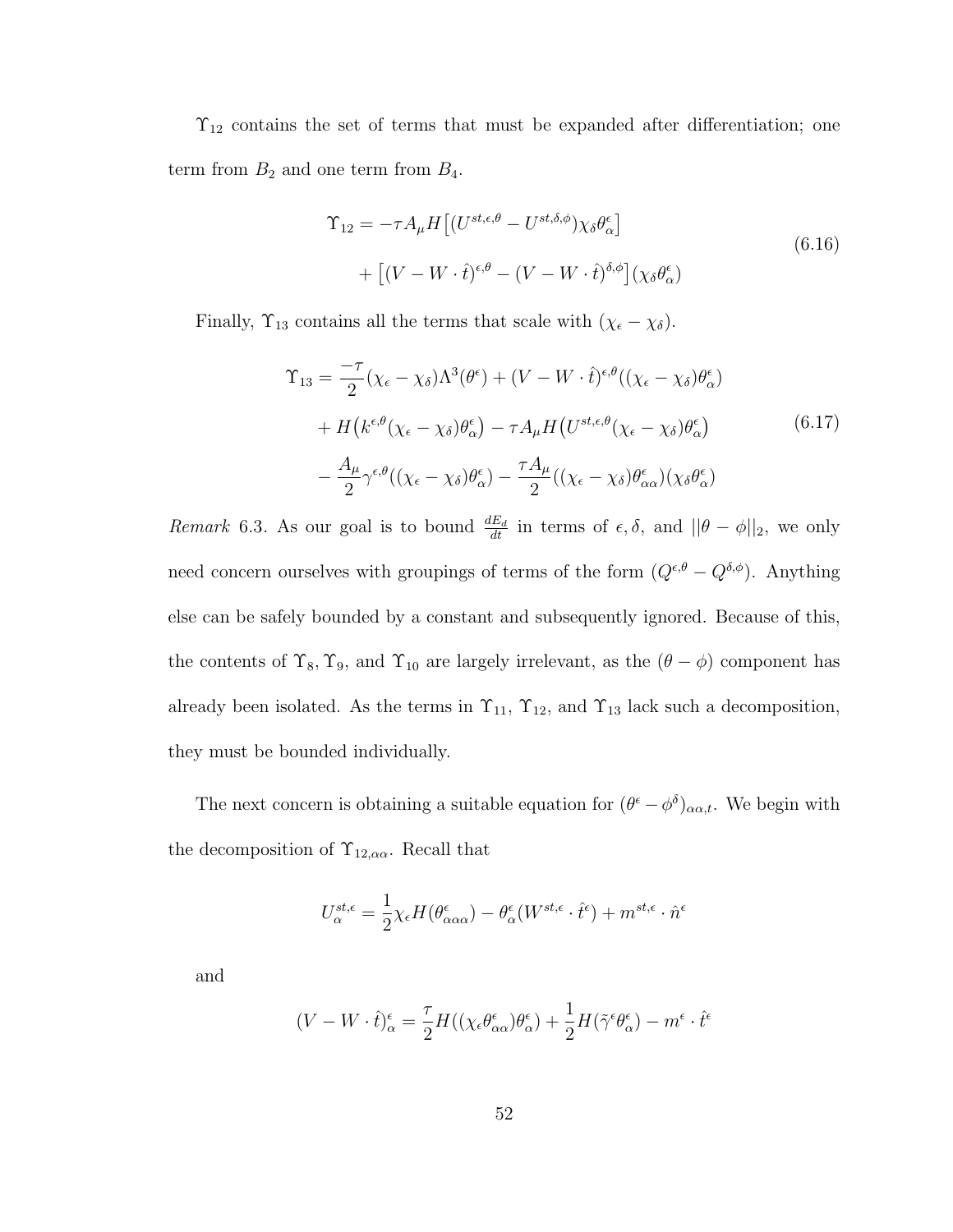Therefore,

$$
\begin{split}\n\Upsilon_{12,\alpha\alpha} &= -\tau A_{\mu} H \left[ (U^{st,\epsilon,\theta} - U^{st,\delta,\phi}) \chi_{\delta} \theta_{\alpha\alpha\alpha}^{\epsilon} \right] \\
&- \tau A_{\mu} H \left[ H (\chi_{\epsilon} \theta_{\alpha\alpha\alpha}^{\epsilon} - \chi_{\delta} \phi_{\alpha\alpha\alpha}^{\delta}) \chi_{\delta} \theta_{\alpha\alpha}^{\epsilon} \right] \\
&- \frac{\tau}{2} A_{\mu} H \left[ H (\chi_{\epsilon} \theta_{\alpha\alpha\alpha\alpha}^{\epsilon} - \chi_{\delta} \phi_{\alpha\alpha\alpha\alpha}^{\delta}) \chi_{\delta} \theta_{\alpha}^{\epsilon} \right] \\
&+ \tau A_{\mu} \partial_{\alpha} H \left( \left[ \theta_{\alpha}^{\epsilon} (W^{st,\epsilon,\theta} \cdot \hat{t}^{\epsilon,\theta}) - \phi_{\alpha}^{\delta} (W^{st,\delta,\phi} \cdot \hat{t}^{\delta,\phi}) \right] \chi_{\delta} \theta_{\alpha}^{\epsilon} \right) \\
&+ \tau A_{\mu} \partial_{\alpha} H \left( \left[ -m^{st,\epsilon,\theta} \cdot \hat{n}^{\epsilon,\theta} + m^{st,\delta,\phi} \cdot \hat{n}^{\delta,\phi} \right] \chi_{\delta} \theta_{\alpha}^{\epsilon} \right) \\
&+ (\chi_{\delta} \theta_{\alpha\alpha\alpha}^{\epsilon}) \left[ (V - W \cdot \hat{t})^{\epsilon,\theta} - (V - W \cdot \hat{t})^{\delta,\phi} \right] \\
&+ \tau (\chi_{\delta} \theta_{\alpha\alpha}^{\epsilon}) \left[ H ((\chi_{\epsilon} \theta_{\alpha\alpha}^{\epsilon}) \theta_{\alpha}^{\epsilon}) - H ((\chi_{\delta} \phi_{\alpha\alpha}^{\delta}) \phi_{\alpha}^{\delta}) \right] \\
&+ \frac{\tau}{2} (\chi_{\delta} \theta_{\alpha}^{\epsilon}) \left[ H ((\chi_{\epsilon} \theta_{\alpha\alpha}^{\epsilon}) \theta_{\alpha\alpha}^{\epsilon}) - H ((\chi_{\delta} \phi_{\alpha\alpha}^{\delta}) \phi_{\alpha\alpha}^{\delta}) \right] \\
&+ \frac{\tau}{2} (\chi_{\delta} \theta_{\alpha}^{\epsilon}) \left[ H ((\chi_{\epsilon} \theta_{\alpha\alpha}^{\epsilon}) \theta_{\alpha}^{\epsilon}) - H ((\chi_{\delta} \phi_{\alpha\alpha}^{\delta})
$$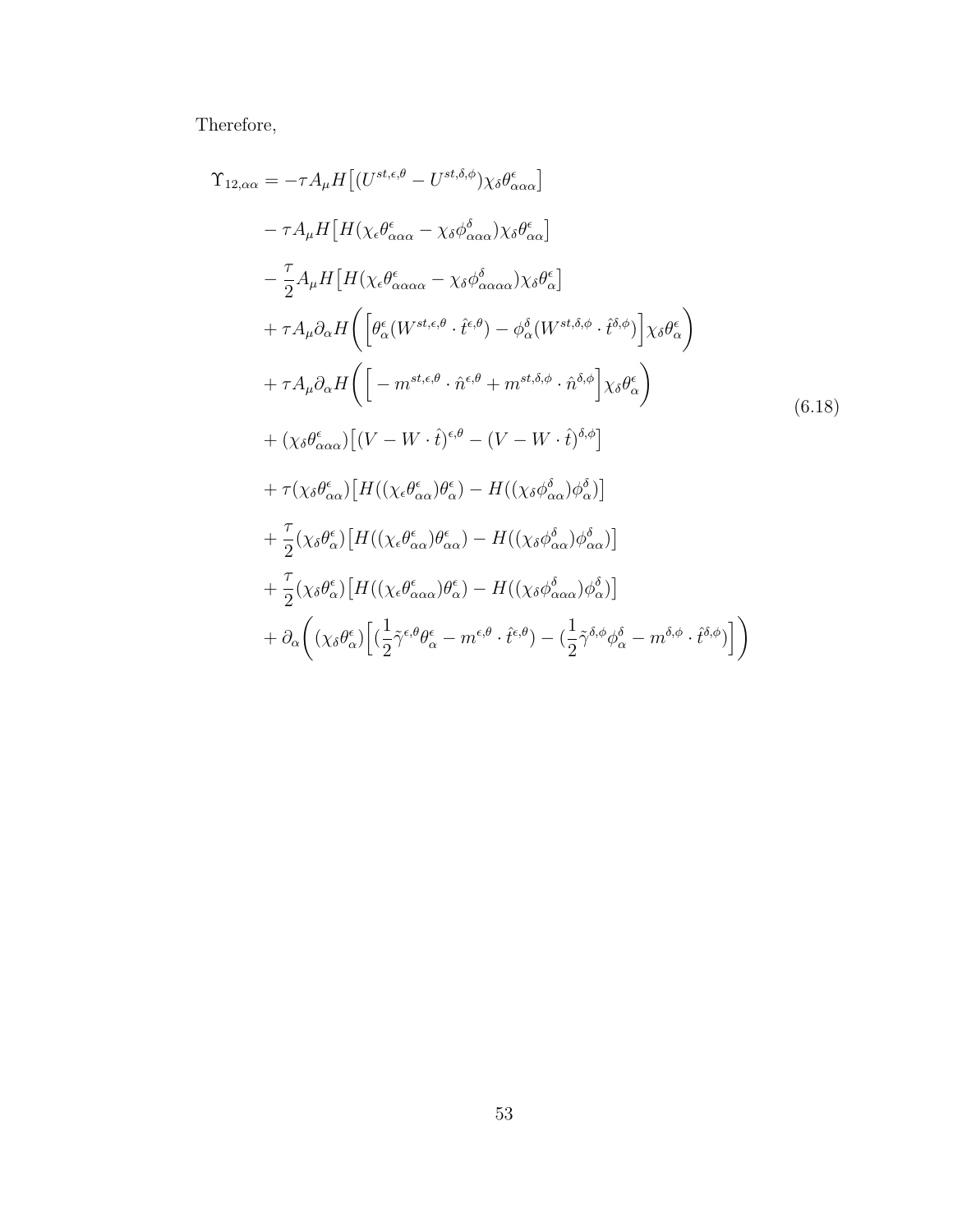After expanding and pulling various terms through commutators, we obtain

$$
\begin{split} \Upsilon_{12,\alpha\alpha} & = -\tau A_{\mu}H\big[H((\chi_{\epsilon}-\chi_{\delta})\theta^{\epsilon}_{\alpha\alpha\alpha})\chi_{\delta}\theta^{\epsilon}_{\alpha\alpha}\big]-\frac{\tau}{2}A_{\mu}H\big[H((\chi_{\epsilon}-\chi_{\delta})\theta^{\epsilon}_{\alpha\alpha\alpha})\chi_{\delta}\theta^{\epsilon}_{\alpha}\big] \\ & +\tau(\chi_{\delta}\theta^{\epsilon}_{\alpha\alpha})H\left(\theta^{\epsilon}_{\alpha}((\chi_{\epsilon}-\chi_{\delta})\theta^{\epsilon}_{\alpha\alpha})\right)+\frac{\tau}{2}(\chi_{\delta}\theta^{\epsilon}_{\alpha})H\left(\theta^{\epsilon}_{\alpha\alpha}((\chi_{\epsilon}-\chi_{\delta})\theta^{\epsilon}_{\alpha\alpha})\right) \\ & +\frac{\tau}{2}(\chi_{\delta}\theta^{\epsilon}_{\alpha})H\left(\theta^{\epsilon}_{\alpha}((\chi_{\epsilon}-\chi_{\delta})\theta^{\epsilon}_{\alpha\alpha\alpha})\right)-\tau A_{\mu}H\big[(U^{st,\epsilon,\theta}-U^{st,\delta,\phi})\chi_{\delta}\theta^{\epsilon}_{\alpha\alpha\alpha}\big] \\ & +\tau A_{\mu}(\chi_{\delta}\theta^{\epsilon}_{\alpha\alpha})(\chi_{\delta}(\theta^{\epsilon}_{\alpha\alpha\alpha}-\phi^{\delta}_{\alpha\alpha\alpha}))-\tau A_{\mu}[H,\chi_{\delta}\theta^{\epsilon}_{\alpha\alpha}](\chi_{\delta}H(\theta_{\alpha\alpha\alpha}-\phi_{\alpha\alpha\alpha}^{\delta})) \\ & +\frac{\tau}{2}A_{\mu}(\chi_{\delta}\theta^{\epsilon}_{\alpha})(\chi_{\delta}(\theta^{\epsilon}_{\alpha\alpha\alpha}-\phi^{\delta}_{\alpha\alpha\alpha\alpha}))-\frac{\tau}{2}A_{\mu}[H,\chi_{\delta}\theta^{\epsilon}_{\alpha}](\chi_{\delta}H(\theta^{\epsilon}_{\alpha\alpha\alpha}-\phi^{\delta}_{\alpha\alpha\alpha})) \\ & +\tau A_{\mu}\partial_{\alpha}H\bigg(\bigg[\theta^{\epsilon}_{\alpha}(W^{st,\epsilon,\theta}\cdot\hat{t}^{\epsilon,\theta})-\phi^{\delta}_{\alpha}(W^{st,\delta,\epsilon}\cdot\hat{t}^{\delta,\phi})\bigg]\chi_{\delta}\theta^{\epsilon}_{\alpha}\bigg) \\ & +(\chi_{\delta}\theta^{\epsilon}_{\alpha\alpha})\big[(V-W\cdot\hat{t})^{\epsilon,\theta}-(V-W\cdot\hat{t})^{\delta,\phi}\bigg]\
$$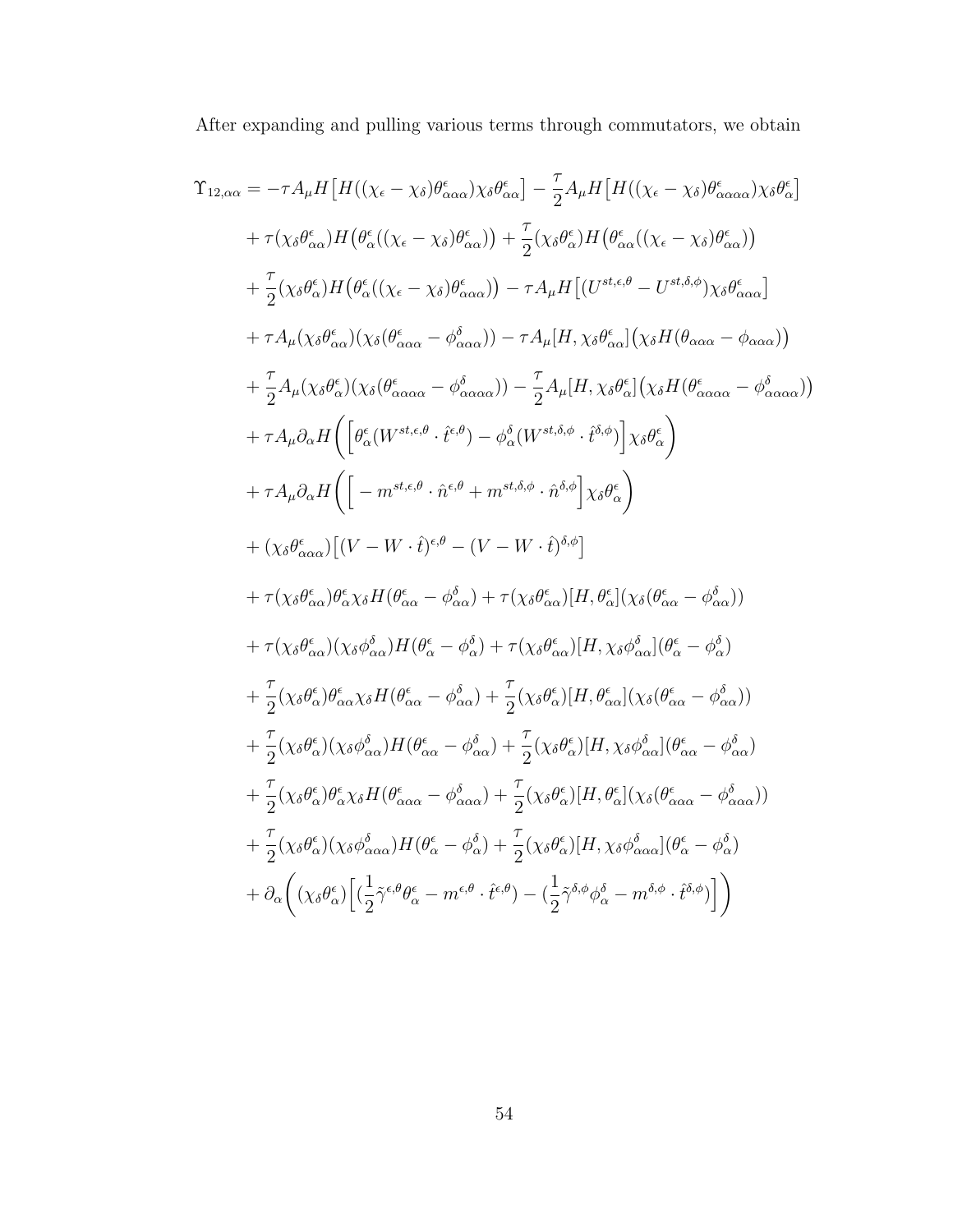Therefore, our equation is

$$
(\theta^{\epsilon} - \phi^{\delta})_{\alpha\alpha,t} = \chi_{\delta} \left[ \frac{-\tau}{2} \chi_{\delta} \Lambda^{3} (\theta_{\alpha\alpha} - \phi_{\alpha\alpha}) + \tau \Upsilon_{14} \chi_{\delta} (\theta_{\alpha\alpha\alpha} - \phi_{\alpha\alpha\alpha}) \right] + \chi_{\delta} \left[ \Upsilon_{15} \chi_{\delta} \Lambda (\theta_{\alpha\alpha} - \phi_{\alpha\alpha}) + \Upsilon_{16} \chi_{\delta} (\theta_{\alpha\alpha\alpha} - \phi_{\alpha\alpha\alpha}) \right] + \chi_{\delta} \left[ \Upsilon_{17} \chi_{\delta} \Lambda (\theta_{\alpha} - \phi_{\alpha}) + \Upsilon_{18} \chi_{\delta} (\theta_{\alpha\alpha} - \phi_{\alpha\alpha}) + \Upsilon_{19} \chi_{\delta} \Lambda (\theta - \phi) \right] + \chi_{\delta} \left[ \Upsilon_{20} \chi_{\delta} (\theta_{\alpha} - \phi_{\alpha}) + \Upsilon_{21} + \Upsilon_{22} \right] + (\chi_{\epsilon} - \chi_{\delta}) (\chi_{\epsilon}^{-1} \theta_{\alpha\alpha,t}^{\epsilon})
$$
(6.19)

Where

$$
\begin{aligned}\n\Upsilon_{14} &= \Upsilon_8 + \frac{1}{2} A_\mu \chi_\delta \theta_\alpha^\epsilon \\
\Upsilon_{15} &= \Upsilon_9 + \frac{\tau}{2} (\chi_\delta \theta_\alpha^\epsilon) \theta_\alpha^\epsilon \\
\Upsilon_{16} &= 2\tau \Upsilon_{8,\alpha} + \Upsilon_{10} + \tau A_\mu \chi_\delta \theta_{\alpha\alpha}^\epsilon \\
\Upsilon_{17} &= 2 \Upsilon_{9,\alpha} + \tau (\chi_\delta \theta_{\alpha\alpha}^\epsilon) \theta_\alpha^\epsilon + \frac{\tau}{2} (\chi_\delta \theta_\alpha^\epsilon) \theta_{\alpha\alpha}^\epsilon \\
\Upsilon_{18} &= \tau \Upsilon_{8,\alpha\alpha} + 2 \Upsilon_{10,\alpha} \\
\Upsilon_{19} &= \Upsilon_{9,\alpha\alpha} \\
\Upsilon_{20} &= \Upsilon_{10,\alpha\alpha}\n\end{aligned}
$$
\n(6.20)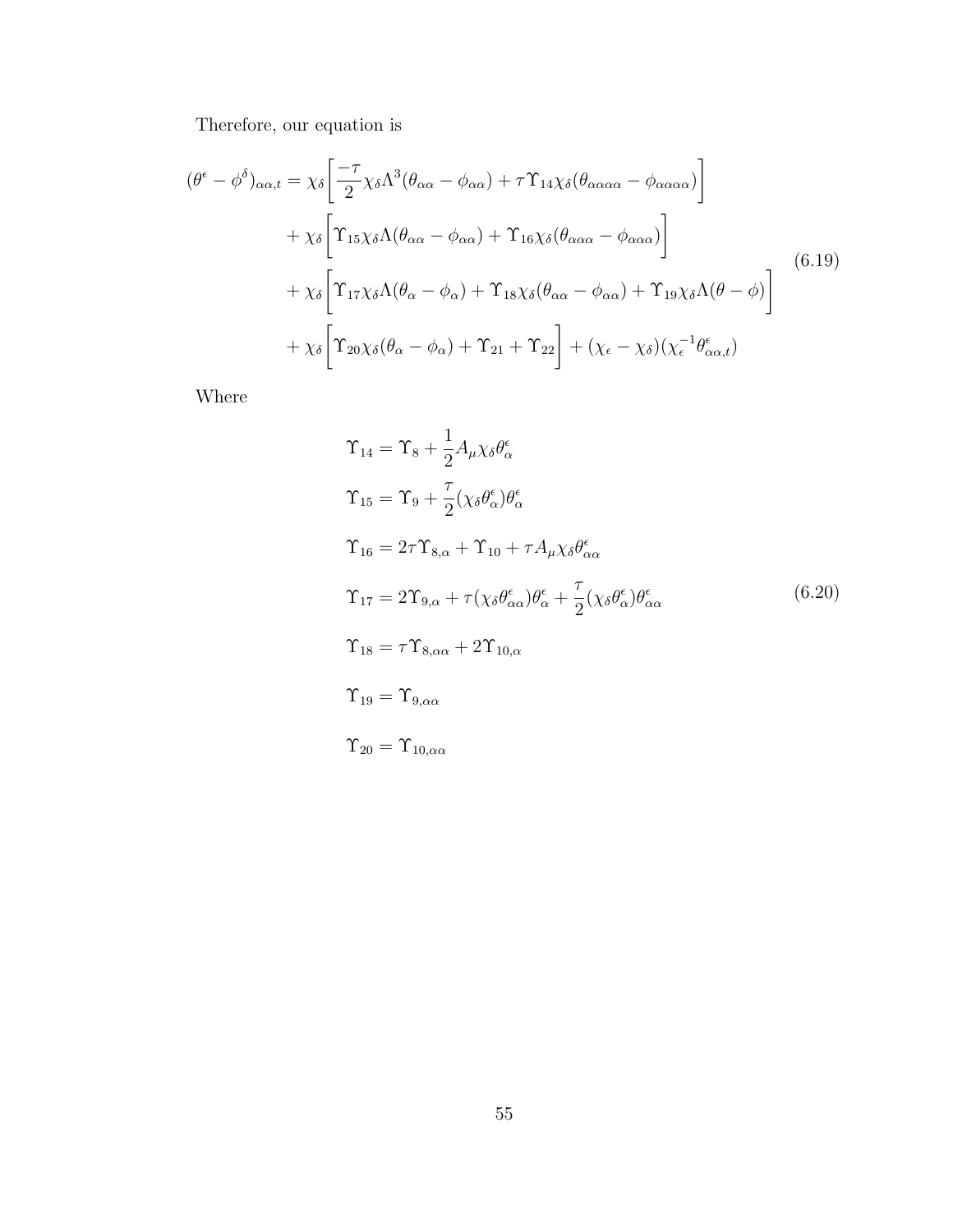$\Upsilon_{21}$  contains the majority of the remainder terms,

$$
\begin{split}\n\Upsilon_{21} &= -\tau A_{\mu} H \left[ (U^{st,c,\theta} - U^{st,\delta,\phi}) \chi_{\delta} \theta_{\alpha\alpha}^{e} \right] \\
&- \tau A_{\mu}[H, \chi_{\delta} \theta_{\alpha\alpha}^{e}] \left( \chi_{\delta} H(\theta_{\alpha\alpha\alpha} - \phi_{\alpha\alpha\alpha}^{e}) \right) \\
&- \frac{\tau}{2} A_{\mu}[H, \chi_{\delta} \theta_{\alpha}^{e}] \left( \chi_{\delta} H(\theta_{\alpha\alpha\alpha}^{e} - \phi_{\alpha\alpha\alpha}^{e}) \right) \\
&+ \tau A_{\mu} \partial_{\alpha} H \left( \left[ \theta_{\alpha}^{e} (W^{st,c,\theta} \cdot \hat{t}^{c,\theta}) - \phi_{\alpha}^{b} (W^{st,\delta,\phi} \cdot \hat{t}^{\delta,\phi}) \right] \chi_{\delta} \theta_{\alpha}^{e} \right) \\
&+ \tau A_{\mu} \partial_{\alpha} H \left( \left[ -m^{st,c,\theta} \cdot \hat{n}^{c,\theta} + m^{st,\delta,\phi} \cdot \hat{n}^{\delta,\phi} \right] \chi_{\delta} \theta_{\alpha}^{e} \right) \\
&+ \left( \chi_{\delta} \theta_{\alpha\alpha\alpha}^{e} \right) \left[ (V - W \cdot \hat{t})^{c,\theta} - (V - W \cdot \hat{t})^{\delta,\phi} \right] \\
&+ \tau \left( \chi_{\delta} \theta_{\alpha\alpha}^{e} \right) \left[ H, \theta_{\alpha}^{e} \right] \left( \chi_{\delta} (\theta_{\alpha\alpha}^{e} - \phi_{\alpha\alpha}^{b}) \right) \\
&+ \tau \left( \chi_{\delta} \theta_{\alpha\alpha}^{e} \right) \left( \chi_{\delta} \phi_{\alpha\alpha}^{b} \right) H (\theta_{\alpha}^{e} - \phi_{\alpha\alpha}^{b}) + \tau \left( \chi_{\delta} \theta_{\alpha\alpha}^{e} \right) \left[ H, \chi_{\delta} \phi_{\alpha\alpha}^{\delta} \right] \left( \theta_{\alpha}^{e} - \phi_{\alpha}^{b} \right) \\
&+ \frac{\tau}{2} \left( \chi_{\delta} \theta_{\alpha}^{e} \right) \left[ H, \theta_{\alpha\alpha}^{e} \right] \left( \chi_{\delta} (\theta_{\alpha\alpha}^{e} - \
$$

Finally,  $\Upsilon_{22}$  contains those terms that scale with  $\chi_{\epsilon} - \chi_{\delta}$ .

$$
\begin{split} \Upsilon_{22} &= -\tau A_{\mu} H \left[ H((\chi_{\epsilon} - \chi_{\delta}) \theta_{\alpha\alpha\alpha}^{\epsilon}) \chi_{\delta} \theta_{\alpha\alpha}^{\epsilon} \right] - \frac{\tau}{2} A_{\mu} H \left[ H((\chi_{\epsilon} - \chi_{\delta}) \theta_{\alpha\alpha\alpha\alpha}^{\epsilon}) \chi_{\delta} \theta_{\alpha}^{\epsilon} \right] \\ &+ \tau (\chi_{\delta} \theta_{\alpha\alpha}^{\epsilon}) H \left( \theta_{\alpha}^{\epsilon} ((\chi_{\epsilon} - \chi_{\delta}) \theta_{\alpha\alpha}^{\epsilon}) \right) + \frac{\tau}{2} (\chi_{\delta} \theta_{\alpha}^{\epsilon}) H \left( \theta_{\alpha\alpha}^{\epsilon} ((\chi_{\epsilon} - \chi_{\delta}) \theta_{\alpha\alpha}^{\epsilon}) \right) \\ &+ \frac{\tau}{2} (\chi_{\delta} \theta_{\alpha}^{\epsilon}) H \left( \theta_{\alpha}^{\epsilon} ((\chi_{\epsilon} - \chi_{\delta}) \theta_{\alpha\alpha\alpha}^{\epsilon}) \right) + \Upsilon_{13,\alpha\alpha} \end{split} \tag{6.22}
$$

With the equations fully constructed, we now begin proving the lemmas necessary to bound  $\Upsilon_{21}.$  We begin with a Lipschitz estimate for mollifiers,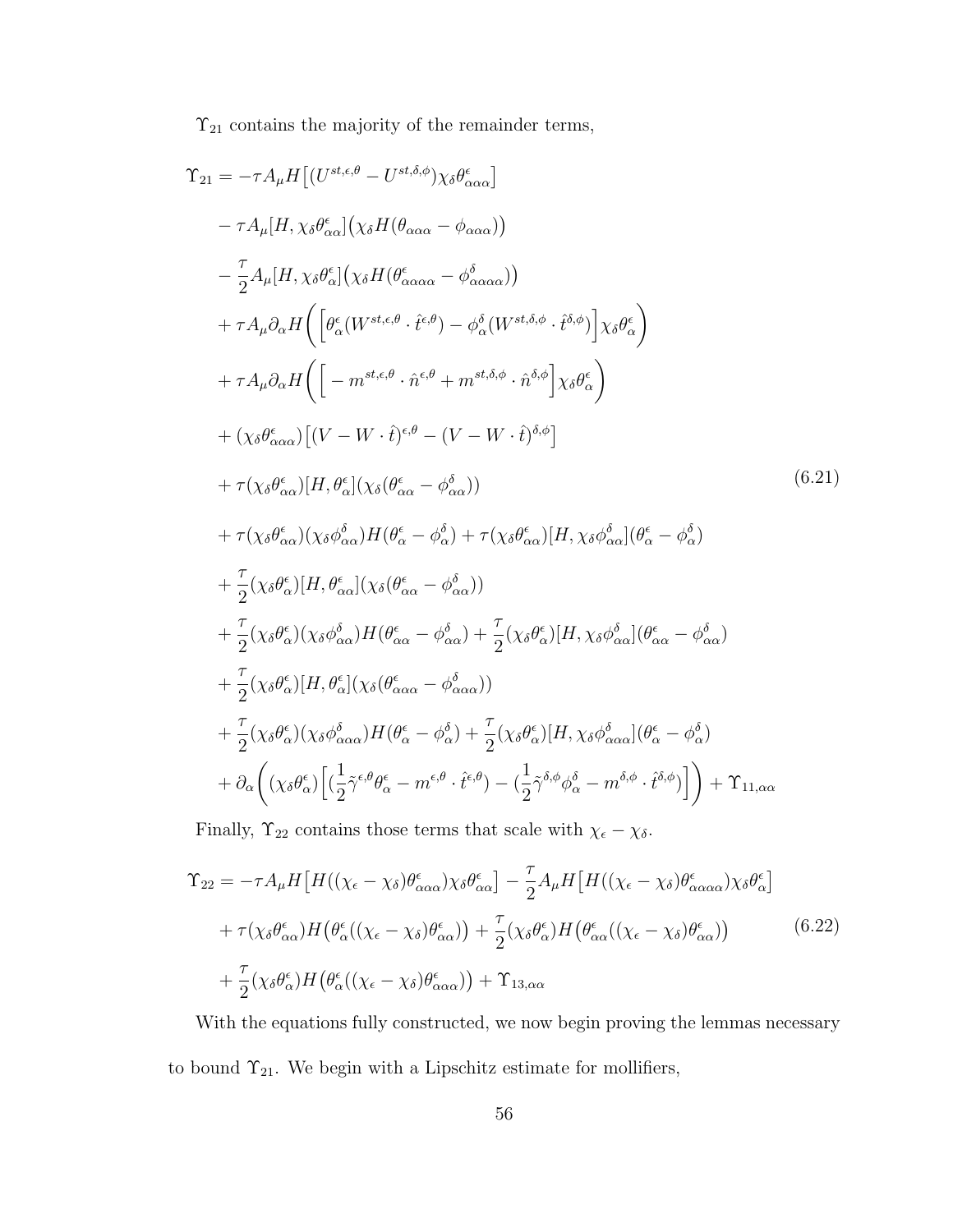**Lemma 6.4.** Let  $n \geq 0$  and suppose that  $f \in H^n$ . Then,

$$
||(\chi_{\epsilon} - \chi_{\delta})f||_{n-1} \lesssim (\epsilon + \delta) ||f||_{n}
$$

*Proof of Lemma 6.4:* We begin by proving that  $||(\chi_{\epsilon}f) - f||_{L^2} \lesssim \epsilon ||f||_1$ . Now, by the definition of a mollifier, we have

$$
\begin{aligned}\n||(\chi_{\epsilon}f) - f||_{L^2} &= \left( \int_{\mathbb{R}} \left( \int_{\mathbb{R}} \chi_{\epsilon}(y) (f(x) - f(x - y)) dy \right)^2 dx \right)^{1/2} \\
&= \left( \int_{\mathbb{R}} \left( \int_{\mathbb{R}} y \chi_{\epsilon}(y) \frac{f(x) - f(x - y)}{y} dy \right)^2 dx \right)^{1/2} \\
&= \left( \int_{\mathbb{R}} \left( \int_{\mathbb{R}} y \chi_{\epsilon}(y) q_1 [f] dy \right)^2 dx \right)^{1/2} \\
&\leq \int_{\mathbb{R}} \left( \int_{\mathbb{R}} \left( y \chi_{\epsilon}(y) q_1 [f] \right)^2 dx \right)^{1/2} dy \\
&\leq \int_{\mathbb{R}} \left( \int_{\mathbb{R}} (q_1 [f])^2 dx \right)^{1/2} |y| \chi_{\epsilon}(y) dy \\
&\leq ||q_1 [f]||_{L^2} \int_{\mathbb{R}} |y| \chi_{\epsilon}(y) dy \\
&\leq \epsilon ||f||_1\n\end{aligned}
$$

Now, note that

$$
||(\chi_{\epsilon} - \chi_{\delta})f||_{L^2} \le ||\chi_{\epsilon}f - f||_{L^2} + ||\chi_{\delta}f - f||_{L^2} \le (\epsilon + \delta) ||f||_1
$$

Finally, since

$$
||\partial_{\alpha}^{n-1}((\chi_{\epsilon}-\chi_{\delta})f)||_{L^{2}}=||(\chi_{\epsilon}-\chi_{\delta})(\partial_{\alpha}^{n-1}f)||_{L^{2}}\leq (\epsilon+\delta)||\partial_{\alpha}^{n-1}f||_{1}
$$

we have that

$$
||(\chi_{\epsilon} - \chi_{\delta})f||_{n-1} \lesssim (\epsilon + \delta) ||f||_{n}
$$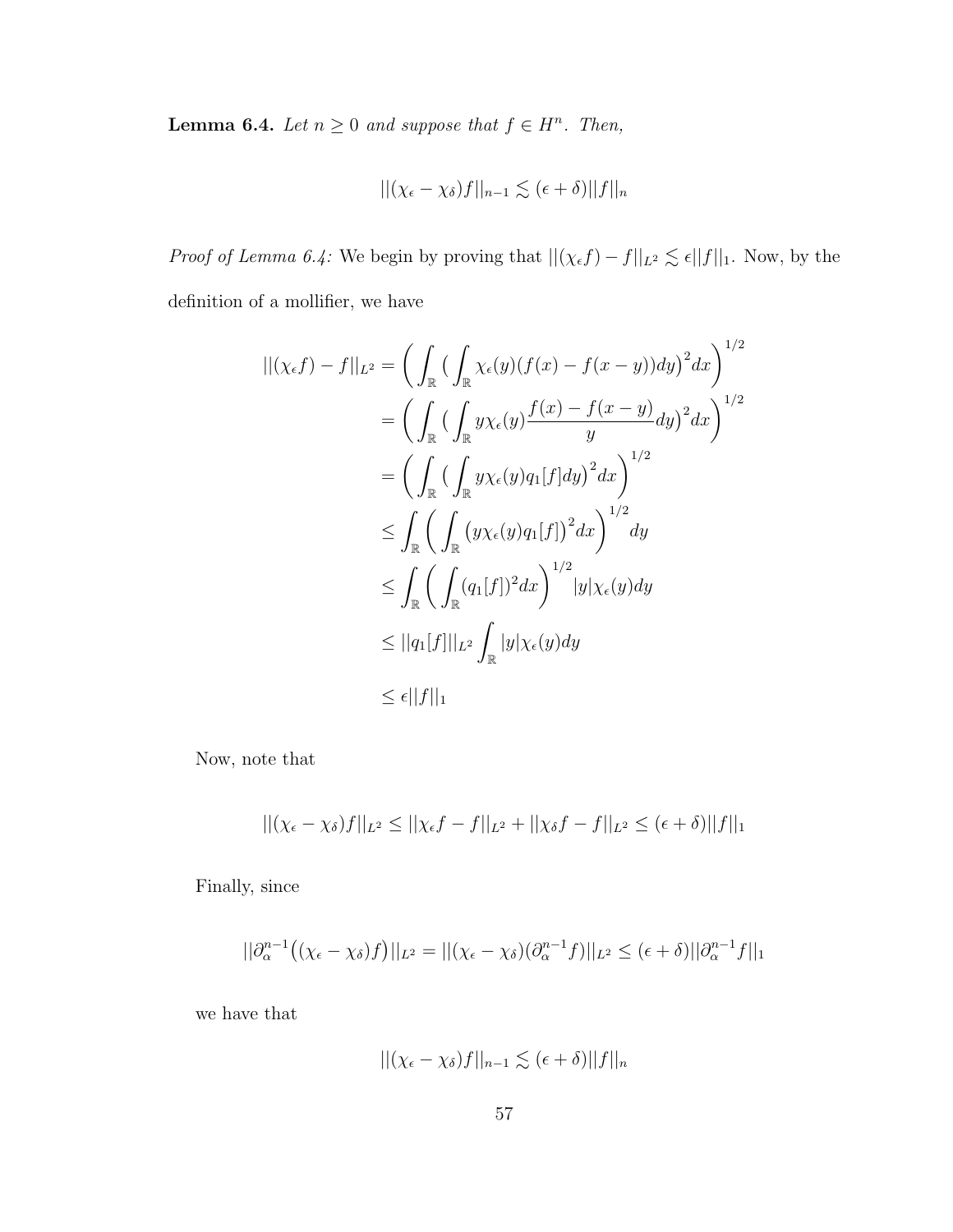as desired.  $\Box$ 

**Lemma 6.5.** Let  $f, g \in H^3$ . Then,

$$
||\sin(f) - \sin(g)||_2 \lesssim ||f - g||_2
$$
  

$$
||\cos(f) - \cos(g)||_2 \lesssim ||f - g||_2
$$

As a consequence,

$$
||\hat{t}^{\epsilon,\theta} - \hat{t}^{\delta,\phi}||_2 \lesssim ||\theta^{\epsilon} - \phi^{\delta}||_2
$$
  

$$
||\hat{n}^{\epsilon,\theta} - \hat{n}^{\delta,\phi}||_2 \lesssim ||\theta^{\epsilon} - \phi^{\delta}||_2
$$
  

$$
||z^{\epsilon,\theta}_{\alpha} - z^{\delta,\phi}_{\alpha}||_2 \lesssim ||\theta^{\epsilon} - \phi^{\delta}||_2
$$

*Proof of Lemma 6.5:* Now, for any values a, b, we know that  $|\sin(a)-\sin(b)|, |\cos(a)-\sin(b)|$  $|\cos(b)| \leq |a - b|$ . Therefore, it is immediate that

$$
||\sin(f) - \sin(g)||_{L^2} \le ||f - g||_{L^2}
$$
  

$$
||\cos(f) - \cos(g)||_{L^2} \le ||f - g||_{L^2}
$$

Now,

$$
\partial_{\alpha\alpha} \left( \sin(f) - \sin(g) \right) = f_{\alpha\alpha} \cos(f) - (f_{\alpha})^2 \sin(f) - g_{\alpha\alpha} \cos(g) + (g_{\alpha})^2 \sin(g)
$$

$$
= (f_{\alpha\alpha} - g_{\alpha\alpha}) \cos(f) + g_{\alpha\alpha} \left( \cos(f) - \cos(g) \right)
$$

$$
- (f_{\alpha}^2 - g_{\alpha}^2) \sin(f) - g_{\alpha}^2 \left( \sin(\theta^{\epsilon}) - \sin(\phi^{\delta}) \right)
$$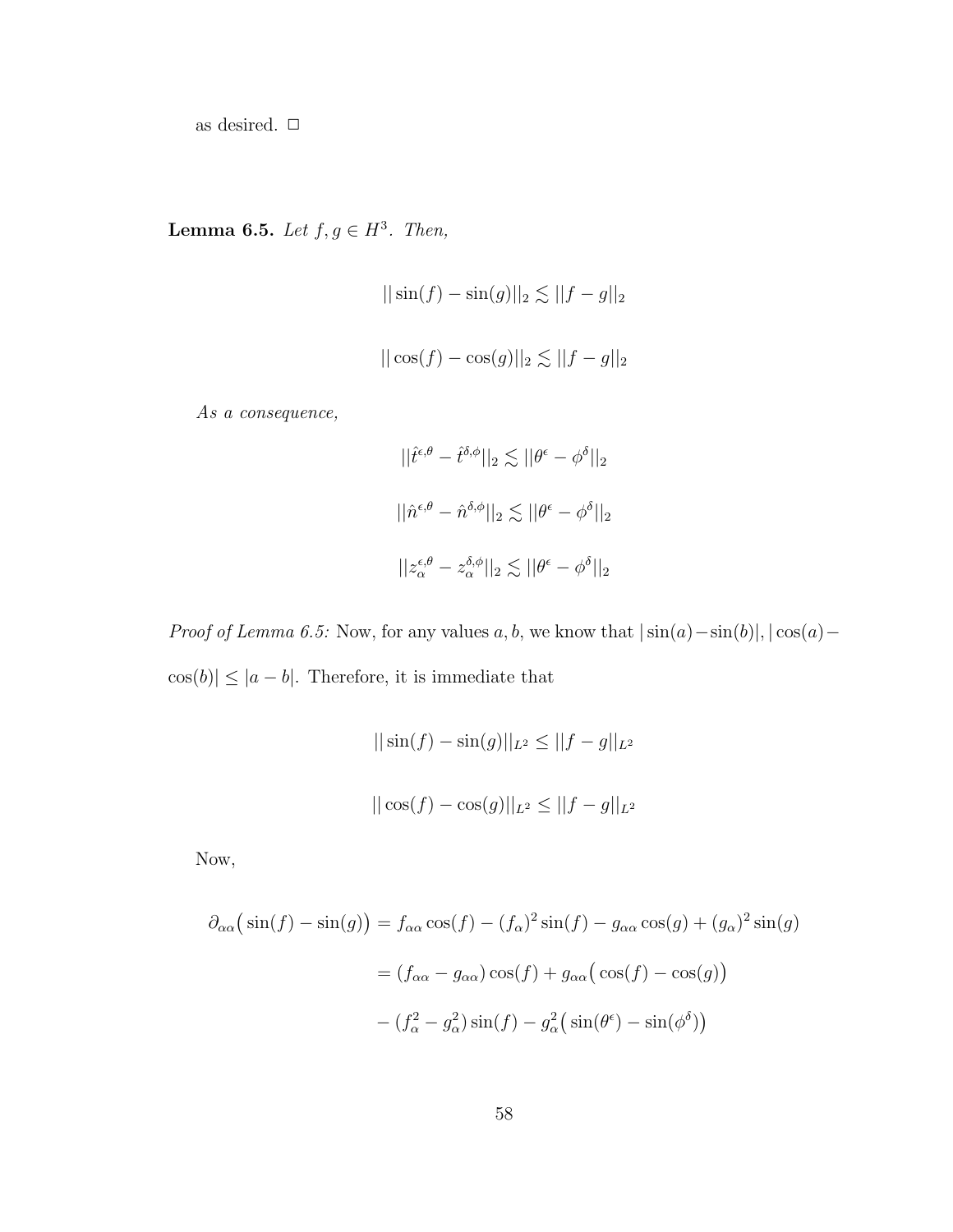Therefore,

$$
||\partial_{\alpha\alpha}(\sin(f) - \sin(g))||_{L^{2}} \le ||f - g||_{2}||\cos(f)||_{L^{\infty}} + ||\cos(f) - \cos(g)||_{L^{2}}||g_{\alpha\alpha}||_{L^{\infty}}
$$

$$
+ ||f - g||_{H^{1}}||f_{\alpha} + g_{\alpha}||_{L^{\infty}}||\sin(f)||_{L^{\infty}}
$$

$$
+ ||\sin(f) - \sin(g)||_{L^{2}}||g_{\alpha}||_{L^{\infty}}^{2}
$$

And, using the fact that  $f, g \in H^3$ , we know that  $f_{\alpha}, g_{\alpha}, g_{\alpha\alpha} \in L^{\infty}$ . Therefore, as  $||\sin(f) - \sin(g)||_{L^2}$  was bounded previously, we have that

$$
||\sin(f) - \sin(g)||_2 \lesssim ||f - g||_2 \tag{6.23}
$$

as desired. Similarly,

$$
\partial_{\alpha\alpha} \left( \cos(f) - \cos(g) \right) = -f_{\alpha\alpha} \sin(f) - (f_{\alpha})^2 \cos(f) + g_{\alpha\alpha} \sin(g) + (g_{\alpha})^2 \cos(g)
$$

$$
= -(f_{\alpha\alpha} - g_{\alpha\alpha}) \sin(f) - g_{\alpha\alpha} \left( \sin(f) - \sin(g) \right)
$$

$$
- (f_{\alpha}^2 - g_{\alpha}^2) \cos(f) - g_{\alpha}^2 \left( \cos(f) - \cos(g) \right)
$$

Once again, we write

$$
||\partial_{\alpha\alpha} (\cos(f) - \cos(g))||_{L^2} \le ||f - g||_2 ||\sin(f)||_{L^{\infty}} + ||\sin(f) - \sin(g)||_{L^2} ||g_{\alpha\alpha}||_{L^{\infty}}
$$

$$
+ ||f - g||_{H^1} ||f_{\alpha} + g_{\alpha}||_{L^{\infty}} ||\cos(f)||_{L^{\infty}}
$$

$$
+ ||\cos(f) - \cos(g)||_{L^2} ||g_{\alpha}||_{L^{\infty}}^2
$$

And as before, since  $||\cos(f) - \cos(g)||_{L^2}$  was bounded previously, we obtain

$$
||\cos(f) - \cos(g)||_2 \lesssim ||f - g||_2 \tag{6.24}
$$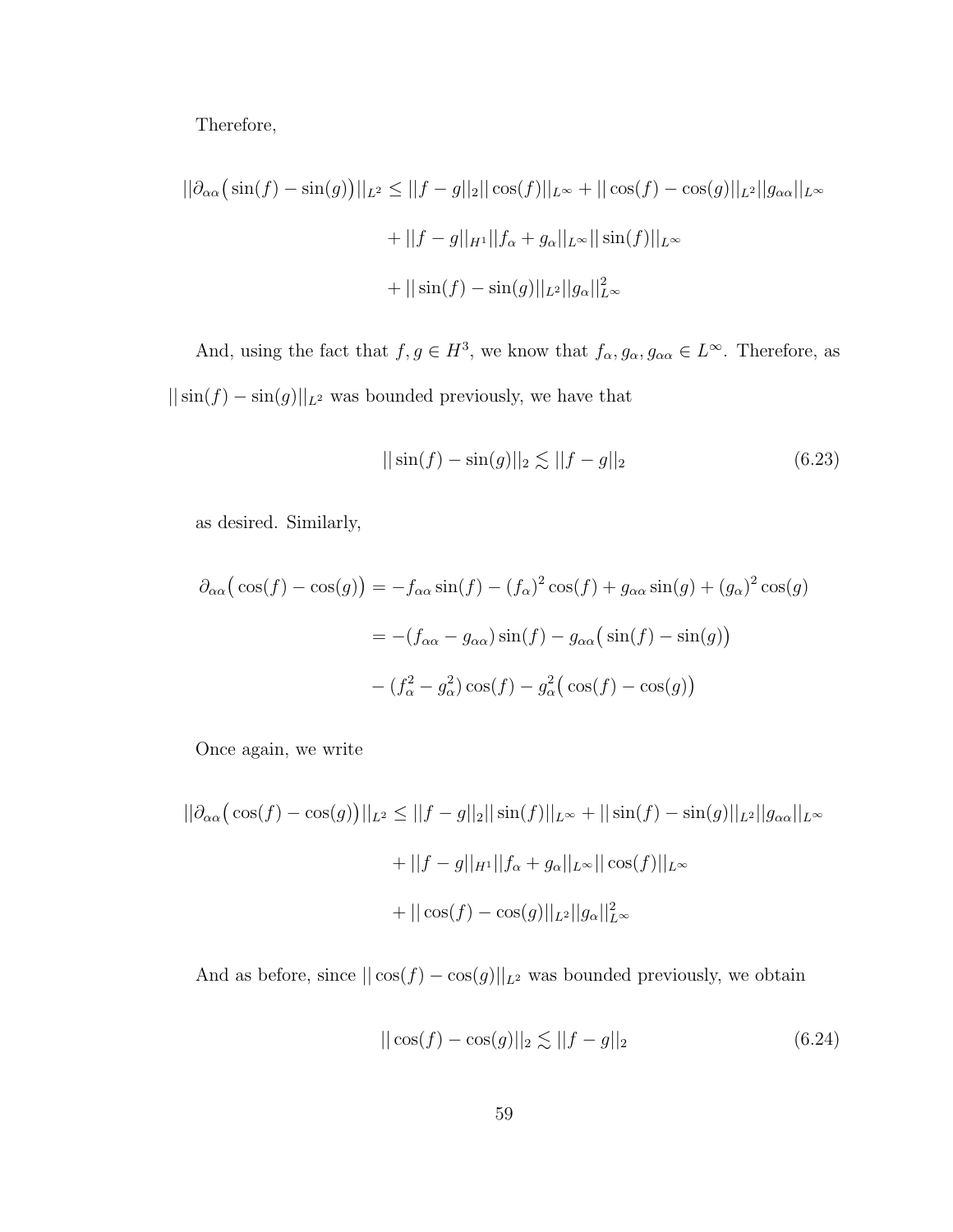Finally, regarding  $\hat{t}, \hat{n}$ , and  $z_{\alpha}$ , we let  $f = \theta^{\epsilon}, g = \phi^{\delta}$ , and note those bounds are an immediate consequence of the facts  $\Phi(\hat{t}^{\epsilon,\theta}) = z^{\epsilon,\theta}_{\alpha}, \ \Phi(\hat{n}^{\epsilon,\theta}) = iz^{\epsilon,\theta}_{\alpha}, \text{ and } z^{\epsilon,\theta}_{\alpha} =$  $cos(\theta^{\epsilon}) + i sin(\theta^{\epsilon})$ . Therefore, the lemma is proved.  $\Box$ 

With the trigonometric functions bounded, we next look at the commutator,  $[H, f].$ 

**Lemma 6.6.** Suppose that  $f \in L^{\infty}$ ,  $\partial_{\alpha} f \in H^{s-1}$ , and  $g^{\theta}, g^{\phi} \in L^2$ . If  $1 \leq j+k \leq s-2$ , then

$$
||\partial_{\alpha}^{j}[H,f]\big(\partial_{\alpha}^{k}(g^{\theta}-g^{\phi})\big)||_{L^{2}}\lesssim ||g^{\theta}-g^{\phi}||_{L^{2}}
$$

Proof of Lemma 6.6:

Now, via repeated integration by parts, we have

$$
\partial_{\alpha}^{j}[H,f](\partial_{\alpha}^{k}(g^{\theta}-g^{\phi})) = \int (\partial_{\alpha}^{j}q_{1}[f])\partial_{\alpha'}^{k}(g^{\theta}-g^{\phi})d\alpha'
$$

$$
= (-1)^{k} \int (g^{\theta}-g^{\phi}) \cdot \partial_{\alpha'}^{k} \partial_{\alpha}^{j}q_{1}[f]d\alpha'
$$

And so, applying Lemma 4.2, we have that

$$
||\partial_{\alpha}^{j}[H,f](\partial_{\alpha}^{k}(g^{\theta}-g^{\phi}))||_{L^{2}} \leq ||g^{\theta}-g^{\phi}||_{L^{2}} \cdot ||\partial_{\alpha}^{k} \partial_{\alpha}^{j} q_{1}[f]||_{L^{1}}
$$
  

$$
\lesssim ||g^{\theta}-g^{\phi}||_{L^{2}}
$$
(6.25)

as desired.  $\Box$ 

Our next goal is to get some Lipschitz bounds for the divided differences analogous to Lemma 4.2.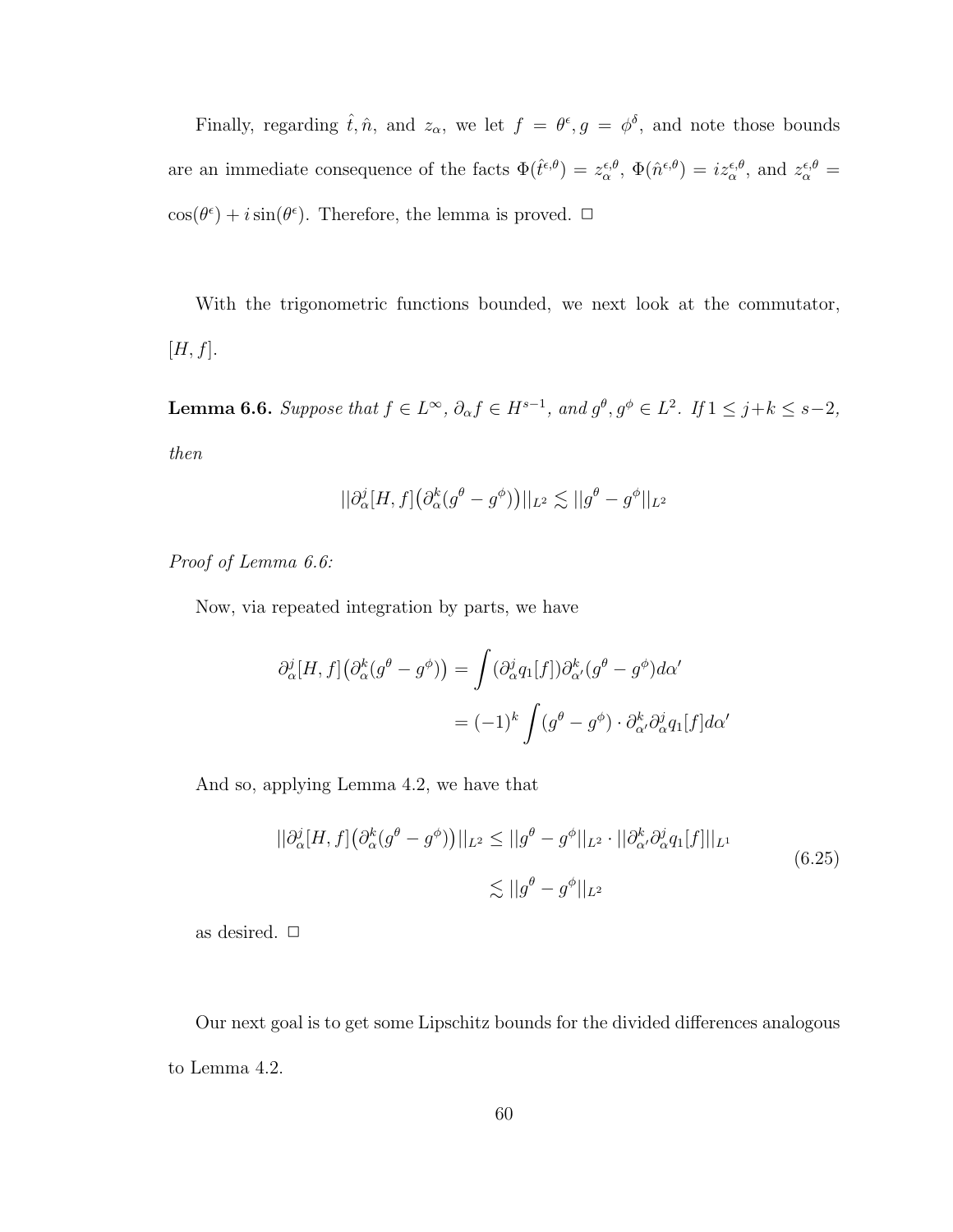**Lemma 6.7.** Suppose that  $\theta^{\epsilon}, \phi^{\delta} \in H^s$ , both satisfying the arc-chord condition. Then, we have that

$$
||q_1[z_d^{\epsilon,\theta} - z_d^{\delta,\phi}]||_2 \le ||z_\alpha^{\epsilon,\theta} - z_\alpha^{\delta,\phi}||_2 \lesssim ||\theta^\epsilon - \phi^\delta||_2
$$
\n(6.26)

$$
||q_2[z_d^{\epsilon,\theta} - z_d^{\delta,\phi}]||_{L^1} \lesssim ||\theta^{\epsilon} - \phi^{\delta}||_2
$$
\n(6.27)

$$
||\partial_{\alpha}q_{1}[z_{d}^{\epsilon,\theta}-z_{d}^{\delta,\phi}]||_{L^{1}} \lesssim ||\theta^{\epsilon}-\phi^{\delta}||_{2}
$$
\n(6.28)

$$
||\partial_{\alpha}^{2}q_{1}[z_{d}^{\epsilon,\theta}-z_{d}^{\delta,\phi}]||_{L^{1}} \lesssim ||\theta^{\epsilon}-\phi^{\delta}||_{2}
$$
\n(6.29)

Proof of Lemma 6.7: Now, (6.26) follows immediately from the integral representation of  $q_1$ ,

$$
q_1[z_d^{\epsilon,\theta} - z_d^{\delta,\phi}] = \int_0^1 (z_\alpha^{\epsilon,\theta} - z_\alpha^{\delta,\phi})(t\alpha + (1-t)\alpha')dt
$$

Applying Lemma 6.5, we see that

$$
||q_1[z_d^{\epsilon,\theta}-z_d^{\delta,\phi}]||_2 \lesssim ||z_\alpha^{\epsilon,\theta}-z_\alpha^{\delta,\phi}||_2 \lesssim ||\theta^\epsilon-\phi^\delta||_2
$$

For  $(6.27)$ , recall from  $(4.4)$  that

$$
q_2[f] = \int_0^1 (t - 1) f_{\alpha\alpha} (t\alpha + (1 - t)\alpha') dt
$$

$$
= \frac{f(\alpha) - f(\alpha') - (\alpha - \alpha') f_{\alpha}(\alpha')}{(\alpha - \alpha')^2}
$$

$$
= \frac{q_1[f] - f_{\alpha}(\alpha')}{\alpha - \alpha'}
$$

Therefore, we can write

$$
\partial_{\alpha}q_{2}[z_{d}^{\epsilon,\theta}-z_{d}^{\delta,\phi}]=\chi_{|\alpha-\alpha'|<1}\bigg(\int_{0}^{1}(t-1)(z_{\alpha\alpha}^{\epsilon,\theta}-z_{\alpha\alpha}^{\delta,\phi})(t\alpha-(1-t)\alpha')dt\bigg) +\chi_{|\alpha-\alpha'|>1}\frac{q_{1}[z_{d}^{\epsilon,\theta}]-q_{1}[z_{d}^{\delta,\phi}]-(z_{\alpha}^{\epsilon,\theta}(\alpha')-z_{\alpha}^{\delta,\phi}(\alpha'))}{\alpha-\alpha'}
$$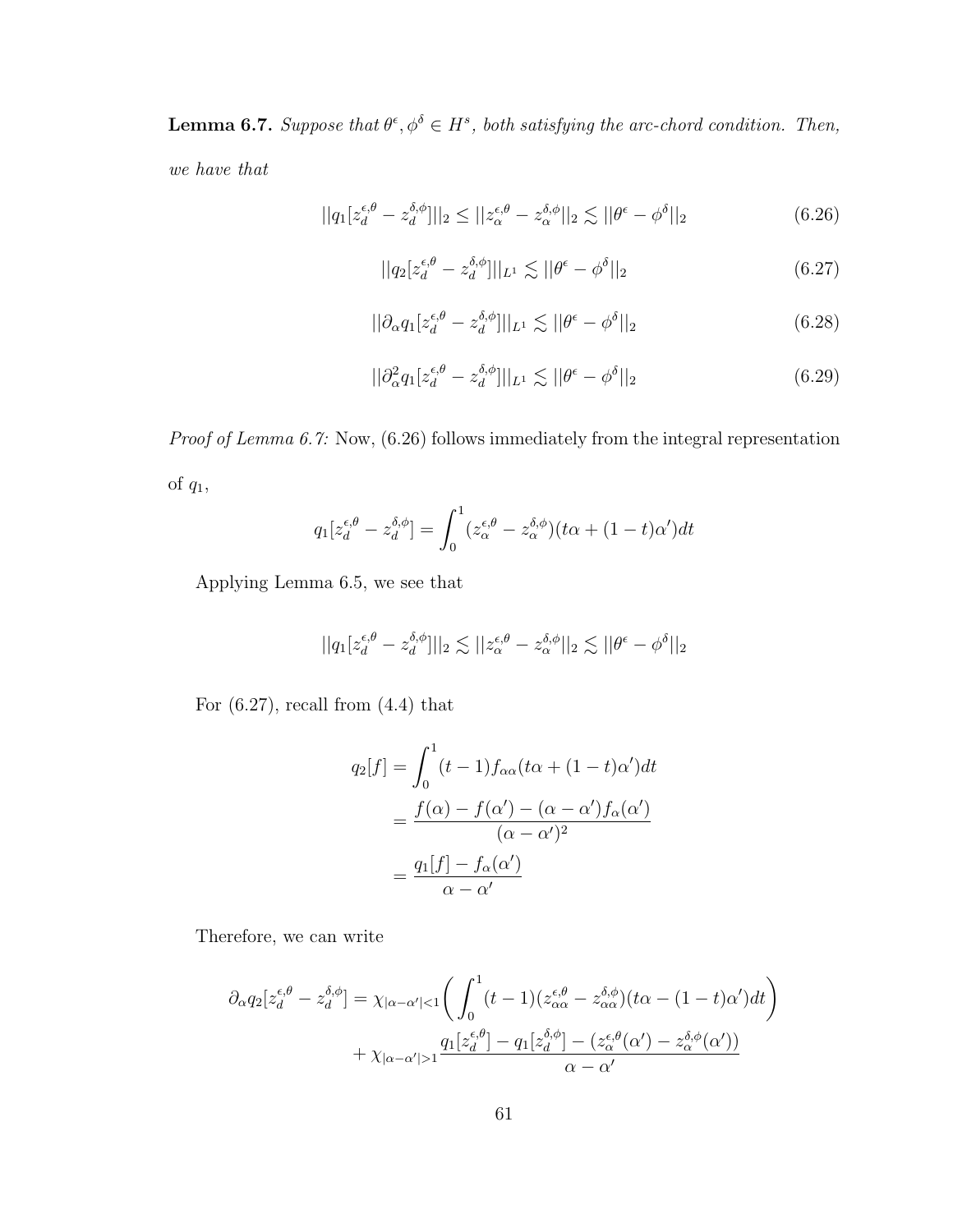This gives us the estimate

$$
||\partial_{\alpha}q_{2}[z_{d}^{\epsilon,\theta}-z_{d}^{\delta,\phi}]||_{L^{1}} \leq ||\chi_{|\alpha-\alpha'|<1}\left(\int_{0}^{1}(t-1)(z_{\alpha\alpha}^{\epsilon,\theta}-z_{\alpha\alpha}^{\delta,\phi})(t\alpha-(1-t)\alpha')dt\right)||_{L^{1}}+\ ||\chi_{|\alpha-\alpha'|>1}\frac{q_{1}[z_{d}^{\epsilon,\theta}-z_{d}^{\delta,\phi}]-(z_{\alpha}^{\epsilon,\theta}(\alpha')-z_{\alpha}^{\delta,\phi}(\alpha'))}{\alpha-\alpha'}||_{L^{1}}\leq ||z_{\alpha\alpha}^{\epsilon,\theta}-z_{\alpha\alpha}^{\delta,\phi}||_{L^{\infty}}+||q_{1}[z_{d}^{\epsilon,\theta}-z_{d}^{\delta,\phi}]||_{L^{2}}||\frac{\chi_{|\alpha-\alpha'|>1}}{\alpha-\alpha'}||_{L^{2}}+\ ||(z_{\alpha}^{\epsilon,\theta}(\alpha')-z_{\alpha}^{\delta,\phi}(\alpha'))||_{L^{2}}||\frac{\chi_{|\alpha-\alpha'|>1}}{\alpha-\alpha'}||_{L^{2}}\leq ||\theta^{\epsilon}-\phi^{\delta}||_{2}
$$

as desired. The proof for  $\partial_{\alpha}q_1$  proceeds exactly as that of  $q_2 = \partial_{\alpha'}q_1$ , with the only difference being  $\alpha$  substituted for  $\alpha'$  in some places. As such, it has not been included here. Finally, for  $\partial_{\alpha}^{2}q_{1}[f]$ , we write

$$
\partial_{\alpha}^{2}q_{1}[f] = \frac{(\alpha - \alpha')^{2} f_{\alpha\alpha}(\alpha) - 2(\alpha - \alpha') f_{\alpha}(\alpha) + 2(f(\alpha) - f(\alpha'))}{(\alpha - \alpha')^{3}}
$$

$$
= \int_{0}^{1} t^{2} f_{\alpha\alpha\alpha}(t\alpha + (1 - t)\alpha')dt
$$

Once again, we plug in  $f = z_d^{\epsilon,\theta} - z_d^{\delta,\phi}$  $\frac{\delta \phi}{d}$  and separate into the regions  $|\alpha - \alpha'| < 1$ and  $|\alpha - \alpha'| > 1$ , obtaining

$$
\partial_{\alpha}^{2}q_{1}[z_{d}^{\epsilon,\theta}-z_{d}^{\delta,\phi}]=\chi_{|\alpha-\alpha'|<1}\bigg(\int_{0}^{1}t^{2}(z_{\alpha\alpha\alpha}^{\epsilon,\theta}-z_{\alpha\alpha\alpha}^{\delta,\phi})(t\alpha-(1-t)\alpha')dt\bigg) +\chi_{|\alpha-\alpha'|>1}\bigg(\frac{z_{\alpha\alpha}^{\epsilon,\theta}(\alpha)-z_{\alpha\alpha}^{\delta,\phi}(\alpha)}{\alpha-\alpha'}-\frac{2\partial_{\alpha}q_{1}[z_{d}^{\epsilon,\theta}-z_{d}^{\delta,\phi}]}{\alpha-\alpha'}\bigg)
$$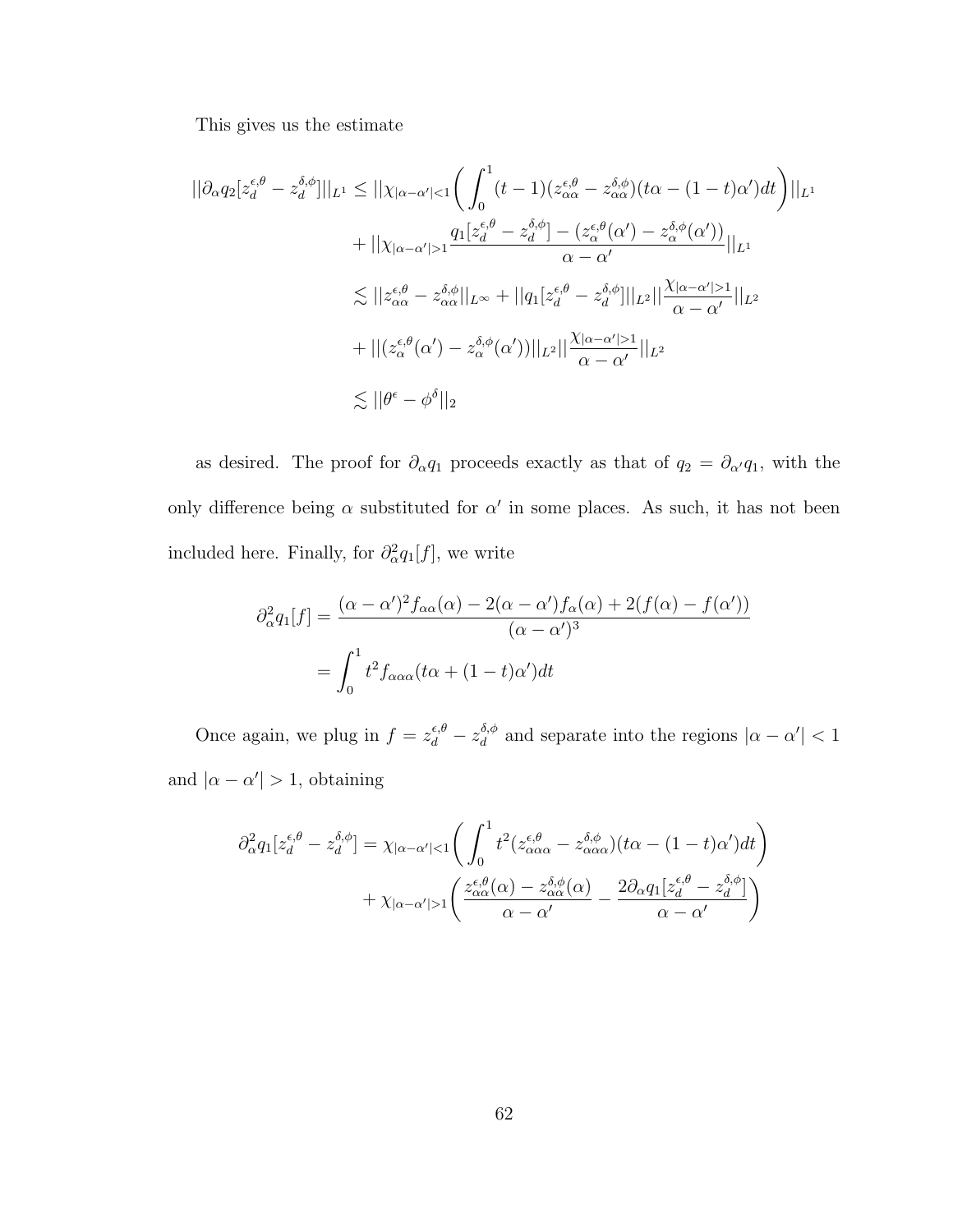Taking the  $L^1$  norm and applying (6.28), we get

$$
||\partial_{\alpha}^{2}q_{1}[z_{d}^{\epsilon,\theta}-z_{d}^{\delta,\phi}]||_{L^{1}} \leq ||\chi_{|\alpha-\alpha'|<1}\left(\int_{0}^{1}t^{2}(z_{\alpha\alpha\alpha}^{\epsilon,\theta}-z_{\alpha\alpha\alpha}^{\delta,\phi})(t\alpha-(1-t)\alpha')dt\right)||_{L^{1}}+\||\chi_{|\alpha-\alpha'|>1}\left(\frac{z_{\alpha\alpha}^{\epsilon,\theta}(\alpha)-z_{\alpha\alpha}^{\delta,\phi}(\alpha)}{\alpha-\alpha'}-\frac{2\partial_{\alpha}q_{1}[z_{d}^{\epsilon,\theta}-z_{d}^{\delta,\phi}]}{\alpha-\alpha'}\right)||_{L^{1}}\leq ||\chi_{|\alpha-\alpha'|<1}||_{L^{2}}||z_{\alpha\alpha\alpha}^{\epsilon,\theta}-z_{\alpha\alpha\alpha}^{\delta,\phi}||_{L^{2}}+\||\frac{\chi_{|\alpha-\alpha'|>1}}{\alpha-\alpha'}||_{L^{2}}(||q_{1}[z_{d}^{\epsilon,\theta}-z_{d}^{\delta,\phi}]||_{L^{2}}+||z_{\alpha\alpha}^{\epsilon,\theta}(\alpha)-z_{\alpha\alpha}^{\delta,\phi}(\alpha)||_{L^{2}})\leq ||\theta^{\epsilon}-\phi^{\delta}||_{2}
$$

as desired.  $\Box$ 

**Lemma 6.8.** Suppose that  $\theta, \phi \in H^s$ , both satisfying the arc-chord condition. If  $f \in H^2$ , then

$$
||K[z_d^{\epsilon,\theta}](f) - K[z_d^{\delta,\phi}](f)||_2 \lesssim ||\theta^{\epsilon} - \phi^{\delta}||_2
$$
\n(6.30)

Proof of Lemma 6.8:

Now, by definition,

$$
K[z_d^{\epsilon,\theta}](f) - K[z_d^{\delta,\phi}](f) = \frac{1}{2\pi i} \int -f(\alpha') \left( \frac{q_2[z_d^{\epsilon,\theta}]}{z_\alpha^{\epsilon,\theta}(\alpha')q_1[z_d^{\epsilon,\theta}]} - \frac{q_2[z_d^{\delta,\phi}]}{z_\alpha^{\delta,\phi}(\alpha')q_1[z_d^{\delta,\phi}]} \right) d\alpha'
$$

Combining terms and expanding the denominator gives us

$$
K[z_d^{\epsilon,\theta}](f) - K[z_d^{\delta,\phi}](f) = \int \frac{-f(\alpha')\left(q_2[z_d^{\epsilon,\theta}]z_\alpha^{\delta,\phi}(\alpha')q_1[z_d^{\delta,\phi}] - q_2[z_d^{\delta,\phi}]z_\alpha^{\epsilon,\theta}(\alpha')q_1[z_d^{\epsilon,\theta}]\right)}{2\pi i z_\alpha^{\epsilon,\theta}(\alpha')z_\alpha^{\delta,\phi}(\alpha')q_1[z_d^{\epsilon,\theta}]q_1[z_d^{\delta,\phi}]}d\alpha'
$$

For ease of notation, we denote  $\frac{-f(\alpha')}{2\pi\epsilon_0 \epsilon_0 \left(\epsilon_1/\epsilon_2\right)}$  $\frac{-f(\alpha')}{2\pi i z_\alpha^{\epsilon,\theta}(\alpha')z_\alpha^{\delta,\phi}(\alpha')q_1[z_d^{\epsilon,\theta}]q_1[z_\alpha^{\delta,\phi}]}$  by  $F[\alpha,\alpha']$ . Since  $\theta^{\epsilon},\phi^{\delta}$ satisfy the arc-chord condition, the denominator is bounded away from 0, and so

$$
||\partial_{\alpha}^i F[\alpha,\alpha']||_{L^2}\leq ||f||_{L^2}||\partial_{\alpha}^i \frac{1}{2\pi iz_{\alpha}^{\epsilon,\theta}(\alpha')z_{\alpha}^{\delta,\phi}(\alpha')q_1[z_{d}^{\epsilon,\theta}]q_1[z_{d}^{\delta,\phi}]}||_{L^{\infty}}\lesssim 1
$$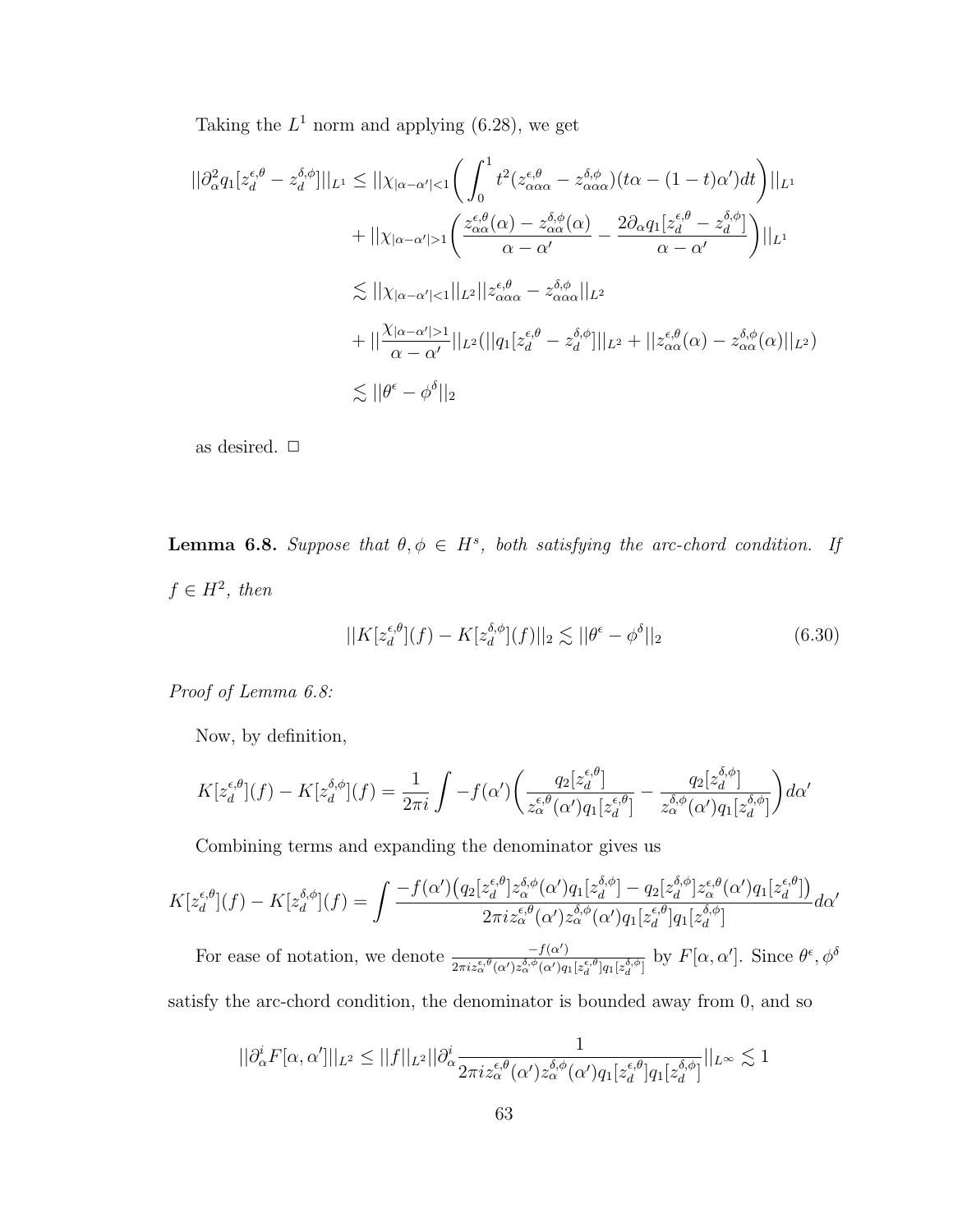Next, we expand the term within parenthesis, obtaining

$$
\int F[\alpha, \alpha'] \bigg( (q_2[z_d^{\epsilon,\theta}] - q_2[z_d^{\delta,\phi}]) z_\alpha^{\delta,\phi}(\alpha') q_1[z_d^{\delta,\phi}] + q_2[z_d^{\delta,\phi}](z_\alpha^{\delta,\phi}(\alpha') - z_\alpha^{\epsilon,\theta}(\alpha')) q_1[z_d^{\delta,\phi}] + q_2[z_d^{\delta,\phi}] z_\alpha^{\epsilon,\theta}(\alpha') (q_1[z_d^{\delta,\phi}] - q_1[z_d^{\epsilon,\theta}]) \bigg) d\alpha'
$$

We shall denote the three terms by  $T_1, T_2$ , and  $T_3$  respectively. To be specific, let

$$
T_1 = \int F[\alpha, \alpha'] (q_2[z_d^{\epsilon, \theta}] - q_2[z_d^{\delta, \phi}]) z_\alpha^{\delta, \phi}(\alpha') q_1[z_d^{\delta, \phi}]
$$
  
\n
$$
T_2 = \int F[\alpha, \alpha'] q_2[z_d^{\delta, \phi}] (z_\alpha^{\delta, \phi}(\alpha') - z_\alpha^{\epsilon, \theta}(\alpha')) q_1[z_d^{\delta, \phi}]
$$
  
\n
$$
T_3 = \int F[\alpha, \alpha'] q_2[z_d^{\delta, \phi}] z_\alpha^{\epsilon, \theta}(\alpha') (q_1[z_d^{\delta, \phi}] - q_1[z_d^{\epsilon, \theta}])
$$

 $T_{\rm 2}$  and  $T_{\rm 3}$  can both be bounded immediately from Lemma 6.7,

$$
||T_2||_2 \le ||F||_2||q_2[z_d^{\delta,\phi}]||_2||(z_\alpha^{\delta,\phi} - z_\alpha^{\epsilon,\theta})(\alpha')q_1[z_d^{\delta,\phi}]||_2 \lesssim ||\theta^\epsilon - \phi^\delta||_2
$$
(6.31)

$$
||T_3||_2 \le ||F||_2||q_2[z_d^{\delta,\phi}]||_2||z_\alpha^{\epsilon,\theta}(\alpha')(q_1[z_d^{\delta,\phi}] - q_1[z_d^{\epsilon,\theta}])||_2 \lesssim ||\theta^\epsilon - \phi^\delta||_2 \tag{6.32}
$$

 $T_1$  requires a little more effort. First off, the  $L^2$  bound again follows from Lemma 6.7,

$$
||T_1||_{L^2} \le ||F||_{L^2} ||(q_2[z_d^{\epsilon,\theta}] - q_2[z_d^{\delta,\phi}])||_{L^1} ||z_\alpha^{\delta,\phi}(\alpha')q_1[z_d^{\delta,\phi}]||_{L^\infty} \lesssim ||\theta^{\epsilon} - \phi^{\delta}||_2 \qquad (6.33)
$$

To bound  $\partial_{\alpha}^2 T_1$ , we first expand,

$$
\partial_{\alpha}^{2}T_{1} = \int (q_{2}[z_{d}^{\epsilon,\theta}] - q_{2}[z_{d}^{\delta,\phi}]) \partial_{\alpha}^{2} \bigg(\int F[\alpha,\alpha'] z_{\alpha}^{\delta,\phi}(\alpha') q_{1}[z_{d}^{\delta,\phi}]\bigg) d\alpha'
$$
  
+ 
$$
2 \int \partial_{\alpha} (q_{2}[z_{d}^{\epsilon,\theta}] - q_{2}[z_{d}^{\delta,\phi}]) \partial_{\alpha} \bigg(\int F[\alpha,\alpha'] z_{\alpha}^{\delta,\phi}(\alpha') q_{1}[z_{d}^{\delta,\phi}]\bigg) d\alpha'
$$
  
+ 
$$
\int \partial_{\alpha}^{2} (q_{2}[z_{d}^{\epsilon,\theta}] - q_{2}[z_{d}^{\delta,\phi}]) \bigg(\int F[\alpha,\alpha'] z_{\alpha}^{\delta,\phi}(\alpha') q_{1}[z_{d}^{\delta,\phi}]\bigg) d\alpha'
$$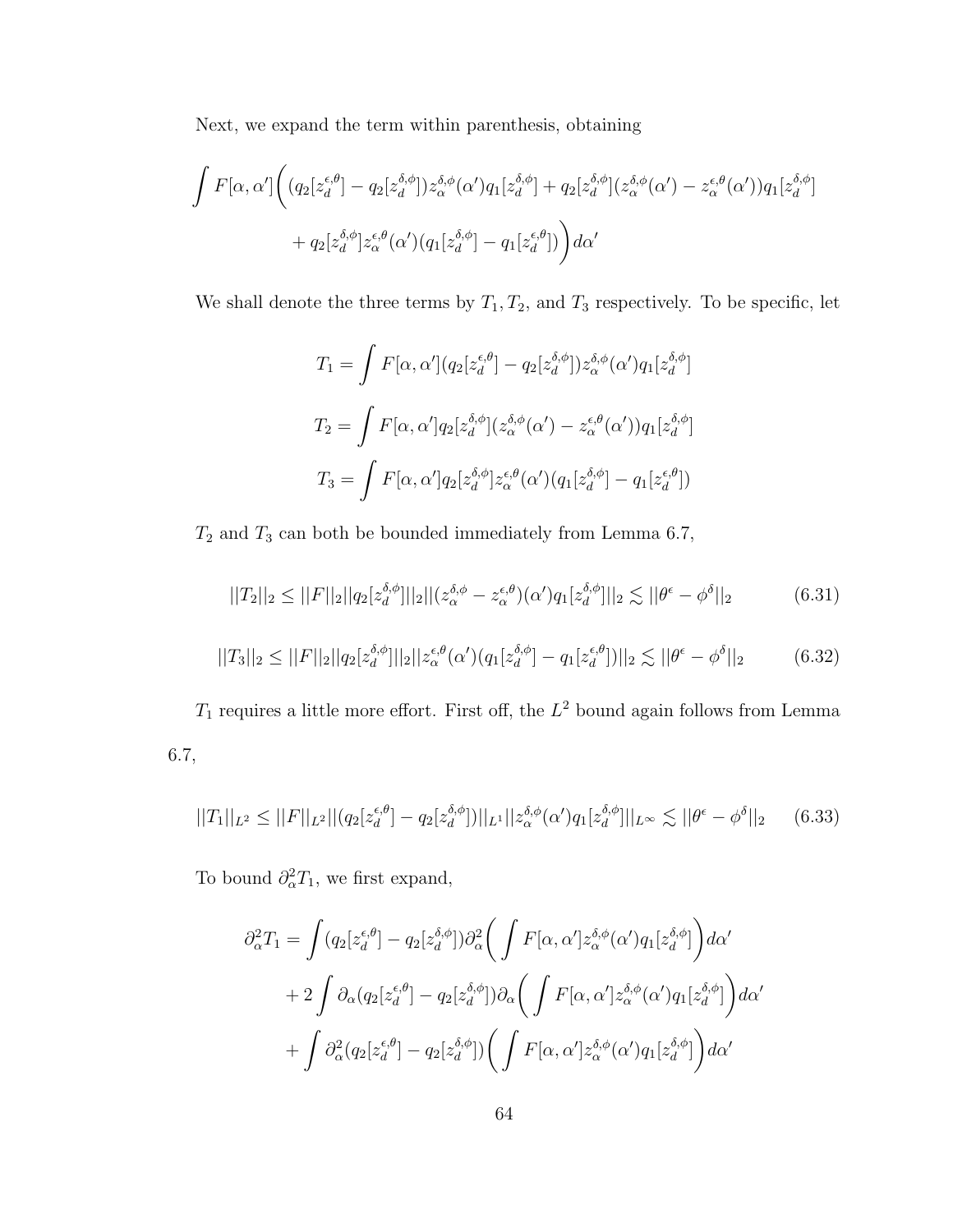Using the fact that  $q_2 = \partial_{\alpha'} q_1$ , we integrate by parts, obtaining

$$
\partial_{\alpha}^{2}T_{1} = \int (q_{2}[z_{d}^{\epsilon,\theta}] - q_{2}[z_{d}^{\delta,\phi}]) \partial_{\alpha}^{2} \bigg(\int F[\alpha,\alpha'] z_{\alpha}^{\delta,\phi}(\alpha') q_{1}[z_{d}^{\delta,\phi}]\bigg) d\alpha'
$$
  
- 
$$
2 \int \partial_{\alpha} (q_{1}[z_{d}^{\epsilon,\theta}] - q_{1}[z_{d}^{\delta,\phi}]) \partial_{\alpha} \partial_{\alpha'} \bigg(\int F[\alpha,\alpha'] z_{\alpha}^{\delta,\phi}(\alpha') q_{1}[z_{d}^{\delta,\phi}]\bigg) d\alpha'
$$
  
- 
$$
\int \partial_{\alpha}^{2} (q_{1}[z_{d}^{\epsilon,\theta}] - q_{1}[z_{d}^{\delta,\phi}]) \partial_{\alpha'} \bigg(\int F[\alpha,\alpha'] z_{\alpha}^{\delta,\phi}(\alpha') q_{1}[z_{d}^{\delta,\phi}]\bigg) d\alpha'
$$

And once again applying Lemma 6.7, we have

$$
||\partial_{\alpha}^{2}T_{1}||_{L^{2}} \leq ||(q_{2}[z_{d}^{\epsilon,\theta}]-q_{2}[z_{d}^{\delta,\phi}])||_{L^{1}}||\partial_{\alpha}^{2}\bigg(\int F[\alpha,\alpha']z_{\alpha}^{\delta,\phi}(\alpha')q_{1}[z_{d}^{\delta,\phi}]\bigg)||_{L^{\infty}}
$$
  
+2||\partial\_{\alpha}(q\_{1}[z\_{d}^{\epsilon,\theta}]-q\_{1}[z\_{d}^{\delta,\phi}])||\_{L^{1}}||\partial\_{\alpha}\partial\_{\alpha'}\bigg(\int F[\alpha,\alpha']z\_{\alpha}^{\delta,\phi}(\alpha')q\_{1}[z\_{d}^{\delta,\phi}]\bigg)||\_{L^{\infty}}  
+||\partial\_{\alpha}^{2}(q\_{1}[z\_{d}^{\epsilon,\theta}]-q\_{1}[z\_{d}^{\delta,\phi}])||\_{L^{1}}||\partial\_{\alpha'}\bigg(\int F[\alpha,\alpha']z\_{\alpha}^{\delta,\phi}(\alpha')q\_{1}[z\_{d}^{\delta,\phi}]\bigg)||\_{L^{\infty}}  

$$
\lesssim ||\theta^{\epsilon}-\phi^{\delta}||_{2}
$$

And so, combining the above with $(6.31)$ ,  $(6.32)$ , and  $(6.33)$ , we see that

$$
||K[z_d^{\epsilon,\theta}](f) - K[z_d^{\delta,\phi}](f)||_2 \lesssim ||\theta^{\epsilon} - \phi^{\delta}||_2
$$

as desired.  $\Box$ 

We next turn our attention to the vortex sheet strength,

**Lemma 6.9.** Let  $\theta^{\epsilon}, \phi^{\delta} \in H^s$  with  $s \geq 6$ , and each satisfying the arc-chord condition. Then,

$$
||\gamma^{\epsilon,\theta}-\gamma^{\delta,\phi}||_{L^2}\lesssim ||\theta^\epsilon-\phi^\delta||_2+(\epsilon+\delta)
$$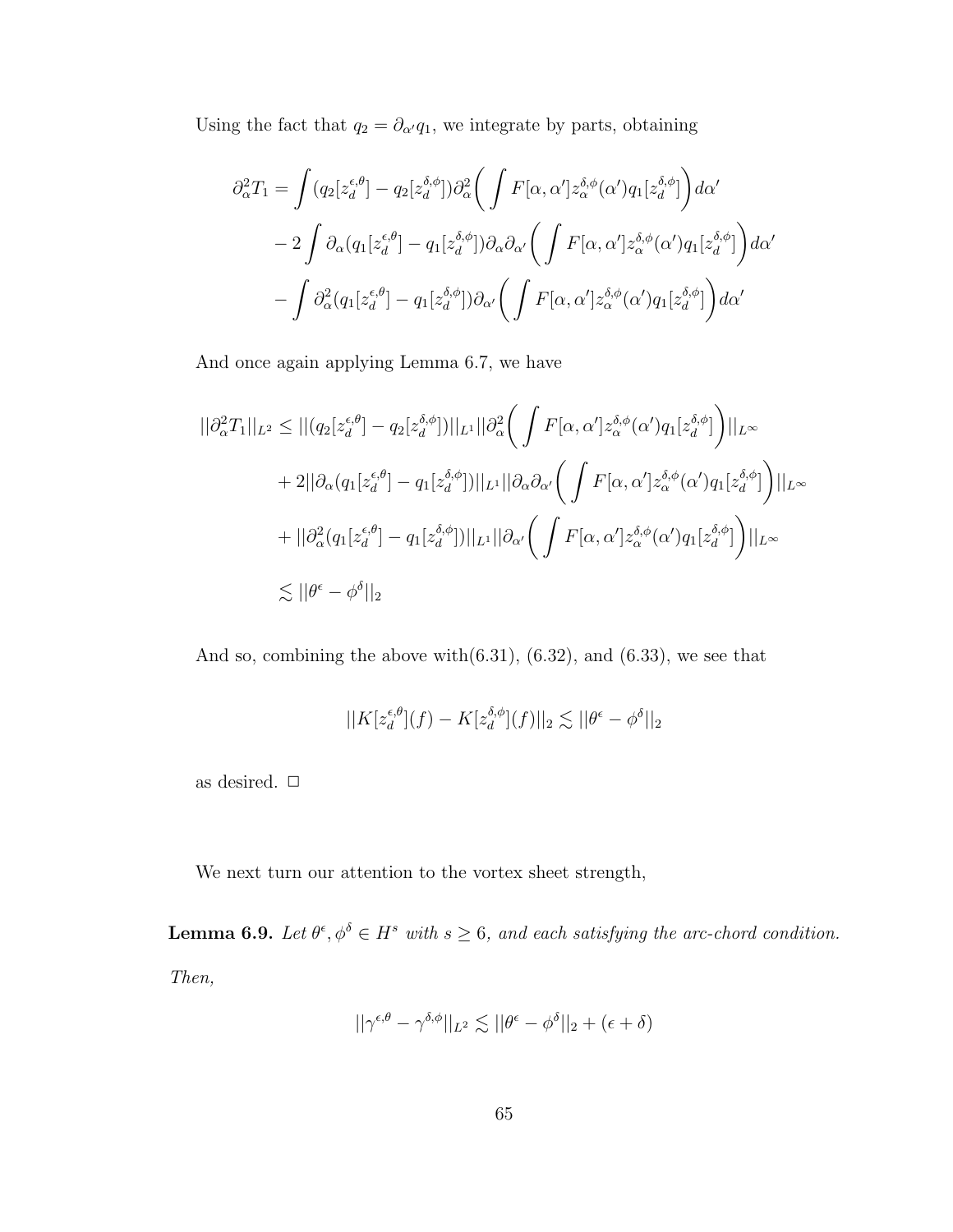*Proof of Lemma 6.9:* Now, recall that  $\gamma^{\epsilon,\theta}$  is defined by the integral equation,

$$
\gamma^{\epsilon,\theta} = \tau \chi_{\epsilon} \theta_{\alpha\alpha}^{\epsilon} - R \sin(\chi_{\epsilon} \theta^{\epsilon}) - Re\left(\frac{A_{\mu} z_{\alpha}^{\epsilon,\theta}}{\pi i} \int \frac{\gamma(\alpha')}{z_{\alpha}^{\epsilon,\theta}(\alpha) - z_{d}^{\epsilon,\theta}(\alpha')} d\alpha'\right)
$$

We define the integral operator  ${\cal J}[z_d]$  by

$$
J[z_d]f = Re\left(\frac{z_\alpha}{i} \int \frac{f(\alpha')}{z_d(\alpha) - z_d(\alpha')} d\alpha'\right)
$$

And so, we can rewrite the equation for  $\gamma^{\epsilon,\theta}$  as

$$
\left(I + \frac{A_{\mu}}{\pi} J[z_{d}^{\epsilon,\theta}]\right) \gamma^{\epsilon,\theta} = \tau \chi_{\epsilon} \theta_{\alpha\alpha}^{\epsilon} - R \sin(\chi_{\epsilon} \theta^{\epsilon})
$$

This in turn lets us rewrite the equation for  $\gamma^{\epsilon,\theta} - \gamma^{\delta,\phi}$ ,

$$
(I + \frac{A_{\mu}}{\pi}J[z_{d}^{\epsilon,\theta}])\gamma^{\epsilon,\theta} - (I + \frac{A_{\mu}}{\pi}J[z_{d}^{\delta,\phi}])\gamma^{\delta,\phi} = \tau\chi_{\epsilon}\theta_{\alpha\alpha}^{\epsilon} - R\sin(\chi_{\epsilon}\theta^{\epsilon}) - \tau\chi_{\delta}\phi_{\alpha\alpha}^{\delta} + R\sin(\chi_{\delta}\phi^{\delta})
$$

Expanding, we get

$$
\begin{split} & \left(I + \frac{A_{\mu}}{\pi} J[z_d^{\epsilon,\theta}]\right) (\gamma^{\epsilon,\theta} - \gamma^{\delta,\phi}) + \left(\frac{A_{\mu}}{\pi} J[z_d^{\epsilon,\theta}] - \frac{A_{\mu}}{\pi} J[z_d^{\delta,\phi}]\right) (\gamma^{\delta,\phi}) \\ &= \tau(\chi_{\epsilon} \theta_{\alpha\alpha}^{\epsilon} - \chi_{\delta} \phi_{\alpha\alpha}^{\delta}) - R(\sin(\chi_{\epsilon} \theta^{\epsilon}) - \sin(\chi_{\delta} \phi^{\delta})) \end{split}
$$

Rearranging the terms, we see that

$$
\left(I + \frac{A_{\mu}}{\pi} J[z_{d}^{\epsilon,\theta}]\right)(\gamma^{\epsilon,\theta} - \gamma^{\delta,\phi}) = \tau(\chi_{\epsilon} - \chi_{\delta})\theta_{\alpha\alpha}^{\epsilon} + \tau\chi_{\delta}(\theta_{\alpha\alpha}^{\epsilon} - \phi_{\alpha\alpha}^{\delta})
$$

$$
- R(\sin(\chi_{\epsilon}\theta^{\epsilon}) - \sin(\chi_{\delta}\phi^{\delta}))
$$

$$
- \left(\frac{A_{\mu}}{\pi} J[z_{d}^{\epsilon,\theta}] - \frac{A_{\mu}}{\pi} J[z_{d}^{\delta,\phi}]\right)(\gamma^{\delta,\phi})
$$
(6.34)

By Lemma 5 in [1], we know that  $(I + \frac{A_{\mu}}{\pi})$  $\frac{A_\mu}{\pi} J[z_d^{\epsilon,\theta}$  $\binom{\epsilon,\theta}{d}$  is a bounded operator from  $L^2$  to  $L^2$ , so it is sufficient to bound the right-hand side of (6.34). Furthermore, via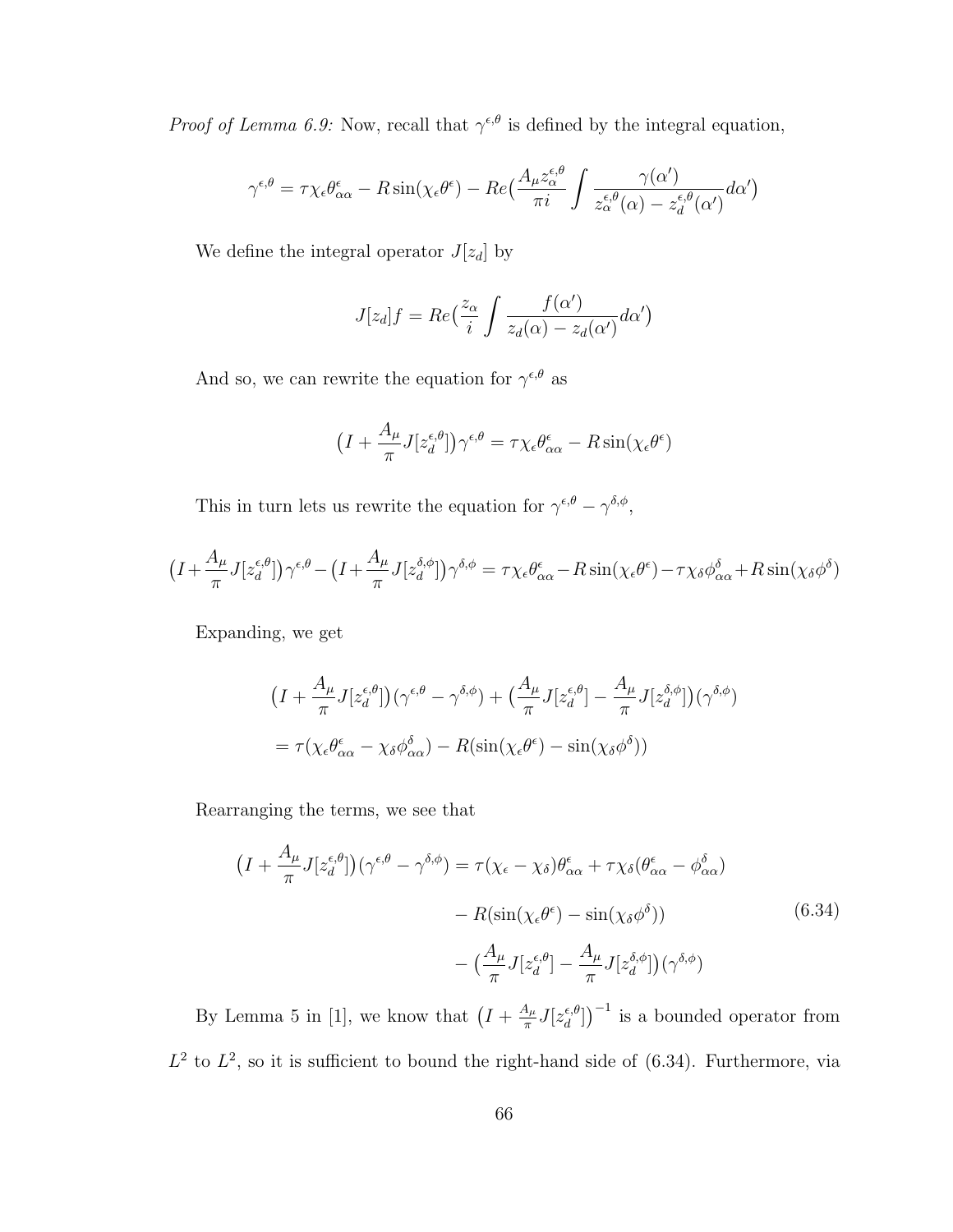Lemmas 6.4 and 6.5, we have that

$$
||\tau(\chi_{\epsilon} - \chi_{\delta})\theta_{\alpha\alpha}^{\epsilon}||_{L^{2}} \lesssim (\epsilon + \delta)
$$

$$
||\tau \chi_{\delta}(\theta_{\alpha\alpha}^{\epsilon} - \phi_{\alpha\alpha}^{\delta})||_{L^{2}} \lesssim ||\theta^{\epsilon} - \phi^{\delta}||_{2}
$$

$$
||R(\sin(\chi_{\epsilon}\theta^{\epsilon}) - \sin(\chi_{\delta}\phi^{\delta}))||_{L^{2}} \lesssim ||\theta^{\epsilon} - \phi^{\delta}||_{2} + (\epsilon + \delta)
$$

Therefore, all that remains is to bound  $\left\| \left( \frac{A_\mu}{\pi} J[z_d^{\epsilon, \theta}] \right) \right\|$  $\left[ \frac{\epsilon}{d} \right] - \frac{A_{\mu}}{\pi}$  $\frac{A_\mu}{\pi} J[z_d^{\delta,\phi}]$  $\binom{d}{d}(\gamma^{\delta,\phi})||_{L^2}$ . However, we can decompose

$$
\frac{1}{z_d(\alpha) - z_d(\alpha')} = \frac{1}{z_\alpha(\alpha')(\alpha - \alpha')} + \left(\frac{1}{z_d(\alpha) - z_d(\alpha')} - \frac{1}{z_\alpha(\alpha')(\alpha - \alpha')}\right)
$$

Applying this to  $J[z_d]$  and recalling the definition of  $K[z_d]$ , we have

$$
J[z_d](f) = Re\left(\frac{\pi z_\alpha}{i}H(\frac{f}{z_\alpha}) + 2\pi z_\alpha K[z_d](f)\right)
$$

Pulling the first term through a commutator and noting that for any real function  $f, Re(\frac{\pi}{i}H(f)) = 0$ , we obtain

$$
J[z_d](f) = Re\left(\frac{\pi z_\alpha}{i}[H, \frac{1}{z_\alpha}](f) + 2\pi z_\alpha K[z_d](f)\right)
$$

and in particular,

$$
(J[z_d^{\epsilon,\theta}] - J[z_d^{\delta,\phi}])(\gamma^{\delta,\phi}) = Re\left(\frac{\pi z_\alpha^{\epsilon,\theta}}{i}[H, \frac{1}{z_\alpha^{\epsilon,\theta}}](\gamma^{\delta,\phi}) + 2\pi z_\alpha^{\epsilon,\theta} K[z_d^{\epsilon,\theta}](\gamma^{\delta,\phi})\right)
$$
  

$$
- Re\left(\frac{\pi z_\alpha^{\delta,\phi}}{i}[H, \frac{1}{z_\alpha^{\delta,\phi}}](\gamma^{\delta,\phi}) + 2\pi z_\alpha^{\delta,\phi} K[z_d^{\delta,\phi}](\gamma^{\delta,\phi})\right)
$$
  

$$
\leq |\pi(z_\alpha^{\epsilon,\theta} - z_\alpha^{\delta,\phi})[H, \frac{1}{z_\alpha^{\epsilon,\theta}}](\gamma^{\delta,\phi})| + |\pi z_\alpha^{\delta,\phi}[H, \frac{1}{z_\alpha^{\epsilon,\theta}} - \frac{1}{z_\alpha^{\delta,\phi}}](\gamma^{\delta,\phi})|
$$
  

$$
+ |2\pi(z_\alpha^{\epsilon,\theta} - z_\alpha^{\delta,\phi})K[z_d^{\epsilon,\theta}](\gamma^{\delta,\phi})|
$$
  

$$
+ |2\pi z_\alpha^{\delta,\phi}(K[z_d^{\epsilon,\theta}] - K[z_d^{\delta,\phi}])(\gamma^{\delta,\phi})|
$$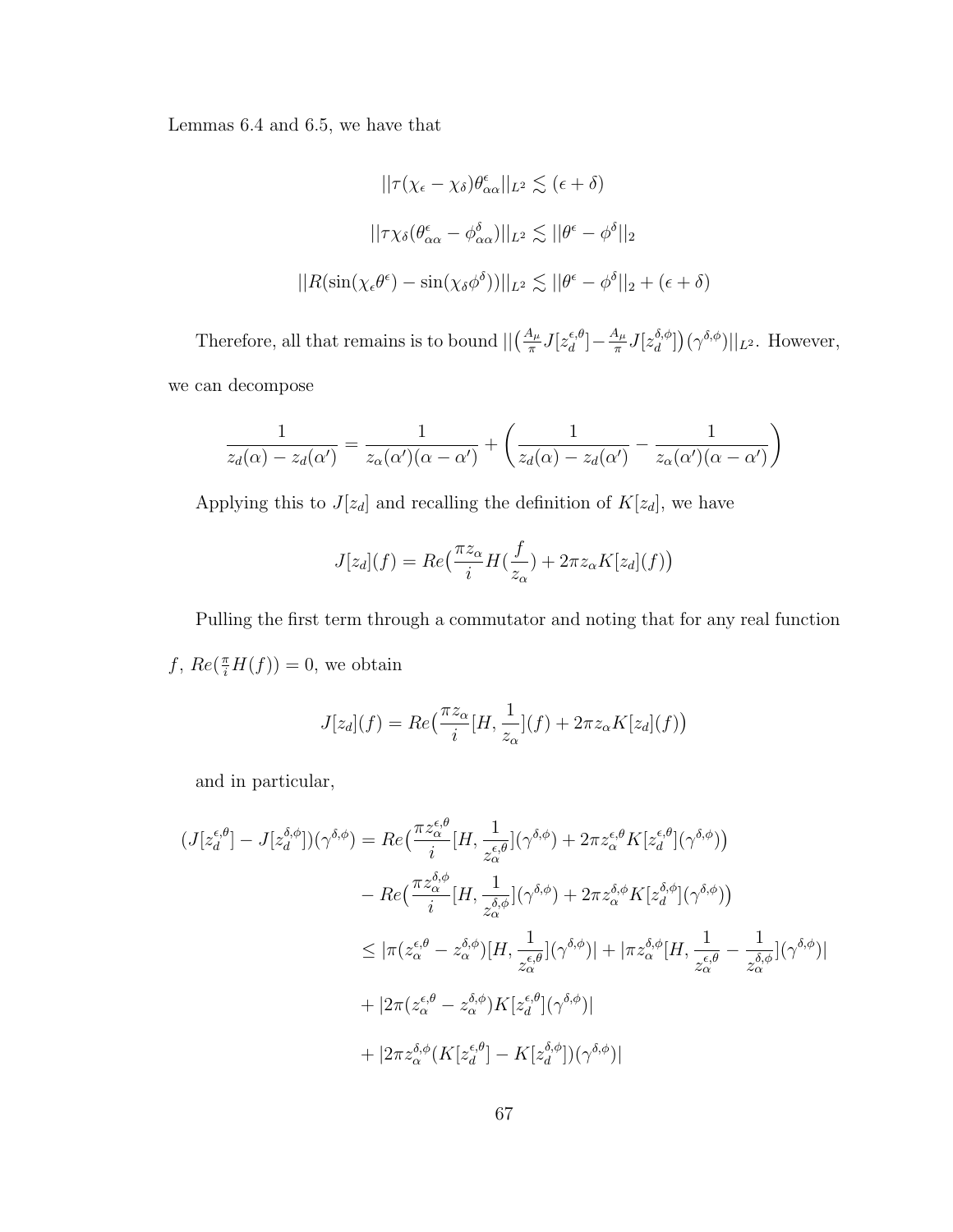Taking the  $L^2$  norm and applying Lemmas 6.6 and 6.8, we get

$$
\begin{aligned} ||(J[z_d^{\epsilon,\theta}] - J[z_d^{\delta,\phi}]) (\gamma^{\delta,\phi})||_{L^2} &\lesssim ||z_\alpha^{\epsilon,\theta} - z_\alpha^{\delta,\phi}||_{L^2} + ||[H, \frac{1}{z_\alpha^{\epsilon,\theta}} - \frac{1}{z_\alpha^{\delta,\phi}}] (\gamma^{\delta,\phi})||_{L^2} \\ &+ ||z_\alpha^{\epsilon,\theta} - z_\alpha^{\delta,\phi}||_{L^2} + ||(K[z_d^{\epsilon,\theta}] - K[z_d^{\delta,\phi}]) (\gamma^{\delta,\phi})||_{L^2} \\ &\lesssim ||\theta^\epsilon - \phi^\delta||_2 \end{aligned}
$$

Therefore,  $||\left(\frac{A_{\mu}}{\pi}J[z_d^{\epsilon,\theta}]$  $\frac{\epsilon}{d}$ ]  $-\frac{A_\mu}{\pi}$  $\frac{A_\mu}{\pi} J[z_d^{\delta,\phi}]$  $\frac{\delta \phi}{d}$ ) $(\gamma^{\delta,\phi})||_{L^2} \lesssim ||\theta^{\epsilon} - \phi^{\delta}||_2$ , as desired.  $\Box$ 

With Lipschitz bounds on  $\gamma$ ,  $K[z_d]$ , and  $[H, \cdot]$ , we now have the necessary tools for bounding  $W$  and  $m$ .

**Lemma 6.10.** Let  $\theta^{\epsilon}, \phi^{\delta} \in H^s$  with  $s \geq 6$ , and each satisfying the arc-chord condition. Then,

$$
||m^{\epsilon,\theta} - m^{\delta,\phi}||_2 \lesssim ||\theta^{\epsilon} - \phi^{\delta}||_2 + (\epsilon + \delta)
$$

*Proof of Lemma 6.10:* We begin with  $m^{\epsilon,\theta} - m^{\delta,\phi}$ . Now,

$$
\Phi(m^{\epsilon,\theta} - m^{\delta,\phi})^* = (z^{\epsilon,\theta}_{\alpha} - z^{\delta,\phi}_{\alpha})K[z^{\epsilon,\theta}_{d}](\frac{\gamma^{\epsilon,\theta}}{z^{\epsilon,\theta}_{\alpha}})_{\alpha}) \n+ z^{\delta,\phi}_{\alpha}(K[z^{\epsilon,\theta}_{d}] - K[z^{\delta,\phi}_{d}](\frac{\gamma^{\epsilon,\theta}}{z^{\epsilon,\theta}_{\alpha}})_{\alpha}) \n+ z^{\delta,\phi}_{\alpha}K[z^{\delta,\phi}_{d}](\frac{\gamma^{\epsilon,\theta}}{z^{\epsilon,\theta}_{\alpha}})_{\alpha} - (\frac{\gamma^{\delta,\phi}}{z^{\delta,\phi}_{\alpha}})_{\alpha}) \n+ \frac{z^{\epsilon,\theta}_{\alpha} - z^{\delta,\phi}_{\alpha}}{2i}[H, \frac{1}{(z^{\epsilon,\theta}_{\alpha})^{2}}](z^{\epsilon,\theta}_{\alpha}(\frac{\gamma^{\epsilon,\theta}}{z^{\epsilon,\theta}_{\alpha}})_{\alpha}) \n+ \frac{z^{\delta,\phi}_{\alpha}}{2i}[H, \frac{1}{(z^{\epsilon,\theta}_{\alpha})^{2}} - \frac{1}{(z^{\delta,\phi}_{\alpha})^{2}}](z^{\epsilon,\theta}_{\alpha}(\frac{\gamma^{\epsilon,\theta}}{z^{\epsilon,\theta}_{\alpha}})_{\alpha}) \n+ \frac{z^{\delta,\phi}_{\alpha}}{2i}[H, \frac{1}{(z^{\delta,\phi}_{\alpha})^{2}}]((z^{\epsilon,\theta}_{\alpha} - z^{\delta,\phi}_{\alpha})(\frac{\gamma^{\epsilon,\theta}}{z^{\epsilon,\theta}_{\alpha}})_{\alpha}) \n+ \frac{z^{\delta,\phi}_{\alpha}}{2i}[H, \frac{1}{(z^{\delta,\phi}_{\alpha})^{2}}](z^{\delta,\phi}_{\alpha}((\frac{\gamma^{\epsilon,\theta}}{z^{\epsilon,\theta}_{\alpha}})_{\alpha} - (\frac{\gamma^{\delta,\phi}}{z^{\delta,\phi}_{\alpha}})_{\alpha}))
$$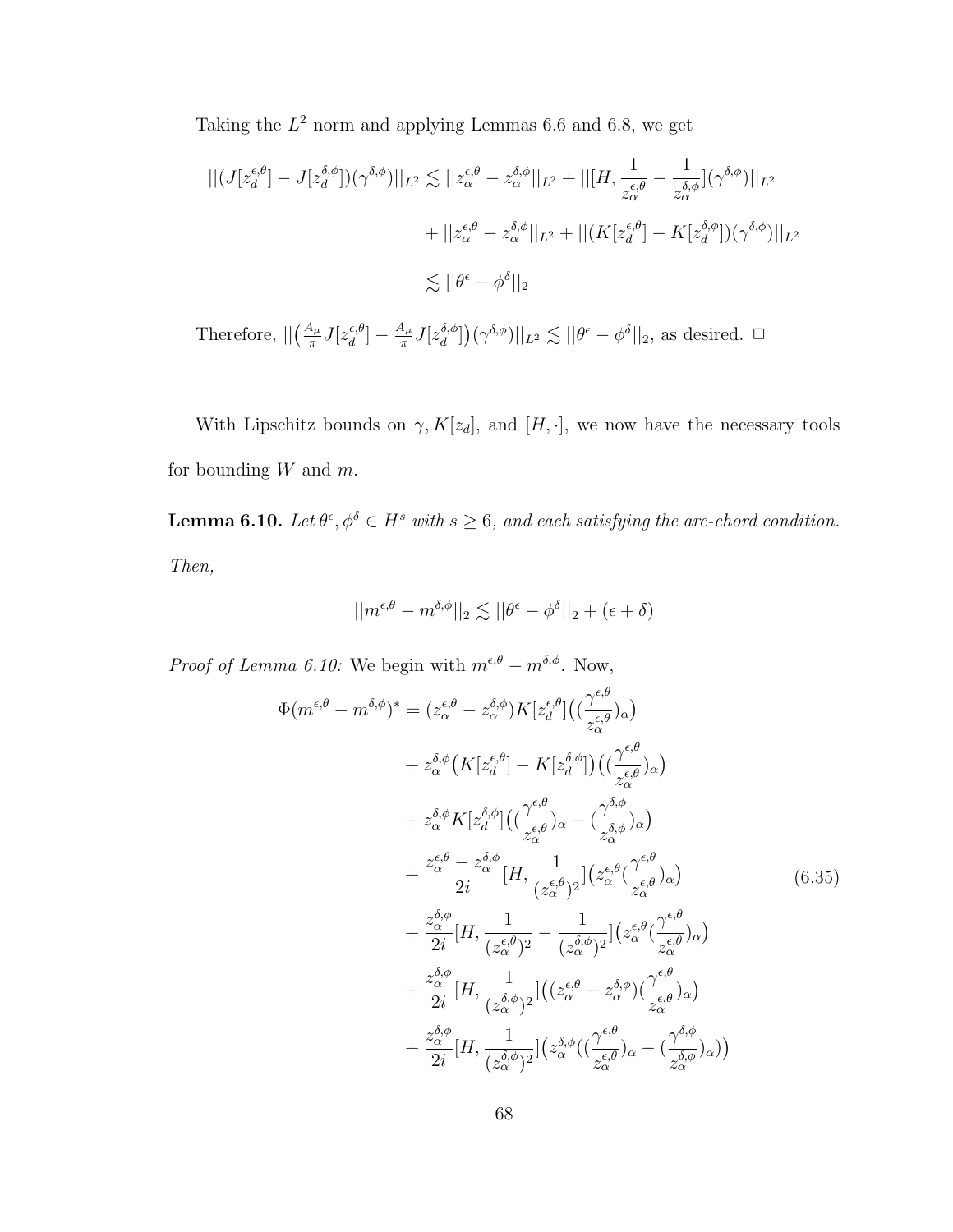For simplicity of notation, we write

$$
\Phi(m^{\epsilon,\theta} - m^{\delta,\phi})^* = \sum_{i=1}^7 T_i
$$

where  $T_i$  represents the ith term in (6.35). Now,  $T_1$  can be bounded via Lemma 6.5,

$$
||T_1||_2 \le ||z_\alpha^{\epsilon,\theta} - z_\alpha^{\delta,\phi}||_2 ||K[z_d^{\epsilon,\theta}] \left( (\frac{\gamma^{\epsilon,\theta}}{z_\alpha^{\epsilon,\theta}})_\alpha \right) ||_2 \lesssim ||\theta^{\epsilon} - \phi^\delta||_2 \tag{6.36}
$$

 $T_2$  follows from Lemma  $6.8, \,$ 

$$
||T_2||_2 \le ||z_\alpha^{\delta,\phi}\big(K[z_d^{\epsilon,\theta}] - K[z_d^{\delta,\phi}]\big) \big((\frac{\gamma^{\epsilon,\theta}}{z_\alpha^{\epsilon,\theta}})_\alpha\big) ||_2 \lesssim ||\theta^{\epsilon} - \phi^\delta||_2 \tag{6.37}
$$

For  $T_3$ , we expand the integral and integrate by parts,

$$
T_3 = \frac{-z^{\epsilon,\theta}_{\alpha}(\alpha)}{2\pi i} \int \left( \frac{\gamma^{\epsilon,\theta}}{z^{\epsilon,\theta}_{\alpha}(\alpha')} \right)_{\alpha'} - \left( \frac{\gamma^{\delta,\phi}}{z^{\delta,\phi}_{\alpha}(\alpha')} \right)_{\alpha'} \right) \frac{q_2[z^{\delta,\phi}_{d}]}{z^{\delta,\phi}_{\alpha}(\alpha')q_1[z^{\delta,\phi}_{d}]} d\alpha'
$$
  
= 
$$
\frac{z^{\epsilon,\theta}_{\alpha}(\alpha)}{2\pi i} \int \left( \frac{\gamma^{\epsilon,\theta}}{z^{\epsilon,\theta}_{\alpha}(\alpha')} - \frac{\gamma^{\delta,\phi}}{z^{\delta,\phi}_{\alpha}(\alpha')} \right) \partial_{\alpha'} \frac{q_2[z^{\delta,\phi}_{d}]}{z^{\delta,\phi}_{\alpha}(\alpha')q_1[z^{\delta,\phi}_{d}]} d\alpha'
$$

However, as in the proof of local existence, for  $0 \leq j \leq 2$ ,  $\partial_{\alpha}^{j} \partial_{\alpha'} q_2[z_{d}^{\delta,\phi}]$  $\binom{\delta,\phi}{d} \in L^1$  and  $\partial_{\alpha^\prime}(z_\alpha^{\delta,\phi}(\alpha^\prime)q_1[z_d^{\delta,\phi}% ]^{2}=\delta_{\alpha}^{\delta,\phi}(\alpha^\prime)q_1[z_d^{\delta,\phi}]^{2}$  $\binom{\delta,\phi}{d}$  =  $H^2$ , therefore  $||\partial_{\alpha}^{j}$  $q_2[z_d^{\delta,\phi}]$  $\frac{q_2[z_d^{\bar{\jmath}}]}{z_{\alpha}^{\delta,\phi}(\alpha')q_1[z_d^{\delta,\phi}]}||_{L^1}$  is bounded, and therefore

$$
||T_3||_2 \lesssim ||z_{\alpha}^{\epsilon,\theta}||_2||\frac{\gamma^{\epsilon,\theta}}{z_{\alpha}^{\epsilon,\theta}} - \frac{\gamma^{\delta,\phi}}{z_{\alpha}^{\delta,\phi}}||_{L^2}
$$
  

$$
\lesssim ||\frac{z_{\alpha}^{\delta,\phi}\gamma^{\epsilon,\theta} - z_{\alpha}^{\epsilon,\theta}\gamma^{\delta,\phi}}{z_{\alpha}^{\epsilon,\theta}z_{\alpha}^{\delta,\phi}}||_{L^2}
$$
  

$$
\lesssim ||z_{\alpha}^{\delta,\phi}\gamma^{\epsilon,\theta} - z_{\alpha}^{\epsilon,\theta}\gamma^{\delta,\phi}||_{L^2}
$$
  

$$
\lesssim ||(z_{\alpha}^{\delta,\phi} - z_{\alpha}^{\epsilon,\theta})\gamma^{\epsilon,\theta} + z_{\alpha}^{\epsilon,\theta}(\gamma^{\epsilon,\theta} - \gamma^{\delta,\phi})||_{L^2}
$$

And so, applying Lemmas 6.5 and 6.9, we have

$$
||T_3||_2 \lesssim ||z_\alpha^{\delta,\phi} - z_\alpha^{\epsilon,\theta}||_{L^2} + ||\gamma^{\epsilon,\theta} - \gamma^{\delta,\phi}||_{L^2} \lesssim ||\theta^\epsilon - \phi^\delta||_2 + (\epsilon + \delta)
$$
(6.38)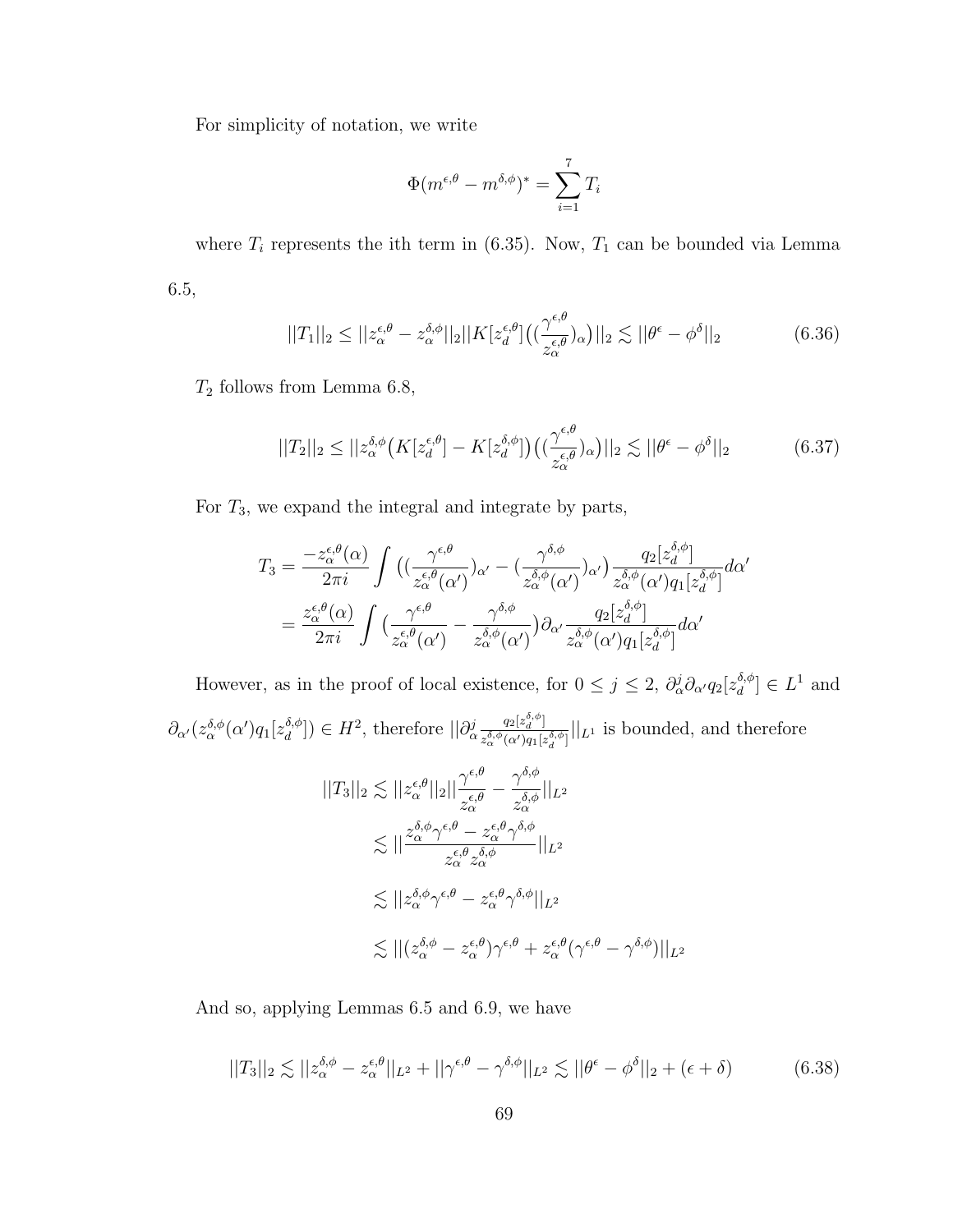$T_4$  can be immediately bounded via Lemma 6.5,

$$
||T_4||_2 = ||\frac{z_\alpha^{\epsilon,\theta} - z_\alpha^{\delta,\phi}}{2i} [H, \frac{1}{(z_\alpha^{\epsilon,\theta})^2}](z_\alpha^{\epsilon,\theta}(\frac{\gamma^{\epsilon,\theta}}{z_\alpha^{\epsilon,\theta}})_\alpha)||_2 \lesssim ||z_\alpha^{\epsilon,\theta} - z_\alpha^{\delta,\phi}||_2 \lesssim ||\theta^{\epsilon} - \phi^{\delta}||_2 \tag{6.39}
$$

For  $T_5$ , we note that  $[H, f](g) = H(fg) - fH(g)$  and write

$$
T_5 = \frac{z_{\alpha}^{\delta,\phi}}{2i} H\left((\frac{1}{(z_{\alpha}^{\epsilon,\theta})^2} - \frac{1}{(z_{\alpha}^{\delta,\phi})^2}) z_{\alpha}^{\epsilon,\theta} (\frac{\gamma^{\epsilon,\theta}}{z_{\alpha}^{\epsilon,\theta}})_{\alpha}\right)
$$
  
\n
$$
- \frac{z_{\alpha}^{\delta,\phi}}{2i} (\frac{1}{(z_{\alpha}^{\epsilon,\theta})^2} - \frac{1}{(z_{\alpha}^{\delta,\phi})^2}) H\left(z_{\alpha}^{\epsilon,\theta} (\frac{\gamma^{\epsilon,\theta}}{z_{\alpha}^{\epsilon,\theta}})_{\alpha}\right)
$$
  
\n
$$
\lesssim ||\frac{1}{(z_{\alpha}^{\epsilon,\theta})^2} - \frac{1}{(z_{\alpha}^{\delta,\phi})^2}||_2
$$
  
\n
$$
\lesssim ||\frac{(z_{\alpha}^{\delta,\phi})^2 - (z_{\alpha}^{\epsilon,\theta})^2}{(z_{\alpha}^{\delta,\phi})^2 (z_{\alpha}^{\epsilon,\theta})^2}||_2
$$
  
\n
$$
\lesssim ||\frac{(z_{\alpha}^{\delta,\phi} + z_{\alpha}^{\epsilon,\theta})(z_{\alpha}^{\delta,\phi} - z_{\alpha}^{\epsilon,\theta})}{(z_{\alpha}^{\delta,\phi})^2 (z_{\alpha}^{\epsilon,\theta})^2}||_2
$$
  
\n
$$
\lesssim ||z_{\alpha}^{\delta,\phi} - z_{\alpha}^{\epsilon,\theta}||_2
$$
  
\n
$$
\lesssim ||\theta^{\epsilon} - \phi^{\delta}||_2
$$

 $T_6$  is an immediate consequence of Lemma 6.6,  $\,$ 

$$
||T_6||_2 = ||\frac{z_{\alpha}^{\delta,\phi}}{2i} [H, \frac{1}{(z_{\alpha}^{\delta,\phi})^2}] \left( (z_{\alpha}^{\epsilon,\theta} - z_{\alpha}^{\delta,\phi}) (\frac{\gamma^{\epsilon,\theta}}{z_{\alpha}^{\epsilon,\theta}})_{\alpha} \right) ||_2
$$
  

$$
\lesssim ||(z_{\alpha}^{\epsilon,\theta} - z_{\alpha}^{\delta,\phi}) (\frac{\gamma^{\epsilon,\theta}}{z_{\alpha}^{\epsilon,\theta}})_{\alpha} ||_{L^2}
$$
  

$$
\lesssim ||\theta^{\epsilon} - \phi^{\delta}||_2
$$
 (6.41)

Finally,  $T_7$  is dealt with similarly to  $T_3$ , via expanding the integral and integrating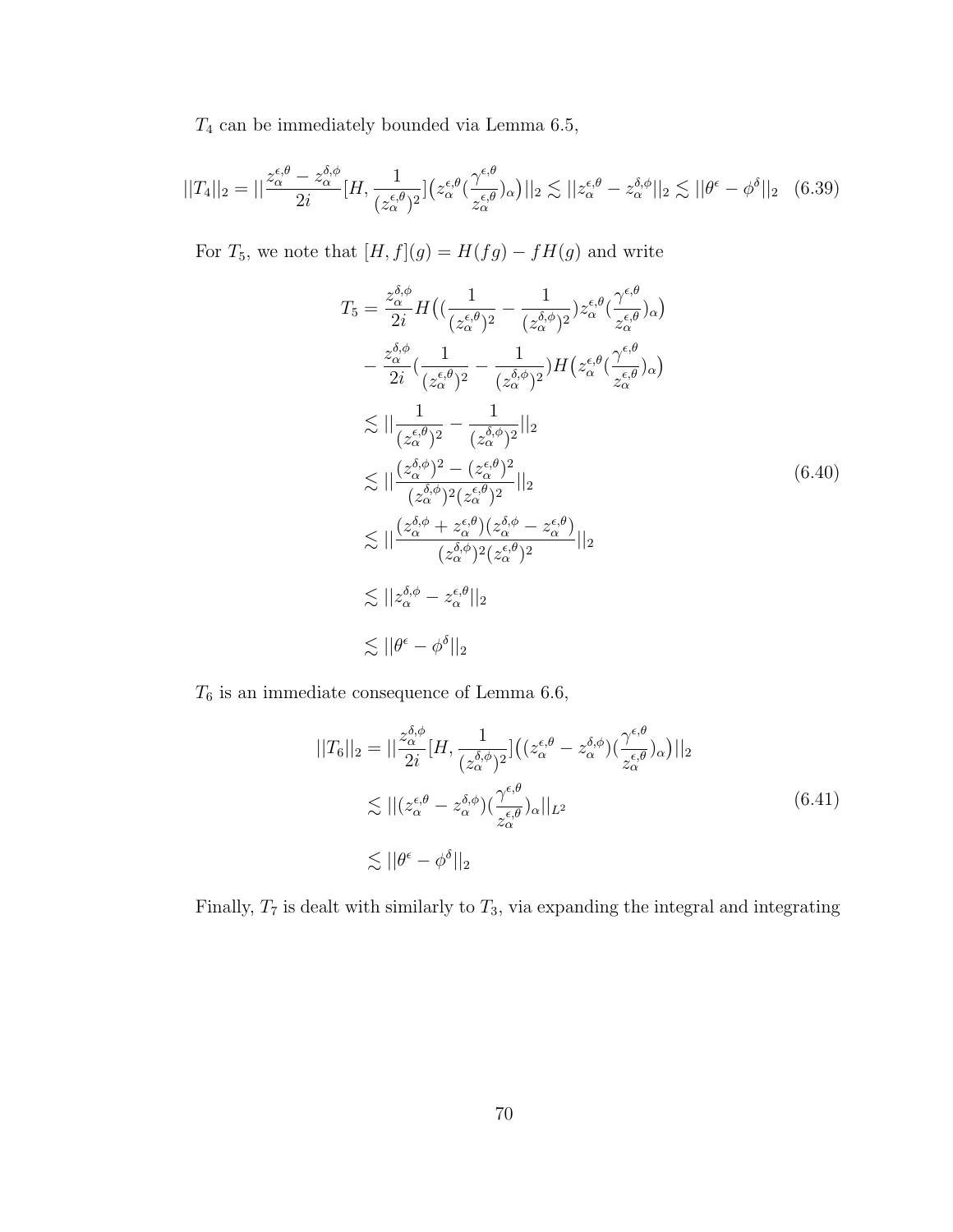by parts.

$$
T_7 = \frac{z_{\alpha}^{\delta,\phi}}{2i} [H, \frac{1}{(z_{\alpha}^{\delta,\phi})^2}] \left(z_{\alpha}^{\delta,\phi}((\frac{\gamma^{\epsilon,\theta}}{z_{\alpha}^{\epsilon,\theta}})_{\alpha} - (\frac{\gamma^{\delta,\phi}}{z_{\alpha}^{\delta,\phi}})_{\alpha})\right)
$$
  
\n
$$
= \frac{z_{\alpha}^{\delta,\phi}(\alpha)}{2\pi i} \int q_1 \left[\frac{1}{(z_{\alpha}^{\delta,\phi})^2}\right] z_{\alpha}^{\delta,\phi}(\alpha') \left((\frac{\gamma^{\epsilon,\theta}}{z_{\alpha}^{\epsilon,\theta}})_{\alpha'} - (\frac{\gamma^{\delta,\phi}}{z_{\alpha}^{\delta,\phi}})_{\alpha'}\right) d\alpha'
$$
  
\n
$$
= \frac{z_{\alpha}^{\delta,\phi}(\alpha)}{2\pi i} \int \left(\frac{\gamma^{\epsilon,\theta}}{z_{\alpha}^{\epsilon,\theta}} - \frac{\gamma^{\delta,\phi}}{z_{\alpha}^{\delta,\phi}}\right) \partial_{\alpha'}(q_1 \left[\frac{1}{(z_{\alpha}^{\delta,\phi})^2}\right] z_{\alpha}^{\delta,\phi}(\alpha')) d\alpha'
$$

Once again, we use the fact that for  $0 \leq i \leq 2$ ,  $\partial_{\alpha}^{i} \partial_{\alpha'} q_1 \left[ \frac{1}{\sigma \sqrt{\alpha'}} \right]$  $\frac{1}{(z_\alpha^{\delta,\phi})^2}] \in L^1$ , and  $\partial_{\alpha'} z_\alpha^{\delta,\phi} \in$  $H^2$ , and therefore

$$
T_7 \lesssim ||\frac{\gamma^{\epsilon,\theta}}{z_{\alpha}^{\epsilon,\theta}} - \frac{\gamma^{\delta,\phi}}{z_{\alpha}^{\delta,\phi}}||_{L^2} \lesssim ||\theta^{\epsilon} - \phi^{\delta}||_2 + (\epsilon + \delta)
$$
 (6.42)

And so, combining equations (6.36) through (6.42), we have that

$$
||m^{\epsilon,\theta} - m^{\delta,\phi}||_2 \lesssim ||\theta - \phi||_2 + (\epsilon + \delta)
$$
\n(6.43)

as desired.  $\Box$ 

**Lemma 6.11.** Let  $\theta^{\epsilon}, \phi^{\delta} \in H^s$  with  $s \geq 6$ , and each satisfying the arc-chord condition.

Then,

$$
||W^{\epsilon,\theta} \cdot \hat{t}^{\epsilon,\theta} - W^{\delta,\phi} \cdot \hat{t}^{\delta,\phi}||_2 \lesssim ||\theta^{\epsilon} - \phi^{\delta}||_2 + (\epsilon + \delta)
$$
  

$$
||\tilde{W}^{\epsilon,\theta} \cdot \hat{n}^{\epsilon,\theta} - \tilde{W}^{\delta,\phi} \cdot \hat{n}^{\delta,\phi}||_2 \lesssim ||\theta^{\epsilon} - \phi^{\delta}||_2 + (\epsilon + \delta)
$$
  

$$
||W^{\epsilon,\theta} \cdot \hat{n}^{\epsilon,\theta} - W^{\delta,\phi} \cdot \hat{n}^{\delta,\phi}||_{L^2} \lesssim ||\theta^{\epsilon} - \phi^{\delta}||_2 + (\epsilon + \delta)
$$

Proof of Lemma 6.11: Now, recall that

$$
W^{\epsilon,\theta} \cdot \hat{t}^{\epsilon,\theta} = Re\left(\frac{z^{\epsilon,\theta}_{\alpha}}{2i} H\left(\frac{\gamma^{\epsilon,\theta}}{z^{\epsilon,\theta}_{\alpha}}\right)\right) + Re(z^{\epsilon,\theta}_{\alpha} K[z^{\epsilon,\theta}_{d}](\gamma^{\epsilon,\theta})\right)
$$

$$
= Re\left(\frac{z^{\epsilon,\theta}_{\alpha}}{2i} [H, \frac{1}{z^{\epsilon,\theta}_{\alpha}}](\gamma^{\epsilon,\theta})\right) + Re(z^{\epsilon,\theta}_{\alpha} K[z^{\epsilon,\theta}_{d}](\gamma^{\epsilon,\theta})\right)
$$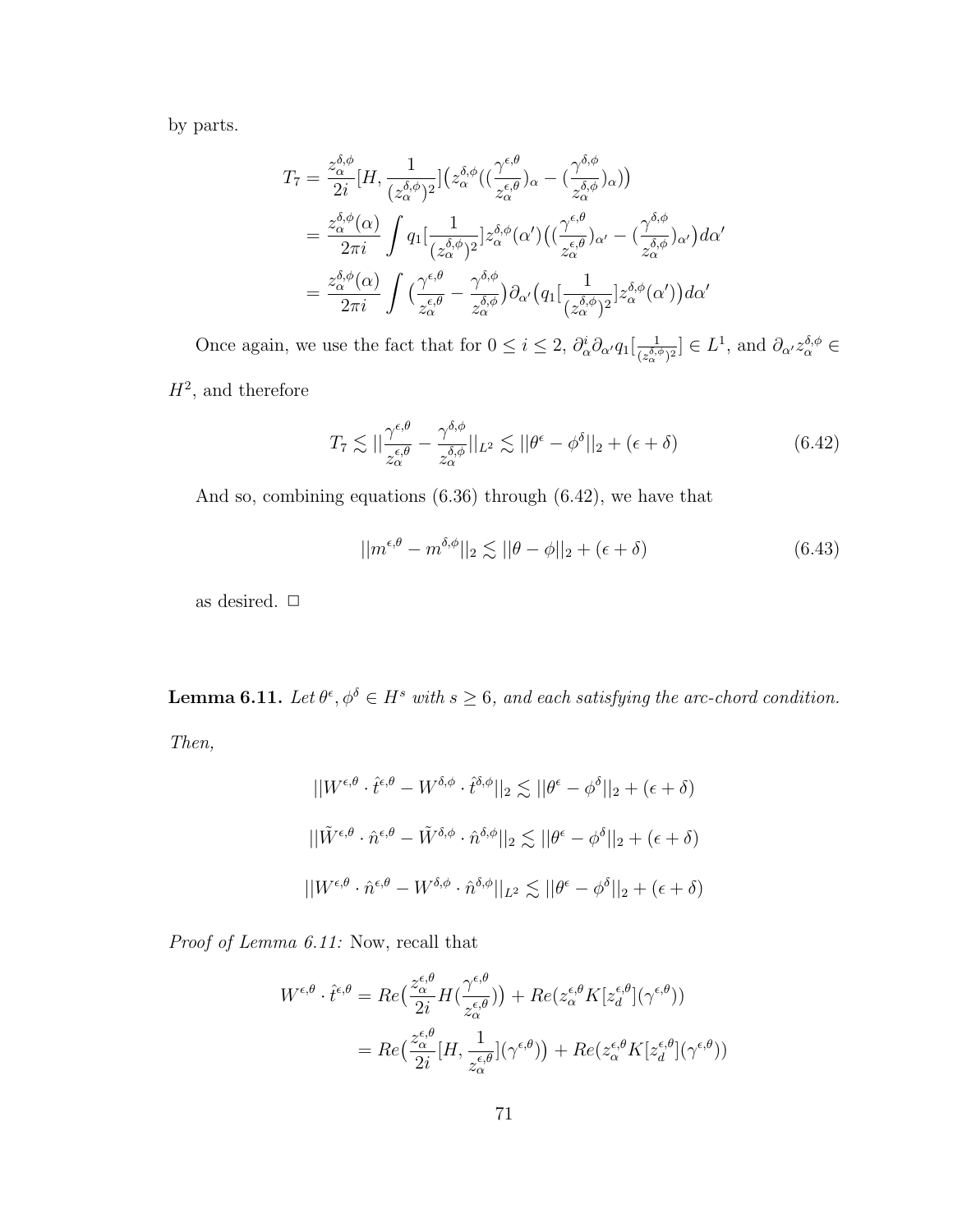Therefore, we have that

$$
(W \cdot \hat{t})^{\epsilon,\theta} - (W \cdot \hat{t})^{\delta,\phi} = Re\left(\frac{z_{\alpha}^{\epsilon,\theta}}{2i}[H, \frac{1}{z_{\alpha}^{\epsilon,\theta}}](\gamma^{\epsilon,\theta})\right) + Re\left(z_{\alpha}^{\epsilon,\theta}K[z_{d}^{\epsilon,\theta}](\gamma^{\epsilon,\theta})\right)
$$
  
\n
$$
- Re\left(\frac{z_{\alpha}^{\delta,\phi}}{2i}[H, \frac{1}{z_{\alpha}^{\delta,\phi}}](\gamma^{\delta,\phi})\right) - Re\left(z_{\alpha}^{\delta,\phi}K[z_{d}^{\delta,\phi}](\gamma^{\delta,\phi})\right)
$$
  
\n
$$
= Re\left(\frac{z_{\alpha}^{\epsilon,\theta} - z_{\alpha}^{\delta,\phi}}{2i}[H, \frac{1}{z_{\alpha}^{\epsilon,\theta}}](\gamma^{\epsilon,\theta})\right) + Re\left(\frac{z_{\alpha}^{\delta,\phi}}{2i}[H, \frac{1}{z_{\alpha}^{\epsilon,\theta}} - \frac{1}{z_{\alpha}^{\delta,\phi}}](\gamma^{\epsilon,\theta})\right)
$$
  
\n
$$
+ Re\left(\frac{z_{\alpha}^{\delta,\phi}}{2i}[H, \frac{1}{z_{\alpha}^{\delta,\phi}}](\gamma^{\epsilon,\theta} - \gamma^{\delta,\phi})\right) + Re\left((z_{\alpha}^{\epsilon,\theta} - z_{\alpha}^{\delta,\phi})K[z_{d}](\gamma^{\epsilon,\theta})\right)
$$
  
\n
$$
+ Re\left(z_{\alpha}^{\delta,\phi}K[z_{d}^{\epsilon,\theta} - z_{d}^{\delta,\phi}](\gamma^{\epsilon,\theta})\right) + Re\left(z_{\alpha}^{\delta,\phi}K[z_{d}^{\delta,\phi}](\gamma^{\epsilon,\theta} - \gamma^{\delta,\phi})\right)
$$
  
\n
$$
= \sum_{i=1}^{6} T_{i}
$$

Where  $T_i$  denotes the ith term of  $(W \cdot \hat{t})^{\epsilon,\theta} - (W \cdot \hat{t})^{\delta,\phi}$ . Now,

$$
||T_1||_2 = ||Re\left(\frac{z_{\alpha}^{\epsilon,\theta} - z_{\alpha}^{\delta,\phi}}{2i}[H, \frac{1}{z_{\alpha}^{\epsilon,\theta}}](\gamma^{\epsilon,\theta})\right)||_2 \lesssim ||z_{\alpha}^{\epsilon,\theta} - z_{\alpha}^{\delta,\phi}||_2 \lesssim ||\theta^{\epsilon} - \phi^{\delta}||_2
$$
  
\n
$$
||T_2||_2 = ||Re\left(\frac{z_{\alpha}^{\delta,\phi}}{2i}[H, \frac{1}{z_{\alpha}^{\epsilon,\theta}} - \frac{1}{z_{\alpha}^{\delta,\phi}}](\gamma^{\epsilon,\theta})\right)||_2 \lesssim ||\frac{1}{z_{\alpha}^{\epsilon,\theta}} - \frac{1}{z_{\alpha}^{\delta,\phi}}||_2 \lesssim ||\theta^{\epsilon} - \phi^{\delta}||_2
$$
  
\n
$$
||T_3||_2 = ||Re\left(\frac{z_{\alpha}^{\delta,\phi}}{2i}[H, \frac{1}{z_{\alpha}^{\delta,\phi}}](\gamma^{\epsilon,\theta} - \gamma^{\delta,\phi})\right)||_2 \lesssim ||\gamma^{\epsilon,\theta} - \gamma^{\delta,\phi}||_{L^2} \lesssim ||\theta^{\epsilon} - \phi^{\delta}||_2 + (\epsilon + \delta)
$$
  
\n
$$
||T_4||_2 = ||Re\left((z_{\alpha}^{\epsilon,\theta} - z_{\alpha}^{\delta,\phi})K[z_d](\gamma^{\epsilon,\theta})\right)||_2 \lesssim ||z_{\alpha}^{\epsilon,\theta} - z_{\alpha}^{\delta,\phi}||_2 \lesssim ||\theta^{\epsilon} - \phi^{\delta}||_2
$$
  
\n
$$
||T_5||_2 = ||Re\left(z_{\alpha}^{\delta,\phi}K[z_d^{\epsilon,\theta} - z_d^{\delta,\phi}](\gamma^{\epsilon,\theta})\right)||_2 \lesssim ||K[z_d^{\epsilon,\theta} - z_d^{\delta,\phi}](\gamma^{\epsilon,\theta})||_2 \lesssim ||\theta^{\epsilon} - \phi^{\delta}||_2 + (\epsilon + \delta)
$$
  
\n
$$
||T_6||_2 = ||Re\left(z_{\alpha}^{\delta,\phi}K[z_d^{\delta,\phi}](\gamma^{\epsilon,\theta} - \gamma^{\delta,\phi})\right)||_2 \lesssim ||\gamma^{\epsilon,\theta} - \gamma^{\delta,\phi}||_{L^2} \
$$

And combining these bounds, we see that

$$
||W^{\epsilon,\theta} \cdot \hat{t}^{\epsilon,\theta} - W^{\delta,\phi} \cdot \hat{t}^{\delta,\phi}||_2 \lesssim ||\theta^{\epsilon} - \phi^{\delta}||_2 + (\epsilon + \delta)
$$
 (6.44)

For  $W\cdot \hat n,$  we have

$$
W \cdot \hat{n} = Re\left(\frac{z_{\alpha}}{2}H\left(\frac{\gamma}{z_{\alpha}}\right)\right) + Re(iz_{\alpha}K[z_{d}](\gamma))
$$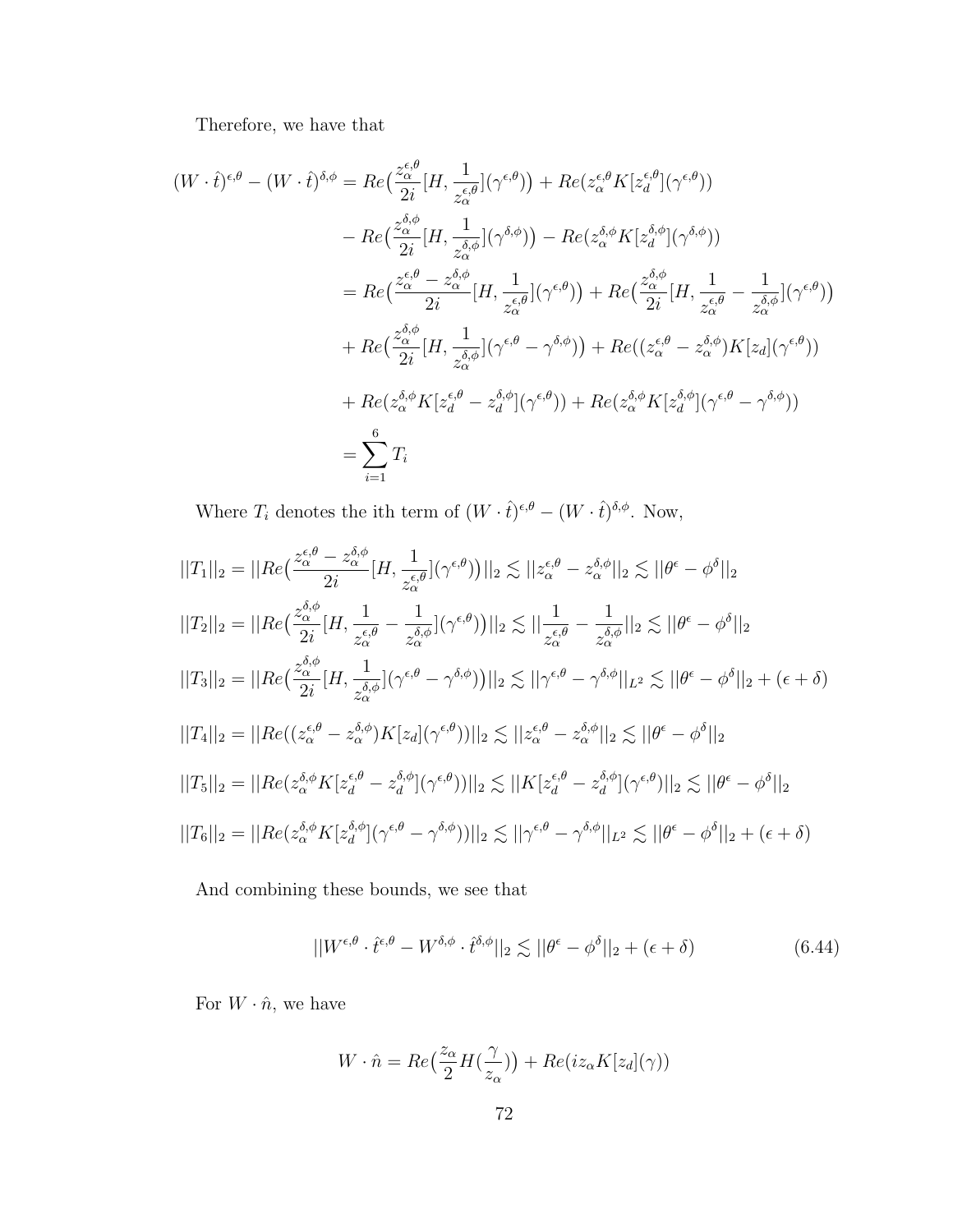And so

$$
(W \cdot \hat{n})^{\epsilon,\theta} - (W \cdot \hat{n})^{\delta,\phi} = Re\left(\frac{z_{\alpha}^{\epsilon,\theta}}{2} H\left(\frac{\gamma^{\epsilon,\theta}}{z_{\alpha}^{\epsilon,\theta}}\right)\right) + Re\left(iz_{\alpha}^{\epsilon,\theta} K[z_{d}^{\epsilon,\theta}](\gamma^{\epsilon,\theta})\right)
$$
  
\n
$$
- Re\left(\frac{z_{\alpha}^{\delta,\phi}}{2} H\left(\frac{\gamma^{\delta,\phi}}{z_{\alpha}^{\delta,\phi}}\right)\right) - Re\left(iz_{\alpha}^{\delta,\phi} K[z_{d}^{\delta,\phi}](\gamma^{\delta,\phi})\right)
$$
  
\n
$$
= Re\left(\frac{z_{\alpha}^{\epsilon,\theta} - z_{\alpha}^{\delta,\phi}}{2} H\left(\frac{\gamma^{\epsilon,\theta}}{z_{\alpha}^{\epsilon,\theta}}\right)\right) + Re\left(\frac{z_{\alpha}^{\delta,\phi}}{2} H\left(\frac{\gamma^{\epsilon,\theta}}{z_{\alpha}^{\epsilon,\phi}} - \frac{\gamma^{\epsilon,\theta}}{z_{\alpha}^{\delta,\phi}}\right)\right)
$$
  
\n
$$
+ Re\left(\frac{z_{\alpha}^{\delta,\phi}}{2} H\left(\frac{\gamma^{\epsilon,\theta} - \gamma^{\delta,\phi}}{z_{\alpha}^{\delta,\phi}}\right)\right) + Re\left(i(z_{\alpha}^{\epsilon,\theta} - z_{\alpha}^{\delta,\phi})K[z_d](\gamma^{\epsilon,\theta})\right)
$$
  
\n
$$
+ Re\left(iz_{\alpha}^{\delta,\phi} K[z_{d}^{\epsilon,\theta} - z_{d}^{\delta,\phi}](\gamma^{\epsilon,\theta})\right) + Re\left(iz_{\alpha}^{\delta,\phi} K[z_{d}^{\delta,\phi}](\gamma^{\epsilon,\theta} - \gamma^{\delta,\phi})\right)
$$
  
\n
$$
= \sum_{i=7}^{12} T_i
$$

Note that we can obtain the equation for  $W^{st} \cdot \hat{n}$  or  $\tilde{W} \cdot \hat{n}$  simply by replacing  $\gamma$ with  $\gamma^{st}$  or  $\tilde{\gamma}$  respectively. Now,  $T_{10}$ ,  $T_{11}$ , and  $T_{12}$  can be bounded in exactly the same way as  $T_4, T_5$ , and  $T_6$  were, as

$$
||T_{10}||_2 = ||Re(i(z_{\alpha}^{\epsilon,\theta} - z_{\alpha}^{\delta,\phi})K[z_d](\gamma^{\epsilon,\theta}))||_2 \lesssim ||z_{\alpha}^{\epsilon,\theta} - z_{\alpha}^{\delta,\phi}||_2 \lesssim ||\theta^{\epsilon} - \phi^{\delta}||_2
$$
  

$$
||T_{11}||_2 = ||Re(iz_{\alpha}^{\delta,\phi}K[z_d^{\epsilon,\theta} - z_d^{\delta,\phi}](\gamma^{\epsilon,\theta}))||_2 \lesssim ||K[z_d^{\epsilon,\theta} - z_d^{\delta,\phi}](\gamma^{\epsilon,\theta})||_2 \lesssim ||\theta^{\epsilon} - \phi^{\delta}||_2
$$
  

$$
||T_{12}||_2 = ||Re(iz_{\alpha}^{\delta,\phi}K[z_d^{\delta,\phi}](\gamma^{\epsilon,\theta} - \gamma^{\delta,\phi}))||_2 \lesssim ||\gamma^{\epsilon,\theta} - \gamma^{\delta,\phi}||_{L^2} \lesssim ||\theta^{\epsilon} - \phi^{\delta}||_2 + (\epsilon + \delta)
$$

As it turns out,  $T_7$  and  $T_8$  can also be bounded analogously to  $T_1$  and  $T_2,$ 

$$
||T_7||_2 = ||Re\left(\frac{z_\alpha^{\epsilon,\theta} - z_\alpha^{\delta,\phi}}{2} H(\frac{\gamma^{\epsilon,\theta}}{z_\alpha^{\epsilon,\theta}})\right)||_2 \lesssim ||z_\alpha^{\epsilon,\theta} - z_\alpha^{\delta,\phi}||_2 \lesssim ||\theta^{\epsilon} - \phi^{\delta}||_2
$$
  

$$
||T_8||_2 = ||Re\left(\frac{z_\alpha^{\delta,\phi}}{2} H(\frac{\gamma^{\epsilon,\theta}}{z_\alpha^{\epsilon,\theta}} - \frac{\gamma^{\epsilon,\theta}}{z_\alpha^{\delta,\phi}})\right)||_2 \lesssim ||\frac{1}{z_\alpha^{\epsilon,\theta}} - \frac{1}{z_\alpha^{\delta,\phi}}||_2 \lesssim ||\theta^{\epsilon} - \phi^{\delta}||_2
$$

Finally, the Sobolev norm of  $T_9$  cannot be bounded directly due to the  $\gamma^{\epsilon,\theta} - \gamma^{\delta,\phi}$ term without a non-singular integral to block derivatives. For the  $L^2$  norm, we obtain

$$
||T_9||_{L^2} = ||Re\left(\frac{z_{\alpha}^{\delta,\phi}}{2}H\left(\frac{\gamma^{\epsilon,\theta} - \gamma^{\delta,\phi}}{z_{\alpha}^{\delta,\phi}}\right)\right)||_{L^2} \lesssim ||\gamma^{\epsilon,\theta} - \gamma^{\delta,\phi}||_{L^2} \lesssim ||\theta^{\epsilon} - \phi^{\delta}||_2 + (\epsilon + \delta)
$$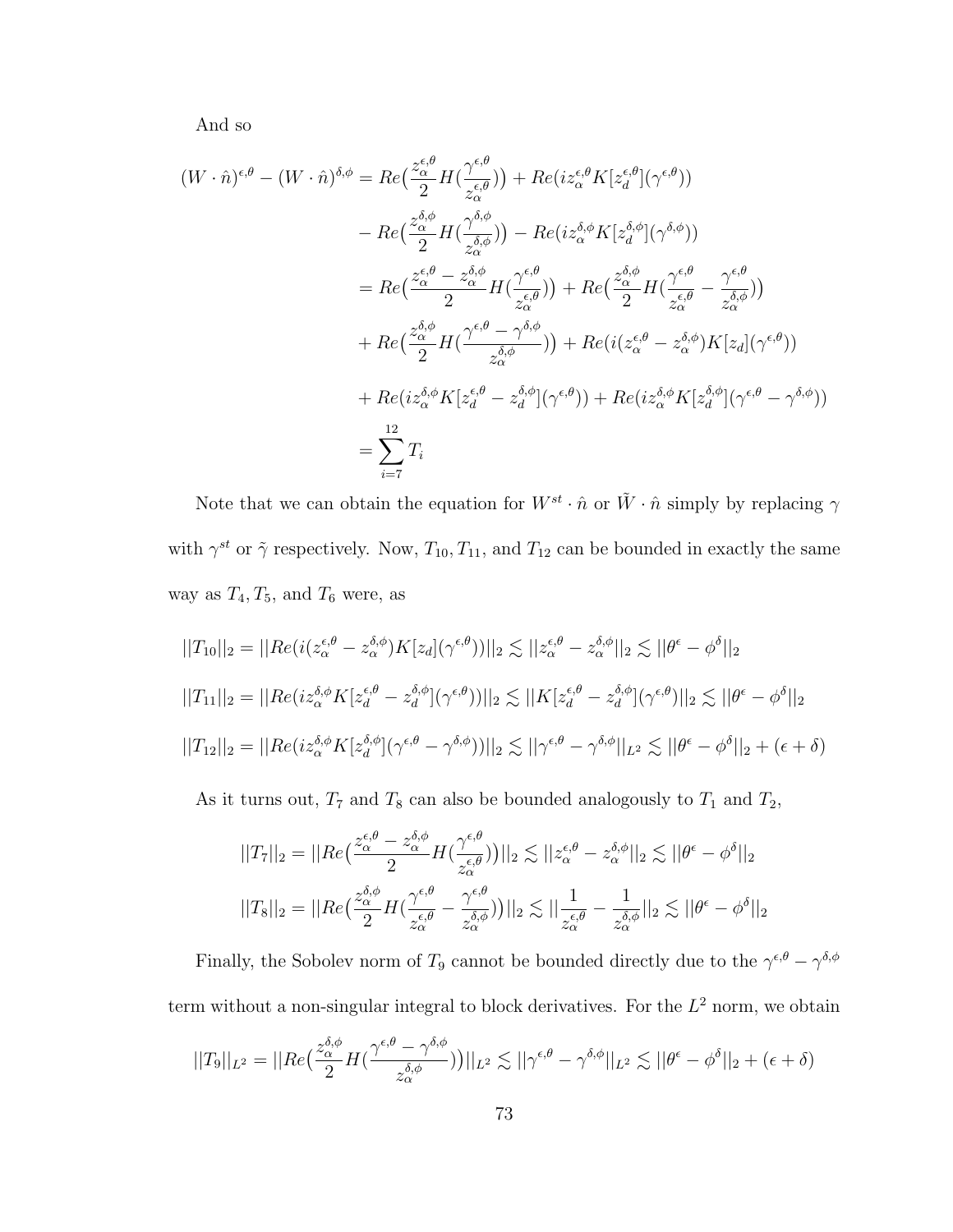and combining this with bounds on the other  $T_i$ , we get

$$
||W^{\epsilon,\theta} \cdot \hat{n}^{\epsilon,\theta} - W^{\delta,\phi} \cdot \hat{n}^{\delta,\phi}||_{L^2} \lesssim ||\theta^{\epsilon} - \phi^{\delta}||_2 + (\epsilon + \delta)
$$
 (6.45)

Furthermore, if we consider the non-surface tension part of  $T_9$ , we obtain

$$
||\tilde{T}_9||_2 = ||Re\left(\frac{z_\alpha^{\phi}}{2}H\left(\frac{\tilde{\gamma}^{\theta} - \tilde{\gamma}^{\phi}}{z_\alpha^{\phi}}\right)\right)||_2 \lesssim ||\tilde{\gamma}^{\theta} - \tilde{\gamma}^{\phi}||_2 \lesssim ||\theta - \phi||_2 + (\epsilon + \delta)
$$

and again, combining this with bounds on the other  $\tilde{T}_i$  (which can be obtained in the exact same way as the bounds on the original  $T_i$ ), we get our final bound of

$$
||\tilde{W}^{\epsilon,\theta} \cdot \hat{n}^{\epsilon,\theta} - \tilde{W}^{\delta,\phi} \cdot \hat{n}^{\delta,\phi}||_2 \lesssim ||\theta^{\epsilon} - \phi^{\delta}||_2 + (\epsilon + \delta)
$$
\n(6.46)

concluding the proof.  $\Box$ 

With these lemmas complete, we are now prepared to bound the remainder terms in  $\Upsilon_{11}$ ,  $\Upsilon_{12}$ ,  $\Upsilon_{13}$ ,  $\Upsilon_{21}$ , and  $\Upsilon_{22}$ . To be specific,

**Lemma 6.12.** Let  $\theta, \phi \in H^s$ , both satisfying the arc-chord condition. Then,

$$
||\Upsilon_{11}||_2 \lesssim ||\theta^{\epsilon} - \phi^{\delta}||_2 + (\epsilon + \delta)
$$
  

$$
||\Upsilon_{12}||_{L^2} \lesssim ||\theta^{\epsilon} - \phi^{\delta}||_2 + (\epsilon + \delta)
$$
  

$$
||\Upsilon_{21}||_{L^2} \lesssim ||\theta^{\epsilon} - \phi^{\delta}||_2 + (\epsilon + \delta)
$$
  

$$
||\Upsilon_{13}||_2 \lesssim (\epsilon + \delta)
$$
  

$$
||\Upsilon_{22}||_{L^2} \lesssim (\epsilon + \delta)
$$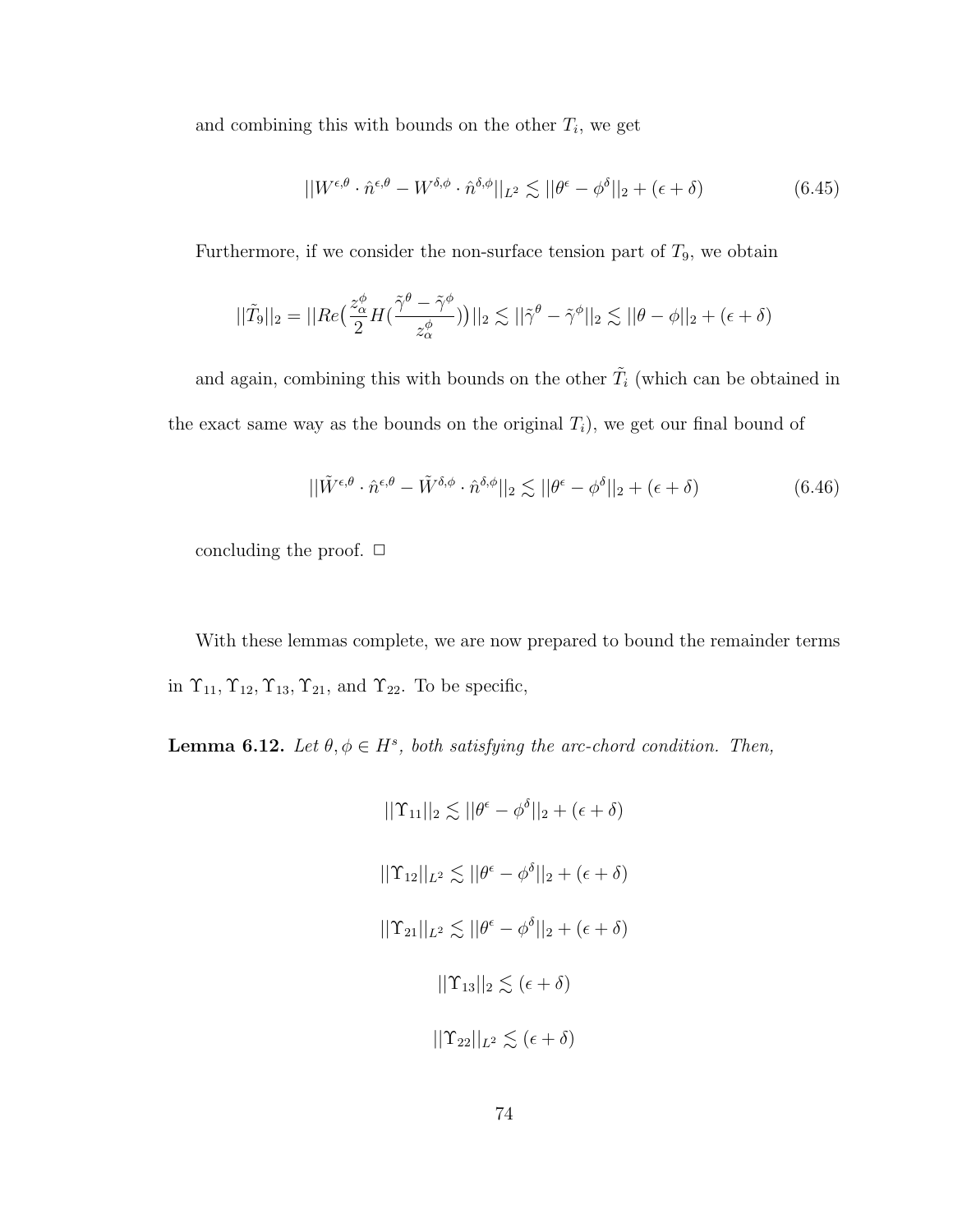Proof of Lemma 6.12:

We will begin with  $\Upsilon_{11}$ . Recall from (6.15) that

$$
\begin{split} \Upsilon_{11} &= H\big((k^{\epsilon,\theta} - k^{\delta,\phi})\chi_{\delta}\theta_{\alpha}^{\epsilon}\big) + [H, k^{\delta,\phi}](\chi_{\delta}(\theta_{\alpha}^{\epsilon} - \phi_{\alpha}^{\delta})) \\ &- \tau A_{\mu}[H, U^{st,\delta,\phi}](\chi_{\delta}(\theta_{\alpha}^{\epsilon} - \phi_{\alpha}^{\delta})) - \frac{A_{\mu}}{2}(\tilde{\gamma}^{\epsilon,\theta} - \tilde{\gamma}^{\delta,\phi})(\chi_{\delta}\theta_{\alpha}^{\epsilon}) \\ &+ B_{5} + B_{6} \\ &= \sum_{i=1}^{6} \Xi_{i} \end{split}
$$

where  $\Xi_i$  represents the ith term in (6.15). Now,  $k^{\epsilon,\theta} = \frac{-R\cos(\chi_{\epsilon}\theta^{\epsilon})}{2} - A_{\mu}\tilde{W}^{\epsilon,\theta} \cdot \hat{n}^{\epsilon,\theta}$ , and so by Lemmas 6.5 and 6.11,  $||k^{\epsilon,\theta} - k^{\delta,\phi}||_2 \lesssim ||\theta^{\epsilon} - \phi^{\delta}||_2 + (\epsilon + \delta)$ . Therefore,

$$
||\Xi_1||_2 = ||H((k^{\epsilon,\theta} - k^{\delta,\phi})\chi_\delta \theta_\alpha^\epsilon)||_2 \leq ||k^{\epsilon,\theta} - k^{\delta,\phi}||_2||\chi_\delta \theta_\alpha^\epsilon||_2 \lesssim ||\theta^\epsilon - \phi^\delta||_2 + (\epsilon + \delta)
$$

 $\Xi_2$  and  $\Xi_3$  can be dealt with via Lemma 6.6,

$$
||\Xi_2||_2 = ||[H, k^{\delta, \phi}](\chi_\delta(\theta_\alpha^\epsilon - \phi_\alpha^\delta))||_2 \lesssim ||\chi_\delta(\theta_\alpha^\epsilon - \phi_\alpha^\delta)||_{L^2} \lesssim ||\theta^\epsilon - \phi^\delta||_2
$$
  

$$
||\Xi_3||_2 = ||\tau A_\mu[H, U^{st, \delta, \phi}](\theta_\alpha^\epsilon - \phi_\alpha^\delta)||_2 \lesssim ||\chi_\delta(\theta_\alpha^\epsilon - \phi_\alpha^\delta)||_{L^2} \lesssim ||\theta^\epsilon - \phi^\delta||_2
$$

 $\Xi_4$  is immediate from Lemma  $6.11$ 

$$
||\Xi_4||_2 = ||\frac{A_\mu}{2}(\tilde{\gamma}^{\epsilon,\theta} - \tilde{\gamma}^{\delta,\phi})(\chi_\delta \theta_\alpha^\epsilon)||_2 \lesssim ||\tilde{\gamma}^{\epsilon,\theta} - \tilde{\gamma}^{\delta,\phi}||_2 \lesssim ||\theta^\epsilon - \phi^\delta||_2 + (\epsilon + \delta)
$$

Finally,  $\Xi_5$  and  $\Xi_6$  both follow from Lemma 6.10.

$$
||\Xi_5||_2 = ||m^{\epsilon,\theta} \cdot \hat{n}^{\epsilon,\theta} - m^{\delta,\phi} \cdot \hat{n}^{\delta,\phi}||_2
$$
  
\n
$$
\leq ||(m^{\epsilon,\theta} - m^{\delta,\phi}) \cdot \hat{n}^{\epsilon,\theta}||_2 + ||m^{\delta,\phi} \cdot (\hat{n}^{\epsilon,\theta} - \hat{n}^{\delta,\phi})||_2
$$
  
\n
$$
\leq ||(m^{\epsilon,\theta} - m^{\delta,\phi})||_2 + ||m^{\delta,\phi}||_2 ||\hat{n}^{\epsilon,\theta} - \hat{n}^{\delta,\phi}||_2
$$
  
\n
$$
\lesssim ||\theta^{\epsilon} - \phi^{\delta}||_2 + (\epsilon + \delta)
$$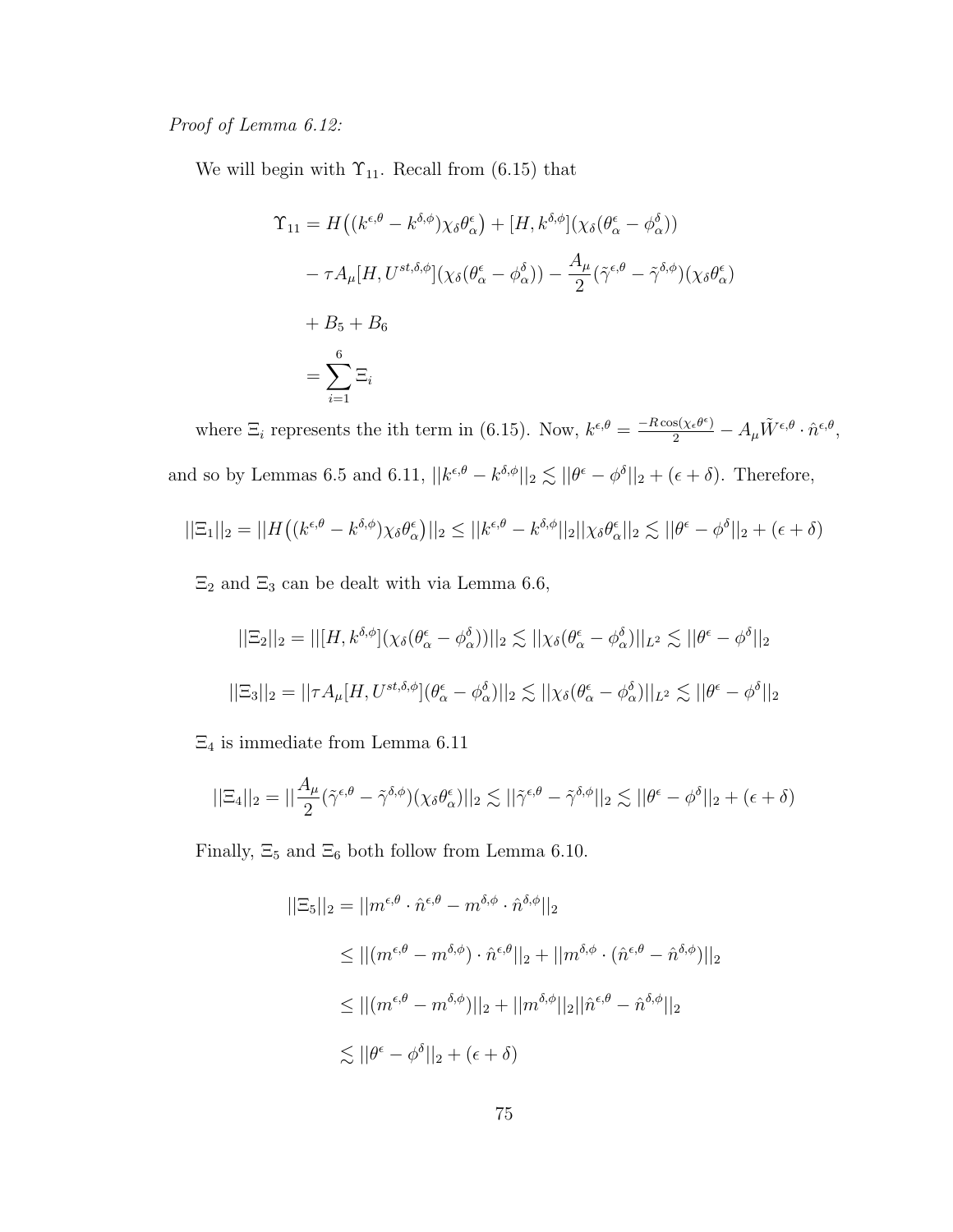$$
||\Xi_6||_2 = || - A_{\mu}H(m^{\epsilon,\theta} \cdot \hat{t}^{\epsilon,\theta} - m^{\delta,\phi} \cdot \hat{t}^{\delta,\phi})||_2
$$
  
\n
$$
\leq A_{\mu}||(m^{\epsilon,\theta} - m^{\delta,\phi}) \cdot \hat{t}^{\epsilon,\theta}||_2 + A_{\mu}||m^{\delta,\phi} \cdot (\hat{t}^{\epsilon,\theta} - \hat{t}^{\delta,\phi})||_2
$$
  
\n
$$
\leq A_{\mu}||(m^{\epsilon,\theta} - m^{\delta,\phi})||_2 + A_{\mu}||m^{\delta,\phi}||_2||\hat{t}^{\epsilon,\theta} - \hat{t}^{\delta,\phi}||_2
$$
  
\n
$$
\lesssim ||\theta^{\epsilon} - \phi^{\delta}||_2 + (\epsilon + \delta)
$$

And therefore, combining the above equations, we see that

$$
||\Upsilon_{11}||_2 \lesssim ||\theta^{\epsilon} - \phi^{\delta}||_2 + (\epsilon + \delta)
$$
\n(6.47)

Next we consider  $\Upsilon_{12}.$  Recall from (6.16) that

$$
\begin{aligned} \Upsilon_{12} &= -\tau A_{\mu} H \left[ (U^{st,\epsilon,\theta} - U^{st,\delta,\phi}) \chi_{\delta} \theta_{\alpha}^{\epsilon} \right] \\ &+ \left[ (V - W \cdot \hat{t})^{\epsilon,\theta} - (V - W \cdot \hat{t})^{\delta,\phi} \right] (\chi_{\delta} \theta_{\alpha}^{\epsilon}) \end{aligned}
$$

Regarding the first term, we can apply Lemma 6.11

$$
||\tau A_{\mu} H \left[ (U^{st,\epsilon,\theta} - U^{st,\delta,\phi}) \chi_{\delta} \theta_{\alpha}^{\epsilon} \right] ||_{L^{2}} \lesssim ||U^{st,\epsilon,\theta} - U^{st,\delta,\phi}||_{L^{2}} ||\chi_{\delta} \theta_{\alpha}^{\epsilon}||_{L^{\infty}}
$$
  

$$
\lesssim ||\theta^{\epsilon} - \phi^{\delta}||_{2} + (\epsilon + \delta)
$$
\n(6.48)

And for the second, recall that

$$
V^{\epsilon,\theta} = \int \theta^{\epsilon}_{\alpha}(W^{\epsilon,\theta} \cdot \hat{n}^{\epsilon,\theta})
$$

$$
V^{\epsilon,\theta} - V^{\delta,\phi} = \int (\theta^{\epsilon}_{\alpha} - \phi^{\delta}_{\alpha})(W \cdot \hat{n})^{\epsilon,\theta} + \phi^{\delta}_{\alpha}((W \cdot \hat{n})^{\epsilon,\theta} - (W \cdot \hat{n})^{\delta,\phi})
$$

Therefore, we have that

$$
||V^{\epsilon,\theta} - V^{\delta,\phi}||_{L^{\infty}} \lesssim ||\theta_{\alpha}^{\epsilon} - \phi_{\alpha}^{\delta}||_{L^{2}} ||(W \cdot \hat{n})^{\epsilon,\theta}||_{L^{2}} + ||\phi_{\alpha}^{\delta}||_{L^{2}} ||(W \cdot \hat{n})^{\epsilon,\theta} - (W \cdot \hat{n})^{\delta,\phi}||_{L^{2}} \lesssim ||\theta^{\epsilon} - \phi^{\delta}||_{2} + (\epsilon + \delta)
$$
 (6.49)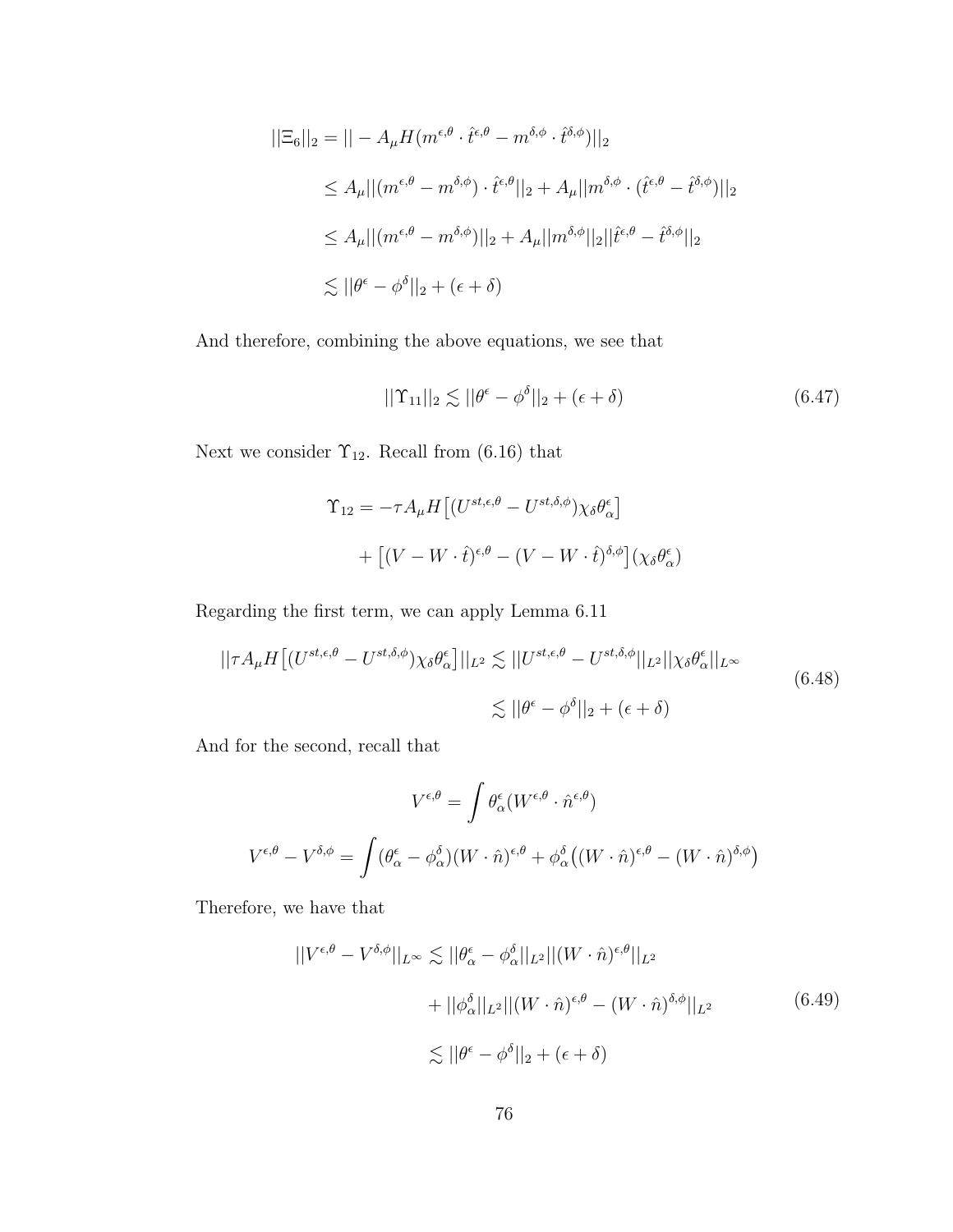This gives us the desired bound,

$$
\begin{aligned} &\| \left[ (V - W \cdot \hat{t})^{\epsilon,\theta} - (V - W \cdot \hat{t})^{\delta,\phi} \right] (\chi_{\delta} \theta_{\alpha}^{\epsilon}) \|_{L^2} \\ &\lesssim \| (V - W \cdot \hat{t})^{\epsilon,\theta} - (V - W \cdot \hat{t})^{\delta,\phi} \|_{L^{\infty}} \| \chi_{\delta} \theta_{\alpha}^{\epsilon} \|_{L^2} \\ &\lesssim \| \theta^{\epsilon} - \phi^{\delta} \|_{2} + (\epsilon + \delta) \end{aligned} \tag{6.50}
$$

And again, combining (6.48) and (6.50), we obtain

$$
||\Upsilon_{12}||_{L^2} \lesssim ||\theta^{\epsilon} - \phi^{\delta}||_2 + (\epsilon + \delta)
$$
\n(6.51)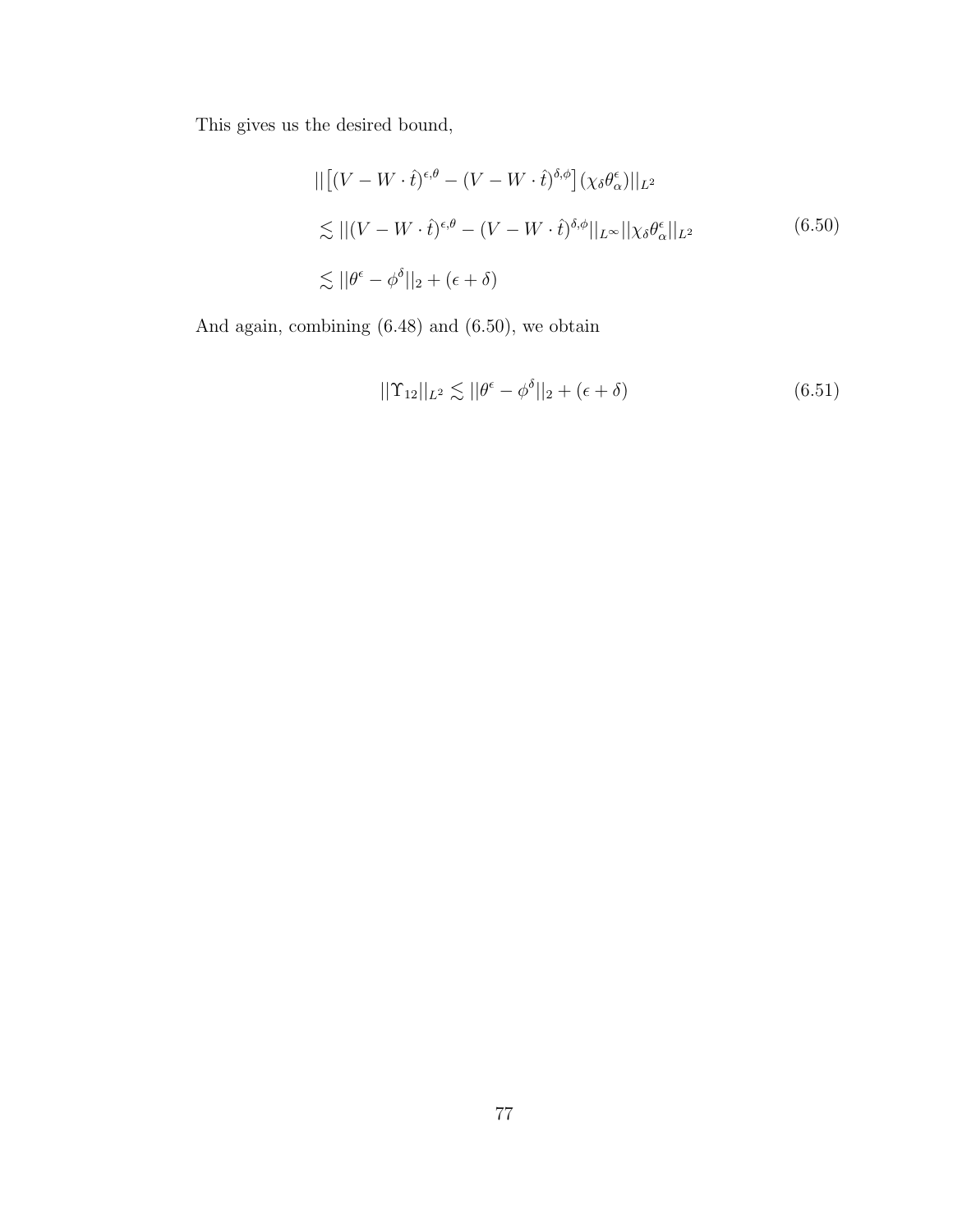Finally, recall from (6.21) that

$$
\begin{split} \Upsilon_{21} &= -\tau A_{\mu} H \big[ (U^{st,\epsilon,\theta} - U^{st,\delta,\phi}) \chi_{\delta} \theta_{\alpha\alpha}^{\epsilon} \big] \\ &- \tau A_{\mu} [H, \chi_{\delta} \theta_{\alpha\alpha}^{\epsilon}] \big( \chi_{\delta} H (\theta_{\alpha\alpha\alpha} - \phi_{\alpha\alpha\alpha}) \big) \\ &- \frac{\tau}{2} A_{\mu} [H, \chi_{\delta} \theta_{\alpha}^{\epsilon}] \big( \chi_{\delta} H (\theta_{\alpha\alpha\alpha}^{\epsilon} - \phi_{\alpha\alpha\alpha}^{\delta}) \big) \\ &+ \tau A_{\mu} \partial_{\alpha} H \bigg( \Big[ \theta_{\alpha}^{\epsilon} (W^{st,\epsilon,\theta} \cdot \hat{t}^{\epsilon,\theta}) - \phi_{\alpha}^{\delta} (W^{st,\delta,\phi} \cdot \hat{t}^{\delta,\phi}) \Big] \chi_{\delta} \theta_{\alpha}^{\epsilon} \bigg) \\ &+ \tau A_{\mu} \partial_{\alpha} H \bigg( \Big[ -m^{st,\epsilon,\theta} \cdot \hat{n}^{\epsilon,\theta} + m^{st,\delta,\phi} \cdot \hat{n}^{\delta,\phi} \Big] \chi_{\delta} \theta_{\alpha}^{\epsilon} \bigg) \\ &+ (\chi_{\delta} \theta_{\alpha\alpha}^{\epsilon}) \big[ (V - W \cdot \hat{t})^{\epsilon,\theta} - (V - W \cdot \hat{t})^{\delta,\phi} \big] \\ &+ \tau (\chi_{\delta} \theta_{\alpha\alpha}^{\epsilon}) [H, \theta_{\alpha}^{\epsilon}] \big( \chi_{\delta} (\theta_{\alpha\alpha}^{\epsilon} - \phi_{\alpha\alpha}^{\delta}) \big) \\ &+ \tau (\chi_{\delta} \theta_{\alpha\alpha}^{\epsilon}) [H, \theta_{\alpha}^{\epsilon}] \big( \chi_{\delta} (\theta_{\alpha\alpha}^{\epsilon} - \phi_{\alpha\alpha}^{\delta}) \big) \\ &+ \frac{\tau}{2} (\chi_{\delta} \theta_{\alpha}^{\epsilon}) [H, \theta_{\alpha\alpha}^{\epsilon}] \big( \chi_{\delta} (\theta_{\alpha\alpha}^{\epsilon} - \phi_{\alpha\alpha}^{\delta}) \big) \\ &+ \frac{\tau}{2} (\chi_{\delta} \theta_{\alpha}^{\epsilon}) [H, \theta_{\alpha\alpha}^{\epsilon}] \big( \chi_{\delta} (\theta_{\alpha\alpha}^{\epsilon} - \phi_{\alpha
$$

Where again, each  $\Xi_i$  corresponds to a single term in the equation for  $\Upsilon_{21}$ . Now,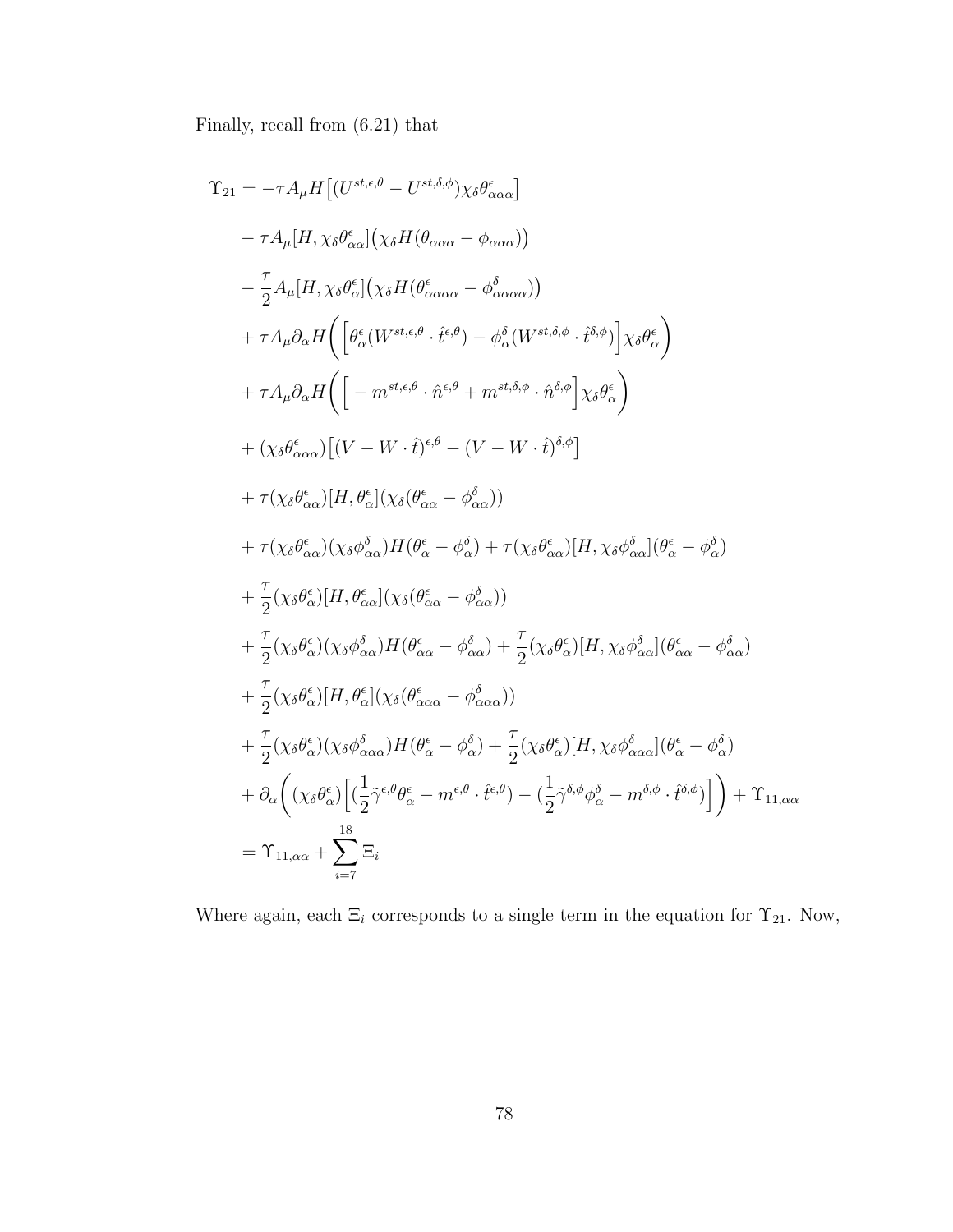$\Xi_7$  is immediate from Lemma 6.11,

$$
||\Xi_7||_{L^2} = || - \tau A_\mu H \left[ (U^{st,\epsilon,\theta} - U^{st,\delta,\phi}) \chi_\delta \theta^\epsilon_{\alpha\alpha\alpha} \right] ||_{L^2}
$$
  

$$
\lesssim ||U^{st,\epsilon,\theta} - U^{st,\epsilon,\phi}||_{L^2}
$$
  

$$
\lesssim ||\theta^\epsilon - \phi^\delta||_2 + (\epsilon + \delta)
$$

Both  $\Xi_8$  and  $\Xi_9$  require Lemma 6.6,

$$
||\Xi_8||_{L^2} = || - \tau A_\mu[H, \chi_\delta \theta_{\alpha\alpha}^\epsilon] \left(\partial_\alpha \chi_\delta H(\theta_{\alpha\alpha}^\epsilon - \phi_{\alpha\alpha}^\delta)\right)||_{L^2}
$$
  
\n
$$
\lesssim ||\chi_\delta H(\theta_{\alpha\alpha}^\epsilon - \phi_{\alpha\alpha}^\delta)||_{L^2}
$$
  
\n
$$
\lesssim ||\theta^\epsilon - \phi^\delta||_2
$$
  
\n
$$
||\Xi_9||_{L^2} = || - \tau A_\mu[H, \chi_\delta \theta_\alpha^\epsilon] \left(\partial_\alpha^2 \chi_\delta H(\theta_{\alpha\alpha}^\epsilon - \phi_{\alpha\alpha}^\delta)\right)||_{L^2}
$$
  
\n
$$
\lesssim ||\chi_\delta H(\theta_{\alpha\alpha}^\epsilon - \phi_{\alpha\alpha}^\delta)||_{L^2}
$$
  
\n
$$
\lesssim ||\theta^\epsilon - \phi^\delta||_2
$$

For  $\Xi_{10}$ , we have

$$
\begin{aligned} ||\Xi_{10}||_{L^2} &\lesssim ||\Big[\theta^{\epsilon}_{\alpha}(W^{st,\epsilon,\theta}\cdot\hat{t}^{\epsilon,\theta}) - \phi^{\delta}_{\alpha}(W^{st,\delta,\phi}\cdot\hat{t}^{\delta,\phi})\Big] \chi_{\delta}\theta^{\epsilon}_{\alpha}||_1 \\ &\lesssim ||\chi_{\delta}\theta^{\epsilon}_{\alpha}||_1 \big(||\theta^{\epsilon}_{\alpha} - \phi^{\delta}_{\alpha}||_1||W^{st,\epsilon,\theta}\cdot\hat{t}^{\epsilon,\theta}||_1 + ||\phi^{\delta}_{\alpha}||_1||W^{st,\epsilon,\theta}\cdot\hat{t}^{\epsilon,\theta} - W^{st,\delta,\phi}\cdot\hat{t}^{\delta,\phi}||_1 \big) \\ &\lesssim ||\theta^{\epsilon} - \phi^{\delta}||_2 + (\epsilon + \delta) \end{aligned}
$$

For  $\Xi_{11}$ , we use Lemma 6.10,

$$
||\Xi_{11}||_{L^2} \lesssim ||\Big[-m^{st,\epsilon,\theta} \cdot \hat{n}^{\epsilon,\theta} + m^{st,\delta,\phi} \cdot \hat{n}^{\delta,\phi}\Big] \chi_{\delta} \theta_{\alpha}^{\epsilon}||_1 \lesssim ||\theta^{\epsilon} - \phi^{\delta}||_2 + (\epsilon + \delta)
$$

For  $\Xi_{12}$ , we apply Lemma 6.11 and (6.49), obtaining

$$
||\Xi_{12}||_{L^2} \lesssim ||\chi_{\delta} \theta_{\alpha\alpha\alpha}^{\epsilon}||_{L^2} ||(V - W \cdot \hat{t})^{\epsilon,\theta} - (V - W \cdot \hat{t})^{\delta,\phi}||_{L^{\infty}} \lesssim ||\theta^{\epsilon} - \phi^{\delta}||_2 + (\epsilon + \delta)
$$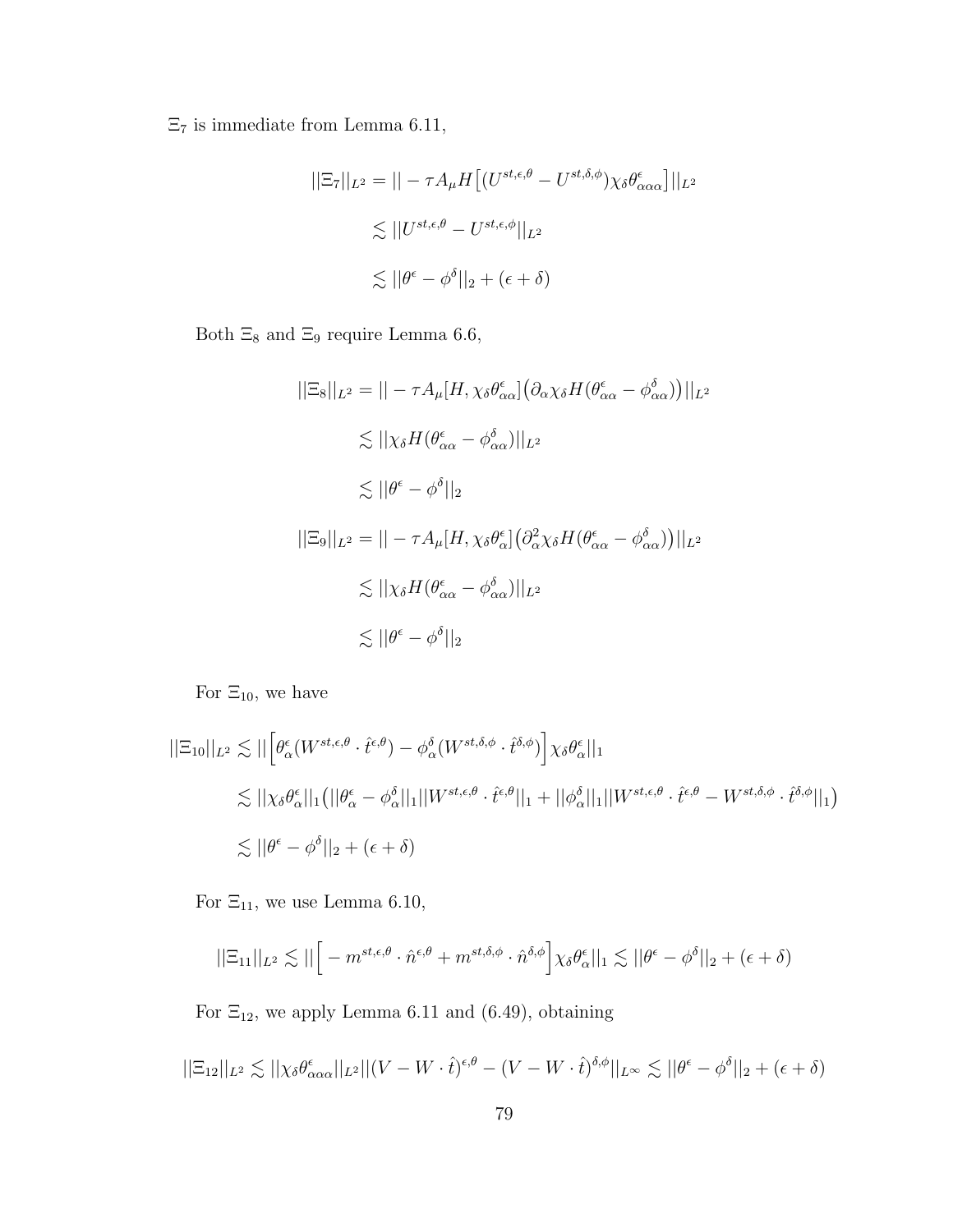The next nine  $\Xi_i$  are either consequences of Lemma 6.6 or can be bounded directly,

$$
||\Xi_{13}||_{L^{2}} = ||\tau(\chi_{\delta}\theta_{\alpha\alpha}^{\epsilon})[H, \theta_{\alpha}^{\epsilon}](\chi_{\delta}(\theta_{\alpha\alpha}^{\epsilon} - \phi_{\alpha\alpha}^{\delta}))||_{L^{2}} \lesssim ||\chi_{\delta}(\theta_{\alpha\alpha}^{\epsilon} - \phi_{\alpha\alpha}^{\delta})||_{L^{2}} \lesssim ||\theta^{\epsilon} - \phi^{\delta}||_{2}
$$
  
\n
$$
||\Xi_{14}||_{L^{2}} = ||\tau(\chi_{\delta}\theta_{\alpha\alpha}^{\epsilon})(\chi_{\delta}\phi_{\alpha\alpha}^{\delta})H(\theta_{\alpha}^{\epsilon} - \phi_{\alpha}^{\delta})||_{L^{2}} \lesssim ||\theta_{\alpha}^{\epsilon} - \phi_{\alpha}^{\delta}||_{L^{2}} \lesssim ||\theta^{\epsilon} - \phi^{\delta}||_{2}
$$
  
\n
$$
||\Xi_{15}||_{L^{2}} = ||\tau(\chi_{\delta}\theta_{\alpha\alpha}^{\epsilon})[H, \chi_{\delta}\phi_{\alpha\alpha}^{\delta}](\theta_{\alpha}^{\epsilon} - \phi_{\alpha}^{\delta})||_{L^{2}} \lesssim ||\theta_{\alpha}^{\epsilon} - \phi_{\alpha}^{\delta}||_{L^{2}} \lesssim ||\theta^{\epsilon} - \phi^{\delta}||_{2}
$$
  
\n
$$
||\Xi_{16}||_{L^{2}} = ||\frac{\tau}{2}(\chi_{\delta}\theta_{\alpha}^{\epsilon})[H, \theta_{\alpha\alpha}^{\epsilon}](\chi_{\delta}(\theta_{\alpha\alpha}^{\epsilon} - \phi_{\alpha\alpha}^{\delta}))||_{L^{2}} \lesssim ||\chi_{\delta}(\theta_{\alpha\alpha}^{\epsilon} - \phi_{\alpha\alpha}^{\delta})||_{L^{2}} \lesssim ||\theta^{\epsilon} - \phi^{\delta}||_{2}
$$
  
\n
$$
||\Xi_{17}||_{L^{2}} = ||\frac{\tau}{2}(\chi_{\delta}\theta_{\alpha}^{\epsilon})(\chi_{\delta}\phi_{\alpha\alpha}^{\delta})H(\theta_{\alpha\alpha}^{\epsilon} - \phi_{\alpha\alpha}^{\delta})||_{L^{2}} \lesssim ||\theta_{\alpha\alpha}^{\epsilon} - \phi_{\alpha\alpha}^{\delta}||_{L^{2}} \lesssim ||\theta^{\epsilon} - \phi^{\delta}||_{2
$$

Finally,  $\Xi_{22}$  is a consequence of Lemmas 6.9 and 6.10,

$$
||\Xi_{22}||_{L^{2}} \lesssim ||(\chi_{\delta}\theta_{\alpha}^{\epsilon})\Big[ (\frac{1}{2}\tilde{\gamma}^{\epsilon,\theta}\theta_{\alpha}^{\epsilon} - m^{\epsilon,\theta} \cdot \hat{t}^{\epsilon,\theta}) - (\frac{1}{2}\tilde{\gamma}^{\delta,\phi}\phi_{\alpha}^{\delta} - m^{\delta,\phi} \cdot \hat{t}^{\delta,\phi})\Big]||_{1}
$$
  
\n
$$
\lesssim ||\chi_{\delta}\theta_{\alpha}^{\epsilon}||_{1} (||\frac{1}{2}\tilde{\gamma}^{\epsilon,\theta}\theta_{\alpha}^{\epsilon} - \frac{1}{2}\tilde{\gamma}^{\delta,\phi}\phi_{\alpha}^{\delta}||_{1} + ||m^{\epsilon,\theta} \cdot \hat{t}^{\epsilon,\theta} - m^{\delta,\phi} \cdot \hat{t}^{\delta,\phi}||_{1})
$$
  
\n
$$
\lesssim ||\frac{1}{2}\tilde{\gamma}^{\epsilon,\theta}\theta_{\alpha}^{\epsilon} - \frac{1}{2}\tilde{\gamma}^{\delta,\phi}\phi_{\alpha}^{\delta}||_{1} + ||m^{\epsilon,\theta} \cdot \hat{t}^{\epsilon,\theta} - m^{\delta,\phi} \cdot \hat{t}^{\delta,\phi}||_{1}
$$
  
\n
$$
\lesssim ||\tilde{\gamma}^{\epsilon,\theta} - \tilde{\gamma}^{\delta,\phi}||_{1}||\theta_{\alpha}^{\epsilon}||_{1} + ||\tilde{\gamma}^{\delta,\phi}||_{1}||\theta_{\alpha}^{\epsilon} - \phi_{\alpha}^{\delta}||_{1}
$$
  
\n
$$
+ ||(m^{\epsilon,\theta} - m^{\delta,\phi}) \cdot \hat{t}^{\epsilon,\theta}||_{1} + ||m^{\delta,\phi} \cdot (\hat{t}^{\epsilon,\theta} - \hat{t}^{\delta,\phi})||_{1}
$$
  
\n
$$
\lesssim ||\theta^{\epsilon} - \phi^{\delta}||_{2} + (\epsilon + \delta)
$$

Therefore, combining the bounds on all the  $\Xi_i$  with (6.47), we get

$$
||\Upsilon_{21}||_{L^2} \lesssim ||\theta^{\epsilon} - \phi^{\delta}||_2 + (\epsilon + \delta)
$$
\n(6.52)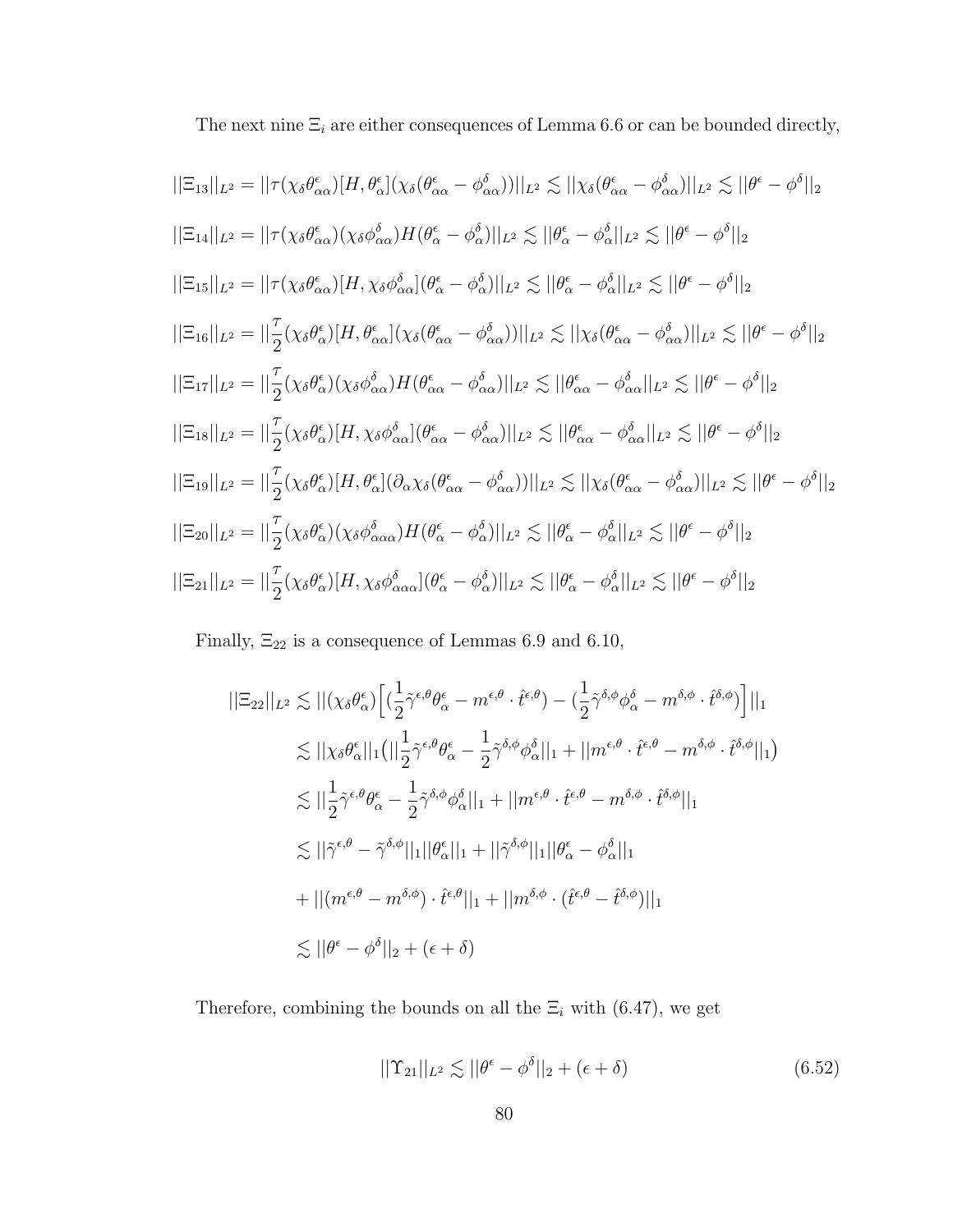as desired. Finally, the bounds for  $\Upsilon_{13}$  and  $\Upsilon_{22}$  are immediate consequences of Lemma 6.4, as every term contains a  $(\chi_{\epsilon} - \chi_{\delta})$  factor.  $\Box$ 

Our last lemma before the proof of Theorem 1.2 is mainly for convenience, proving that every non-dissipative term in  $(\theta - \phi)_t$ 's  $L^2$  norm can be conveniently bounded by  $||\theta - \phi||_2$ .

**Lemma 6.13.** Let  $\theta, \phi \in H^s$ , both satisfying the arc-chord condition. Then,

$$
||(\theta^{\epsilon} - \phi^{\delta})_{t} + \frac{\tau}{2} \chi_{\delta}^{2} \Lambda^{3} (\theta^{\epsilon} - \phi^{\delta})||_{L^{2}} \lesssim ||\theta^{\epsilon} - \phi^{\delta}||_{2} + (\epsilon + \delta)
$$

Proof of Lemma 6.13:

Now, recall from (6.3) that

$$
(\theta^{\epsilon} - \phi^{\delta})_{t} + \frac{\tau}{2} \chi_{\delta}^{2} \Lambda^{3} (\theta^{\epsilon} - \phi^{\delta}) = \chi_{\delta} \left[ \tau \Upsilon_{8} \chi_{\delta} (\theta^{\epsilon}_{\alpha\alpha} - \phi^{\delta}_{\alpha\alpha}) \right] + \chi_{\delta} \left[ \Upsilon_{9} \chi_{\delta} \Lambda (\theta^{\epsilon} - \phi^{\delta}) + \Upsilon_{10} \chi_{\delta} (\theta^{\epsilon}_{\alpha} - \phi^{\delta}_{\alpha}) \right] + \chi_{\delta} \left[ \Upsilon_{11} + \Upsilon_{12} + \Upsilon_{13} \right] + (\chi_{\epsilon} - \chi_{\delta}) (\chi_{\epsilon}^{-1} \theta^{\epsilon}_{t})
$$

Then, since  $\Upsilon_8$ ,  $\Upsilon_9$ , and  $\Upsilon_{10}$  are bounded by a constant, it's clear that

$$
||\chi_{\delta}[\tau \Upsilon_{8}\chi_{\delta}(\theta^{\epsilon}_{\alpha\alpha}-\phi^{\delta}_{\alpha\alpha})+\Upsilon_{9}\chi_{\delta}\Lambda(\theta^{\epsilon}-\phi^{\delta})+\Upsilon_{10}\chi_{\delta}(\theta^{\epsilon}_{\alpha}-\phi^{\delta}_{\alpha})]||_{L^{2}} \lesssim ||\theta^{\epsilon}-\phi^{\delta}||_{2}
$$

And by Lemma 6.12, we know that

$$
||\chi_\delta\big[\Upsilon_{11}+\Upsilon_{12}+\Upsilon_{13}\big]||_{L^2}\lesssim ||\theta^\epsilon-\phi^\delta||_2+(\epsilon+\delta)
$$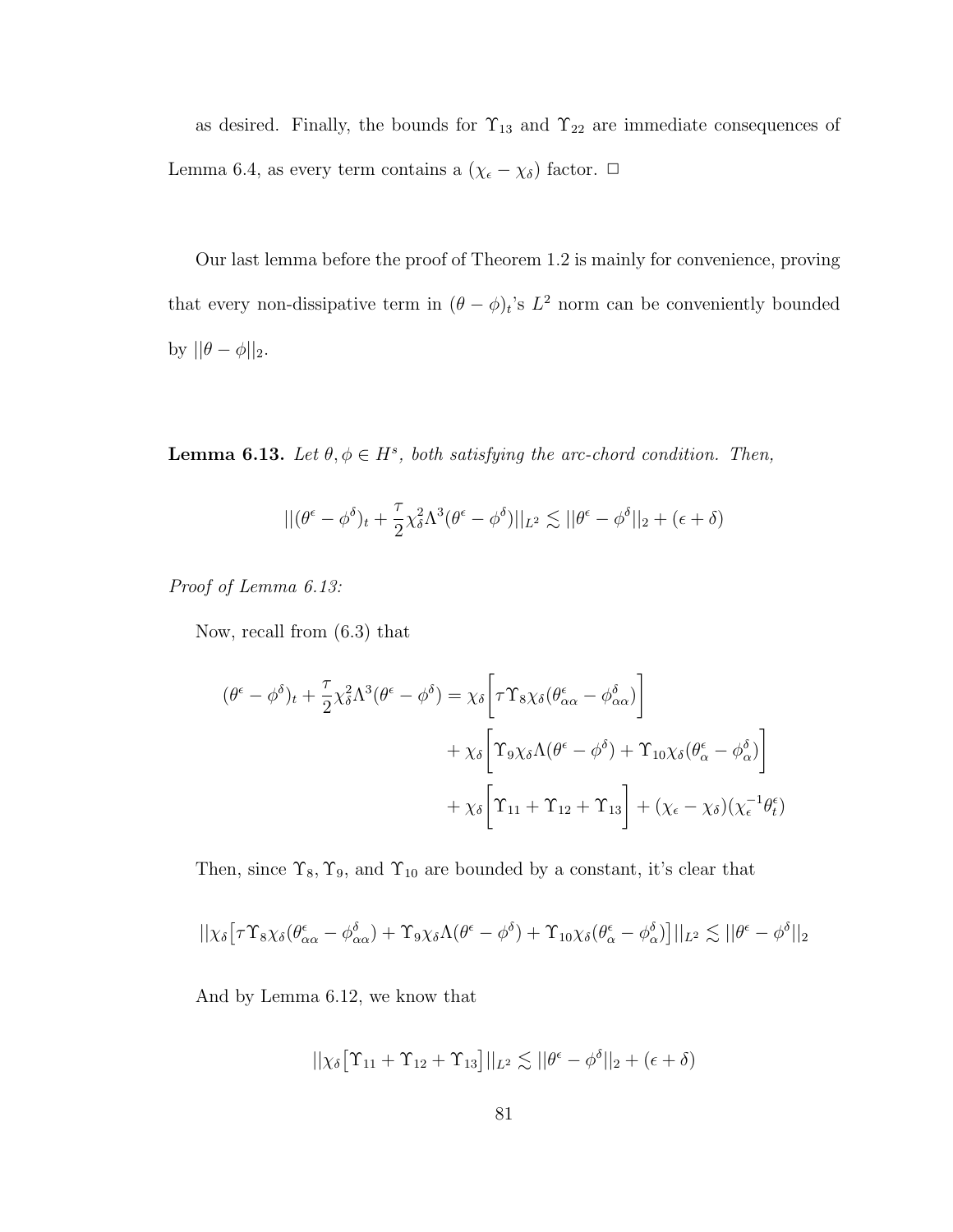Finally, by Lemma 6.4, and the fact that  $\chi_{\epsilon}^{-1}\theta_t^{\epsilon}$  is  $H^1$ , we have

$$
||(\chi_{\epsilon} - \chi_{\delta})(\chi_{\epsilon}^{-1}\theta_{t}^{\epsilon})||_{L^{2}} \lesssim (\epsilon + \delta)
$$

Therefore,

$$
||(\theta^{\epsilon} - \phi^{\delta})_{t} + \frac{\tau}{2} \chi_{\delta}^{2} \Lambda^{3} (\theta^{\epsilon} - \phi^{\delta})||_{L^{2}} \lesssim ||\theta^{\epsilon} - \phi^{\delta}||_{2} + (\epsilon + \delta)
$$

as desired.  $\Box$ 

## Proof of Theorem 6.1:

First off, from  $(6.2)$ , we have

$$
\frac{dE_d}{dt} = \int_{\mathbb{R}} (\theta^{\epsilon} - \phi^{\delta})(\theta^{\epsilon} - \phi^{\delta})_t + (\theta^{\epsilon}_{\alpha\alpha} - \phi^{\delta}_{\alpha\alpha})(\theta^{\epsilon} - \phi^{\delta})_{\alpha\alpha,t}
$$

We will begin with the simpler term in  $\int_{\mathbb{R}} (\theta^{\epsilon} - \phi^{\delta})(\theta^{\epsilon} - \phi^{\delta})_t$ . Now, plugging in  $(6.3)$ , we write

$$
\int_{\mathbb{R}} (\theta^{\epsilon} - \phi^{\delta})(\theta^{\epsilon} - \phi^{\delta})_{t} = \int_{\mathbb{R}} (\theta^{\epsilon} - \phi^{\delta}) \frac{-\tau}{2} \chi_{\delta}^{2} \Lambda^{3} (\theta^{\epsilon} - \phi^{\delta}) \n+ \int_{\mathbb{R}} (\theta^{\epsilon} - \phi^{\delta})((\theta^{\epsilon} - \phi^{\delta})_{t} + \frac{\tau}{2} \chi_{\delta}^{2} \Lambda^{3} (\theta^{\epsilon} - \phi^{\delta}))
$$
\n(6.53)

Now, the first term is strictly dissipative, as

$$
\int_{\mathbb{R}} (\theta^{\epsilon} - \phi^{\delta}) \frac{-\tau}{2} \chi_{\delta}^{2} \Lambda^{3} (\theta^{\epsilon} - \phi^{\delta}) = \frac{-\tau}{2} \int_{\mathbb{R}} (\Lambda^{3/2} \chi_{\delta} (\theta^{\epsilon} - \phi^{\delta}))^{2} \le 0 \quad (6.54)
$$

Furthermore, by Lemma 6.13, we know that

$$
\int_{\mathbb{R}} (\theta^{\epsilon} - \phi^{\delta}) \left( (\theta^{\epsilon} - \phi^{\delta})_t + \frac{\tau}{2} \chi_{\delta}^2 \Lambda^3 (\theta^{\epsilon} - \phi^{\delta}) \right)
$$
\n
$$
\leq ||\theta^{\epsilon} - \phi^{\delta}||_{L^2} ||(\theta^{\epsilon} - \phi^{\delta})_t + \frac{\tau}{2} \chi_{\delta}^2 \Lambda^3 (\theta^{\epsilon} - \phi^{\delta})||_{L^2}
$$
\n
$$
\lesssim ||\theta^{\epsilon} - \phi^{\delta}||_2^2 + (\epsilon + \delta) ||\theta^{\epsilon} - \phi^{\delta}||_2
$$
\n(6.55)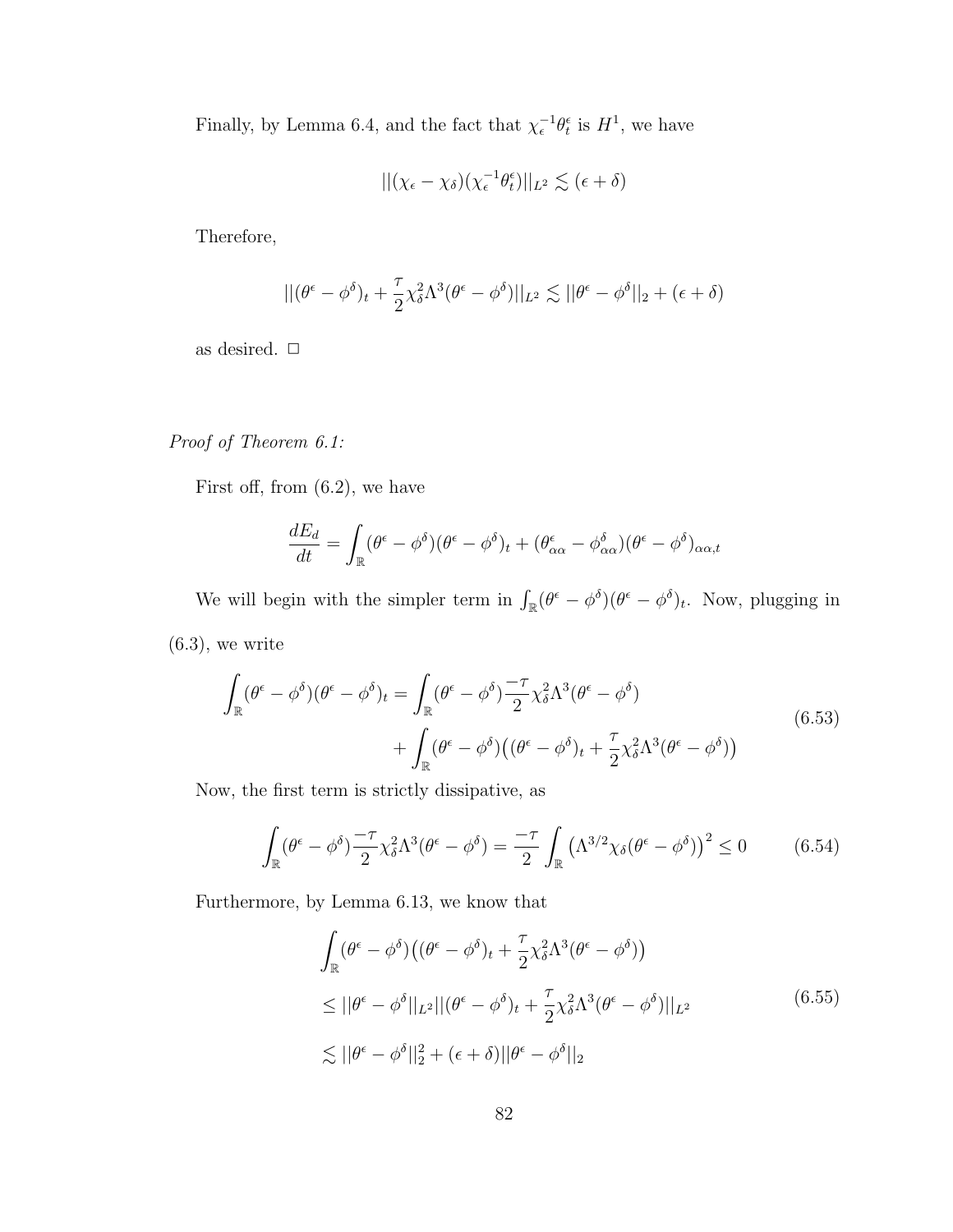Therefore, applying  $(6.54)$  and  $(6.55)$  to  $(6.53)$ , we obtain

$$
\int_{\mathbb{R}} (\theta^{\epsilon} - \phi^{\delta})(\theta^{\epsilon} - \phi^{\delta})_{t} \lesssim ||\theta^{\epsilon} - \phi^{\delta}||_{2}^{2} + (\epsilon + \delta)||\theta^{\epsilon} - \phi^{\delta}||_{2}
$$
(6.56)

For  $\int_{\mathbb{R}} (\theta_{\alpha\alpha} - \phi_{\alpha\alpha})(\theta - \phi)_{\alpha\alpha,t}$ , recall from (6.19) that

$$
(\theta^{\epsilon} - \phi^{\delta})_{\alpha\alpha,t} = \chi_{\delta} \left[ \frac{-\tau}{2} \chi_{\delta} \Lambda^{3} (\theta_{\alpha\alpha} - \phi_{\alpha\alpha}) + \tau \Upsilon_{14} \chi_{\delta} (\theta_{\alpha\alpha\alpha\alpha} - \phi_{\alpha\alpha\alpha}) \right]
$$
  
+  $\chi_{\delta} \left[ \Upsilon_{15} \chi_{\delta} \Lambda (\theta_{\alpha\alpha} - \phi_{\alpha\alpha}) + \Upsilon_{16} \chi_{\delta} (\theta_{\alpha\alpha\alpha} - \phi_{\alpha\alpha\alpha}) \right]$   
+  $\chi_{\delta} \left[ \Upsilon_{17} \chi_{\delta} \Lambda (\theta_{\alpha} - \phi_{\alpha}) + \Upsilon_{18} \chi_{\delta} (\theta_{\alpha\alpha} - \phi_{\alpha\alpha}) + \Upsilon_{19} \chi_{\delta} \Lambda (\theta - \phi) \right]$   
+  $\chi_{\delta} \left[ \Upsilon_{20} \chi_{\delta} (\theta_{\alpha} - \phi_{\alpha}) + \Upsilon_{21} + \Upsilon_{22} \right] + (\chi_{\epsilon} - \chi_{\delta}) (\chi_{\epsilon}^{-1} \theta_{\alpha\alpha,t}^{\epsilon})$ 

Therefore, we denote

$$
\int_{\mathbb{R}} (\theta_{\alpha\alpha}^{\epsilon} - \phi_{\alpha\alpha}^{\delta})(\theta^{\epsilon} - \phi^{\delta})_{\alpha\alpha,t} d\alpha = \sum_{i=1}^{11} Z_i
$$
\n(6.57)

where each  $Z_i$  corresponds to the ith term in (6.19). Now,  $Z_5$  through  $Z_{11}$  are all immediate from Lemma 6.12, since

$$
Z_{11} = \int_{\mathbb{R}} (\theta_{\alpha\alpha}^{\epsilon} - \phi_{\alpha\alpha}^{\delta})(\chi_{\epsilon} - \chi_{\delta})(\chi_{\epsilon}^{-1}\theta_{\alpha\alpha,t}^{\epsilon})
$$
  
\n
$$
\leq ||\theta_{\alpha\alpha}^{\epsilon} - \phi_{\alpha\alpha}^{\delta}||_{L^{2}}||(\chi_{\epsilon} - \chi_{\delta})(\chi_{\epsilon}^{-1}\theta_{\alpha\alpha,t}^{\epsilon})||_{L^{2}}
$$
  
\n
$$
\leq (\epsilon + \delta)||\theta^{\epsilon} - \phi^{\delta}||_{2}
$$
  
\n
$$
Z_{10} = \int_{\mathbb{R}} (\theta_{\alpha\alpha}^{\epsilon} - \phi_{\alpha\alpha}^{\delta}) \Upsilon_{22} \leq ||\theta_{\alpha\alpha}^{\epsilon} - \phi_{\alpha\alpha}^{\delta}||_{L^{2}}||\Upsilon_{22}||_{L^{2}}
$$
  
\n
$$
\leq (\epsilon + \delta)||\theta^{\epsilon} - \phi^{\delta}||_{2}
$$
  
\n
$$
\int_{\mathbb{R}} |\zeta_{\alpha} - \phi_{\alpha}^{\delta} - \phi_{\alpha}^{\delta}||_{2}
$$
  
\n
$$
\leq (\epsilon + \delta)||\theta^{\epsilon} - \phi^{\delta}||_{2}
$$
  
\n
$$
\leq (\epsilon + \delta)||\theta^{\epsilon} - \phi^{\delta}||_{2}
$$

$$
Z_9 = \int_{\mathbb{R}} (\theta_{\alpha\alpha}^{\epsilon} - \phi_{\alpha\alpha}^{\delta}) \Upsilon_{21} \le ||\theta_{\alpha\alpha}^{\epsilon} - \phi_{\alpha\alpha}^{\delta}||_{L^2} ||\Upsilon_{21}||_{L^2}
$$
  

$$
\lesssim ||\theta^{\epsilon} - \phi^{\delta}||_2^2 + (\epsilon + \delta) ||\theta^{\epsilon} - \phi^{\delta}||_2
$$
 (6.60)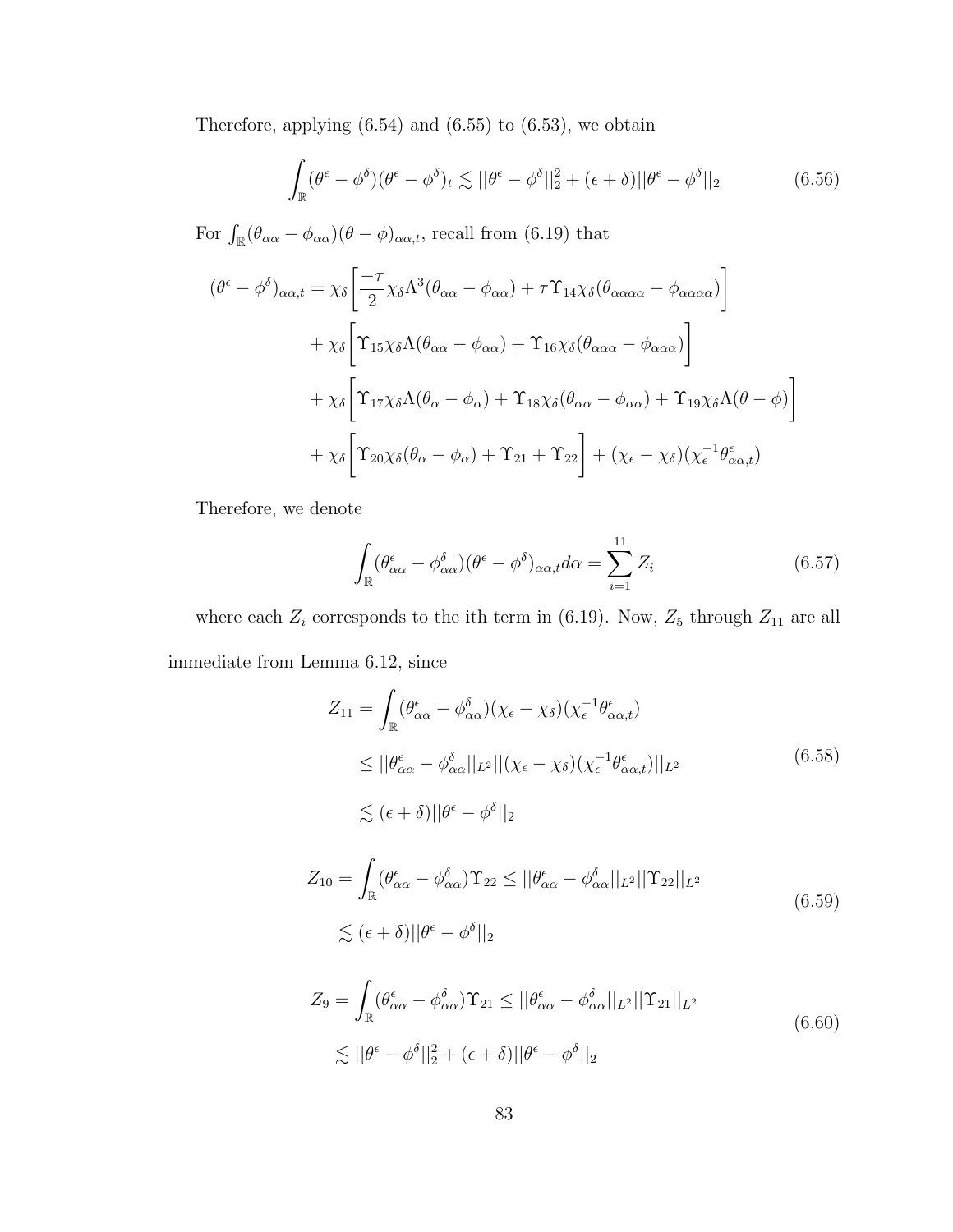$$
Z_8 = \int_{\mathbb{R}} (\theta_{\alpha\alpha}^{\epsilon} - \phi_{\alpha\alpha}^{\delta}) \chi_{\delta} (\Upsilon_{20} \chi_{\delta} (\theta_{\alpha}^{\epsilon} - \phi_{\alpha}^{\delta}))
$$
  
\n
$$
\leq ||\theta_{\alpha\alpha}^{\epsilon} - \phi_{\alpha\alpha}^{\delta}||_{L^2} ||\theta_{\alpha}^{\epsilon} - \phi_{\alpha}^{\delta}||_{L^2} ||\Upsilon_{20}||_{L^{\infty}}
$$
  
\n
$$
\lesssim ||\theta^{\epsilon} - \phi^{\delta}||_2^2
$$
\n(6.61)

$$
Z_7 = \int_{\mathbb{R}} (\theta_{\alpha\alpha}^{\epsilon} - \phi_{\alpha\alpha}^{\delta}) \chi_{\delta} (\Upsilon_{19} \chi_{\delta} \Lambda (\theta^{\epsilon} - \phi^{\delta}))
$$
  
\n
$$
\leq ||\theta_{\alpha\alpha}^{\epsilon} - \phi_{\alpha\alpha}^{\delta}||_{L^2} ||\theta_{\alpha}^{\epsilon} - \phi_{\alpha}^{\delta}||_{L^2} ||\Upsilon_{19}||_{L^{\infty}}
$$
  
\n
$$
\lesssim ||\theta^{\epsilon} - \phi^{\delta}||_2^2
$$
\n(6.62)

$$
Z_6 = \int_{\mathbb{R}} (\theta^{\epsilon}_{\alpha\alpha} - \phi^{\delta}_{\alpha\alpha}) \chi_{\delta} (\Upsilon_{18} \chi_{\delta} (\theta^{\epsilon}_{\alpha\alpha} - \phi^{\delta}_{\alpha\alpha}))
$$
  
\n
$$
\leq ||\theta^{\epsilon}_{\alpha\alpha} - \phi^{\delta}_{\alpha\alpha}||_{L^2}^2 ||\Upsilon_{18}||_{L^{\infty}}
$$
  
\n
$$
\lesssim ||\theta^{\epsilon} - \phi^{\delta}||_2^2
$$
\n(6.63)

$$
Z_5 = \int_{\mathbb{R}} (\theta_{\alpha\alpha}^{\epsilon} - \phi_{\alpha\alpha}^{\delta}) \chi_{\delta} (\Upsilon_{17} \chi_{\delta} \Lambda (\theta_{\alpha}^{\epsilon} - \phi_{\alpha}^{\delta}))
$$
  
\n
$$
\leq ||\theta_{\alpha\alpha}^{\epsilon} - \phi_{\alpha\alpha}^{\delta}||_{L^2}^2 ||\Upsilon_{17}||_{L^{\infty}}
$$
  
\n
$$
\lesssim ||\theta^{\epsilon} - \phi^{\delta}||_2^2
$$
\n(6.64)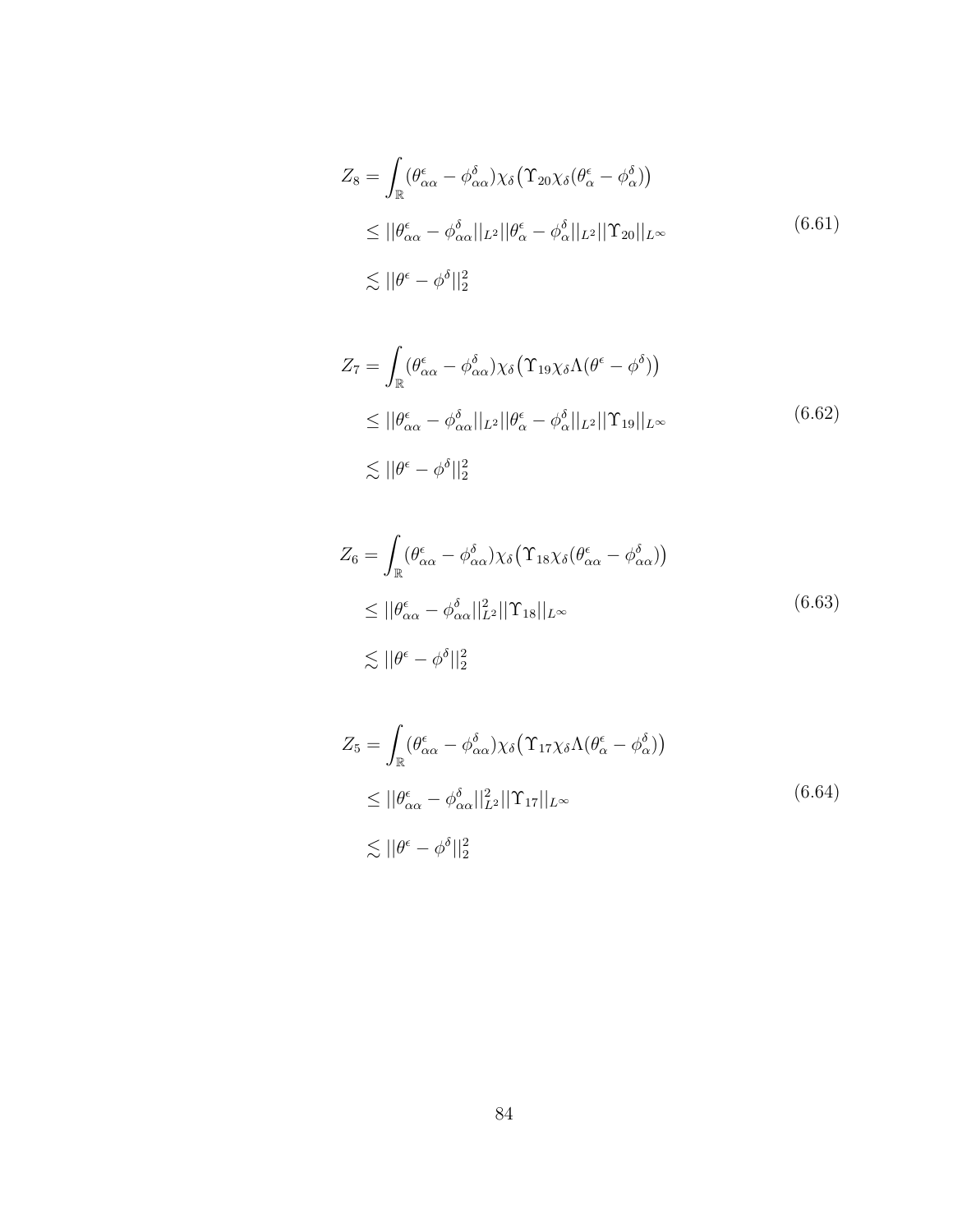$Z_4$  can be dealt with via an integration by parts,

$$
Z_4 = \int_{\mathbb{R}} (\theta_{\alpha\alpha}^{\epsilon} - \phi_{\alpha\alpha}^{\delta}) \chi_{\delta} (\Upsilon_{16} \chi_{\delta} (\theta_{\alpha\alpha}^{\epsilon} - \phi_{\alpha\alpha}^{\delta}))
$$
  
\n
$$
= \int_{\mathbb{R}} (\chi_{\delta} (\theta_{\alpha\alpha}^{\epsilon} - \phi_{\alpha\alpha}^{\delta})) (\chi_{\delta} (\theta_{\alpha\alpha}^{\epsilon} - \phi_{\alpha\alpha}^{\delta})) \Upsilon_{16}
$$
  
\n
$$
= \int_{\mathbb{R}} \frac{1}{2} [\partial_{\alpha} (\chi_{\delta} (\theta_{\alpha\alpha}^{\epsilon} - \phi_{\alpha\alpha}^{\delta}))^{2}] \Upsilon_{16}
$$
  
\n
$$
= - \int_{\mathbb{R}} \frac{1}{2} (\chi_{\delta} (\theta_{\alpha\alpha}^{\epsilon} - \phi_{\alpha\alpha}^{\delta}))^{2} \Upsilon_{16,\alpha}
$$
  
\n
$$
\leq \frac{1}{2} ||\theta_{\alpha\alpha}^{\epsilon} - \phi_{\alpha\alpha}^{\delta}||_{L^{2}}^{2} ||\Upsilon_{16,\alpha}||_{L^{\infty}}
$$
  
\n
$$
\lesssim ||\theta^{\epsilon} - \phi^{\delta}||_{2}^{2}
$$
  
\n(6.65)

To bound  $Z_2$  and  $Z_3$ , we must take advantage of the fact that  $Z_1$  is a dissipative term.

$$
Z_1 = \int_{\mathbb{R}} (\theta_{\alpha\alpha}^{\epsilon} - \phi_{\alpha\alpha}^{\delta}) \frac{-\tau}{2} \chi_{\delta}^2 \Lambda^3 (\theta_{\alpha\alpha}^{\epsilon} - \phi_{\alpha\alpha}^{\delta}) = \frac{-\tau}{2} \int_{\mathbb{R}} \left[ \Lambda^{3/2} \chi_{\delta} (\theta_{\alpha\alpha}^{\epsilon} - \phi_{\alpha\alpha}^{\delta}) \right]^2 \tag{6.66}
$$

For  $Z_2$ , we integrate by parts twice,

$$
Z_{2} = \int_{\mathbb{R}} (\theta_{\alpha\alpha}^{\epsilon} - \phi_{\alpha\alpha}^{\delta}) \chi_{\delta} (\Upsilon_{14} \chi_{\delta} (\theta_{\alpha\alpha\alpha}^{\epsilon} - \phi_{\alpha\alpha\alpha}^{\delta}))
$$
  
\n
$$
= \int_{\mathbb{R}} \tau (\chi_{\delta} (\theta_{\alpha\alpha}^{\epsilon} - \phi_{\alpha\alpha}^{\delta})) (\chi_{\delta} (\theta_{\alpha\alpha\alpha}^{\epsilon} - \phi_{\alpha\alpha\alpha}^{\delta})) \Upsilon_{14}
$$
  
\n
$$
= -\tau \int_{\mathbb{R}} (\chi_{\delta} (\theta_{\alpha\alpha}^{\delta} - \phi_{\alpha\alpha\alpha}^{\epsilon}))^{2} \Upsilon_{14} - (\chi_{\delta} (\theta_{\alpha\alpha}^{\epsilon} - \phi_{\alpha\alpha}^{\delta})) (\chi_{\delta} (\theta_{\alpha\alpha}^{\epsilon} - \phi_{\alpha\alpha}^{\delta})) \Upsilon_{14,\alpha}
$$
  
\n
$$
= -\tau \int_{\mathbb{R}} (\chi_{\delta} (\theta_{\alpha\alpha}^{\epsilon} - \phi_{\alpha\alpha}^{\delta}))^{2} \Upsilon_{14} + \frac{\tau}{2} \int_{\mathbb{R}} (\chi_{\delta} (\theta_{\alpha\alpha}^{\epsilon} - \phi_{\alpha\alpha}^{\delta}))^{2} \Upsilon_{14,\alpha\alpha}
$$
  
\n
$$
\leq \tau || \chi_{\delta} (\theta_{\alpha\alpha}^{\epsilon} - \phi_{\alpha\alpha}^{\delta}) ||_{L^{2}}^{2} || \Upsilon_{14} ||_{L^{\infty}} + \frac{\tau}{2} || \theta_{\alpha\alpha}^{\epsilon} - \phi_{\alpha\alpha}^{\delta} ||_{L^{2}}^{2} || \Upsilon_{14,\alpha\alpha} ||_{L^{\infty}}
$$
  
\n
$$
\leq \tau || \chi_{\delta} \Lambda (\theta_{\alpha\alpha}^{\epsilon} - \phi_{\alpha\alpha}^{\delta}) ||_{L^{2}}^{2} || \Upsilon_{14} ||_{L^{\infty}} + \frac{\tau}{2} || \theta_{\alpha\alpha}^{\epsilon} - \phi_{\alpha\alpha}^{\delta} ||_{L^{2}}^{2} || \Upsilon_{14,\alpha\alpha} ||_{L^{\infty}}
$$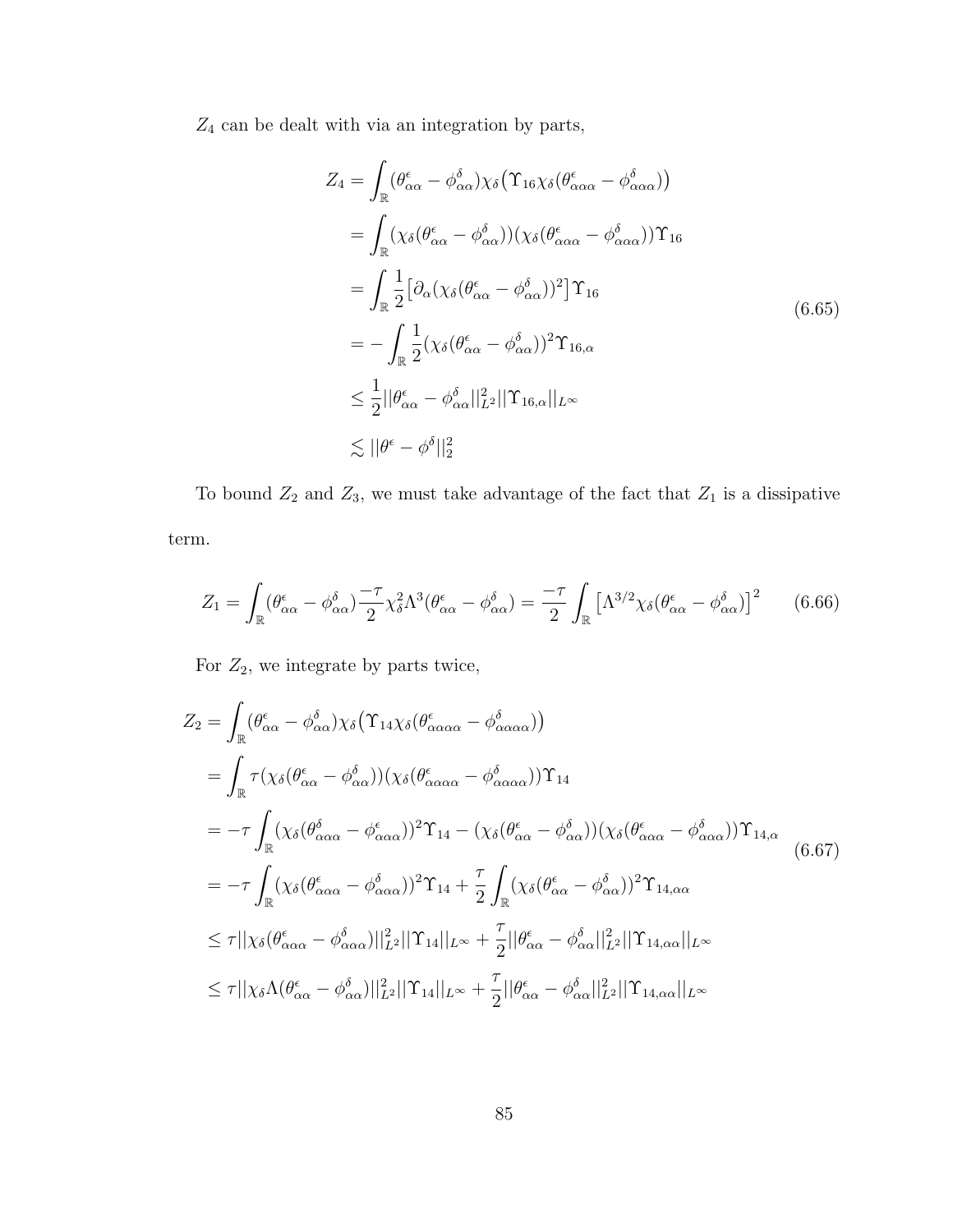For  $Z_3$ , we apply Young's inequality,

$$
Z_{3} = \int_{\mathbb{R}} (\theta_{\alpha\alpha}^{\epsilon} - \phi_{\alpha\alpha}^{\delta}) \chi_{\delta} (\Upsilon_{15} \chi_{\delta} \Lambda (\theta_{\alpha\alpha}^{\epsilon} - \phi_{\alpha\alpha}^{\delta}))
$$
  
\n
$$
= \int_{\mathbb{R}} (\chi_{\delta} (\theta_{\alpha\alpha}^{\epsilon} - \phi_{\alpha\alpha}^{\delta})) (\chi_{\delta} \Lambda (\theta_{\alpha\alpha}^{\epsilon} - \phi_{\alpha\alpha}^{\delta})) \Upsilon_{15}
$$
  
\n
$$
\leq \frac{1}{2} \int_{\mathbb{R}} (\chi_{\delta} (\theta_{\alpha\alpha}^{\epsilon} - \phi_{\alpha\alpha}^{\delta}))^{2} \Upsilon_{15}^{2} + \frac{1}{2} \int_{\mathbb{R}} [\chi_{\delta} \Lambda (\theta_{\alpha\alpha}^{\epsilon} - \phi_{\alpha\alpha}^{\delta})]^{2}
$$
  
\n
$$
\leq \frac{1}{2} ||\theta_{\alpha\alpha}^{\epsilon} - \phi_{\alpha\alpha}^{\delta} ||_{L^{2}}^{2} || \Upsilon_{15} ||_{L^{\infty}}^{2} + \frac{1}{2} || \chi_{\delta} \Lambda (\theta_{\alpha\alpha}^{\epsilon} - \phi_{\alpha\alpha}^{\delta}) ||_{L^{2}}^{2}
$$
  
\n(6.68)

As in the proof of local existence, we will let  $v = \chi_{\delta}(\theta^{\epsilon}_{\alpha\alpha} - \phi^{\delta}_{\alpha\alpha})$  and apply Plancherel to let the dissipative term absorb the troublesome parts of  $Z_2$  and  $Z_3$ . Combining (6.66), (6.67), and (6.68), we see that

$$
Z_1 + Z_2 + Z_3 \le C ||\theta^{\epsilon} - \phi^{\delta}||_2^2 + (\tau ||\Upsilon_{14}||_{L^{\infty}} + \frac{1}{2}) ||\Lambda v||_{L^2}^2 - \frac{\tau}{2} ||\Lambda^{3/2} v||_{L^2}^2
$$
  
\n
$$
\le C ||\theta^{\epsilon} - \phi^{\delta}||_2^2 + \int_{\mathbb{R}} |\hat{v}(\zeta)|^2 [(\frac{1}{2} + \tau ||\Upsilon_{13}||_{L^{\infty}}) |2\pi\zeta|^2 - \frac{\tau}{2} |2\pi\zeta|^3] d\zeta
$$
  
\n
$$
\le C ||\theta^{\epsilon} - \phi^{\delta}||_2^2 + \int_{\mathbb{R}} |\hat{v}(\zeta)|^2 \cdot C'
$$
  
\n
$$
\lesssim ||\theta^{\epsilon} - \phi^{\delta}||_2^2
$$

And therefore, combining the bounds of the various  $Z_i$ , we see that

$$
\int_{\mathbb{R}} (\theta_{\alpha\alpha}^{\epsilon} - \phi_{\alpha\alpha}^{\delta})(\theta^{\epsilon} - \phi^{\delta})_{\alpha\alpha,t} d\alpha \lesssim ||\theta^{\epsilon} - \phi^{\delta}||_2^2 + (\epsilon + \delta)||\theta^{\epsilon} - \phi^{\delta}||_2 \tag{6.69}
$$

And combining this with (6.56), we have that

$$
\frac{dE}{dt} \lesssim ||\theta^{\epsilon} - \phi^{\delta}||_2^2 + (\epsilon + \delta) ||\theta^{\epsilon} - \phi^{\delta}||_2 \tag{6.70}
$$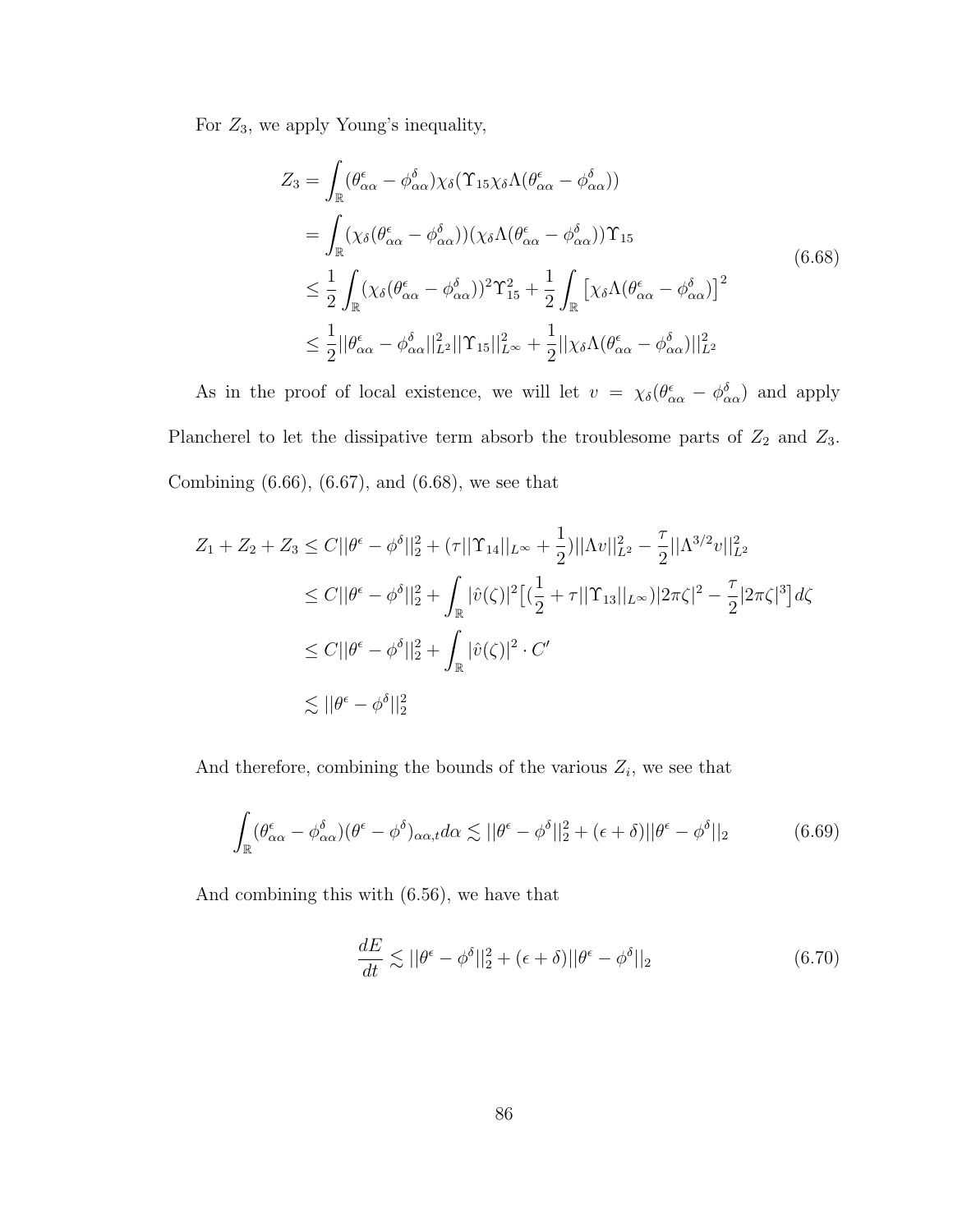This in turn implies

$$
\frac{dE_d}{dt} \le c_1 E_d + c_2(\epsilon + \delta) E_d^{1/2}
$$

$$
e^{-c_1 t} \frac{dE_d}{dt} \le c_1 e^{-c_1 t} E_d + c_2(\epsilon + \delta) e^{-c_1 t} E_d^{1/2}
$$

$$
\frac{d}{dt} (e^{-c_1 t} E_d) \le c_2(\epsilon + \delta) e^{-c_1 t} E_d^{1/2}
$$

$$
\frac{\frac{d}{dt} (e^{-c_1 t} E_d)}{e^{-c_1 t/2} E_d^{1/2}} \le c_2(\epsilon + \delta) e^{-c_1 t/2}
$$

$$
\frac{d}{dt} \sqrt{e^{-c_1 t} E_d} \le \frac{c_2}{2} (\epsilon + \delta) e^{-c_1 t/2}
$$

Integrating with respect to time, we get

$$
\int_0^t \frac{d}{dt} \sqrt{e^{-c_1 s} E_d(s)} ds \le \int_0^t \frac{c_2}{2} (\epsilon + \delta) e^{-c_1 s/2} ds
$$
  

$$
\sqrt{e^{-c_1 t} E_d(t)} - \sqrt{E_d(0)} \le \frac{c_2}{c_1} (\epsilon + \delta) (1 - e^{-c_1 t/2})
$$
  

$$
\sqrt{E_d(t)} \le \sqrt{E_d(0)} e^{c_1 t/2} + \frac{c_2}{c_1} (\epsilon + \delta) (e^{c_1 t/2} - 1)
$$

Since  $\sqrt{E_d(t)} = \frac{1}{\sqrt{2}}$  $\frac{1}{2} ||\theta^{\epsilon} - \phi^{\delta}||_2$ , this in turn implies our desired result,

$$
||\theta^{\epsilon} - \phi^{\delta}||_2 \le ||\theta_0 - \phi_0||_2 e^{c_1 t/2} + \frac{c_2 \sqrt{2}}{c_1} (\epsilon + \delta)(e^{c_1 t/2} - 1)
$$
 (6.71)

concluding the proof.  $\Box$ 

With everything else ready, we can now finish the proof of local existence.

Proof of Theorem 1.1: This argument proceeds in several steps. First we use Theorem 6.1 to show the  $\theta^{\epsilon}$  must converge to an  $C([0,T], H^2)$  function  $\theta$ . Then we will use the uniform bound on  $||\theta^{\epsilon}||_s$  along with interpolation to prove that  $\theta \in H^{s'}$  for any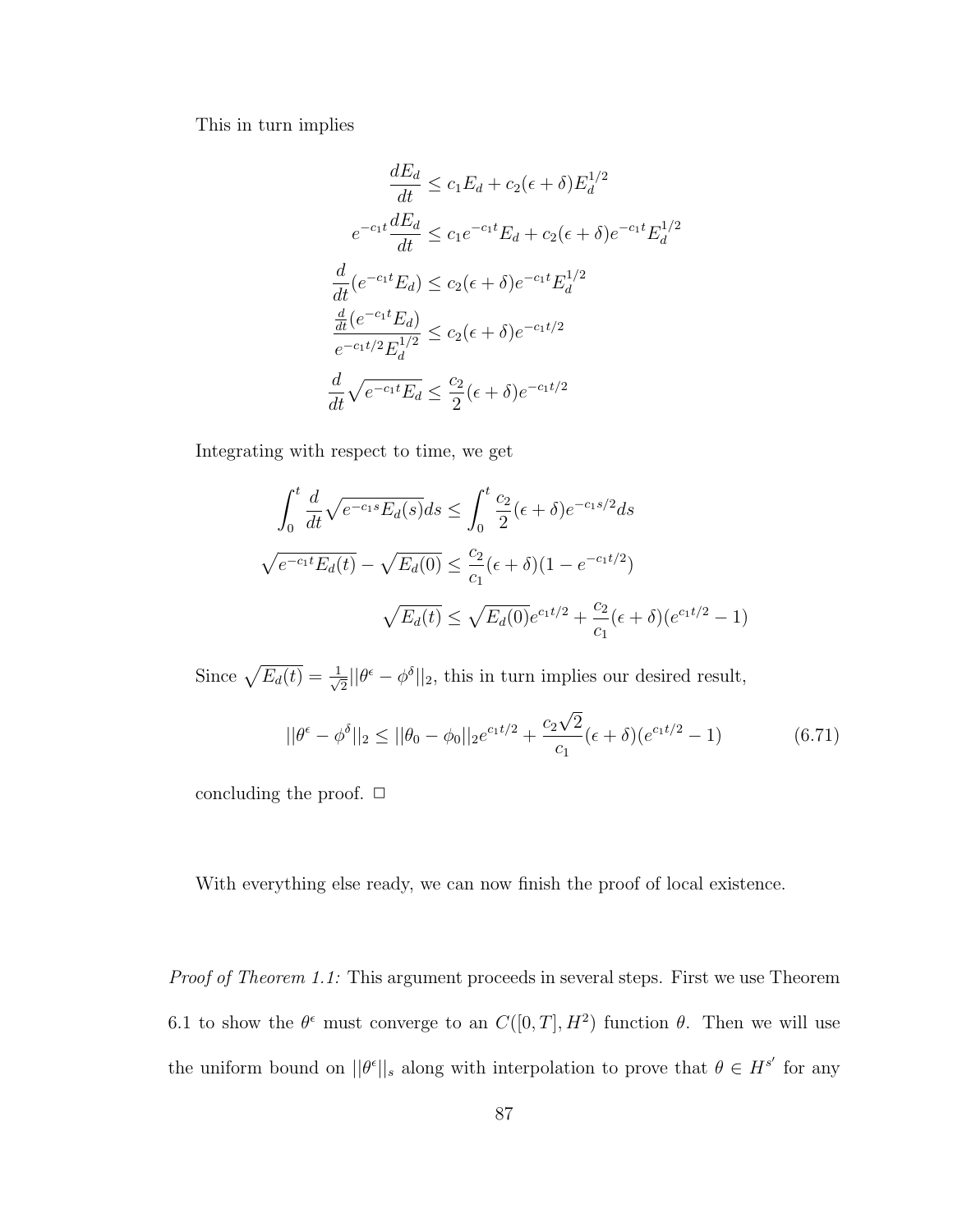$s' < s$ . After that we will prove that this  $\theta$  does indeed satisfy the equation (2.11), and finally conclude that  $\theta \in C([0, T], H^s)$ .

Let T be as in Lemma 5.4, and let  $\epsilon, \epsilon' > 0$ . Then, by applying Theorem 6.1 to  $\theta^{\epsilon}, \theta^{\epsilon'}$ , we have that

$$
||\theta^{\epsilon} - \theta^{\epsilon'}||_2 \le \frac{c_2\sqrt{2}}{c_1}(\epsilon + \epsilon')(e^{c_1t/2} - 1)
$$
  

$$
\le \frac{c_2\sqrt{2}}{c_1}e^{c_1T/2}(\epsilon + \epsilon')
$$
  

$$
\lesssim (\epsilon + \epsilon')
$$

and so, it's clear that the  $\theta^{\epsilon}$  form a Cauchy sequence in  $H^2$ . Therefore, as  $\epsilon \to 0$ , the  $\theta^{\epsilon}$  converge to a limit  $\theta$  in  $C([0,T], H^2)$ .

Next, we use the interpolation inequality from Lemma 3.8 in [15], namely that for any  $0 < s' < s$ , there exists a constant  $C_s$  such that

$$
||v||_{s'} \le C_s ||v||_0^{1-s'/s} ||v||_s^{s'/s}
$$
\n(6.72)

for all  $v \in H^s$ . We apply (6.72) to the subsequence of  $\theta^{\epsilon}$ . In particular,

$$
||\theta^\epsilon-\theta^{\epsilon'}||_{s'}\leq C_s||\theta^\epsilon-\theta^{\epsilon'}||_0^{1-s'/s}(2d_1)^{s'/s}\rightarrow 0
$$

Therefore, the  $\theta^{\epsilon}$  form a Cauchy sequence in  $H^{s'}$ , and  $\theta \in C([0, T], H^{s'})$ .

Now we show that  $\theta$  satisfies the evolution equation (2.11). Now, by definition,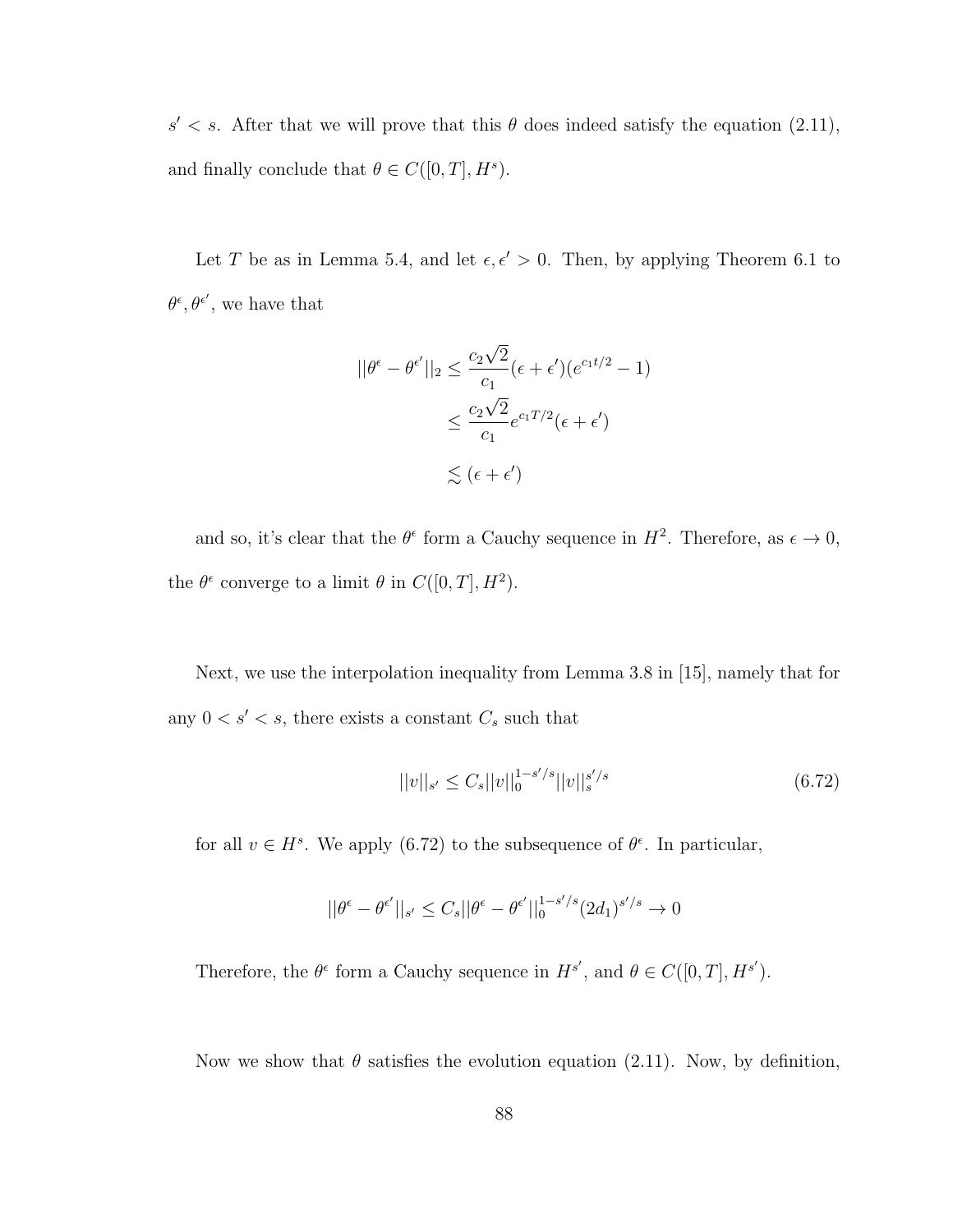we have

$$
\theta^{\epsilon}(\alpha, t) = \theta_0(\alpha) + \int_0^t \theta^{\epsilon}_t(\alpha, s) ds = \theta_0^{\alpha} \int_0^t B^{\epsilon}(\alpha, s)
$$

where  $B^{\epsilon}$  denotes the right hand side of (3.2). Since we've established convergence in  $H^{s'}$  for sufficiently large  $s'$ , we can pass to the limit, obtaining

$$
\theta(\alpha, t) = \theta_0(\alpha) + \int_0^t \lim_{\epsilon \to 0} B^{\epsilon}(\alpha, s) ds = \theta_0(\alpha) + \int_0^t B(\alpha, s)
$$

where B is the right hand side of (2.11). Therefore, taking the derivative,  $\theta$  does indeed satisfy (2.11).

Finally, we look at the problem of the highest regularity. We start by fixing  $t$ and noting that the  $\theta^{\epsilon}(\cdot,t)$  are uniformly bounded in  $H^s$ . Therefore, by the Banach-Alaoglu theorem, there exists a subsequence that converges weakly to some limit in  $H^s$ . Since the  $\theta^{\epsilon}(\cdot,t)$  converge to  $\theta(\cdot,t)$  in  $H^{s'}$ , therefore this subsequence must converge to  $\theta(\cdot, t)$ . Therefore,  $\theta \in H^s$  pointwise in time.

It remains to show that  $\theta \in C([0,T], H^s)$ . We start by showing weak continuity. For  $\phi \in H^{-s}$ , we let  $[\phi, \theta]$  denote the dual pairing of  $H^{-s}$  and  $H^s$  through the  $L^2$ inner product. Since  $s' < s$ ,  $H^{-s'}$  is dense in  $H^{-s}$ , and for any  $\phi \in H^{-s}$ , there exists a sequence  $\phi_n \in H^{-s'}$  that converges to  $\phi$  in  $H^{-s}$ . Now, since  $\theta^{\epsilon} \to \theta$  in  $C([0,T]; H^{s'}),$ therefore

$$
[\phi_n, \theta^{\epsilon}(\cdot, t)] \to [\phi_n, \theta(\cdot, t)]
$$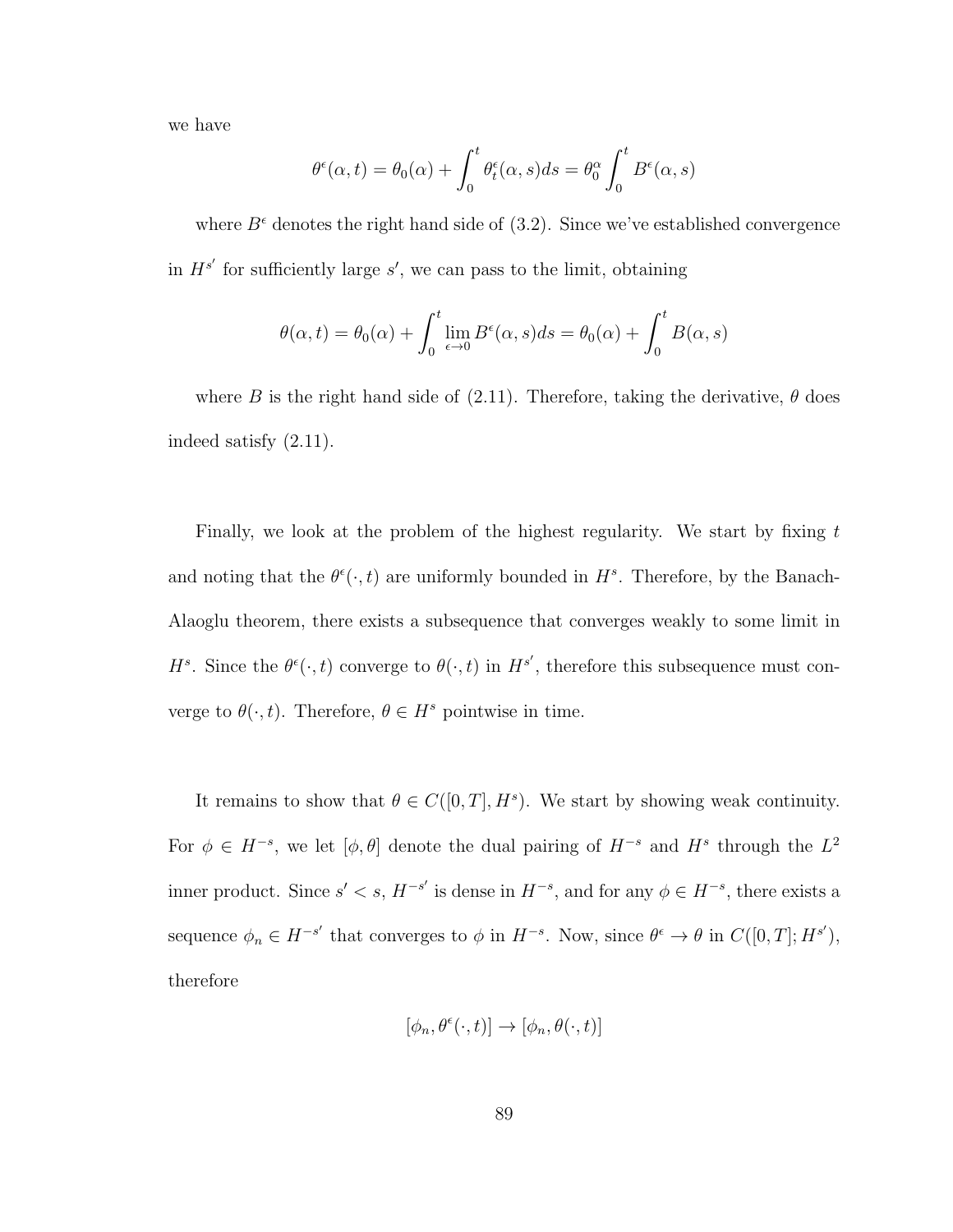uniformly on  $[0, T]$  for any  $\phi_n \in H^{-s'}$ . Now, suppose that  $\delta > 0$ . Then, we have

$$
\left| [\phi, \theta(\cdot, t)] - [\phi, \theta^{\epsilon}(\cdot, t)] \right| \leq |[\phi, \theta(\cdot, t)] - [\phi_n, \theta(\cdot, t)]| + |[\phi_n, \theta(\cdot, t)] - [\phi_n, \theta^{\epsilon}(\cdot, t)]|
$$

$$
+ |[\phi_n, \theta^{\epsilon}(\cdot, t)] - [\phi, \theta^{\epsilon}(\cdot, t)]|
$$

Since  $\phi_n \to \phi$  in  $H^{-s}$  and  $\theta, \theta^{\epsilon}$  are uniformly bounded in  $H^s$ , therefore by selecting n large, we have

$$
|[\phi, \theta(\cdot, t)] - [\phi_n, \theta(\cdot, t)]| < \frac{\delta}{3}
$$
\n
$$
|[\phi, \theta^{\epsilon}(\cdot, t)] - [\phi_n, \theta^{\epsilon}(\cdot, t)]| < \frac{\delta}{3}
$$

And since  $\phi_n \in H^{s'}$ , by picking  $\epsilon$  small, we then have

$$
|[\phi_n, \theta(\cdot, t)] - [\phi_n, \theta^{\epsilon}(\cdot, t)]| < \frac{\delta}{3}
$$

And so, combining these equations, we get

$$
|[\phi,\theta(\cdot,t)]-[\phi,\theta^\epsilon(\cdot,t)]|<\delta
$$

and so  $\theta^{\epsilon} \to \theta$  in  $H^s$  uniformly in time. To prove weak continuity, we use a similar argument. Once again, let  $\delta > 0$ , and consider

$$
|[\phi, \theta(\cdot, t)] - [\phi, \theta(\cdot, t')]| \le |[\phi, \theta(\cdot, t)] - [\phi, \theta^{\epsilon}(\cdot, t)]| + |[\phi, \theta^{\epsilon}(\cdot, t)] - [\phi, \theta^{\epsilon}(\cdot, t')]|
$$

$$
+ |[\phi, \theta(\cdot, t')] - [\phi, \theta^{\epsilon}(\cdot, t')]|
$$

Because  $\theta^{\epsilon} \to \theta$  in  $H^s$  uniformly in time, by choosing  $\epsilon$  small, we again have

$$
\begin{aligned} \left| [\phi, \theta(\cdot, t)] - [\phi, \theta^\epsilon(\cdot, t)] \right| &< \frac{\delta}{3} \\ \left| [\phi, \theta(\cdot, t')] - [\phi, \theta^\epsilon(\cdot, t')] \right| &< \frac{\delta}{3} \end{aligned}
$$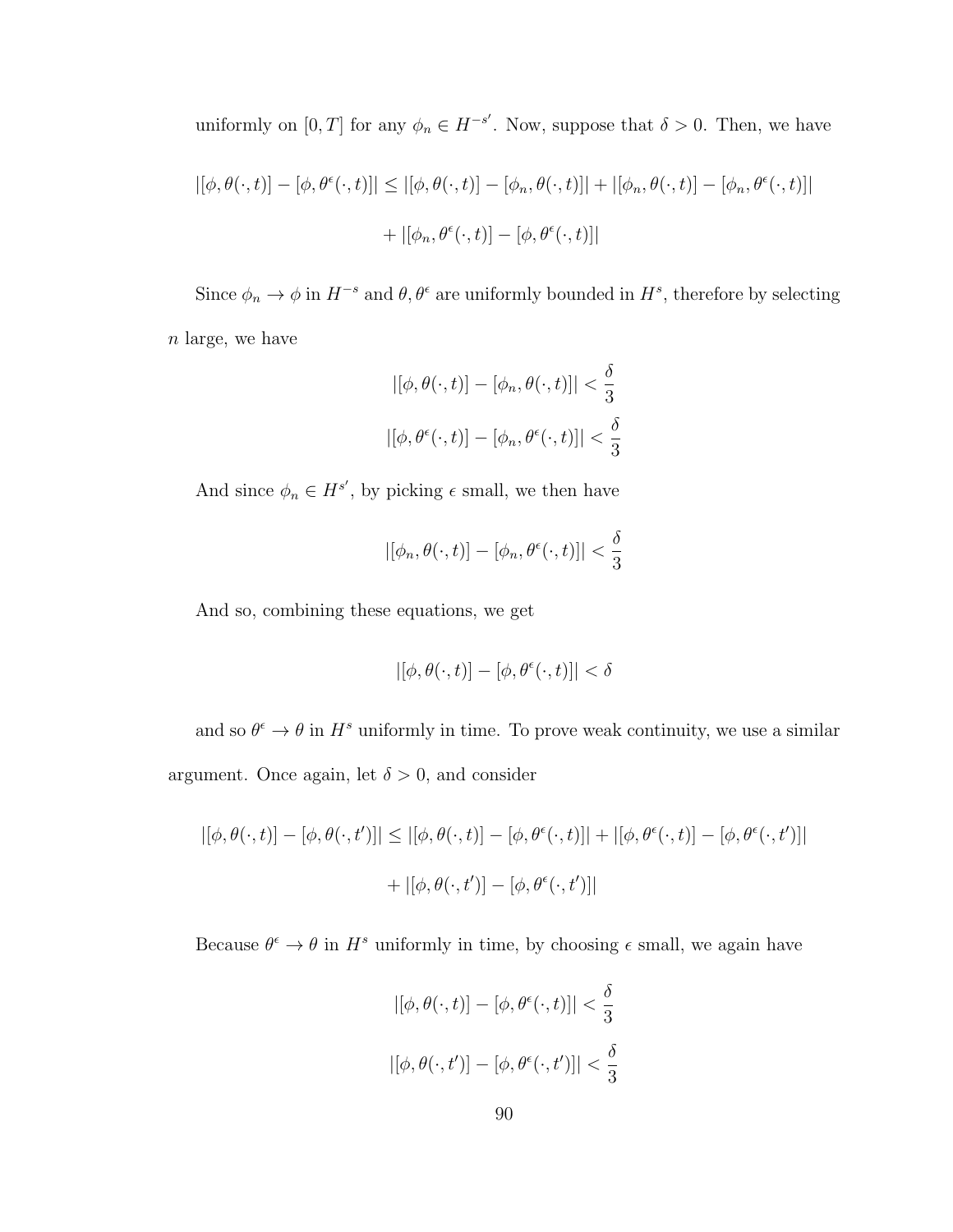And since  $\theta^{\epsilon} \in C((0,T]; H^s)$ , we can bound

$$
|[\phi, \theta^{\epsilon}(\cdot, t)] - [\phi, \theta^{\epsilon}(\cdot, t')]| < \frac{\delta}{3}
$$

for  $|t - t'|$  small enough. Therefore, combining these equations, we see that

$$
|[\phi, \theta(\cdot, t)] - [\phi, \theta(\cdot, t')]| < \delta
$$

and  $\theta$  is weakly continuous in  $H^s$ . To finish the argument, it is sufficient to show that  $||\theta(t)||_s$  is continuous with respect to time. First we will show that  $\theta$  is right-continuous in  $H^s$  at  $t = 0$ . Now, for fixed t, we know that

$$
||\theta(t)||_s \le \limsup_{\epsilon \to 0} ||\theta^{\epsilon}(t)||_s
$$

Subtracting  $||\theta_0||_s$  from both sides and applying Theorem 5.3, we know

$$
||\theta(t)||_s - ||\theta_0||_s \le \limsup_{\epsilon \to 0} ||\theta^{\epsilon}(t)||_s - ||\theta_0||_s \le \limsup_{\epsilon \to 0} \int_0^t \frac{dE^{\epsilon}}{dt} \le t \cdot Ce^{d_1}
$$

And sending  $t \to 0$ , we know that  $\limsup_{t \to 0+} ||\theta(\cdot, t)||_s \leq ||\theta_0||_s$ . However, since  $\theta \in C_W([0,T]; H^s)$ , we have that  $\liminf_{t \to 0+} ||\theta(\cdot, t)||_s \ge ||\theta_0||_s$ . Therefore,  $\theta$  is rightcontinuous at  $t = 0$ .

To finish the argument, note that since  $\tau > 0$ , integrating equation (5.8) with respect to time implies a bound on  $\int_0^T ||\Lambda^{3/2} \chi_\epsilon \theta^\epsilon||_s^2 dt$  that is independent of  $\epsilon$ . This implies that the limit  $\theta$  is in  $L^2([0,T], H^{s+1})$ . In particular, for almost every  $T_0 \in$ [0, T], we have that  $v(\cdot, T_0) \in H^{s+1}$ . However, by taking  $v(\cdot, T_0)$  as our new initial data and repeating the above construction with  $s + 1$  replacing s, we have that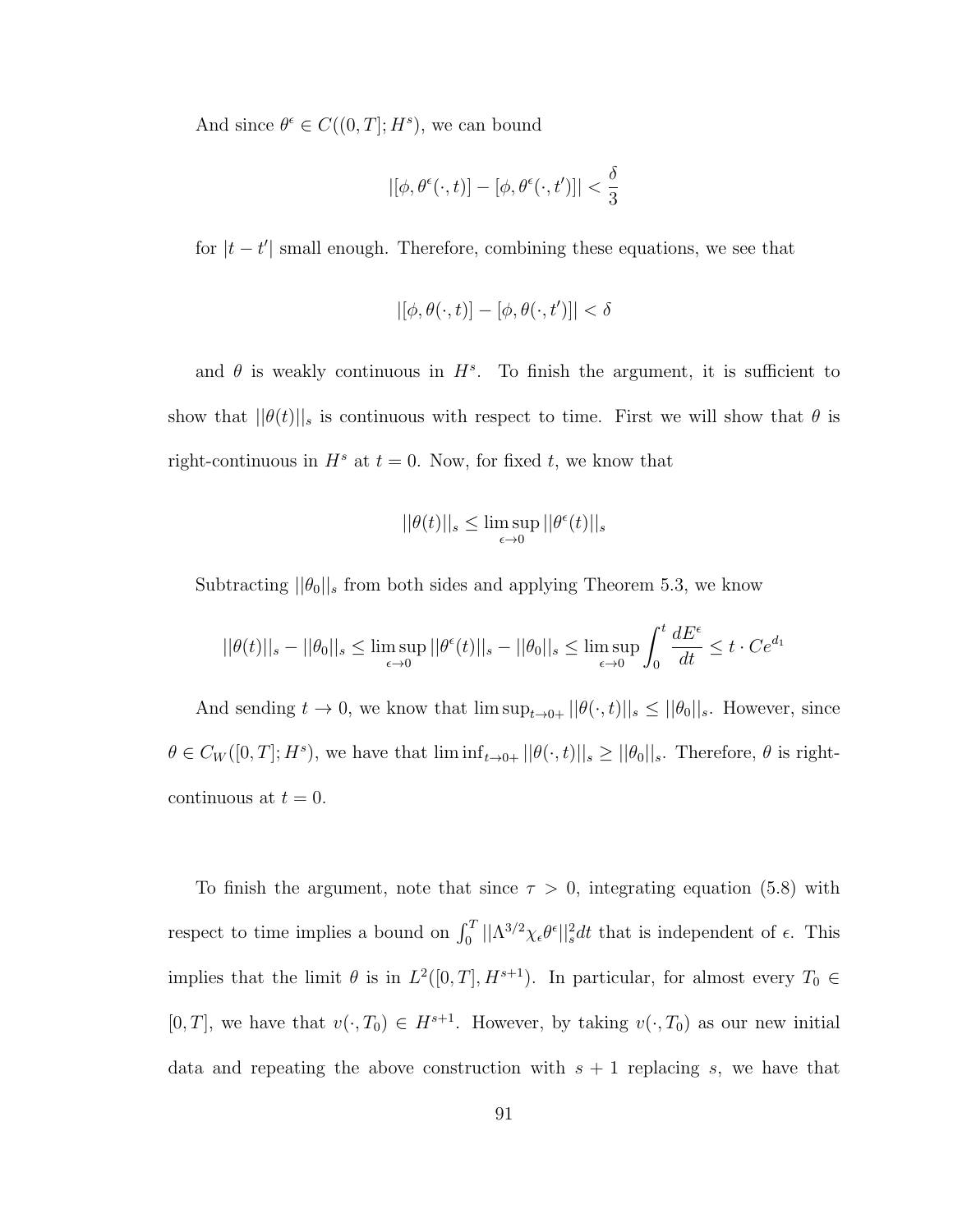$\theta \in C([T_0, T'], H^{\overline{s}})$  for  $\overline{s} < s + 1$ . Since  $T_0$  is arbitrary, in particular, this implies  $\theta \in C((0,T]; H^s)$ , and combined with right continuity at zero, we have

$$
\theta \in C([0,T];H^s)
$$

as desired.  $\Box$ 

*Proof of Theorem 1.2:* Now, by Theorem 1.1, we know that a solution  $\theta$  to (1.1) with initial data  $\theta(t,0)$  exists. Furthermore, given two solutions,  $\theta, \phi \in C([0,T]; \mathcal{O})$ , by applying Theorem 6.1 with  $\epsilon = \delta = 0$ , we obtain

$$
||\theta - \phi||_2 \le ||\theta_0 - \phi_0||_2 e^{c_1 t/2}
$$
  
\n
$$
\le ||\theta_0 - \phi_0||_2 e^{c_1 T/2}
$$
  
\n
$$
\lesssim ||\theta_0 - \phi_0||_2
$$

Taking the supremum, we obtain

$$
\sup_{t \in [0,T]} ||\theta - \phi||_2 \lesssim ||\theta_0 - \phi_0||_2 \tag{6.73}
$$

And in particular, when  $\theta_0 = \phi_0$ , then  $\theta = \phi$ , and the solution  $\theta$  is unique.  $\Box$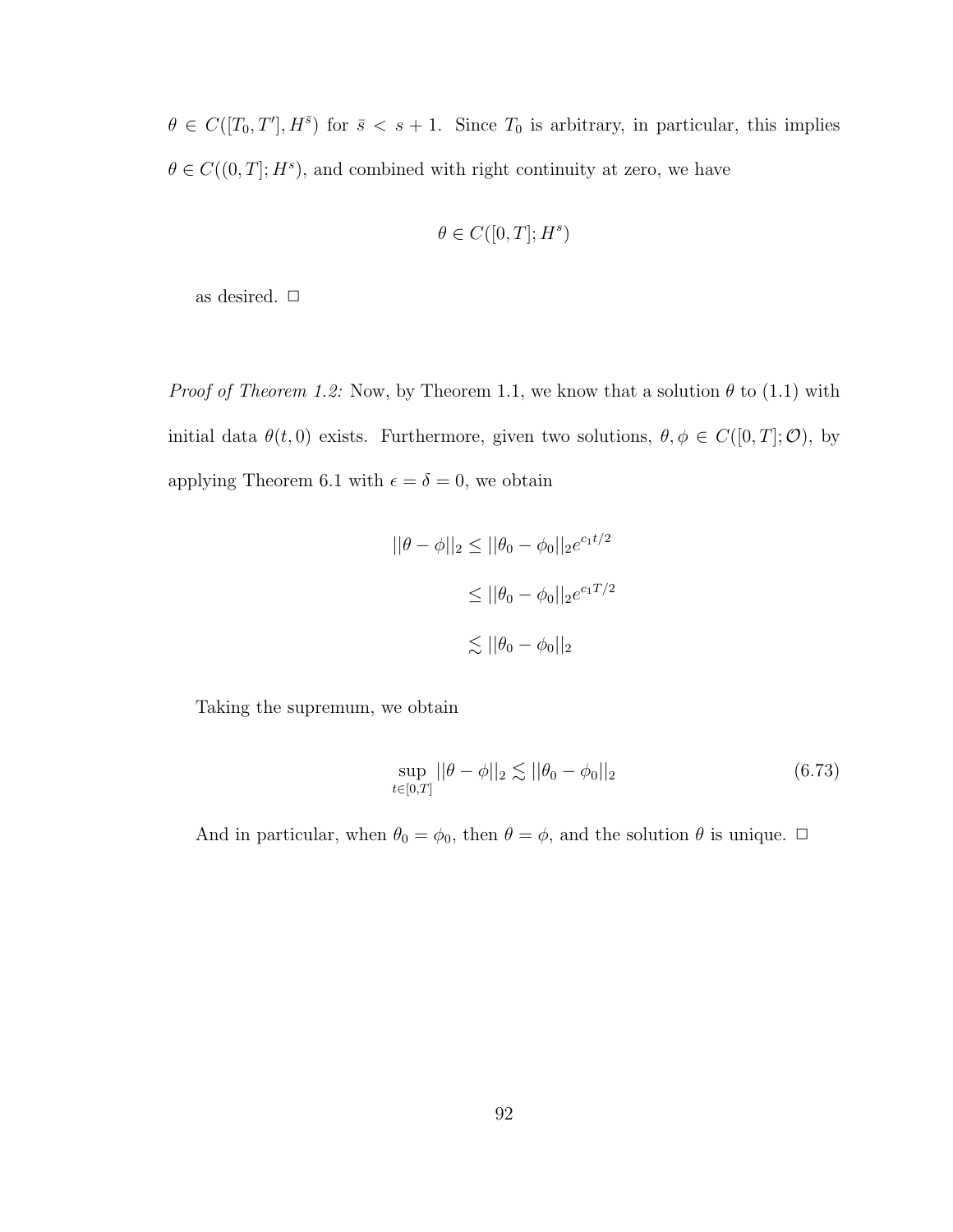## Chapter 7

## Bounds for Global Existence:

Now, from Theorem 5.3 and Picard's theorem, we know that a solution  $\theta^{\epsilon}$  will exist until either  $||\theta^{\epsilon}||_{s} \to \infty$ , or the arc-chord condition is violated. Furthermore, while bounding  $\frac{\partial E}{\partial t}$ , all but a few of the terms can be shown to scale with  $||\theta^{\epsilon}||_s^3$  or a higher power, with most of the exceptions being dissipation terms.

This inspires the assumption  $||\theta^{\epsilon}||_{s} < c \ll 1$  for some small positive constant c. Note in particular that this bound additionally implies the arc-chord condition. Then, the lowest powers of  $||\theta^{\epsilon}||_s^k$  dominate, as  $\sum_{k\geq 1} c_k ||\theta^{\epsilon}||_s^k \lesssim ||\theta^{\epsilon}||_s$ . Our goal is to show

$$
\frac{\partial E}{\partial t} \le ||\theta^{\epsilon}||_s^2(-c_0 + \sum_{k \ge 1} c_k ||\theta^{\epsilon}||_s^k) \lesssim ||\theta^{\epsilon}||_s^2 \cdot (-1) \le 0
$$

This will bound  $||\theta^{\epsilon}||_{s} < c$  for all time, which in turn will give us the global existence for  $\theta$ .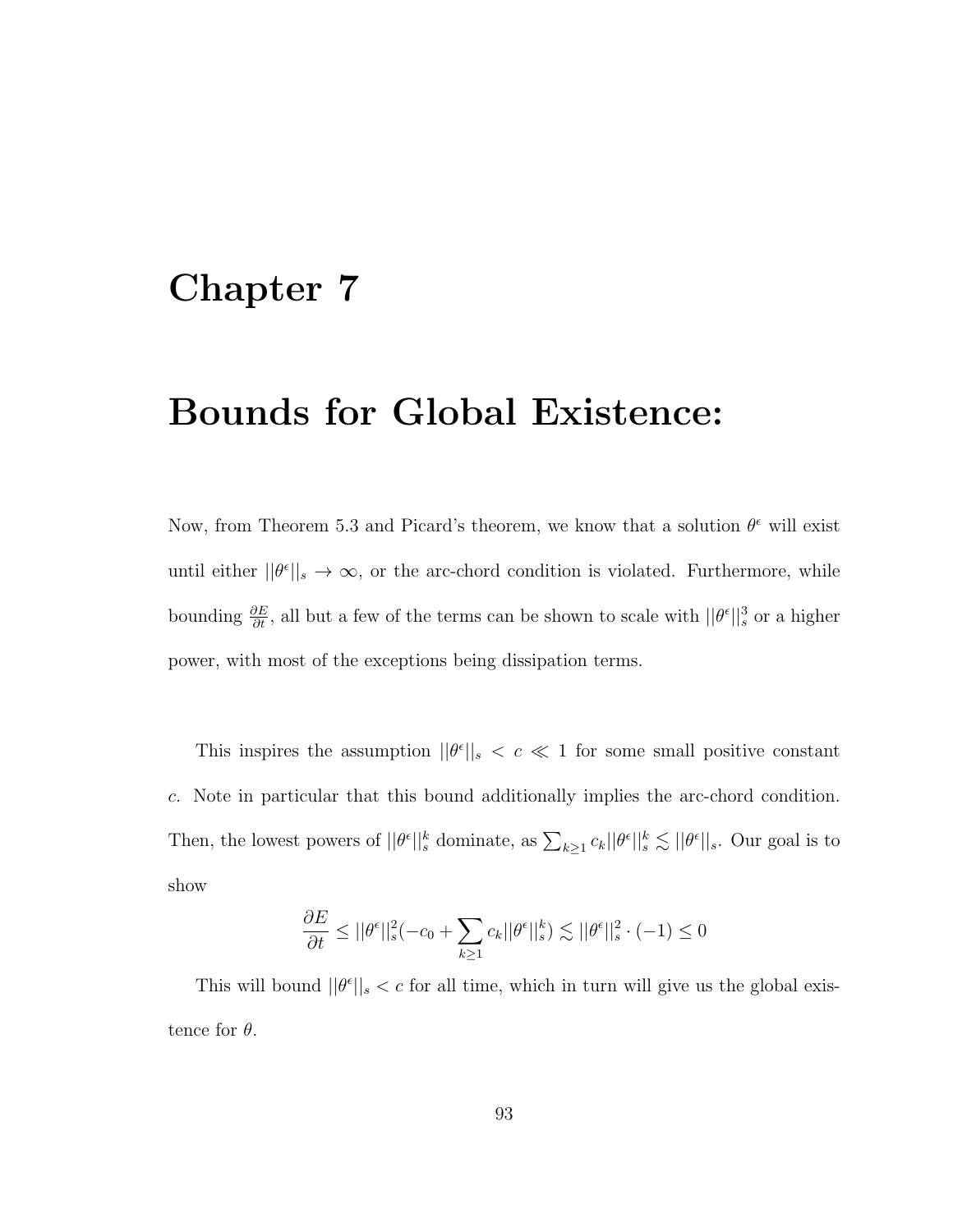However, while most of the terms in  $\int_{\mathbb{R}} \partial_{\alpha}^{s} \theta_{t}^{\epsilon} \partial_{\alpha}^{s} \theta_{t}^{\epsilon}$  are ultimately bounded with the same techniques as before, bounding  $\int_{\mathbb{R}} \theta_t^{\epsilon} \theta^{\epsilon}$  is more difficult. Because of this, for the duration of the proof of global existence (Chapters 6 and 7), we will additionally assume that the Atwood number  $A_{\mu}$  is zero. With this simplification, our equation for  $\theta_t^{\epsilon}$  changes to

$$
\frac{d}{dt}\theta^{\epsilon} = \frac{\tau}{2}\chi_{\epsilon}^{2}H(\theta_{\alpha\alpha\alpha}^{\epsilon}) + \chi_{\epsilon}H(\frac{-R\cos(\chi_{\epsilon}\theta^{\epsilon})}{2}\chi_{\epsilon}\theta_{\alpha}^{\epsilon}) \n+ \chi_{\epsilon}[(V^{\epsilon} - W^{\epsilon} \cdot \hat{t}^{\epsilon})\chi_{\epsilon}\theta_{\alpha}^{\epsilon}] + \chi_{\epsilon}[m^{\epsilon} \cdot \hat{n}^{\epsilon}]
$$
\n(7.1)

First, we take note of a technical Lemma that will be useful later.

**Lemma 7.1.** Suppose that  $f \in L^1$  and  $g \in L^2$ . Then we have the bounds,

$$
\| \int \left( \int_0^1 (1-t) f(t\alpha + (1-t)\alpha') dt \right) g(\alpha') d\alpha' \|_{L^2} \lesssim \|f\|_{L^1} \|g\|_{L^2}
$$
 (7.2)

$$
\| \int \left( \int_0^1 t f(t\alpha + (1-t)\alpha') dt \right) g(\alpha') d\alpha' \|_{L^2} \lesssim \|f\|_{L^1} \|g\|_{L^2}
$$
 (7.3)

$$
\| \int \left( \int_0^1 f(t\alpha + (1-t)\alpha')dt \right) g(\alpha')d\alpha' \|_{L^2} \lesssim \|f\|_{L^1} \|g\|_{L^2}
$$
 (7.4)

*Proof of Lemma 7.1:* For (7.4), we use the u-substitution  $\beta = \alpha' - \frac{t}{1-t}$  $\frac{t}{1-t}\alpha$ , and consider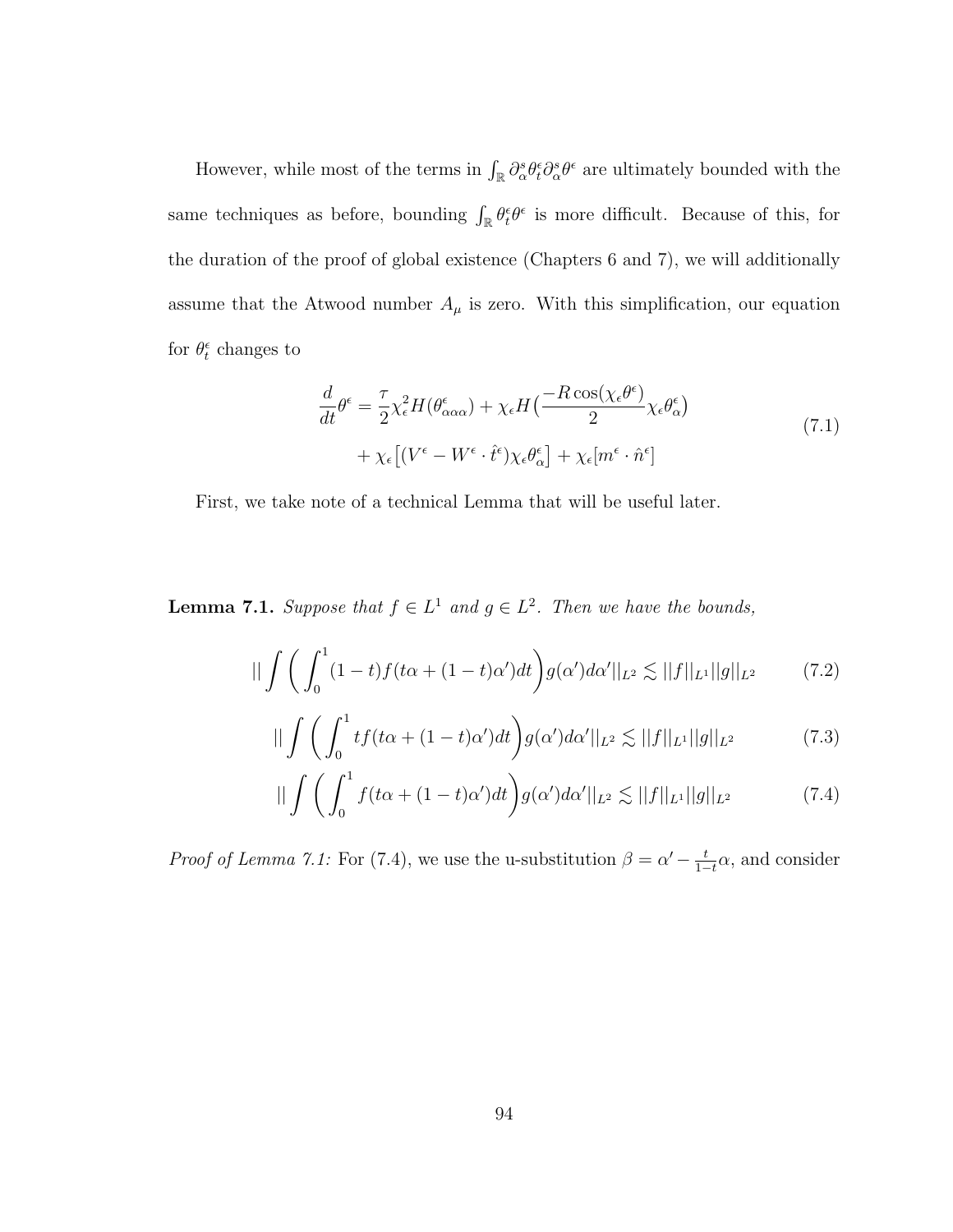for any  $h \in L^2$ ,

$$
\int h(\alpha) \int \left( \int f(t\alpha + (1-t)\alpha')dt \right) g(\alpha')d\alpha' d\alpha
$$
  
\n
$$
= \int h(\alpha) \int \left( \int f((1-t)\beta)dt \right) g(\frac{t}{1-t}\alpha + \beta) d\beta d\alpha
$$
  
\n
$$
\leq \int \int \left( \int h(\alpha)g(\frac{t}{1-t}\alpha + \beta) d\alpha \right) f((1-t)\beta) d\beta dt
$$
  
\n
$$
\leq ||h||_{L^2} ||g||_{L^2} \int \int \sqrt{\frac{1-t}{t}} \cdot f((1-t)\beta) d\beta dt
$$
  
\n
$$
\leq ||h||_{L^2} ||g||_{L^2} ||f||_{L^1} \int \frac{1}{\sqrt{(1-t)t}} dt
$$
  
\n
$$
\lesssim ||h||_{L^2} ||g||_{L^2} ||f||_{L^1}
$$

Therefore, since h was an arbitrary  $L^2$  function, we have proven (7.4). The inequalities (7.2) and (7.3) can be proved with the same change of variables, as the extra constant in the equation causes no complications.  $\Box$ 

Now, the first term from  $\theta_t^{\epsilon}$  we bound is  $m^{\epsilon} \cdot \hat{n}^{\epsilon}$ .

**Lemma 7.2.** Suppose that  $\theta^{\epsilon} \in H^s$ , and that there exists a small constant c such that  $||\theta^{\epsilon}||_{H^{s}} < c \ll 1$ . Then, we have the estimate

$$
||m^{\epsilon} \cdot \hat{n}^{\epsilon}||_{L^2} \lesssim ||\theta_{\alpha}^{\epsilon}||_{H^2}^2 ||\theta^{\epsilon}||_{H^2}
$$

Proof of Lemma 7.2: Now, recall from  $(4.21)$  that

$$
\Phi(m^{\epsilon})^* = z_{\alpha}^{\epsilon} K[z_{d}^{\epsilon}] \big( \partial_{\alpha} \left( \frac{\gamma}{z_{\alpha}^{\epsilon}} \right) \big) + \frac{z_{\alpha}^{\epsilon}}{2i} [H, \frac{1}{(z_{\alpha}^{\epsilon})^2}] \big( z_{\alpha}^{\epsilon} \partial_{\alpha}^{\epsilon} \left( \frac{\gamma}{z_{\alpha}^{\epsilon}} \right) \big)
$$

Using the facts

 $\Phi(\hat{n}^{\epsilon}) = iz_{\alpha}^{\epsilon}$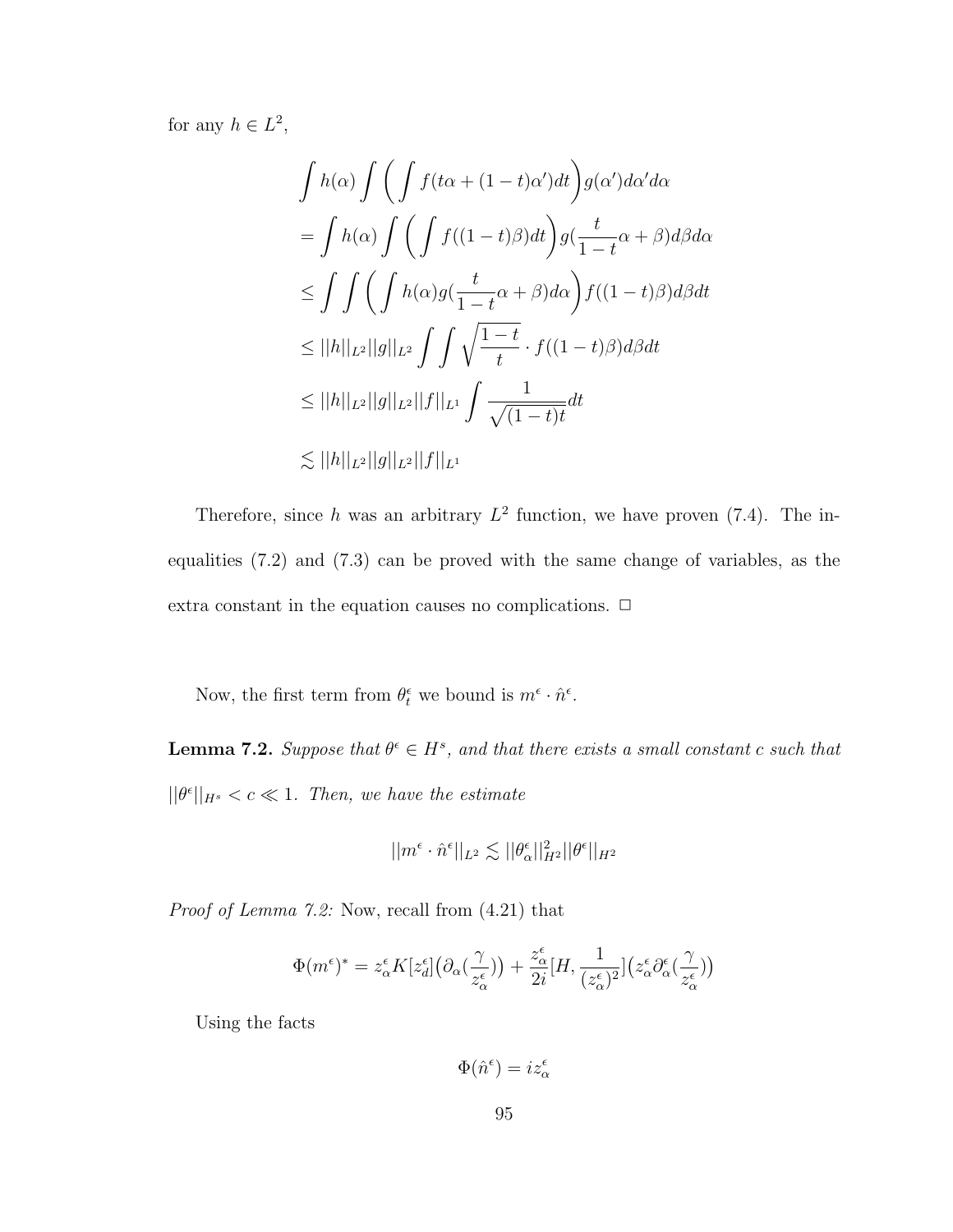$$
m^{\epsilon} \cdot \hat{n}^{\epsilon} = Re(\Phi(\hat{n}^{\epsilon})\Phi(m^{\epsilon})^*)
$$

we obtain

$$
m^{\epsilon} \cdot \hat{n}^{\epsilon} = Re \left[ \frac{z_{\alpha}^{\epsilon}(\alpha)^{2}}{2\pi} \int \partial_{\alpha'} \left( \frac{\gamma[\theta^{\epsilon}](\alpha')}{z_{\alpha}^{\epsilon}(\alpha')}\right) \left( \frac{-q_{2}[z_{d}^{\epsilon}]}{z_{\alpha}^{\epsilon}(\alpha')q_{1}[z_{d}^{\epsilon}]} + \frac{q_{1}[z_{\alpha}^{\epsilon}](z_{\alpha}^{\epsilon}(\alpha) + z_{\alpha}^{\epsilon}(\alpha'))}{z_{\alpha}^{\epsilon}(\alpha)^{2}z_{\alpha}^{\epsilon}(\alpha')} \right) \right]
$$

Now,

$$
Re(z_{\alpha}^{\epsilon}) = \cos(\theta^{\epsilon})
$$
  

$$
Re(z_{\alpha\alpha}^{\epsilon}) = -\theta_{\alpha}^{\epsilon} \sin(\theta^{\epsilon})
$$
  

$$
Im(z_{\alpha}^{\epsilon}) = \sin(\theta^{\epsilon})
$$
  

$$
Im(z_{\alpha\alpha}^{\epsilon}) = -\theta_{\alpha}^{\epsilon} \cos(\theta^{\epsilon})
$$

In particular,

$$
||Re(z_{\alpha\alpha}^{\epsilon})||_{L^{1}} \leq ||\theta_{\alpha}^{\epsilon}||_{L^{2}}||\theta^{\epsilon}||_{L^{2}}
$$

$$
||Im(z_{\alpha}^{\epsilon})||_{L^{2}} \leq ||\theta^{\epsilon}||_{L^{2}}
$$

Using the integral representations for  $q_2$  and  $q_1,$  we also obtain

$$
Re(q_2[z_d^{\epsilon}]) = -\int_0^1 (t-1)Re(z_{\alpha\alpha}^{\epsilon}(t\alpha + (1-t)\alpha'))dt
$$
\n(7.5)

$$
Re(q_1[z^{\epsilon}_{\alpha}]) = -\int_0^1 Re(z^{\epsilon}_{\alpha\alpha}(t\alpha + (1-t)\alpha'))dt \qquad (7.6)
$$

Now, using conjugates to make the denominators real, we have

$$
m^{\epsilon} \cdot \hat{n}^{\epsilon} = Re \left[ \frac{z_{\alpha}^{\epsilon}(\alpha)^{2}}{2\pi} \int \partial_{\alpha'} \left( \frac{\gamma[\theta^{\epsilon}](\alpha')}{z_{\alpha}^{\epsilon}(\alpha')}\right) \left( \frac{-q_{2}[z_{d}^{\epsilon}](z_{\alpha}^{\epsilon}(\alpha')q_{1}[z_{d}^{\epsilon}])^{*}}{|z_{\alpha}^{\epsilon}(\alpha')q_{1}[z_{d}^{\epsilon}]|^{2}} + \frac{q_{1}[z_{\alpha}^{\epsilon}](z_{\alpha}^{\epsilon}(\alpha) + z_{\alpha}^{\epsilon}(\alpha'))(z_{\alpha}^{\epsilon}(\alpha)^{2}z_{\alpha}^{\epsilon}(\alpha'))^{*}}{|z_{\alpha}^{\epsilon}(\alpha)^{2}z_{\alpha}^{\epsilon}(\alpha')|^{2}} \right) \right]
$$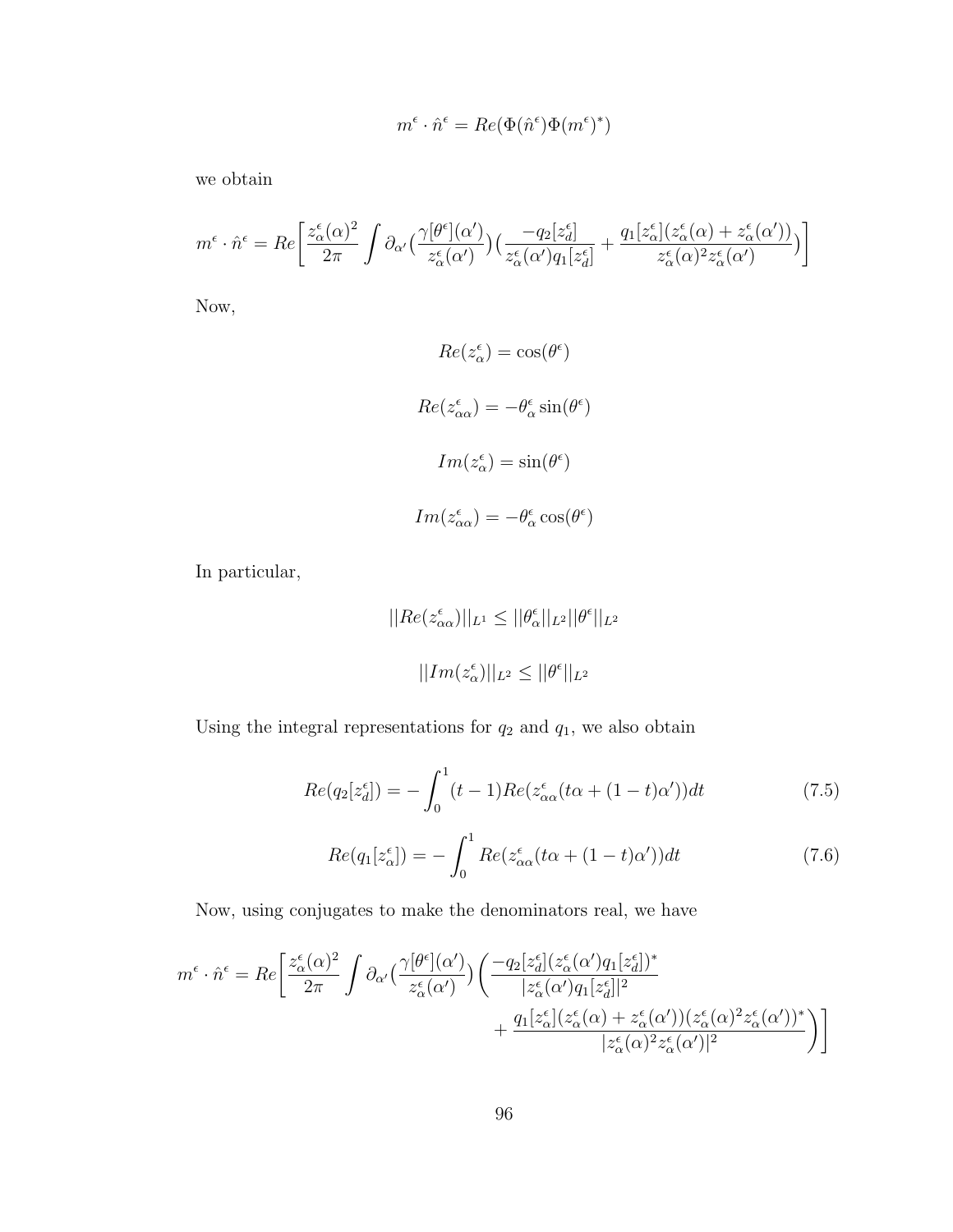Now, each term in  $m^{\epsilon} \cdot \hat{n}^{\epsilon}$  will contain either one of  $Re(q_2[z_d^{\epsilon}]), Re(q_1[z_\alpha^{\epsilon}]),$  or one of  $Im(q_1[z_d^{\epsilon}]), Im(z_{\alpha}^{\epsilon})$ . Since  $|z_{\alpha}^{\epsilon}| = 1$ , and  $|q_1[z_d^{\epsilon}]|$  is bounded above and below (by one and the arc-chord condition respectively), we have

$$
||m^{\epsilon}\cdot \hat{n}^{\epsilon}||_{L^{2}}\lesssim(||\gamma_{\alpha}^{\epsilon}||_{L^{2}}||\theta^{\epsilon}||_{L^{2}}+||\gamma^{\epsilon}||_{L^{2}}||\theta_{\alpha}^{\epsilon}||_{L^{2}})||\theta_{\alpha}^{\epsilon}||_{L^{2}}||\theta^{\epsilon}||_{L^{2}}\lesssim ||\theta_{\alpha}^{\epsilon}||_{H^{2}}^{2}||\theta^{\epsilon}||_{H^{2}}
$$

This concludes the proof.  $\Box$ 

Remark 7.3. It's worth noting that this proof fails to bound  $m^{\epsilon} \cdot \hat{t}^{\epsilon}$ , due to its reliance on real and imaginary parts. This is because while we can find one  $L^2$  term in  $\gamma^{\epsilon}$ , and a second in either  $q_2[z_d^{\epsilon}]$  or  $q_1[z_\alpha^{\epsilon}]$ , obtaining the third  $L^2$  term necessary for the bound requires finding a copy of  $sin(\theta^{\epsilon})$  via taking the correct real or imaginary part. However, in  $m^{\epsilon} \cdot \hat{t}^{\epsilon}$ , this term is not guaranteed, which derails the argument. This in turn is the reason the  $A_{\mu} = 0$  assumption is needed, as it removes the troublesome  $H(m^{\epsilon} \cdot \hat{t}^{\epsilon})$  term in  $\theta_t^{\epsilon}$ .

The next term we turn our attention to is  $(V^{\epsilon} - W^{\epsilon} \cdot \hat{t}^{\epsilon}) \chi_{\epsilon} \theta_{\alpha}^{\epsilon}$ .

**Lemma 7.4.** Suppose that  $\theta^{\epsilon} \in H^s$  and that there exists a small constant c such that  $||\theta^{\epsilon}||_{H^{s}} < c \ll 1$ . Then, we have the estimate

$$
||V^\epsilon - W^\epsilon \cdot \widehat{t}^\epsilon||_{L^\infty} \lesssim ||\gamma^\epsilon||_{L^2} ||\theta_\alpha^\epsilon||_{L^2}
$$

*Proof of Lemma 7.4:* We will bound  $||V^{\epsilon}||_{L^{\infty}}$  and  $||W^{\epsilon} \cdot \hat{t}^{\epsilon}||_{L^{\infty}}$  seperately. Recall that

$$
\partial_\alpha V^\epsilon = (W^\epsilon \cdot \hat n^\epsilon) \theta_\alpha^\epsilon
$$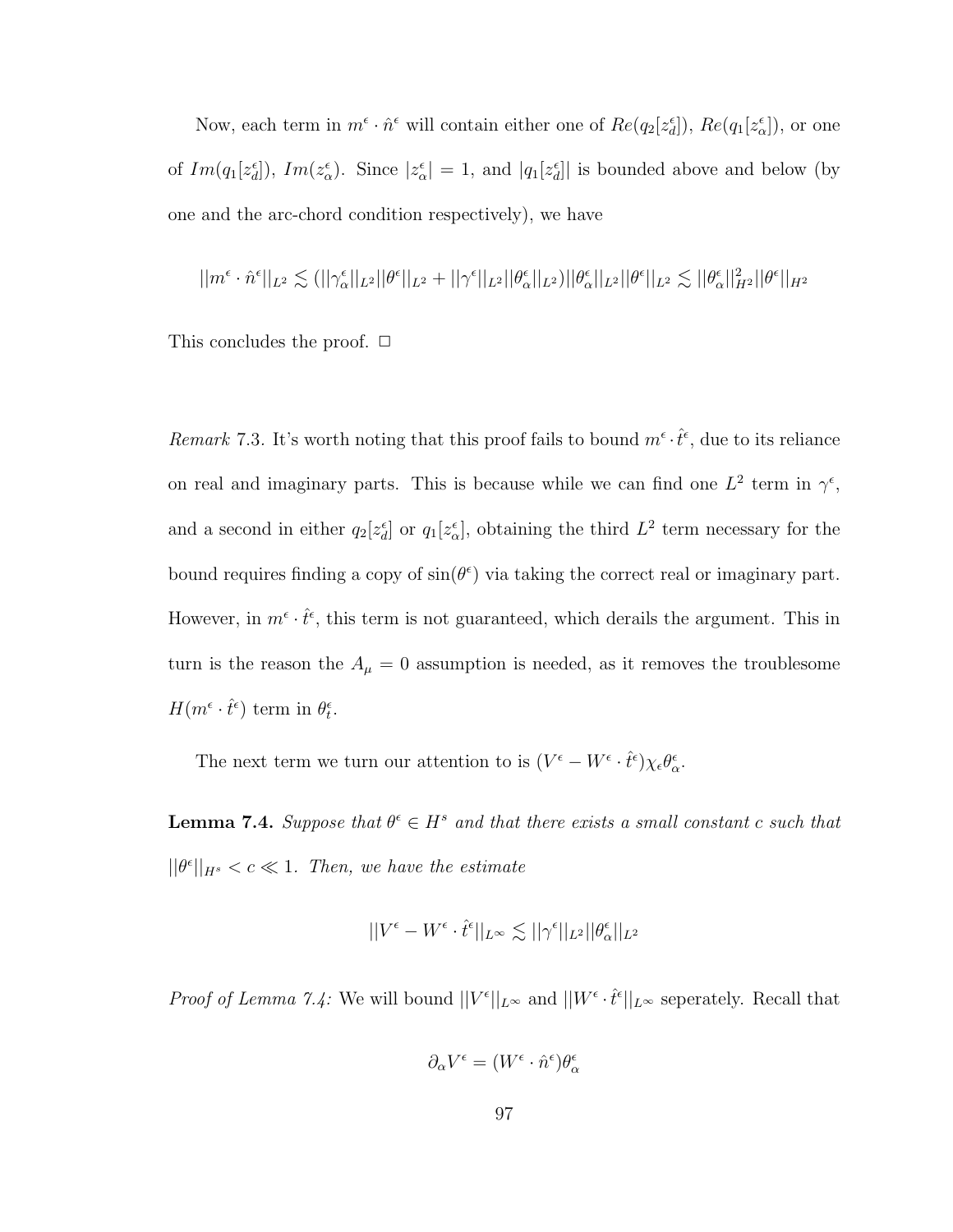Therefore, we know that

$$
||V^{\epsilon}||_{L^{\infty}} \leq \int_{\mathbb{R}} |(W^{\epsilon} \cdot \hat{n}^{\epsilon}) \theta_{\alpha}^{\epsilon}| \leq ||W^{\epsilon} \cdot \hat{n}^{\epsilon}||_{L^{2}} ||\theta_{\alpha}^{\epsilon}||_{L^{2}} \qquad (7.7)
$$

Therefore, we will start by proving

$$
||W^{\epsilon} \cdot \hat{n}^{\epsilon}||_{L^{2}} \lesssim ||\gamma^{\epsilon}||_{L^{2}} \tag{7.8}
$$

Now, recall from (4.19) that

$$
\Phi(W^{\epsilon})^* = \frac{1}{2i} H(\frac{\gamma^{\epsilon}}{z_{\alpha}^{\epsilon}}) + \frac{1}{2} K[z_{d}^{\epsilon}](\gamma^{\epsilon})
$$

Therefore, we have that

$$
W^{\epsilon} \cdot \hat{n}^{\epsilon} = Re\left(\frac{z_{\alpha}^{\epsilon}}{2}H\left(\frac{\gamma^{\epsilon}}{z_{\alpha}^{\epsilon}}\right) + iz_{\alpha}^{\epsilon}K[z_{d}^{\epsilon}](\gamma^{\epsilon})\right)
$$
(7.9)

Now,

$$
||Re\left(\frac{z_{\alpha}^{\epsilon}}{2}H\left(\frac{\gamma^{\epsilon}}{z_{\alpha}^{\epsilon}}\right)\right)||_{L^{2}} \leq ||\frac{z_{\alpha}^{\epsilon}}{2}H\left(\frac{\gamma^{\epsilon}}{z_{\alpha}^{\epsilon}}\right)||_{L^{2}} \lesssim ||\gamma^{\epsilon}||_{L^{2}}
$$
\n(7.10)

Therefore, we only need to worry about the second term, in which case,

$$
Re\left(iz_{\alpha}^{\epsilon}K[z_{d}^{\epsilon}](\gamma^{\epsilon})\right) = Re\left(\frac{z_{\alpha}^{\epsilon}(\alpha)}{2\pi}\int \frac{-\gamma^{\epsilon}(\alpha')}{z_{\alpha}(\alpha')}\cdot \frac{q_{2}[z_{d}^{\epsilon}]}{q_{1}[z_{d}^{\epsilon}]}d\alpha'\right)
$$

As in the previous lemma, we use complex conjugates to put all complex terms in the numerator, obtaining

$$
Re\left(\frac{z_{\alpha}^{\epsilon}(\alpha)}{2\pi} \int \frac{-\gamma^{\epsilon}(\alpha')z_{\alpha}^{*}(\alpha')}{|z_{\alpha}(\alpha')|^{2}} \cdot \frac{q_{2}[z_{d}^{\epsilon}]q_{1}^{*}[z_{d}^{\epsilon}]}{|q_{1}[z_{d}^{\epsilon}]|^{2}}d\alpha'\right)
$$
(7.11)

Finally, after multiplying things out, each term will contain  $\gamma^{\epsilon}(\alpha') \in L^2$ , along with either  $Re(q_2[z_d^{\epsilon}]) \in L^1$ , or  $Im(q_2[z_d^{\epsilon}]) \in L^2$  and at least one of  $Im(q_1[z_d^{\epsilon}]), Im(z_{\alpha}(\alpha')) \in$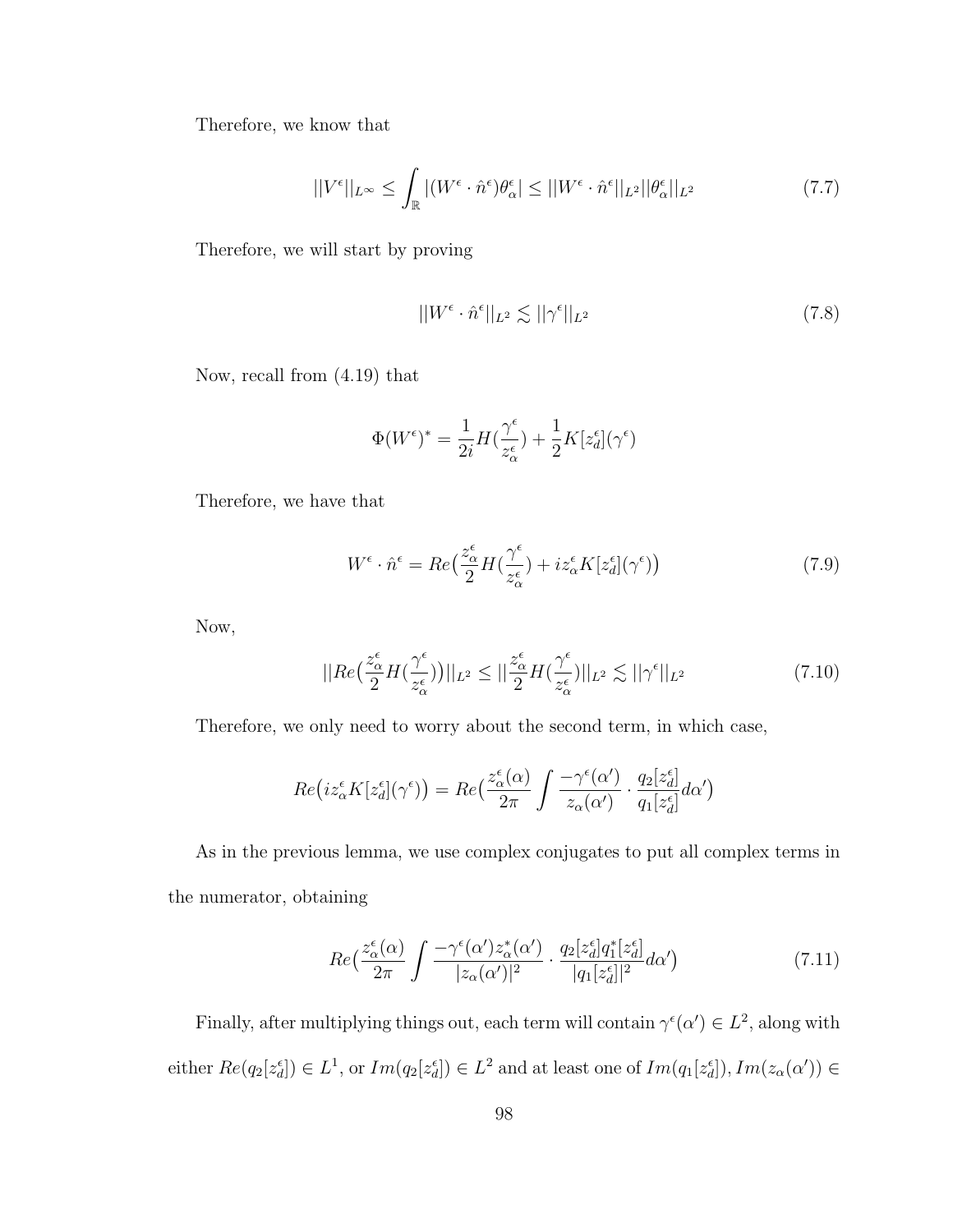$L^2$ . Furthermore, the denominator is bounded away from zero due to the arc chord condition, therefore

$$
||Re\left(iz_{\alpha}^{\epsilon}K[z_{d}^{\epsilon}](\gamma^{\epsilon})\right)||_{L^{2}} \lesssim ||\gamma^{\epsilon}||_{L^{2}}||\theta_{\alpha}^{\epsilon}||_{L^{2}}||\theta^{\epsilon}||_{L^{2}}
$$
\n(7.12)

And combining  $(7.10)$  and  $(7.12)$  with  $(7.9)$ , we get

$$
||W^{\epsilon}\cdot \hat{n}^{\epsilon}||_{L^{2}}\lesssim ||\gamma^{\epsilon}||_{L^{2}}(||\theta^{\epsilon}_{\alpha}||_{L^{2}}||\theta^{\epsilon}||_{L^{2}}+1)\lesssim ||\gamma^{\epsilon}||_{L^{2}}
$$

proving (7.8). Combining this with (7.7), we have

$$
||V^{\epsilon}||_{L^{\infty}} \lesssim ||\gamma^{\epsilon}||_{L^{2}} ||\theta^{\epsilon}_{\alpha}||_{L^{2}}
$$
\n(7.13)

as desired. It remains to bound  $||W^{\epsilon} \cdot \hat{t}^{\epsilon}||_{L^{\infty}}$ . For this, we consider

$$
\Phi(W^{\epsilon})^* = \frac{1}{2\pi i} \int \frac{\gamma[\theta^{\epsilon}](\alpha')}{z^{\epsilon}_d(\alpha) - z^{\epsilon}_d(\alpha')} d\alpha'
$$
  
= 
$$
\frac{1}{2\pi i} \int \frac{\gamma[\theta^{\epsilon}](\alpha')}{z^{\epsilon}_{\alpha}(\alpha)(\alpha - \alpha')} + \gamma[\theta^{\epsilon}](\alpha') \Big(\frac{1}{z^{\epsilon}_d(\alpha) - z^{\epsilon}_d(\alpha')} - \frac{1}{z^{\epsilon}_{\alpha}(\alpha)(\alpha - \alpha')} \Big) d\alpha'
$$

Now, using the fact that  $\hat{t}^{\epsilon} = z_{\alpha}^{\epsilon}$ , we have that

$$
W^{\epsilon} \cdot \hat{t}^{\epsilon} = Re \left( \frac{z_{\alpha}^{\epsilon}(\alpha)}{2\pi i} \int \frac{\gamma[\theta^{\epsilon}](\alpha')}{z_{\alpha}^{\epsilon}(\alpha)(\alpha - \alpha')} + \left( \frac{\gamma[\theta^{\epsilon}](\alpha')}{z_{d}^{\epsilon}(\alpha) - z_{d}^{\epsilon}(\alpha')} - \frac{\gamma[\theta^{\epsilon}](\alpha')}{z_{\alpha}^{\epsilon}(\alpha)(\alpha - \alpha')} \right) d\alpha' \right)
$$
  
\n
$$
= Re \left( \frac{1}{2\pi i} \int \gamma[\theta^{\epsilon}](\alpha') \left( \frac{z_{\alpha}^{\epsilon}(\alpha)}{z_{d}^{\epsilon}(\alpha) - z_{d}^{\epsilon}(\alpha')} - \frac{1}{(\alpha - \alpha')}\right) d\alpha' \right)
$$
  
\n
$$
= Re \left( \frac{1}{2\pi i} \int \gamma[\theta^{\epsilon}] \frac{z_{\alpha}^{\epsilon}(\alpha)(\alpha - \alpha') - z_{d}^{\epsilon}(\alpha) + z_{d}^{\epsilon}(\alpha')}{(\alpha - \alpha')^{2} q_{1} [z_{d}^{\epsilon}]} d\alpha' \right)
$$
  
\n
$$
= Re \left( \frac{1}{2\pi i} \int \frac{\gamma[\theta^{\epsilon}]}{q_{1} [z_{d}^{\epsilon}]} \int_{0}^{1} t z_{\alpha\alpha}^{\epsilon}(t\alpha + (1 - t)\alpha') dt d\alpha' \right)
$$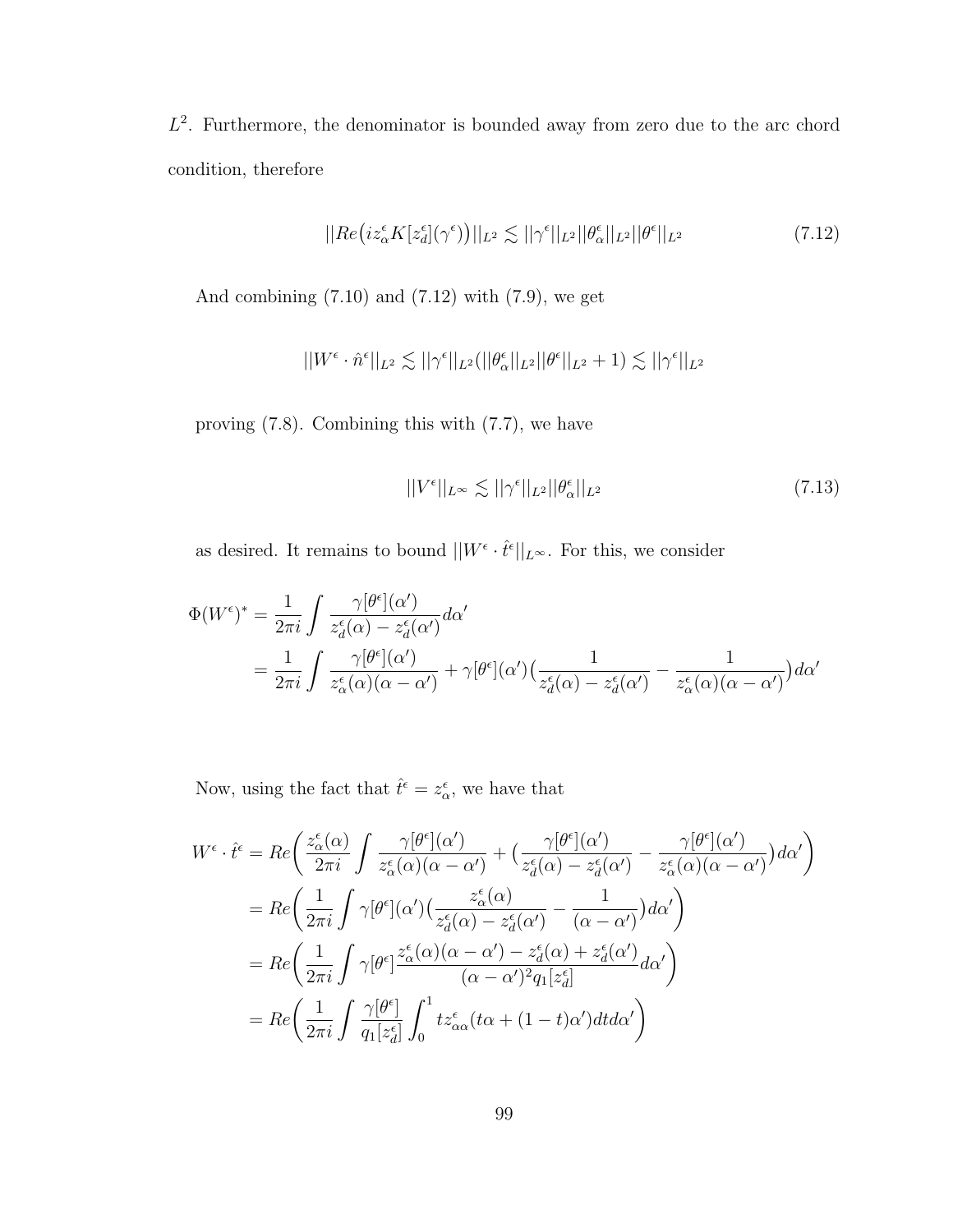$$
||W^{\epsilon} \cdot \hat{t}^{\epsilon}||_{L^{\infty}} \lesssim ||\gamma^{\epsilon}||_{L^{2}}||z^{\epsilon}_{\alpha\alpha}||_{L^{2}}||\frac{1}{q_{1}}||_{L^{\infty}}
$$
  

$$
\lesssim ||\gamma^{\epsilon}||_{L^{2}}||\theta^{\epsilon}_{\alpha}||_{L^{2}}
$$
\n(7.14)

And so, combining (7.13) and (7.14), we obtain

$$
||V^\epsilon - W^\epsilon \cdot \widehat{t}^\epsilon||_{L^\infty} \lesssim ||\gamma^\epsilon||_{L^2} ||\theta^\epsilon_\alpha||_{L^2}
$$

as desired.  $\Box$ 

The next lemma focuses on bounding the Taylor series of the  $cos(\chi_e \theta^{\epsilon})$  term.

**Lemma 7.5.** Suppose that  $\theta^{\epsilon} \in H^{1}$ . Then for  $n \geq 1$ , we have the estimates

$$
\int \chi_{\epsilon} \theta^{\epsilon} \Lambda(\chi_{\epsilon} \theta^{\epsilon})^{2n+1} \lesssim ||\chi_{\epsilon} \theta^{\epsilon}||_{L^{\infty}}^{2n-2} ||\chi_{\epsilon} \theta^{\epsilon}_{\alpha}||_{L^{2}}^{2} ||\chi_{\epsilon} \theta^{\epsilon}||_{L^{2}}^{2}
$$

Proof of Lemma 7.5: We rewrite

$$
\int \chi_{\epsilon} \theta^{\epsilon} \Lambda((\chi_{\epsilon} \theta^{\epsilon})^{2n+1}) = -\int \chi_{\epsilon} \theta^{\epsilon}_{\alpha} H((\chi_{\epsilon} \theta^{\epsilon})^{2n+1})
$$
\n
$$
= -\int \chi_{\epsilon} \theta^{\epsilon}_{\alpha} [H, (\chi_{\epsilon} \theta^{\epsilon})^{n}] (\chi_{\epsilon} \theta^{\epsilon})^{n+1}
$$
\n
$$
- \int \chi_{\epsilon} \theta^{\epsilon}_{\alpha} (\chi_{\epsilon} \theta^{\epsilon})^{n} [H, (\chi_{\epsilon} \theta^{\epsilon})^{n}] (\chi_{\epsilon} \theta^{\epsilon})
$$
\n
$$
- \int \chi_{\epsilon} \theta^{\epsilon}_{\alpha} (\chi_{\epsilon} \theta^{\epsilon})^{2n} H(\chi_{\epsilon} \theta^{\epsilon})
$$
\n(7.15)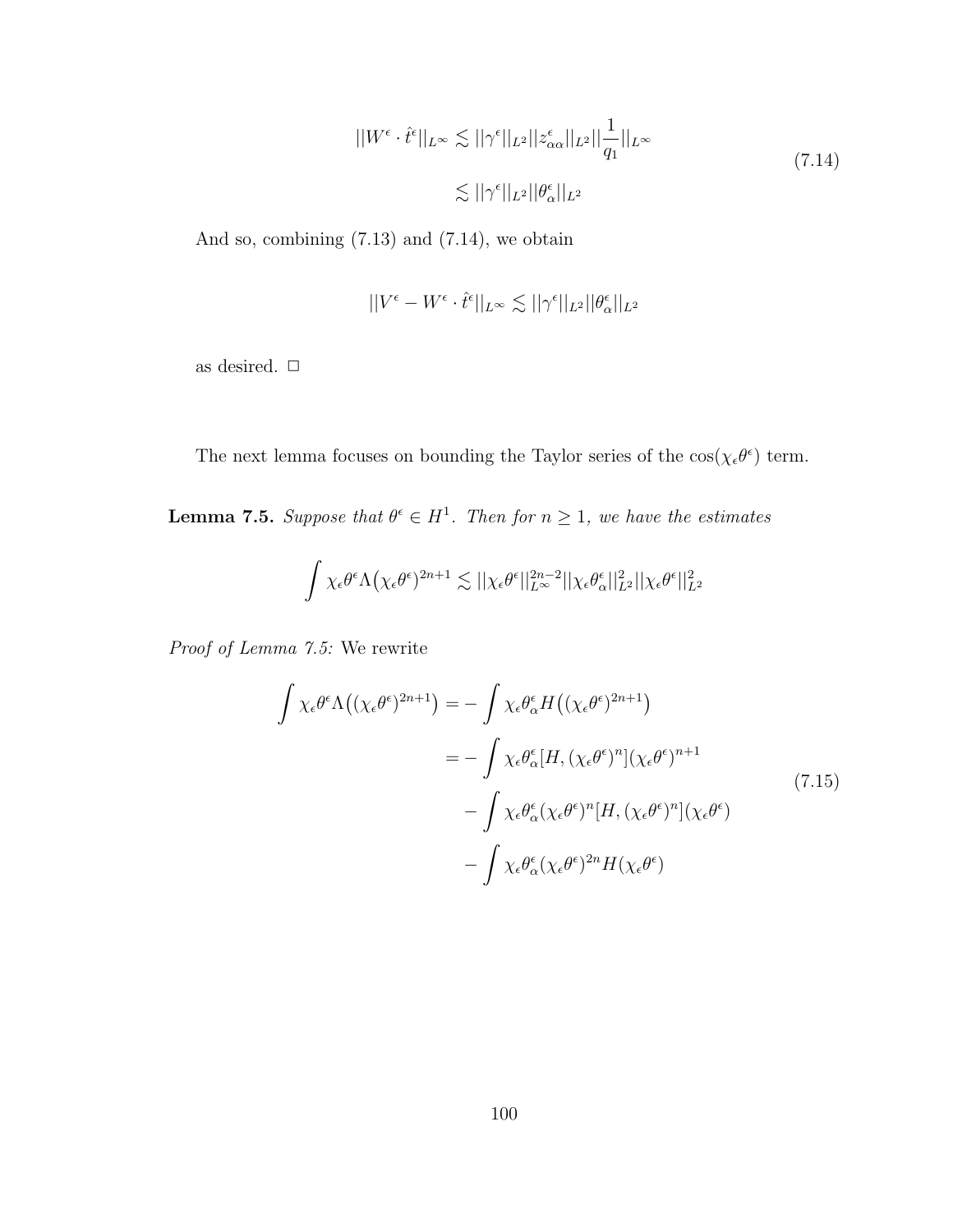For the first term, we expand,

$$
\begin{split}\n&\left|\int_{\mathbb{R}} \chi_{\epsilon} \theta_{\alpha}^{\epsilon}[H, (\chi_{\epsilon} \theta^{\epsilon})^{n}] (\chi_{\epsilon} \theta^{\epsilon})^{n+1} d\alpha\right| \\
&= \left|\int_{\mathbb{R}} \chi_{\epsilon} \theta_{\alpha}^{\epsilon}(\alpha) \int_{\mathbb{R}} \left(\int_{0}^{1} n(\chi_{\epsilon} \theta^{\epsilon}(t\alpha + (1-t)\alpha'))^{n-1} \right. \\
&\times \chi_{\epsilon} \theta_{\alpha}^{\epsilon}(t\alpha + (1-t)\alpha') dt\right) (\chi_{\epsilon} \theta^{\epsilon}(\alpha'))^{n+1} d\alpha' d\alpha\right| \\
&= \left|n \int_{\mathbb{R}} \int_{\mathbb{R}} \int_{0}^{1} \chi_{\epsilon} \theta_{\alpha}^{\epsilon}(\alpha) \chi_{\epsilon} \theta_{\alpha}^{\epsilon}(t\alpha + (1-t)\alpha') (\chi_{\epsilon} \theta^{\epsilon}(\alpha'))^{n+1} \right. \\
&\times (\chi_{\epsilon} \theta^{\epsilon}(t\alpha + (1-t)\alpha'))^{n-1} dt d\alpha d\alpha'\right| \\
&\leq n || \chi_{\epsilon} \theta^{\epsilon} ||_{L^{\infty}}^{2n-2} \int_{0}^{1} \int_{\mathbb{R}} |\chi_{\epsilon} \theta^{\epsilon}(\alpha')|^{2} \int |\chi_{\epsilon} \theta_{\alpha}^{\epsilon}(\alpha)|| \chi_{\epsilon} \theta_{\alpha}^{\epsilon}(t\alpha + (1-t)\alpha')| d\alpha d\alpha' dt \\
&\leq n || \chi_{\epsilon} \theta^{\epsilon} ||_{L^{\infty}}^{2n-2} || \chi_{\epsilon} \theta_{\alpha}^{\epsilon} ||_{L^{2}}^{2} \int_{0}^{1} \frac{1}{\sqrt{t}} \int_{\mathbb{R}} |\chi_{\epsilon} \theta^{\epsilon}(\alpha')|^{2} d\alpha' dt \\
&\lesssim || \chi_{\epsilon} \theta^{\epsilon} ||_{L^{\infty}}^{2n-2} || \chi_{\epsilon} \theta_{\alpha}^{\epsilon} ||_{L^{2}}^{2} || \chi_{\epsilon} \theta^{\epsilon} ||_{L^{2}}^{2}\n\end{split}
$$

The second term can be dealt with similarly,

$$
\begin{split}\n&\left|\int_{\mathbb{R}} \chi_{\epsilon} \theta_{\alpha}^{\epsilon} (\chi_{\epsilon} \theta^{\epsilon})^{n} [H, (\chi_{\epsilon} \theta^{\epsilon})^{n}] (\chi_{\epsilon} \theta^{\epsilon}) d\alpha \right| \\
&= \left| n \int_{\mathbb{R}} \int_{\mathbb{R}} \int_{0}^{1} \chi_{\epsilon} \theta_{\alpha}^{\epsilon} (\alpha) (\chi_{\epsilon} \theta^{\epsilon} (\alpha))^{n} \chi_{\epsilon} \theta_{\alpha}^{\epsilon} (t\alpha + (1-t)\alpha') \\
&\times \chi_{\epsilon} \theta^{\epsilon} (\alpha') (\chi_{\epsilon} \theta^{\epsilon} (t\alpha + (1-t)\alpha'))^{n-1} dt d\alpha d\alpha' \right| \\
&\leq n || \chi_{\epsilon} \theta^{\epsilon} ||_{L^{\infty}}^{2n-2} \int_{0}^{1} \int_{\mathbb{R}} |\chi_{\epsilon} \theta^{\epsilon} (\alpha) || \chi_{\epsilon} \theta_{\alpha}^{\epsilon} (\alpha) | \int |\chi_{\epsilon} \theta^{\epsilon} (\alpha') || \chi_{\epsilon} \theta_{\alpha}^{\epsilon} (t\alpha + (1-t)\alpha') | d\alpha' d\alpha dt \\
&\leq n || \chi_{\epsilon} \theta^{\epsilon} ||_{L^{\infty}}^{2n-2} || \chi_{\epsilon} \theta_{\alpha}^{\epsilon} ||_{L^{2}} || \chi_{\epsilon} \theta^{\epsilon} ||_{L^{2}} \int_{0}^{1} \frac{1}{\sqrt{1-t}} \int_{\mathbb{R}} |\chi_{\epsilon} \theta^{\epsilon} (\alpha) || \chi_{\epsilon} \theta_{\alpha}^{\epsilon} (\alpha) | d\alpha dt \\
&\lesssim || \chi_{\epsilon} \theta^{\epsilon} ||_{L^{\infty}}^{2n-2} || \chi_{\epsilon} \theta_{\alpha}^{\epsilon} ||_{L^{2}}^{2} || \chi_{\epsilon} \theta^{\epsilon} ||_{L^{2}}^{2}\n\end{split}
$$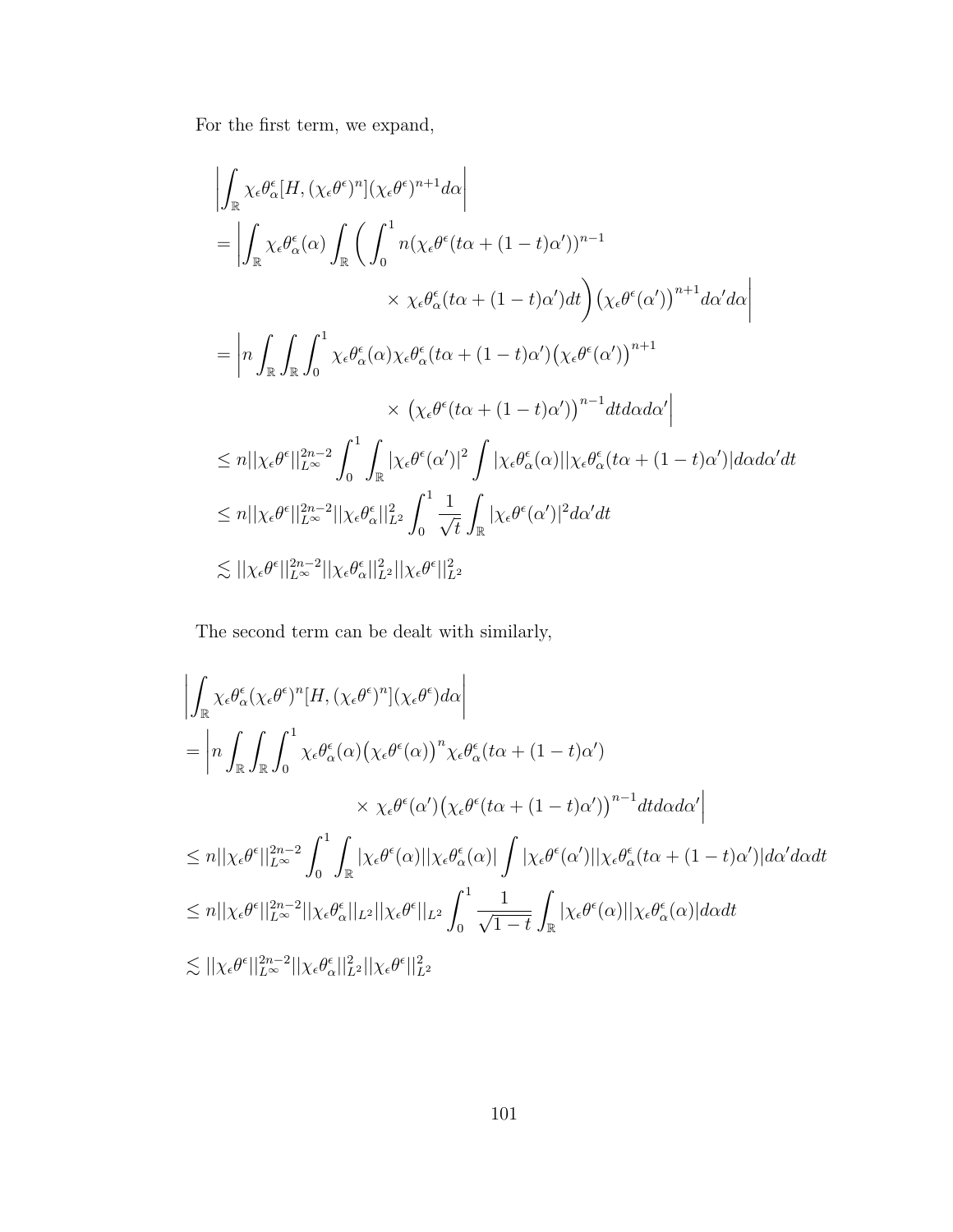Now, for the last term, note that

$$
-\int \chi_{\epsilon} \theta_{\alpha}^{\epsilon} (\chi_{\epsilon} \theta^{\epsilon})^{2n} H(\chi_{\epsilon} \theta^{\epsilon}) = \int \frac{-1}{2n+1} \partial_{\alpha} ((\chi_{\epsilon} \theta^{\epsilon})^{2n+1}) H(\chi_{\epsilon} \theta^{\epsilon})
$$

$$
= \frac{-1}{2n+1} \int \chi_{\epsilon} \theta^{\epsilon} \Lambda ((\chi_{\epsilon} \theta^{\epsilon})^{2n+1})
$$

Therefore, we have that

$$
\frac{2n+2}{2n+1} \int \chi_{\epsilon} \theta^{\epsilon} \Lambda\big( (\chi_{\epsilon} \theta^{\epsilon})^{2n+1} \big) = - \int \chi_{\epsilon} \theta^{\epsilon}_{\alpha} [H, (\chi_{\epsilon} \theta^{\epsilon})^{n}] (\chi_{\epsilon} \theta^{\epsilon})^{n+1} - \int \chi_{\epsilon} \theta^{\epsilon}_{\alpha} (\chi_{\epsilon} \theta^{\epsilon})^{n} [H, (\chi_{\epsilon} \theta^{\epsilon})^{n}] (\chi_{\epsilon} \theta^{\epsilon})
$$

And using these bounds in (7.15), we obtain

$$
\int \chi_{\epsilon} \theta^{\epsilon} \Lambda\big( (\chi_{\epsilon} \theta^{\epsilon})^{2n+1} \big) \lesssim ||\chi_{\epsilon} \theta^{\epsilon}||_{L^{\infty}}^{2n-2} ||\chi_{\epsilon} \theta^{\epsilon}_{\alpha}||_{L^{2}}^{2} ||\chi_{\epsilon} \theta^{\epsilon}||_{L^{2}}^{2}
$$

as desired.  $\Box$ 

Remark 7.6. We use cosine's Taylor series because the lowest degree term in  $\int \theta^{\epsilon}$ .  $\chi_{\epsilon} H\left(\frac{-R\cos(\chi_{\epsilon}\theta^{\epsilon})}{2}\right)$  $\frac{s(\chi_{\epsilon}θ^{\epsilon})}{2} \chi_{\epsilon}θ^{\epsilon}_{\alpha}$ ) becomes

$$
\int \frac{-R}{2} \chi_{\epsilon} \theta^{\epsilon} \Lambda(\chi_{\epsilon} \theta^{\epsilon}) = \frac{-R}{2} \int (\Lambda^{1/2} \chi_{\epsilon} \theta^{\epsilon})^2 = \frac{-R}{2} ||\Lambda^{1/2} \chi_{\epsilon} \theta^{\epsilon}||_{L^2}^2
$$

which is entirely negative and an important dissipative term in the final equation.

Our final lemma switches focus from  $\theta_t^{\epsilon}$  to  $\theta_{t,\alpha\alpha}^{\epsilon}$ , and updates the various bounds we used during the proof of local existence.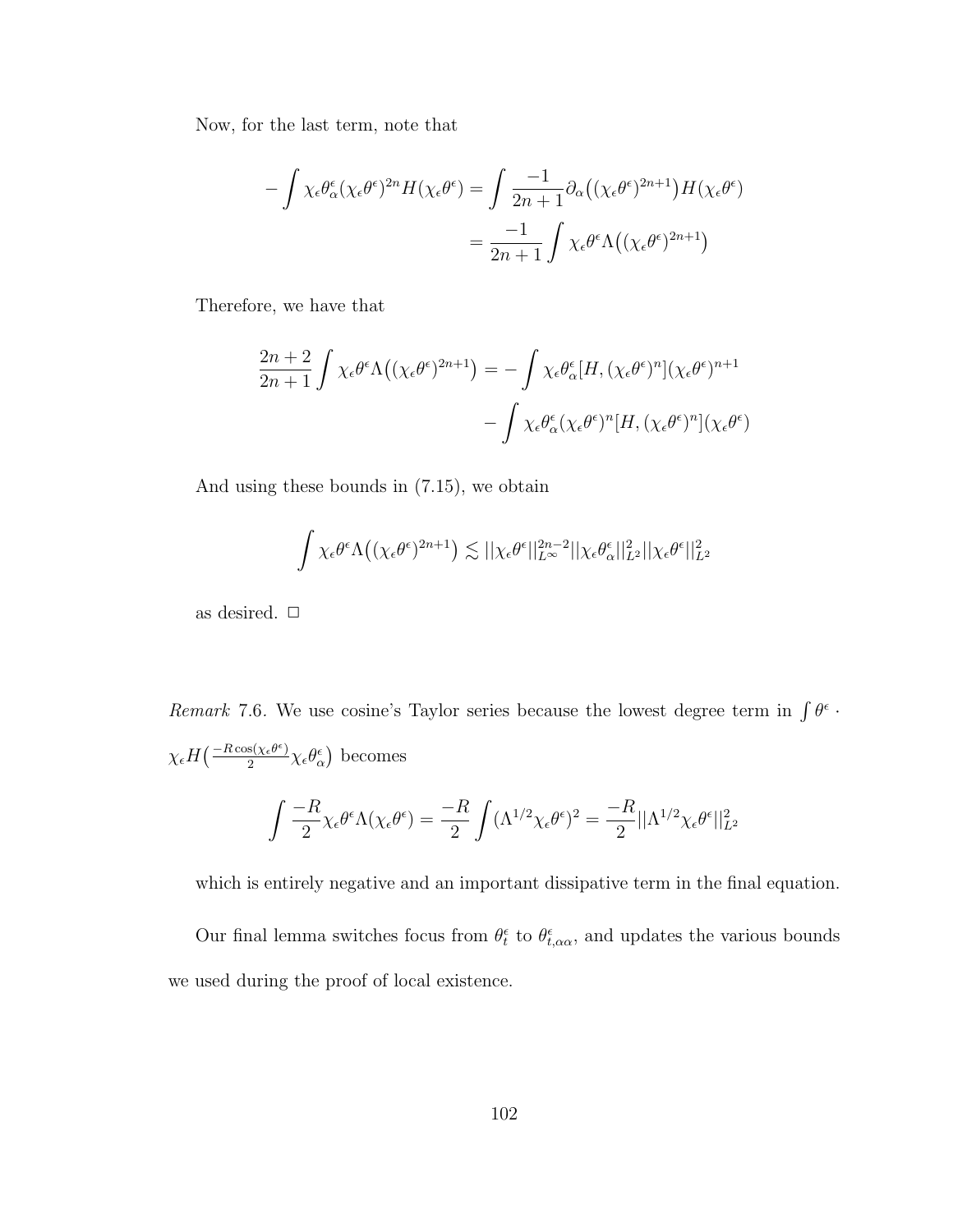**Lemma 7.7.** Suppose that  $\theta^{\epsilon} \in H^s$  and that there exists a small constant c such that  $||\theta^{\epsilon}||_{H^{s}} < c \ll 1$ . Then the following estimates hold:

$$
||K[z_d^{\epsilon}](f)||_{L^{\infty}} \lesssim ||f||_{L^2} ||\theta_{\alpha}^{\epsilon}||_{L^2}
$$
  

$$
||\partial_{\alpha} K[z_d^{\epsilon}(f)||_{s-1} \lesssim ||f||_1 ||\theta_{\alpha}^{\epsilon}||_{s-1}^{1/2}
$$
  

$$
||\tilde{\gamma}[\theta^{\epsilon}]||_s \lesssim ||\theta^{\epsilon}||_s
$$
  

$$
||W_{\alpha}^{\epsilon} \cdot \hat{t}^{\epsilon}||_{L^{\infty}} \lesssim ||\theta_{\alpha}^{\epsilon}||_{H^1}
$$
  

$$
||\partial_{\alpha}((\partial_{\alpha} W) \cdot \hat{t})||_{s-3} \lesssim ||\theta^{\epsilon}||_s \sqrt{||\theta_{\alpha}^{\epsilon}||_{s-1}}
$$
  

$$
||\partial_{\alpha}((\partial_{\alpha} \tilde{W}) \cdot \hat{t})||_{s-2} \lesssim ||\theta^{\epsilon}||_s \sqrt{||\theta_{\alpha}^{\epsilon}||_{s-1}}
$$
  

$$
||m^{\epsilon}||_{L^{\infty}} \lesssim ||\theta_{\alpha}^{\epsilon}||_{L^2}
$$
  

$$
||\partial_{\alpha} m^{\epsilon}||_{s-1} \lesssim ||\theta_{\alpha}^{\epsilon}||_{s-1}^{3/2}
$$

Proof of Lemma 7.7: The basic idea behind proving all of these is to simply take the bounds we found during the proofs of the local existence lemmas, and reduce to the lowest power of  $\theta^{\epsilon}$ . We'll start with (4.8), getting

$$
||K[z_d^{\epsilon}](f)||_{L^{\infty}} \lesssim ||f||_{L^2} \cdot ||q_2||_{L^2} \cdot ||\frac{1}{q_1}||_{L^{\infty}} \cdot ||\frac{1}{z_{\alpha}^{\epsilon}}||_{L^{\infty}}
$$
  

$$
\lesssim ||f||_{L^2} ||q_2||_{L^2}
$$
  

$$
\lesssim ||f||_{L^2} ||\theta_{\alpha}^{\epsilon}||_{L^2}
$$
\n(7.16)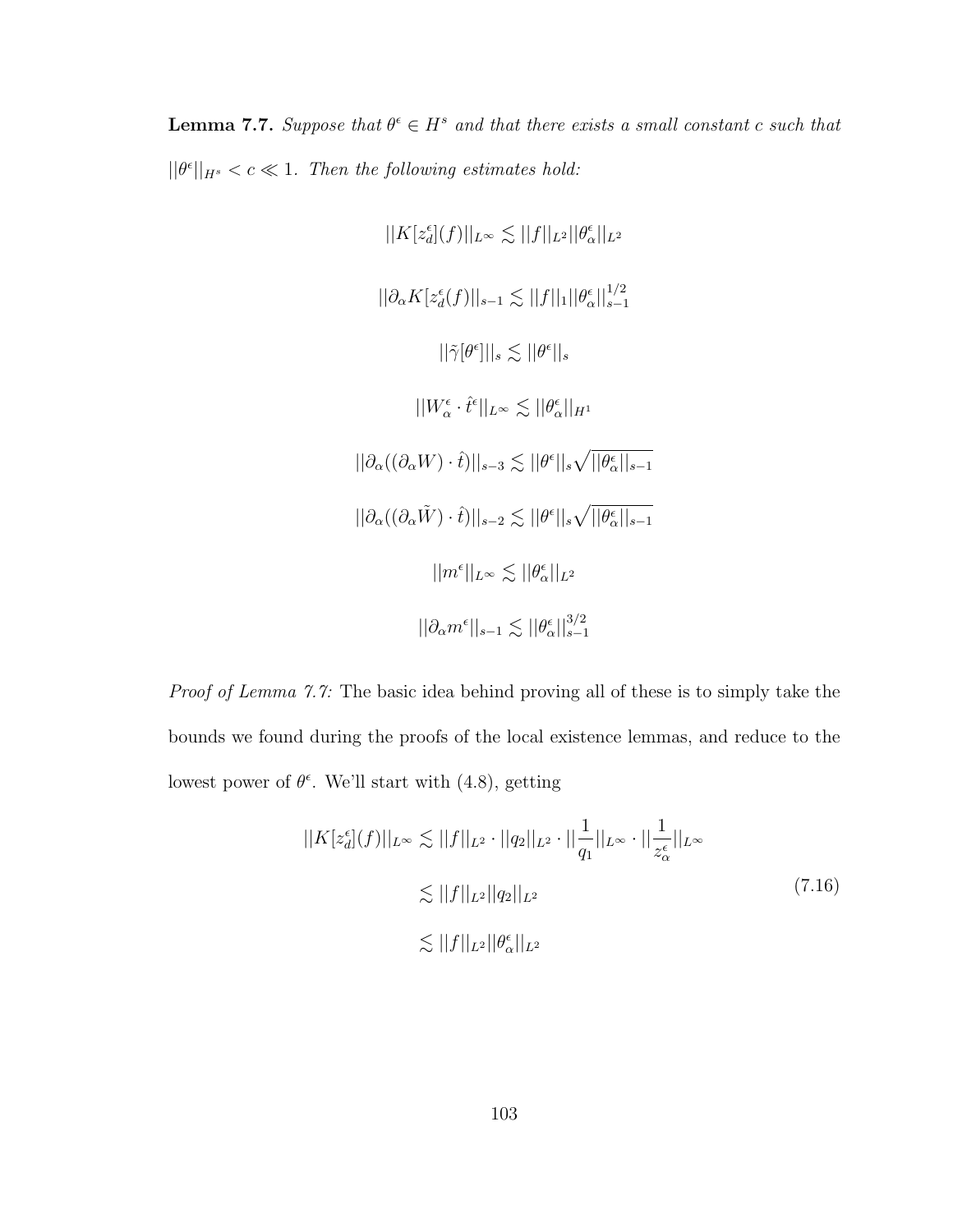Now, recall from (4.9) that

$$
||\partial_{\alpha} K[z_{d}^{\epsilon}]||_{L^{2}} \lesssim ||f||_{L^{2}} \left( ||q_{2}||_{L^{2}} ||\partial_{\alpha} \frac{1}{q_{1}}||_{L^{2}} + ||\partial_{\alpha} q_{2}||_{L^{1}} ||\frac{1}{q_{1}}||_{L^{\infty}} \right)
$$
  

$$
\lesssim ||f||_{L^{2}} (||z_{\alpha\alpha}^{\epsilon}||_{L^{2}}^{2} + \sqrt{||z_{\alpha\alpha}^{\epsilon}||_{L^{2}}})
$$
  

$$
\lesssim ||f||_{L^{2}} (||\theta_{\alpha}^{\epsilon}||_{L^{2}}^{2} + \sqrt{||\theta_{\alpha}^{\epsilon}||_{H^{1}}})
$$

Similarly, from (4.10) we have

$$
||\partial_{\alpha}^{s} K[z_{d}^{\epsilon}|||_{L^{2}} \lesssim ||f||_{L^{2}} \Big( ||q_{2}||_{L^{2}} ||\partial_{\alpha}^{s} \frac{1}{q_{1}}||_{L^{2}} + \sum_{j=1}^{s-1} ||\partial_{\alpha}^{j} q_{2}||_{L^{1}} ||\partial_{\alpha}^{s-j} \frac{1}{q_{1}}||_{L^{\infty}} \Big)
$$
  
+ (||f||\_{L^{2}} ||z\_{\alpha\alpha}^{ \epsilon}||\_{L^{2}} + ||f\_{\alpha}||\_{L^{2}}) ||\partial\_{\alpha}^{s} q\_{1}[z\_{d}^{\epsilon}|||\_{L^{1}} ||\frac{1}{q\_{1}[z\_{d}^{\epsilon}]}||\_{L^{\infty}}  

$$
\lesssim ||f||_{H^{1}} \Big( ||q_{2}||_{L^{2}} + \sum_{j=1}^{s-1} ||\partial_{\alpha}^{j} q_{2}||_{L^{1}} + ||\partial_{\alpha}^{s} q_{1}[z_{d}^{ \epsilon}|||_{L^{1}} \Big)
$$
  

$$
\lesssim ||f||_{H^{1}} \sqrt{||\theta_{\alpha}^{\epsilon}||_{s-1}}
$$

And therefore,

$$
||\partial_{\alpha} K[z_d^{\epsilon}(f)||_{s-1} \lesssim ||f||_1 ||\theta_{\alpha}^{\epsilon}||_{s-1}^{1/2}
$$
\n(7.17)

as desired. Now, the bound on  $\tilde{\gamma}^{\epsilon}$  is immediate from (4.18), since

$$
||\tilde{\gamma}^{\epsilon}||_{s} = || - R\sin(\theta^{\epsilon})||_{s} \lesssim ||\theta^{\epsilon}||_{s}
$$
\n(7.18)

Next we'll bound  $m^{\epsilon}$ . Recall from (4.21) that

$$
\Phi(m^\epsilon)^* = z_\alpha^\epsilon K[z_d^\epsilon]\big(\partial_\alpha(\frac{\gamma}{z_\alpha^\epsilon})\big) + \frac{z_\alpha^\epsilon}{2i}[H,\frac{1}{(z_\alpha^\epsilon)^2}]\big(z_\alpha^\epsilon\partial_\alpha(\frac{\gamma}{z_\alpha^\epsilon})\big)
$$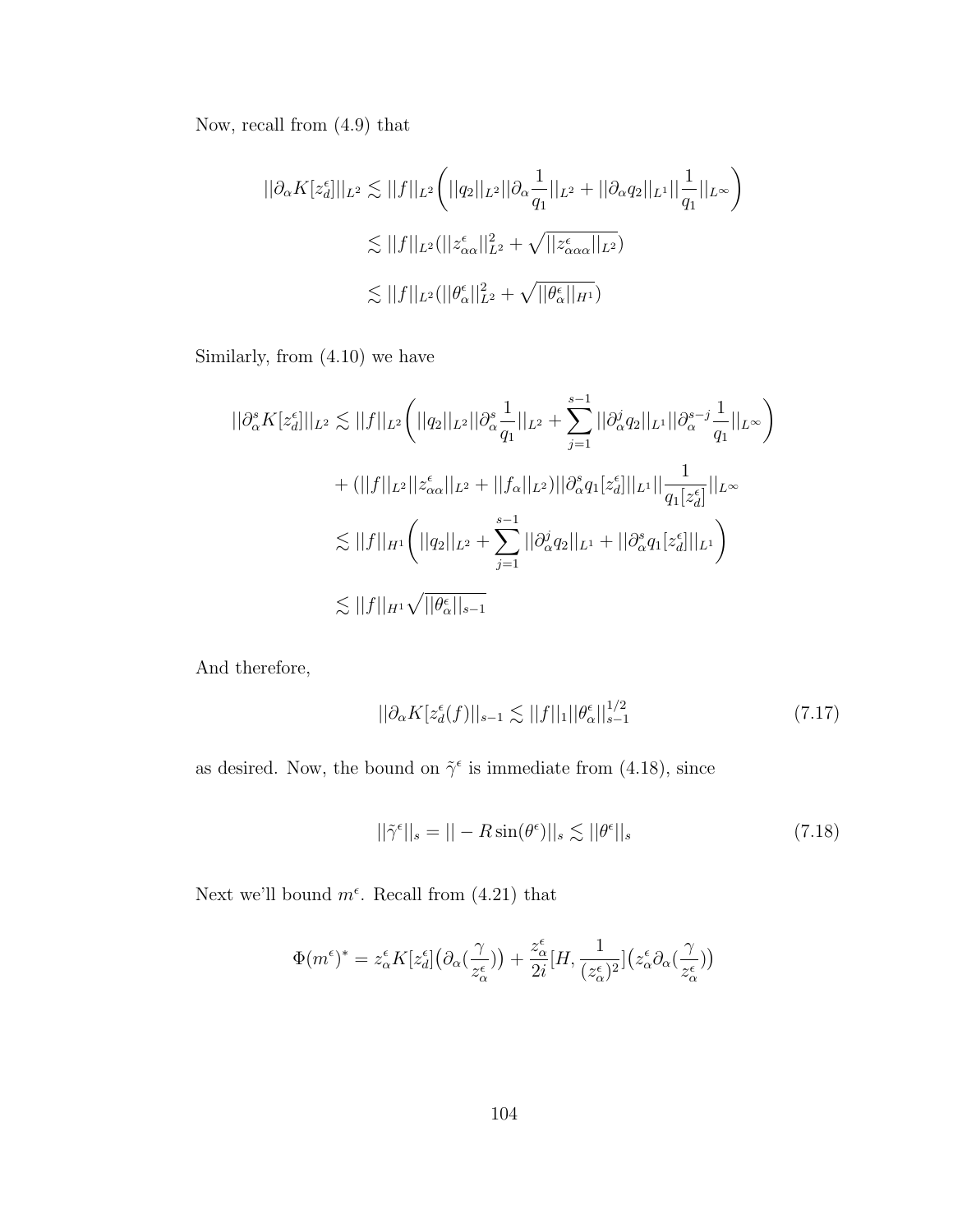Therefore,

$$
||m^{\epsilon}||_{L^{\infty}} \lesssim ||K[z_{d}^{\epsilon}](\partial_{\alpha}(\frac{\gamma}{z_{\alpha}^{\epsilon}}))||_{L^{\infty}} + ||[H, \frac{1}{(z_{\alpha}^{\epsilon})^{2}}](z_{\alpha}^{\epsilon}\partial_{\alpha}(\frac{\gamma}{z_{\alpha}^{\epsilon}}))||_{L^{\infty}}
$$
  

$$
\lesssim ||\theta_{\alpha}^{\epsilon}||_{L^{2}}||\partial_{\alpha}\frac{\gamma}{z_{\alpha}^{\epsilon}}||_{L^{2}} + ||q_{1}[\frac{1}{(z_{\alpha}^{\epsilon})^{2}}]||_{L^{2}}||\partial_{\alpha}(\frac{\gamma}{z_{\alpha}^{\epsilon}})||_{L^{2}}
$$
  

$$
\lesssim ||\theta_{\alpha}^{\epsilon}||_{L^{2}}||\theta_{\alpha}^{\epsilon}||_{H^{2}}
$$
(7.19)

Also,

$$
\begin{split} ||\partial_{\alpha}^{k}m^{\epsilon}||_{L^{2}} &\lesssim ||\partial_{\alpha}^{k}z_{\alpha}^{\epsilon}||_{L^{2}}||K[z_{d}^{\epsilon}](\partial_{\alpha}(\frac{\gamma}{z_{\alpha}^{\epsilon}}))||_{L^{\infty}}+||\partial_{\alpha}^{k}z_{\alpha}^{\epsilon}||_{L^{2}}||[H,\frac{1}{(z_{\alpha}^{\epsilon})^{2}}](z_{\alpha}^{\epsilon}\partial_{\alpha}(\frac{\gamma}{z_{\alpha}^{\epsilon}}))||_{L^{\infty}} \\ &+\sum_{j=1}^{k}||\partial_{\alpha}^{k-j}z_{\alpha}^{\epsilon}||_{L^{\infty}}||\partial_{\alpha}^{j}K[z_{d}^{\epsilon}](\partial_{\alpha}(\frac{\gamma}{z_{\alpha}^{\epsilon}}))||_{L^{2}} \\ &+||\partial_{\alpha}^{k-j}z_{\alpha}^{\epsilon}||_{L^{\infty}}||\partial_{\alpha}^{j}[H,\frac{1}{(z_{\alpha}^{\epsilon})^{2}}](z_{\alpha}^{\epsilon}\partial_{\alpha}(\frac{\gamma}{z_{\alpha}^{\epsilon}}))||_{L^{2}} \\ &\lesssim ||K[z_{d}^{\epsilon}](\partial_{\alpha}(\frac{\gamma}{z_{\alpha}^{\epsilon}}))||_{L^{\infty}}+||[H,\frac{1}{(z_{\alpha}^{\epsilon})^{2}}](z_{\alpha}^{\epsilon}\partial_{\alpha}(\frac{\gamma}{z_{\alpha}^{\epsilon}}))||_{L^{\infty}} \\ &+\sum_{j=1}^{k}||\partial_{\alpha}^{j}K[z_{d}^{\epsilon}](\partial_{\alpha}(\frac{\gamma}{z_{\alpha}^{\epsilon}}))||_{L^{2}}+||\partial_{\alpha}^{j}[H,\frac{1}{(z_{\alpha}^{\epsilon})^{2}}](z_{\alpha}^{\epsilon}\partial_{\alpha}(\frac{\gamma}{z_{\alpha}^{\epsilon}}))||_{L^{2}} \\ &\lesssim ||\theta_{\alpha}^{\epsilon}||_{L^{2}}||\theta_{\alpha}^{\epsilon}||_{H^{2}}+||\partial_{\alpha}K[z_{d}^{\epsilon}](\partial_{\alpha}(\frac{\gamma}{z_{\alpha}^{\epsilon}}))||_{k-1}+||\partial_{\alpha}[H,\frac{1}{(z_{\alpha}^{\epsilon})^{2}}](z_{\alpha}^{\epsilon}\partial_{\alpha}(\frac{\gamma}{z_{\alpha}^{\epsilon}}))||_{k-1} \\ &\lesssim ||\theta_{\alpha}^{\epsilon}
$$

However, since  $||\gamma||_j \lesssim ||\theta_\alpha^{\epsilon}||_{j+1}$  for  $j \ge 1$ , and  $||z_\alpha^{\epsilon}||_{L^\infty} = 1$ ,  $||\partial_\alpha \frac{1}{z_\alpha^{\epsilon}}||_2$  $\frac{1}{z_\alpha^\epsilon}$ || $j \lesssim$  || $z_{\alpha\alpha}^\epsilon$ || $j \lesssim$  $||\theta_{\alpha}^{\epsilon}||_{j}$ , we have

$$
||\partial_{\alpha}^{k} m^{\epsilon}||_{L^{2}} \lesssim ||\theta_{\alpha}^{\epsilon}||_{k-1}^{3/2}
$$

And in particular,

$$
||\partial_{\alpha}m^{\epsilon}||_{s-1} \lesssim ||\theta_{\alpha}^{\epsilon}||_{s-1}^{3/2}
$$
\n(7.20)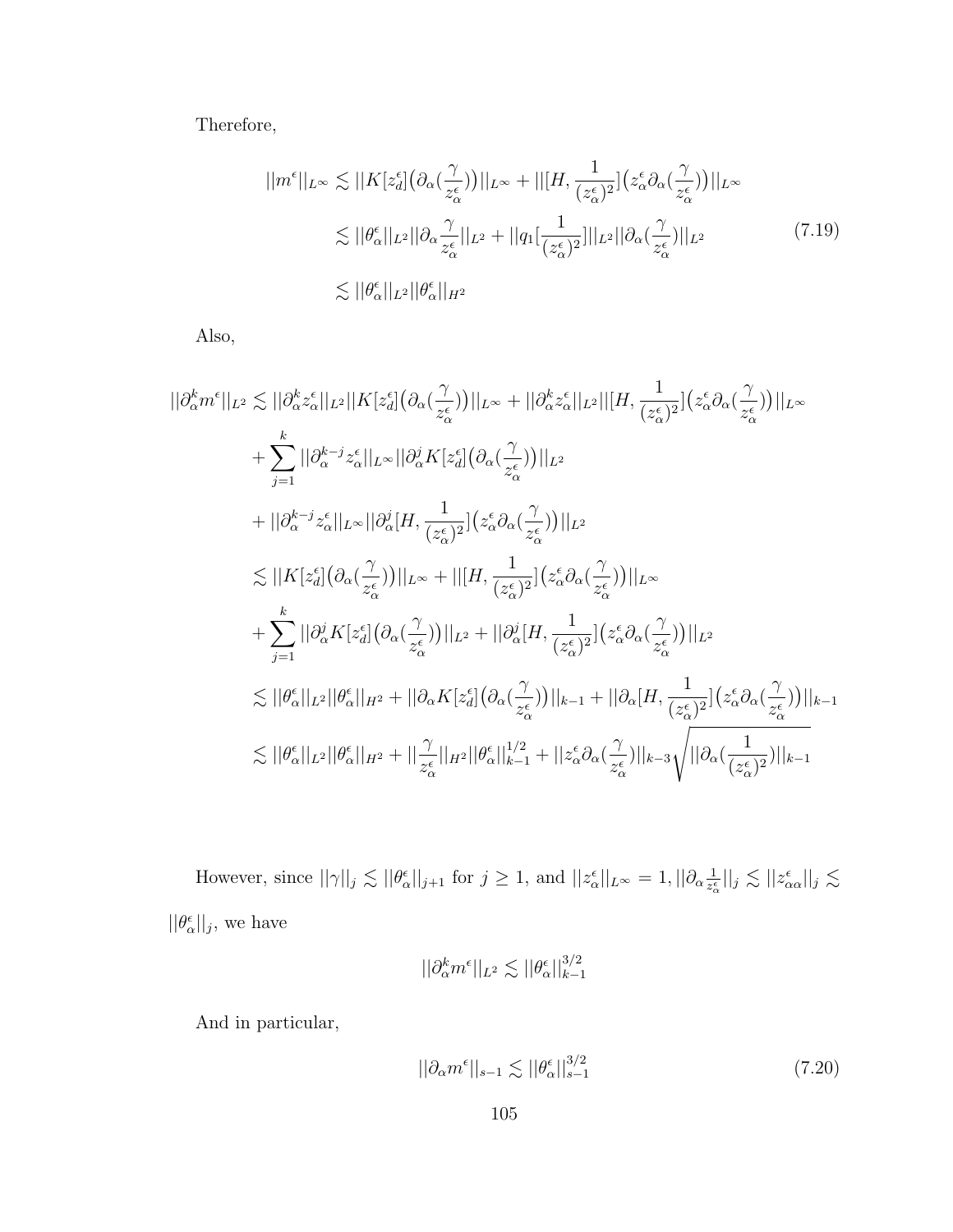Finally, recall from (2.6) that

$$
W_\alpha^\epsilon \cdot \widehat{t}^\epsilon = \frac{H(\gamma^\epsilon \theta_\alpha^\epsilon)}{2} + m^\epsilon \cdot \widehat{t}^\epsilon
$$

Now,

$$
||W_{\alpha}^{\epsilon} \cdot \hat{t}^{\epsilon}||_{L^{\infty}} \le ||H(\gamma^{\epsilon} \theta_{\alpha}^{\epsilon})||_{L^{\infty}} + ||m^{\epsilon} \cdot \hat{t}^{\epsilon}||_{L^{\infty}}
$$
  
\n
$$
\le ||H(\gamma^{\epsilon} \theta_{\alpha}^{\epsilon})||_{H^{1}} + ||\theta_{\alpha}^{\epsilon}||_{L^{2}}
$$
  
\n
$$
\lesssim ||\theta_{\alpha}^{\epsilon}||_{H^{1}}
$$
\n(7.21)

Additionally,

$$
||\partial_{\alpha}(W_{\alpha}^{\epsilon} \cdot \hat{t}^{\epsilon})||_{s-3} \leq ||H(\gamma^{\epsilon}\theta_{\alpha}^{\epsilon})||_{s-2} + ||\partial_{\alpha}(m^{\epsilon})||_{s-3}
$$
  
\n
$$
\leq ||\gamma^{\epsilon}||_{s-2}||\theta_{\alpha}^{\epsilon})||_{s-2} + \sqrt{||\theta_{\alpha}^{\epsilon}||_{s-1}}||\theta^{\epsilon}||_{s}
$$
(7.22)  
\n
$$
\lesssim ||\theta^{\epsilon}||_{s}\sqrt{||\theta_{\alpha}^{\epsilon}||_{s-1}}
$$

Similarly,

$$
||\partial_{\alpha}(\tilde{W}_{\alpha}^{\epsilon} \cdot \hat{t}^{\epsilon})||_{s-2} \leq ||H(\tilde{\gamma}^{\epsilon}\theta_{\alpha}^{\epsilon})||_{s-1} + ||\partial_{\alpha}(m^{\epsilon})||_{s-2}
$$
  

$$
\leq ||\tilde{\gamma}^{\epsilon}||_{s-1} ||\theta_{\alpha}^{\epsilon})||_{s-1} + \sqrt{||\theta_{\alpha}^{\epsilon}||_{s-1}} ||\theta^{\epsilon}||_{s}
$$
(7.23)  

$$
\lesssim ||\theta^{\epsilon}||_{s}\sqrt{||\theta_{\alpha}^{\epsilon}||_{s-1}}
$$

finishing the proof.  $\Box$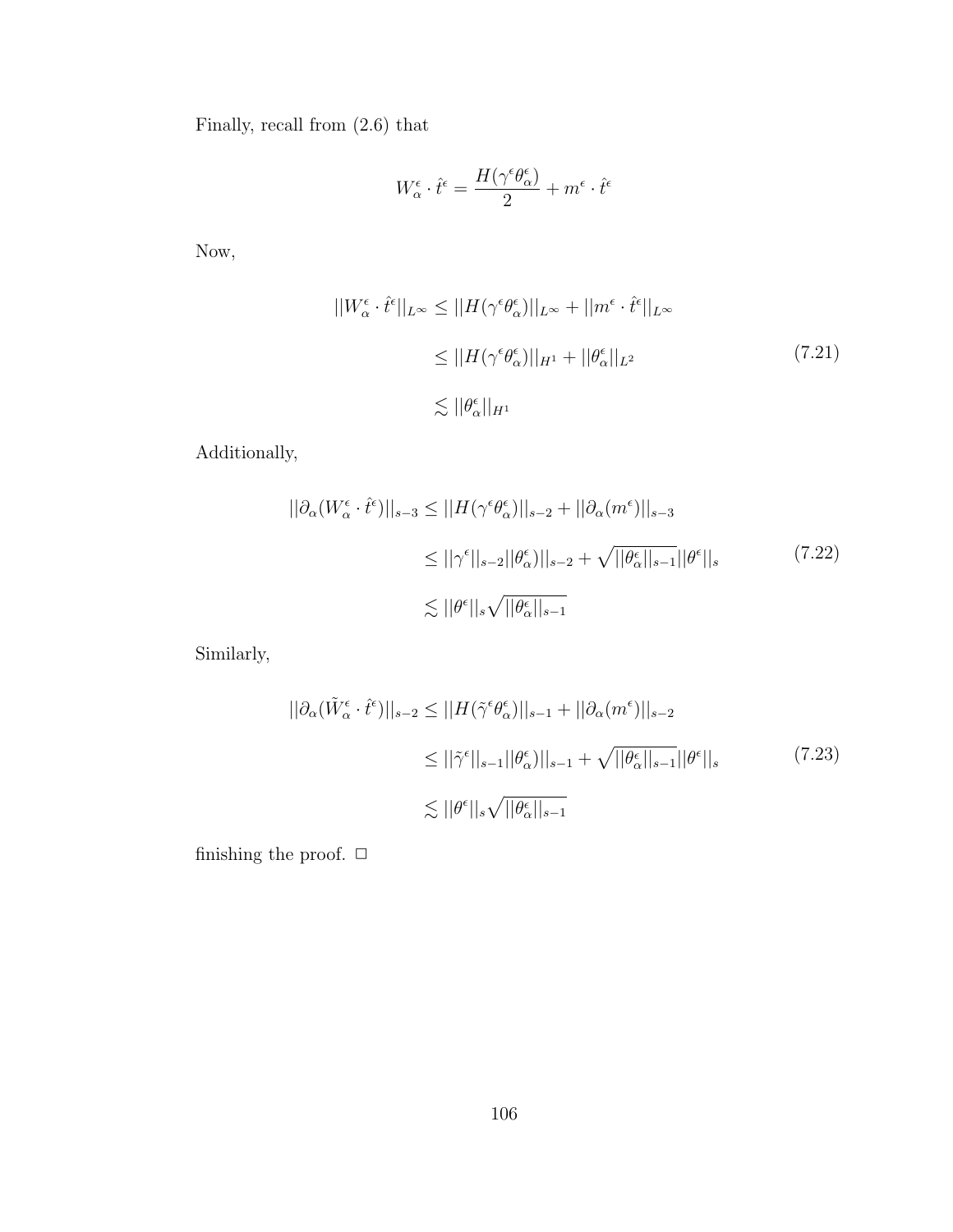## Chapter 8

## Proof of Global Existence:

**Theorem 8.1.** Suppose that the Atwood number  $A_{\mu}$  is zero and  $||\theta^{\epsilon}||_{H^{s}} \leq c \ll 1$  for a small enough constant c. Let  $E = \frac{1}{2}$  $\frac{1}{2}\int (\theta^{\epsilon})^2 + (\partial_{\alpha}^s \theta^{\epsilon})^2$ . Then,

$$
\frac{dE}{dt} \le 0\tag{8.1}
$$

Proof of Theorem 8.1: Now,

$$
\frac{dE}{dt} = \int \theta^{\epsilon} \theta_t^{\epsilon} + (\partial_{\alpha}^s \theta^{\epsilon})(\partial_{\alpha}^s \theta_t^{\epsilon}) \tag{8.2}
$$

Our goal is to show that the negative sceond order terms in  $\frac{dE}{dt}$  dominate the equation, and that every other term is either of at least third order (and therefore negligible), or can otherwise be absorbed by the dissipative terms. We shall begin with  $\int \theta^{\epsilon} \theta_t^{\epsilon}$ . Recall from (7.1) that

$$
\frac{d}{dt}\theta^{\epsilon} = \frac{\tau}{2}\chi_{\epsilon}^{2}H(\theta_{\alpha\alpha\alpha}^{\epsilon}) + \chi_{\epsilon}H(\frac{-R\cos(\chi_{\epsilon}\theta^{\epsilon})}{2}\chi_{\epsilon}\theta_{\alpha}^{\epsilon})
$$

$$
+ \chi_{\epsilon}[(V^{\epsilon} - W^{\epsilon} \cdot \hat{t}^{\epsilon})\chi_{\epsilon}\theta_{\alpha}^{\epsilon}] + \chi_{\epsilon}[m^{\epsilon} \cdot \hat{n}^{\epsilon}]
$$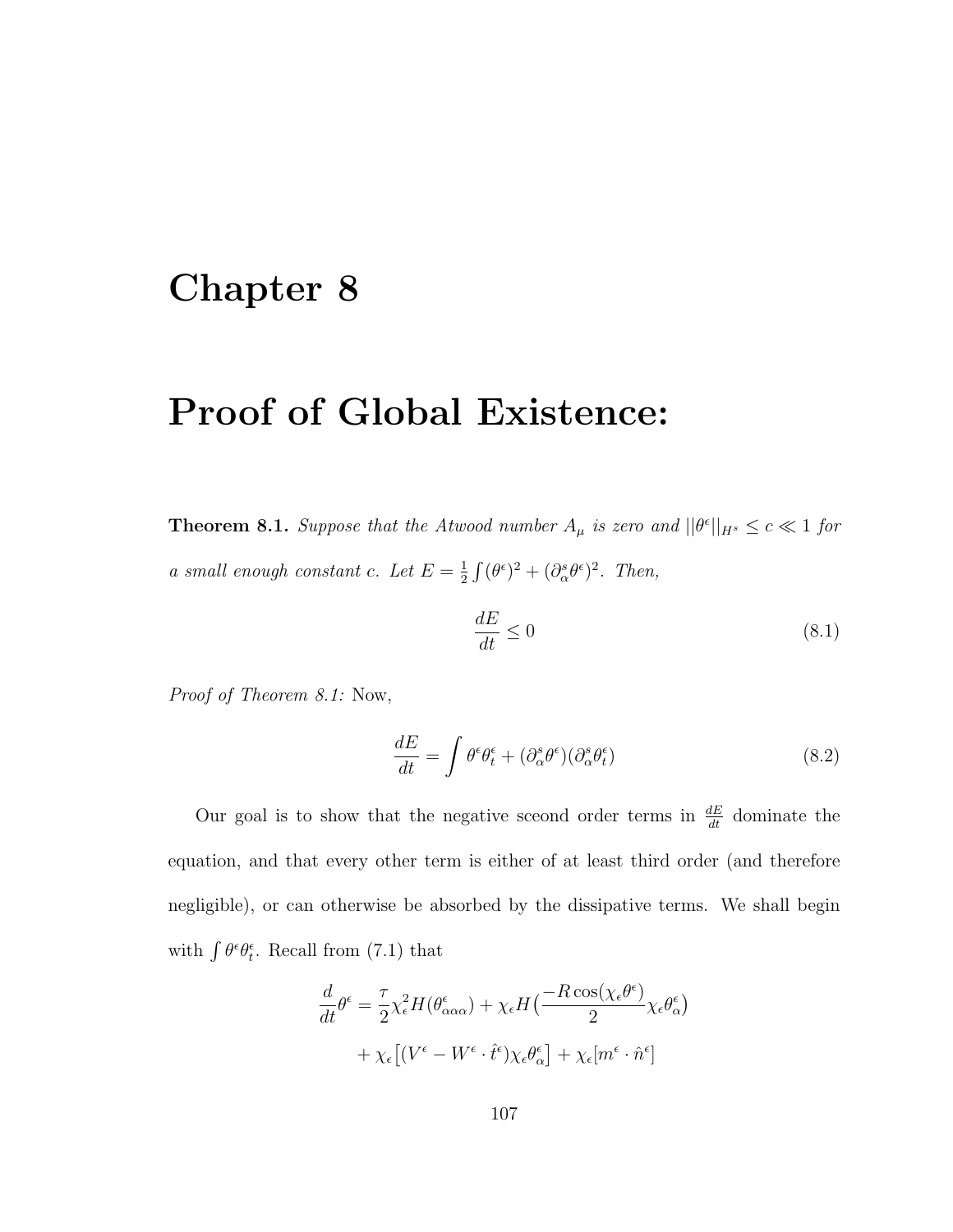Now, using the fact that  $\Lambda^{1/2}$  is self-adjoint, we get

$$
\int \theta^{\epsilon} \frac{\tau}{2} \chi_{\epsilon}^{2} H(\theta_{\alpha\alpha\alpha}^{\epsilon}) = \int \frac{-\tau}{2} (\chi_{\epsilon} \theta^{\epsilon}) \Lambda^{3} (\chi_{\epsilon} \theta^{\epsilon})
$$

$$
= \frac{-\tau}{2} \int (\Lambda^{3/2} \chi_{\epsilon} \theta^{\epsilon})^{2}
$$

$$
= \frac{-\tau}{2} ||\Lambda^{3/2} \chi_{\epsilon} \theta^{\epsilon}||_{L^{2}}^{2}
$$

$$
\leq 0
$$
(8.3)

Next, we note that  $\cos(\chi_{\epsilon} \theta^{\epsilon}) \chi_{\epsilon} \theta^{\epsilon}_{\alpha} = \partial_{\alpha} \sin(\chi_{\epsilon} \theta^{\epsilon})$  and expand via Taylor series to obtain

$$
\int \theta^{\epsilon} \chi_{\epsilon} H\left(\frac{-R \cos(\chi_{\epsilon} \theta^{\epsilon})}{2} \chi_{\epsilon} \theta^{\epsilon}_{\alpha}\right) = \frac{-R}{2} \int (\chi_{\epsilon} \theta^{\epsilon}) \Lambda(\sin(\chi_{\epsilon} \theta^{\epsilon}))
$$
\n
$$
= \frac{-R}{2} \sum_{n=0}^{\infty} \frac{(-1)^n}{(2n+1)!} \int (\chi_{\epsilon} \theta^{\epsilon}) \Lambda\left((\chi_{\epsilon} \theta^{\epsilon})^{2n+1}\right)
$$
\n(8.4)

Now, for the  $n = 0$  term, we again use the fact that  $\Lambda^{1/2}$  is self-adjoint, getting

$$
\frac{-R}{2} \int (\chi_{\epsilon} \theta^{\epsilon}) \Lambda(\chi_{\epsilon} \theta^{\epsilon}) = \frac{-R}{2} \int (\Lambda^{1/2} \chi_{\epsilon} \theta^{\epsilon})^2 = \frac{-R}{2} ||\Lambda^{1/2} \chi_{\epsilon} \theta^{\epsilon}||_{L^2}^2
$$

For the rest of the sum, we apply Lemma 7.5,

$$
\frac{-R}{2} \sum_{n=1}^{\infty} \frac{(-1)^n}{(2n+1)!} \int (\chi_{\epsilon} \theta^{\epsilon}) \Lambda\left( (\chi_{\epsilon} \theta^{\epsilon})^{2n+1} \right) \leq \sum_{n=1}^{\infty} \frac{\mathbb{R}}{2(2n+1)!} \left| \int (\chi_{\epsilon} \theta^{\epsilon}) \Lambda\left( (\chi_{\epsilon} \theta^{\epsilon})^{2n+1} \right) \right|
$$
  

$$
\lesssim \sum_{n=1}^{\infty} ||\chi_{\epsilon} \theta^{\epsilon}||_{L^{\infty}}^{2n-2} ||\chi_{\epsilon} \theta^{\epsilon}||_{L^2}^{2} ||\chi_{\epsilon} \theta^{\epsilon}||_{L^2}^{2}
$$
  

$$
\lesssim ||\chi_{\epsilon} \theta^{\epsilon}_{\alpha}||_{L^2}^{2} ||\chi_{\epsilon} \theta^{\epsilon}||_{L^2}^{2}
$$

And therefore, we have (for some constant C),

$$
\int \theta^{\epsilon} \chi_{\epsilon} H\left(\frac{-R\cos(\chi_{\epsilon}\theta^{\epsilon})}{2}\chi_{\epsilon}\theta^{\epsilon}_{\alpha}\right) \leq \frac{-R}{2}||\Lambda^{1/2}\chi_{\epsilon}\theta^{\epsilon}||_{L^{2}}^{2} + C||\chi_{\epsilon}\theta^{\epsilon}_{\alpha}||_{L^{2}}^{2}||\chi_{\epsilon}\theta^{\epsilon}||_{L^{2}}^{2} \qquad (8.5)
$$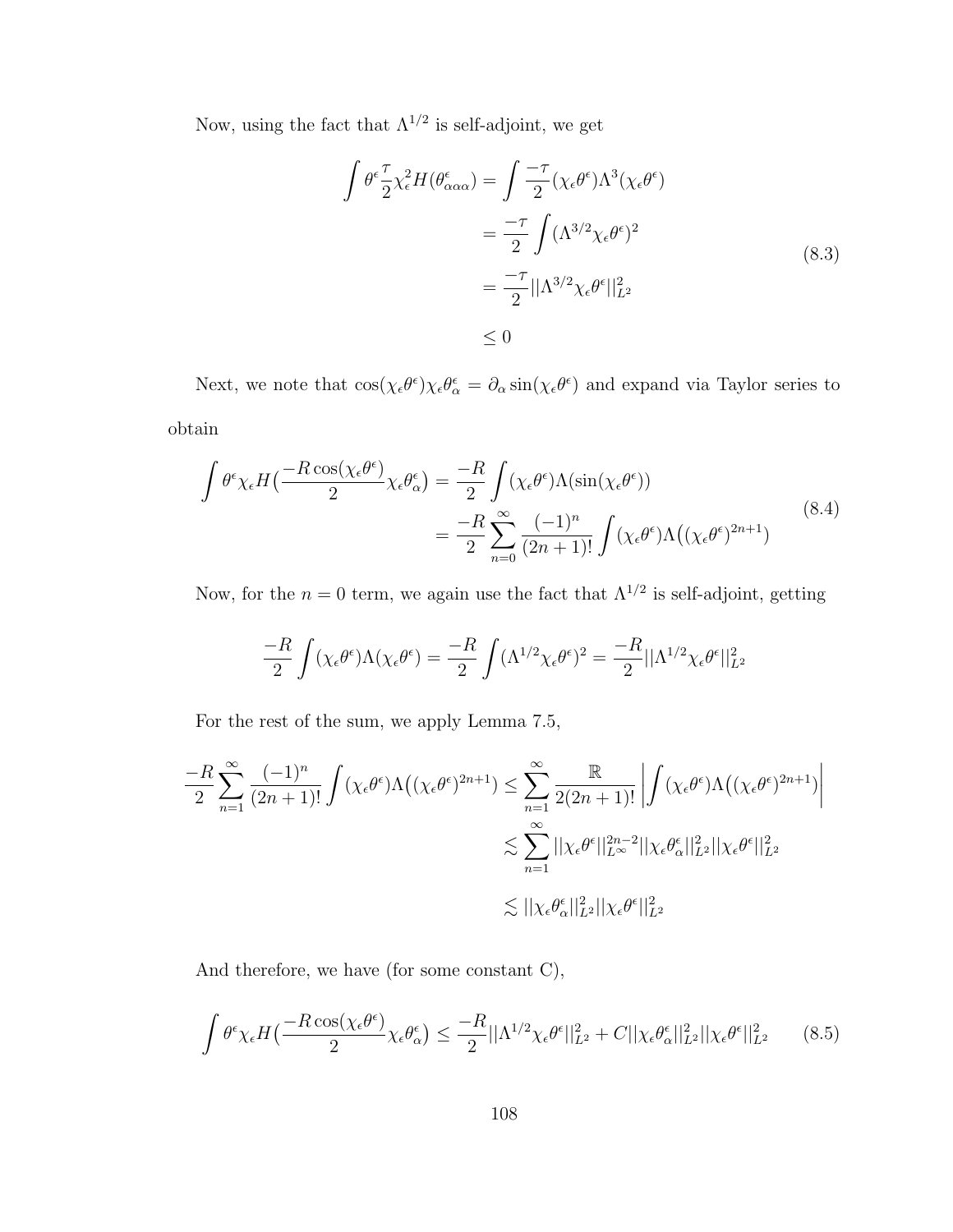For the next term, we estimate directly and apply Lemma 7.4,

$$
\int \theta^{\epsilon} \chi_{\epsilon} \left[ (V^{\epsilon} - W^{\epsilon} \cdot \hat{t}^{\epsilon}) \chi_{\epsilon} \theta_{\alpha}^{\epsilon} \right] = \int (\chi_{\epsilon} \theta^{\epsilon}) \left[ (V^{\epsilon} - W^{\epsilon} \cdot \hat{t}^{\epsilon}) \chi_{\epsilon} \theta_{\alpha}^{\epsilon} \right]
$$

$$
\leq ||\chi_{\epsilon} \theta^{\epsilon}||_{L^{2}} ||\chi_{\epsilon} \theta_{\alpha}^{\epsilon}||_{L^{2}} ||V^{\epsilon} - W^{\epsilon} \cdot \hat{t}^{\epsilon}||_{L^{\infty}}
$$
(8.6)
$$
\lesssim ||\theta^{\epsilon}||_{L^{2}} ||\theta_{\alpha}^{\epsilon}||_{L^{2}}^{2} ||\gamma^{\epsilon}||_{L^{2}}
$$

Finally, using Lemma 7.2, we know

$$
\int \theta^{\epsilon} \chi_{\epsilon}(m^{\epsilon} \cdot \hat{n}^{\epsilon}) \le ||\theta^{\epsilon}||_{L^{2}} ||m^{\epsilon} \cdot \hat{n}^{\epsilon}||_{L^{2}} \lesssim ||\theta^{\epsilon}_{\alpha}||_{H^{2}}^{2} ||\theta^{\epsilon}||_{H^{2}}^{2}
$$
(8.7)

Therefore, combining (8.3), (8.5), (8.6), and (8.7), our final result for  $\theta_t^{\epsilon}$  is

$$
\int \theta_t^{\epsilon} \theta^{\epsilon} \lesssim -||\Lambda^{1/2} \theta^{\epsilon}||_{L^2}^2 + ||\theta_{\alpha}^{\epsilon}||_{H^2}^2 ||\theta^{\epsilon}||_{H^2}^2 \tag{8.8}
$$

Next we need to bound  $\int (\partial_{\alpha}^s \theta^{\epsilon})(\partial_{\alpha}^s \theta_t^{\epsilon})$ . As before, we have

$$
\int (\partial_{\alpha}^{s} \theta^{\epsilon}) (\partial_{\alpha}^{s} \theta^{\epsilon}) = \int (\partial_{\alpha}^{s} \theta^{\epsilon}) (\partial_{\alpha}^{s-2} \theta^{\epsilon}_{\alpha \alpha, t})
$$
\n
$$
\theta^{\epsilon}_{\alpha \alpha, t} = \chi_{\epsilon} \left[ \frac{-\tau}{2} \Lambda^{3} (\chi_{\epsilon} \theta^{\epsilon}_{\alpha \alpha}) + \Upsilon^{\epsilon}_{5} \Lambda (\chi_{\epsilon} \theta^{\epsilon}_{\alpha \alpha}) + \Upsilon^{\epsilon}_{6} (\chi_{\epsilon} \theta^{\epsilon}_{\alpha \alpha \alpha}) + \Upsilon^{\epsilon}_{7} \right]
$$
\n(8.9)

Substituting  $A_{\mu} = 0$  into (3.20), (3.21), (3.22), and (3.18), we have

$$
\Upsilon_5^{\epsilon} = k^{\epsilon} + \frac{\tau}{2} \theta_{\alpha}^{\epsilon} (\chi_{\epsilon} \theta_{\alpha}^{\epsilon})
$$
\n(8.10)

$$
\Upsilon_6^\epsilon = (V^\epsilon - W^\epsilon \cdot \hat{t}^\epsilon) \tag{8.11}
$$

$$
\Upsilon_7^{\epsilon} = \partial_{\alpha} \Upsilon_4^{\epsilon} + k_{\alpha}^{\epsilon} H(\chi_{\epsilon} \theta_{\alpha \alpha}^{\epsilon}) + \frac{\tau}{2} H(\chi_{\epsilon} \theta_{\alpha \alpha}^{\epsilon}) (\theta_{\alpha}^{\epsilon} \chi_{\epsilon} \theta_{\alpha}^{\epsilon})_{\alpha} + (V^{\epsilon} - W^{\epsilon} \cdot \hat{t}^{\epsilon})_{\alpha} (\chi_{\epsilon} \theta_{\alpha \alpha}^{\epsilon}) \tag{8.12}
$$

$$
\begin{split} \Upsilon_4^{\epsilon} &= [H, k^{\epsilon}](\chi_{\epsilon} \theta_{\alpha\alpha}^{\epsilon}) + H(k_{\alpha}^{\epsilon} \chi_{\epsilon} \theta_{\alpha}^{\epsilon}) - \tau(\chi_{\epsilon} \theta_{\alpha}^{\epsilon}) m^{st,\epsilon} \cdot \hat{t}^{\epsilon} \\ &+ \frac{\tau}{2} (\chi_{\epsilon} \theta_{\alpha}^{\epsilon}) [H, \theta_{\alpha}^{\epsilon}] (\chi_{\epsilon} \theta_{\alpha\alpha}^{\epsilon}) + (\chi_{\epsilon} \theta_{\alpha}^{\epsilon}) (\tilde{V}^{\epsilon} - \tilde{W}^{\epsilon} \cdot \hat{t}^{\epsilon})_{\alpha} + (m^{\epsilon} \cdot \hat{n}^{\epsilon})_{\alpha} \end{split} \tag{8.13}
$$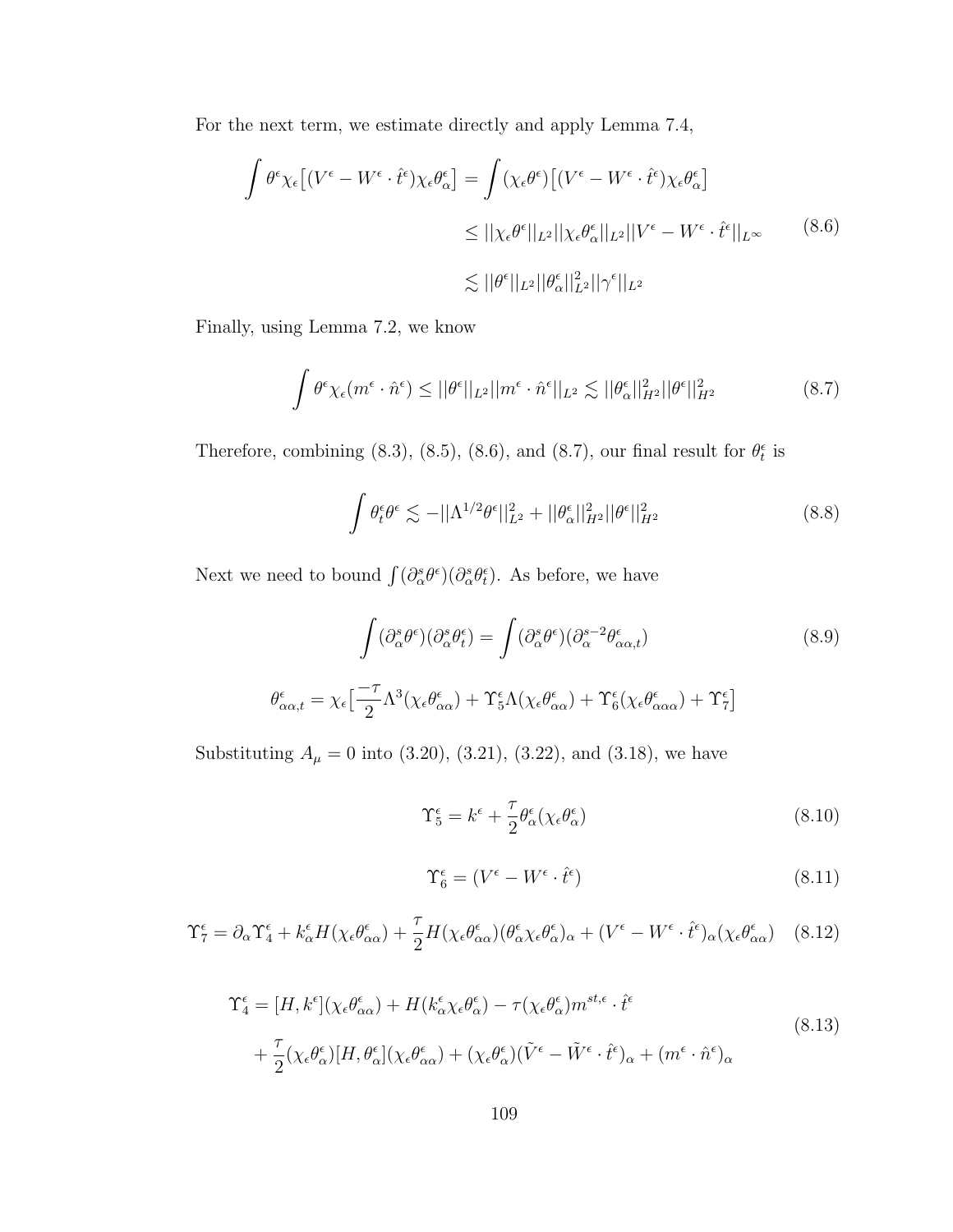First we will bound the  $\Upsilon_5^{\epsilon}$  term. Since  $k^{\epsilon} = \frac{-R}{2}$  $\frac{1}{2}$ cos( $\theta^{\epsilon}$ ) when  $A_{\mu} = 0$ , it's simple to see that

$$
||\partial_{\alpha} \Upsilon_{5}^{\epsilon}||_{s-3} \lesssim ||\theta^{\epsilon}||_{s-3} ||\theta^{\epsilon}_{\alpha}||_{s-3} + ||\theta^{\epsilon}_{\alpha}||_{s-2}^{2}
$$
\n(8.14)

$$
||\Upsilon_5^{\epsilon} + \frac{R}{2}||_{L^{\infty}} \lesssim ||\theta^{\epsilon}||_{L^{\infty}}^2 + ||\theta^{\epsilon}_{\alpha}||_{L^{\infty}}^2 \lesssim ||\theta^{\epsilon}||_{H^2}^2
$$
\n(8.15)

$$
||\Upsilon_5^{\epsilon} + \frac{R}{2}||_{L^2} \lesssim ||\theta^{\epsilon}||_{L^{\infty}} ||\theta^{\epsilon}||_{L^2} + ||\theta^{\epsilon}_{\alpha}||_{L^{\infty}} ||\theta^{\epsilon}_{\alpha}||_{L^2} \lesssim ||\theta^{\epsilon}||_{H^2}^2
$$
 (8.16)

Now,

$$
\int (\partial_{\alpha}^{s} \chi_{\epsilon} \theta^{\epsilon}) \partial_{\alpha}^{s-2} (\Upsilon_{5}^{\epsilon} \Lambda(\chi_{\epsilon} \theta_{\alpha \alpha}^{\epsilon})) = \frac{-R}{2} \int (\partial_{\alpha}^{s} \chi_{\epsilon} \theta^{\epsilon}) \Lambda(\partial_{\alpha}^{s} \chi_{\epsilon} \theta^{\epsilon}) \n+ \int (\Upsilon_{5}^{\epsilon} + \frac{R}{2}) (\partial_{\alpha}^{s} \chi_{\epsilon} \theta^{\epsilon}) \Lambda(\partial_{\alpha}^{s} \chi_{\epsilon} \theta^{\epsilon}) \n+ \sum_{j=1}^{s-2} {s-2 \choose j} \int (\partial_{\alpha}^{s} \chi_{\epsilon} \theta^{\epsilon}) (\partial_{\alpha}^{j} \Upsilon_{5}^{\epsilon}) \Lambda(\partial_{\alpha}^{s-j} \chi_{\epsilon} \theta^{\epsilon})
$$
\n(8.17)

Using the fact that  $\Lambda^{1/2}$  is self-adjoint, we have

$$
\frac{-R}{2} \int (\partial_{\alpha}^{s} \chi_{\epsilon} \theta^{\epsilon} \Lambda (\partial_{\alpha}^{s} \chi_{\epsilon} \theta^{\epsilon}) = \frac{-R}{2} \int (\Lambda^{1/2} (\partial_{\alpha}^{s} \chi_{\epsilon} \theta^{\epsilon}))^{2} = \frac{-R}{2} ||\partial_{\alpha}^{s} \chi_{\epsilon} \theta^{\epsilon}||_{L^{2}} \le 0 \quad (8.18)
$$

The sum can be bounded directly, since for  $1 \leq j \leq s - 2$ , we have

$$
\int (\partial_{\alpha}^{s} \chi_{\epsilon} \theta^{\epsilon}) (\partial_{\alpha}^{j} \Upsilon_{5}^{\epsilon}) \Lambda (\partial_{\alpha}^{s-j} \chi_{\epsilon} \theta^{\epsilon}) \lesssim ||\partial_{\alpha} \Upsilon_{5}^{\epsilon}||_{s-3} ||\partial_{\alpha} \theta^{\epsilon}||_{s-1}^{2}
$$
  

$$
\lesssim ||\partial_{\alpha} \theta^{\epsilon}||_{s-1}^{2} (||\theta^{\epsilon}||_{s-3} ||\theta^{\epsilon}_{\alpha}||_{s-3} + ||\theta^{\epsilon}_{\alpha}||_{s-2}^{2}) \qquad (8.19)
$$
  

$$
\lesssim ||\theta^{\epsilon}_{\alpha}||_{s-1}^{3}
$$

And finally, using Young's inequality, we have (for any constant c),

$$
\int (\Upsilon_5^{\epsilon} + \frac{R}{2}) (\partial_{\alpha}^s \chi_{\epsilon} \theta^{\epsilon}) \Lambda (\partial_{\alpha}^s \chi_{\epsilon} \theta^{\epsilon}) \le \frac{1}{2c} \int (\Upsilon_5^{\epsilon} + \frac{R}{2})^2 (\partial_{\alpha}^s \chi_{\epsilon} \theta^{\epsilon}) + \frac{c}{2} \int (\Lambda (\partial_{\alpha}^s \chi_{\epsilon} \theta^{\epsilon}))^2
$$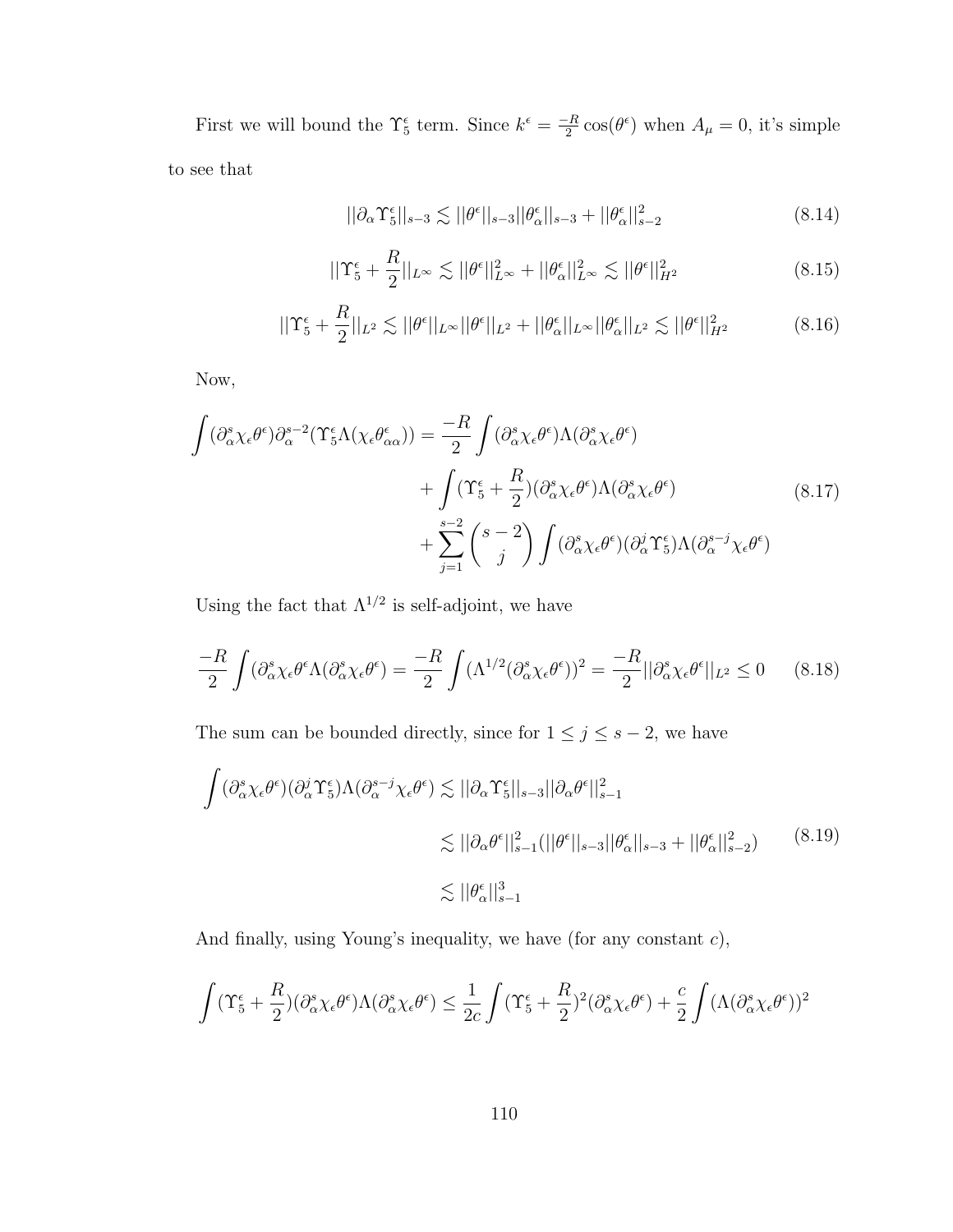Therefore, choosing  $c = ||\theta^{\epsilon}||_{H^{s}}$ , we have

$$
\int (\Upsilon_5^{\epsilon} + \frac{R}{2}) (\partial_{\alpha}^s \chi_{\epsilon} \theta^{\epsilon}) \Lambda (\partial_{\alpha}^s \chi_{\epsilon} \theta^{\epsilon}) \lesssim \frac{||\theta^{\epsilon}||_{H^2}^4 ||\partial_{\alpha}^s \theta^{\epsilon}||_{L^2}^2}{||\theta^{\epsilon}||_{H^s}} + ||\theta^{\epsilon}||_{H^s} ||\Lambda \partial_{\alpha}^s \chi_{\epsilon} \theta^{\epsilon}||_{L^2}^2
$$
\n
$$
\lesssim ||\theta_{\alpha}^{\epsilon}||_{H^{s-1}}^3 + ||\theta^{\epsilon}||_{H^s} ||\Lambda \partial_{\alpha}^s \chi_{\epsilon} \theta^{\epsilon}||_{L^2}^2
$$
\n(8.20)

And so, combining (8.18), (8.19), and (8.20), we have

$$
\int (\partial_{\alpha}^s \chi_{\epsilon} \theta^{\epsilon}) \partial_{\alpha}^{s-2} (\Upsilon_{5}^{\epsilon} \Lambda(\chi_{\epsilon} \theta^{\epsilon}_{\alpha \alpha})) \lesssim ||\theta_{\alpha}^{\epsilon}||_{s-1}^{3} + ||\theta^{\epsilon}||_{H^{s}} ||\Lambda \partial_{\alpha}^{s} \chi_{\epsilon} \theta^{\epsilon}||_{L^{2}}^{2}
$$
(8.21)

Now, the  $\Upsilon_6^{\epsilon}$  term in  $\frac{dE}{dt}$  is

$$
\begin{split} \int (\partial_{\alpha}^s \chi_\epsilon \theta^\epsilon) \partial_{\alpha}^{s-2} (\Upsilon^\epsilon_6 \chi_\epsilon \theta^\epsilon_{\alpha \alpha \alpha}) &= \int \Upsilon^\epsilon_6 (\partial_{\alpha}^s \chi_\epsilon \theta^\epsilon) (\partial_{\alpha}^{s+1} \chi_\epsilon \theta^\epsilon) \\ &+ \sum_{j=1}^{s-2} \binom{s-2}{j} \int (\partial_{\alpha}^s \chi_\epsilon \theta^\epsilon) (\partial_{\alpha}^j \Upsilon^\epsilon_6) (\partial_{\alpha}^{s+1-j} \chi_\epsilon \theta^\epsilon) \end{split}
$$

As in the local existence proof, we integrate by parts in the first term, getting

$$
\int \Upsilon_6^{\epsilon} (\partial_{\alpha}^s \chi_{\epsilon} \theta^{\epsilon}) (\partial_{\alpha}^{s+1} \chi_{\epsilon} \theta^{\epsilon}) = \frac{-1}{2} \int (\partial_{\alpha} \Upsilon_6^{\epsilon}) (\partial_{\alpha}^s \chi_{\epsilon} \theta^{\epsilon})^2 \lesssim ||\partial_{\alpha} \Upsilon_6^{\epsilon}||_{L^{\infty}} ||\partial_{\alpha}^s \theta^{\epsilon}||_{L^2}^2 \qquad (8.22)
$$

For the sum, we have

$$
\sum_{j=1}^{s-2} \binom{s-2}{j} \int (\partial_{\alpha}^s \chi_{\epsilon} \theta^{\epsilon}) (\partial_{\alpha}^j \Upsilon_6^{\epsilon}) (\partial_{\alpha}^{s+1-j} \chi_{\epsilon} \theta^{\epsilon}) \lesssim ||\partial_{\alpha}^s \theta^{\epsilon}||_{L^2} ||\theta_{\alpha\alpha\alpha}||_{s-3} ||\partial_{\alpha} \Upsilon_6^{\epsilon}||_{s-3} \tag{8.23}
$$

Since  $\partial_{\alpha} \Upsilon_6^{\epsilon} = (V^{\epsilon} - W^{\epsilon} \cdot \hat{t}^{\epsilon})_{\alpha} = W^{\epsilon}_{\alpha} \cdot \hat{t}^{\epsilon}$ , therefore applying Lemma 7.7 to (8.22) and  $(8.23)$ , we have

$$
\int (\partial_{\alpha}^{s} \chi_{\epsilon} \theta^{\epsilon}) \partial_{\alpha}^{s-2} (\Upsilon_{6}^{\epsilon} \chi_{\epsilon} \theta_{\alpha \alpha}^{\epsilon}) \lesssim ||\partial_{\alpha}^{s} \theta^{\epsilon}||_{L^{2}} ||\theta_{\alpha \alpha}^{\epsilon}||_{s-3} ||\theta^{\epsilon}||_{s} \sqrt{||\theta_{\alpha}^{\epsilon}||_{s-1}} \tag{8.24}
$$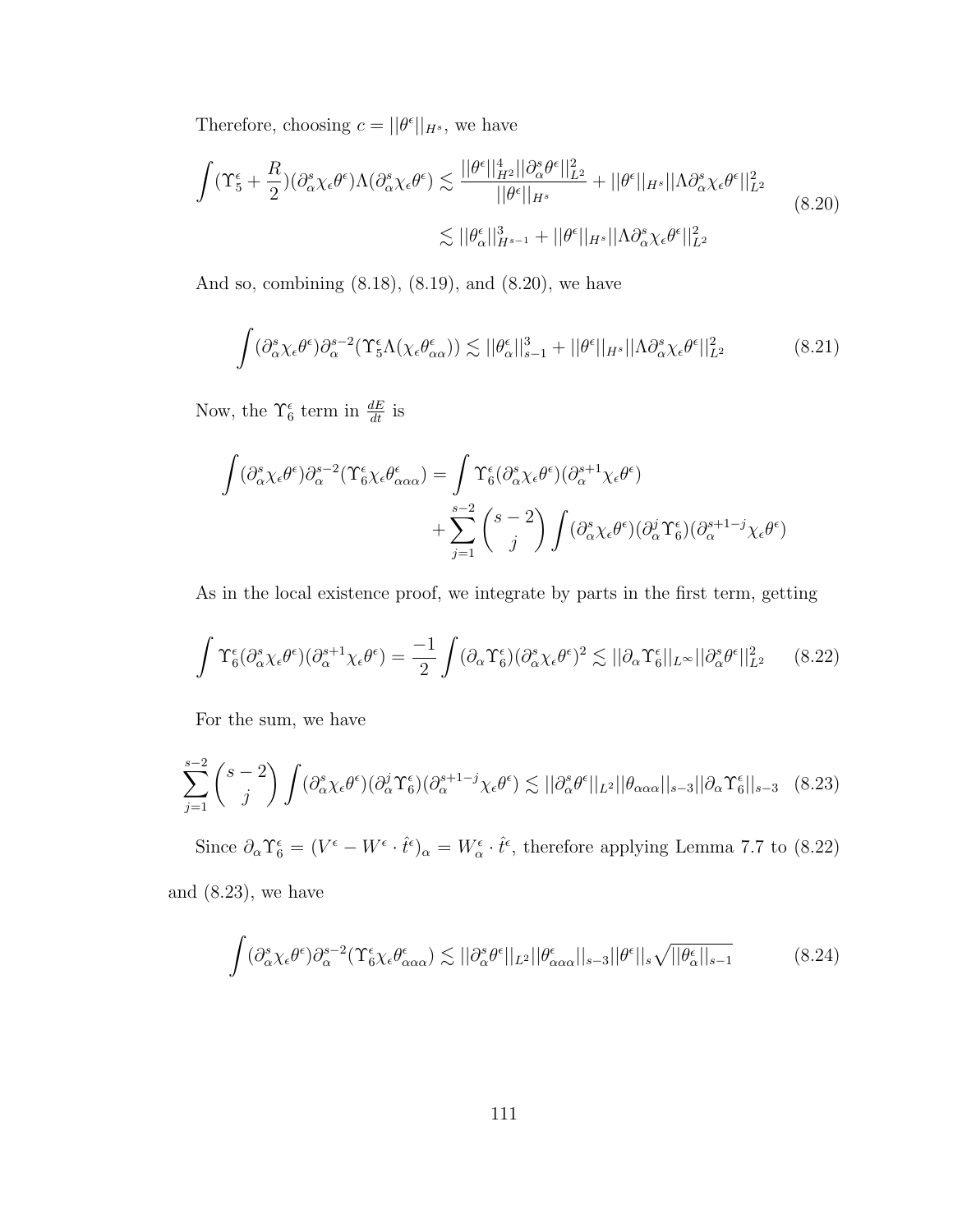Finally, there's  $\Upsilon_7,$ 

$$
\begin{split} \Upsilon_{7}^{\epsilon} &= k_{\alpha}^{\epsilon} H(\chi_{\epsilon}\theta_{\alpha\alpha}^{\epsilon}) + \frac{\tau}{2} H(\chi_{\epsilon}\theta_{\alpha\alpha}^{\epsilon}) (\theta_{\alpha}^{\epsilon}\chi_{\epsilon}\theta_{\alpha}^{\epsilon})_{\alpha} + (V^{\epsilon} - W^{\epsilon} \cdot \hat{t}^{\epsilon})_{\alpha}(\chi_{\epsilon}\theta_{\alpha\alpha}^{\epsilon}) \\ &+ \partial_{\alpha} \bigg( [H, k^{\epsilon}] (\chi_{\epsilon}\theta_{\alpha\alpha}^{\epsilon}) + H(k_{\alpha}^{\epsilon}\chi_{\epsilon}\theta_{\alpha}^{\epsilon}) - \tau (\chi_{\epsilon}\theta_{\alpha}^{\epsilon}) m^{st,\epsilon} \cdot \hat{t}^{\epsilon} + \frac{\tau}{2} (\chi_{\epsilon}\theta_{\alpha}^{\epsilon}) [H, \theta_{\alpha}^{\epsilon}] (\chi_{\epsilon}\theta_{\alpha\alpha}^{\epsilon}) \bigg) \\ &+ \partial_{\alpha} \bigg( (\chi_{\epsilon}\theta_{\alpha}^{\epsilon}) (\tilde{V}^{\epsilon} - \tilde{W}^{\epsilon} \cdot \hat{t}^{\epsilon})_{\alpha} + (m^{\epsilon} \cdot \hat{n}^{\epsilon})_{\alpha} \bigg) \\ &= \sum_{j=1}^{9} \Xi_{j} \end{split}
$$

Now, through repeated applications of Lemmas 4.5 and 7.7, we obtain

$$
||\Xi_1||_{s-2} = ||\frac{R}{2}\sin(\theta^{\epsilon})\theta^{\epsilon}_{\alpha}H(\chi_{\epsilon}\theta^{\epsilon}_{\alpha\alpha})||_{s-2}
$$

$$
\lesssim ||\sin(\theta^{\epsilon})||_{s-2}||\theta^{\epsilon}_{\alpha}||_{s-2}||\theta^{\epsilon}_{\alpha\alpha}||_{s-2}
$$

$$
\begin{aligned} ||\Xi_2||_{s-2} &= ||\frac{\tau}{2}H(\chi_{\epsilon}\theta_{\alpha\alpha}^{\epsilon})(\theta_{\alpha}^{\epsilon}\chi_{\epsilon}\theta_{\alpha}^{\epsilon})_{\alpha}||_{s-2} \\ &\lesssim ||\theta_{\alpha\alpha}^{\epsilon}||_{s-2}||\theta_{\alpha}^{\epsilon}\chi_{\epsilon}\theta_{\alpha}^{\epsilon}||_{s-1} \\ &\lesssim ||\theta_{\alpha\alpha}^{\epsilon}||_{s-2}||\theta_{\alpha}^{\epsilon}||_{s-1}^{2} \end{aligned}
$$

$$
||\Xi_3||_{s-2} = ||(V^{\epsilon} - W^{\epsilon} \cdot \hat{t}^{\epsilon})_{\alpha}(\chi_{\epsilon}\theta^{\epsilon}_{\alpha\alpha})||_{s-2}
$$
  

$$
\lesssim (||W^{\epsilon}_{\alpha} \cdot \hat{t}^{\epsilon}||_{L^{\infty}} + ||\partial_{\alpha}(W^{\epsilon}_{\alpha} \cdot \hat{t}^{\epsilon})||_{s-3})||\theta^{\epsilon}_{\alpha\alpha}||_{s-2}
$$
  

$$
\lesssim ||\theta^{\epsilon}||_{s}\sqrt{||\theta^{\epsilon}_{\alpha}||_{s-1}}||\theta^{\epsilon}_{\alpha\alpha}||_{s-2}
$$

$$
||\Xi_4||_{s-2} \le ||[H, k^{\epsilon}](\chi_{\epsilon} \theta_{\alpha\alpha}^{\epsilon})||_{s-1}
$$
  

$$
\lesssim ||\theta_{\alpha\alpha}^{\epsilon}||_{s-2} \sqrt{||\partial_{\alpha}k^{\epsilon}||_{s-2}}
$$
  

$$
\lesssim ||\theta_{\alpha\alpha}^{\epsilon}||_{s-2} \sqrt{||\theta_{\alpha}^{\epsilon}||_{s-2}}
$$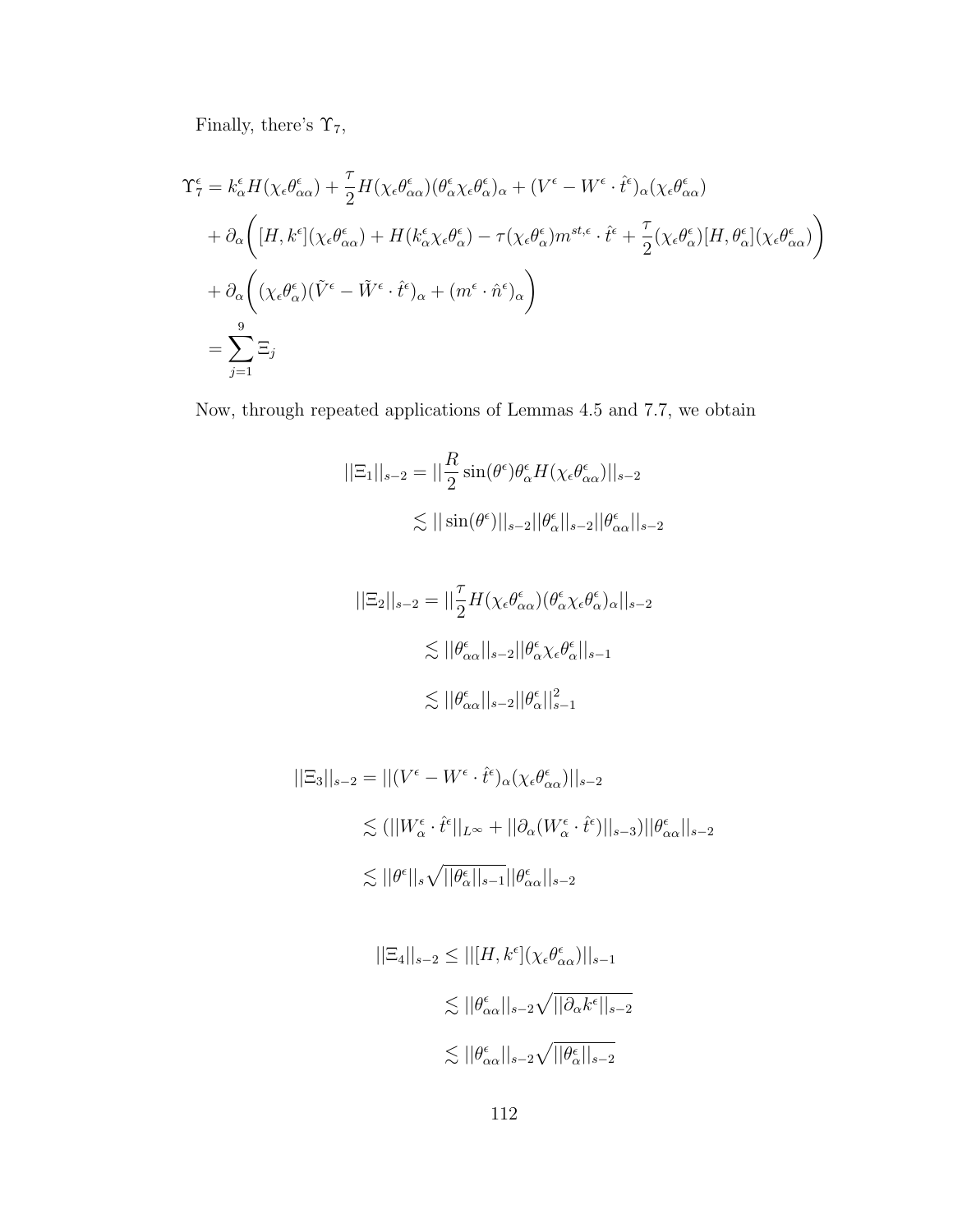$$
||\Xi_5||_{s-2} \le ||H(k_\alpha^\epsilon \chi_\epsilon \theta_\alpha^\epsilon)||_{s-1}
$$
  

$$
\lesssim ||k_\alpha^\epsilon||_{s-1} ||\theta_\alpha^\epsilon||_{s-1}
$$
  

$$
\lesssim ||\theta_\alpha^\epsilon||_{s-1}^2
$$

$$
||\Xi_6||_{s-2} \le ||\tau(\chi_{\epsilon}\theta_{\alpha}^{\epsilon})m^{st,\epsilon} \cdot \hat{t}^{\epsilon}||_{s-1}
$$
  

$$
\lesssim ||\theta_{\alpha}^{\epsilon}||_{s-1}(||m^{st,\epsilon}||_{L^{\infty}} + ||\partial_{\alpha}m^{st,\epsilon}||_{s-2})
$$
  

$$
\lesssim ||\theta_{\alpha}^{\epsilon}||_{s-1}^{3/2}
$$

$$
\begin{aligned} ||\Xi_7||_{s-2} &\leq ||\frac{\tau}{2}(\chi_{\epsilon}\theta_{\alpha}^{\epsilon})[H,\theta_{\alpha}^{\epsilon}](\chi_{\epsilon}\theta_{\alpha\alpha}^{\epsilon})||_{s-1} \\ &\lesssim ||\theta_{\alpha}^{\epsilon}||_{s-1}||\theta_{\alpha\alpha}^{\epsilon}||_{s-2}\sqrt{||\theta_{\alpha}^{\epsilon}||_{s-1}} \end{aligned}
$$

$$
\begin{aligned} ||\Xi_8||_{s-2} &\le ||(\chi_\epsilon \theta_\alpha^\epsilon)(\tilde{V}^\epsilon - \tilde{W}^\epsilon \cdot \hat{t}^\epsilon)_\alpha||_{s-1} \\ &\lesssim ||\theta_\alpha^\epsilon||_{s-1}(||\tilde{W}_\alpha^\epsilon \cdot \hat{t}||_{L^\infty} + ||\partial_\alpha(\tilde{W}_\alpha^\epsilon \cdot \hat{t})||_{s-2}) \\ &\lesssim ||\theta_\alpha^\epsilon||_{s-1} ||\theta^\epsilon||_s \sqrt{||\theta_\alpha^\epsilon||_{s-1}} \end{aligned}
$$

$$
||\Xi_9||_{s-2} \le ||\partial_\alpha (m^\epsilon \cdot \hat{n}^\epsilon)||_{s-1}
$$
  

$$
\lesssim ||m_\alpha^\epsilon||_{s-1} + ||m^\epsilon||_{L^\infty} ||\partial_\alpha^{s-1} \hat{n}^\epsilon||_{L^2}
$$
  

$$
\lesssim ||\theta_\alpha^\epsilon||_{s-1}^{3/2} + ||\theta_\alpha^\epsilon||_{L^2} ||\theta_\alpha^\epsilon||_{s-1}
$$

Therefore, combining the bounds on all the  $\Xi_i$ , we have

$$
||\Upsilon_7^{\epsilon}||_{s-2} \lesssim ||\theta_\alpha^{\epsilon}||_{s-1}^{3/2}
$$
\n(8.25)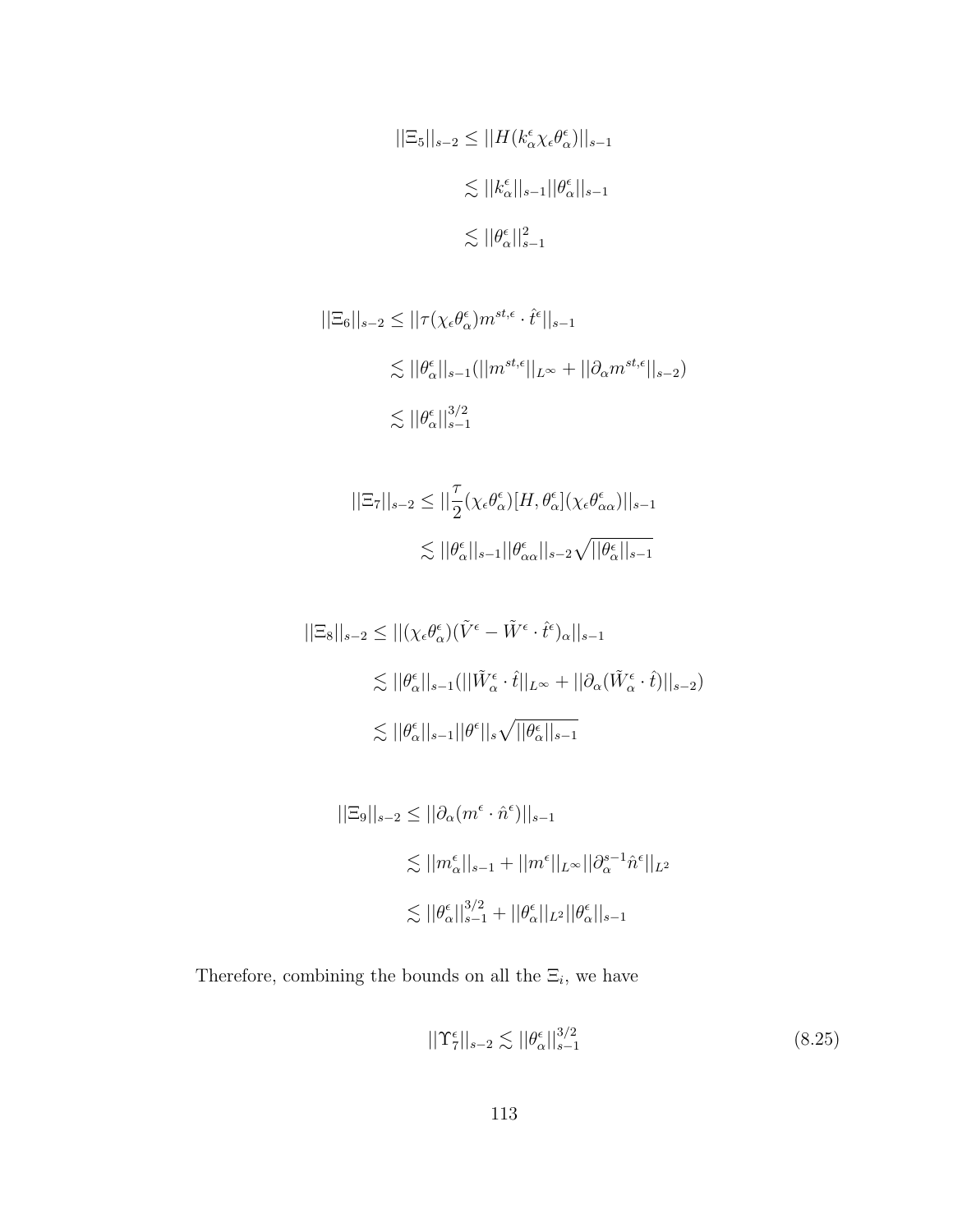And therefore,

$$
\int \partial_{\alpha}^{s} (\chi_{\epsilon} \theta^{\epsilon}) \partial_{\alpha}^{s-2} \Upsilon_{7}^{\epsilon} \lesssim ||\partial_{\alpha}^{s} \theta^{\epsilon}||_{L^{2}} ||\theta_{\alpha}^{\epsilon}||_{s-1}^{3/2}
$$
\n(8.26)

Finally, as in the local existence case, the  $-\frac{\tau}{2} \Lambda^3(\chi_e \theta_{\alpha\alpha}^{\epsilon})$  term in  $\theta_{\alpha\alpha,t}^{\epsilon}$  gives us

$$
\int (\chi_{\epsilon} \partial_{\alpha}^{s} \theta^{\epsilon}) \frac{-\tau}{2} \Lambda^{3} (\chi_{\epsilon} \partial_{\alpha}^{s} \theta^{\epsilon}) = \frac{-\tau}{2} \int (\Lambda^{3/2} \chi_{\epsilon} \partial_{\alpha}^{s} \theta^{\epsilon})^{2} = \frac{-\tau}{2} ||\Lambda^{3/2} \partial_{\alpha}^{s} \chi_{\epsilon} \theta^{\epsilon}||_{L^{2}}^{2}
$$
(8.27)

Therefore, combining (8.21), (8.24), (8.26), (8.27), and (8.8), we have

$$
\frac{dE}{dt} \lesssim -||\Lambda^{1/2}\theta^{\epsilon}||_{L^{2}}^{2} - ||\Lambda^{3/2}\partial_{\alpha}^{s}\chi_{\epsilon}\theta^{\epsilon}||_{L^{2}}^{2} + ||\theta^{\epsilon}_{\alpha}||_{H^{2}}^{2}||\theta^{\epsilon}||_{H^{2}}^{2}
$$
\n
$$
+ ||\theta^{\epsilon}_{\alpha}||_{s-1}^{3} + ||\theta^{\epsilon}||_{s}||\Lambda\partial_{\alpha}^{s}\chi_{\epsilon}\theta^{\epsilon}||_{L^{2}}^{2}
$$
\n
$$
+ ||\partial_{\alpha}^{s}\theta^{\epsilon}||_{L^{2}}||\theta^{\epsilon}_{\alpha\alpha}||_{s-3}||\theta^{\epsilon}||_{s}\sqrt{||\theta^{\epsilon}_{\alpha}||_{s-1}}
$$
\n
$$
+ ||\partial_{\alpha}^{s}\theta^{\epsilon}||_{L^{2}}||\theta^{\epsilon}_{\alpha}||_{s-1}^{3/2}
$$
\n(8.28)

Simplifying, this becomes

$$
\frac{dE}{dt} \lesssim -||\Lambda^{1/2}\theta^{\epsilon}||_{L^{2}}^{2} - ||\Lambda^{3/2}\partial_{\alpha}^{s}\chi_{\epsilon}\theta^{\epsilon}||_{L^{2}}^{2} + ||\theta^{\epsilon}_{\alpha}||_{s-1}^{2}||\theta^{\epsilon}||_{s}^{1/2} \n+ ||\theta^{\epsilon}_{\alpha}||_{s-1}^{5/2} + ||\theta^{\epsilon}||_{s}^{1/2}||\Lambda\partial_{\alpha}^{s}\chi_{\epsilon}\theta^{\epsilon}||_{L^{2}}^{2} \n+ ||\partial_{\alpha}^{s}\theta^{\epsilon}||_{L^{2}}||\theta^{\epsilon}_{\alpha\alpha}||_{s-3}\sqrt{||\theta^{\epsilon}_{\alpha}||_{s-1}} \n+ ||\theta^{\epsilon}_{\alpha}||_{s-1}^{5/2}
$$

Next, we collapse the positive terms to get

$$
\frac{dE}{dt} \lesssim -||\Lambda^{1/2} \theta^{\epsilon}||_{L^2}^2 - ||\Lambda^{3/2} \partial_{\alpha}^s \chi_{\epsilon} \theta^{\epsilon}||_{L^2}^2 + (||\theta^{\epsilon}_{\alpha}||_{s-1}^2 + ||\Lambda \partial_{\alpha}^s \chi_{\epsilon} \theta^{\epsilon}||_{L^2}^2)||\theta^{\epsilon}||_s^{1/2}
$$

However, since  $||\theta_{\alpha}^{\epsilon}||_{s-1}, ||\Lambda \partial_{\alpha}^s \chi_{\epsilon} \theta^{\epsilon}||_{L^2} \lesssim ||\Lambda^{1/2} \theta^{\epsilon}||_{L^2} + ||\Lambda^{3/2} \partial_{\alpha}^s \chi_{\epsilon} \theta^{\epsilon}||_{L^2}$ , we obtain

$$
\frac{dE}{dt} \lesssim (||\Lambda^{1/2} \theta^{\epsilon}||_{L^{2}}^{2} + ||\Lambda^{3/2} \partial_{\alpha}^{s} \chi_{\epsilon} \theta^{\epsilon}||_{L^{2}}^{2})(-1 + ||\theta^{\epsilon}||_{s}^{1/2}) \leq 0 \tag{8.29}
$$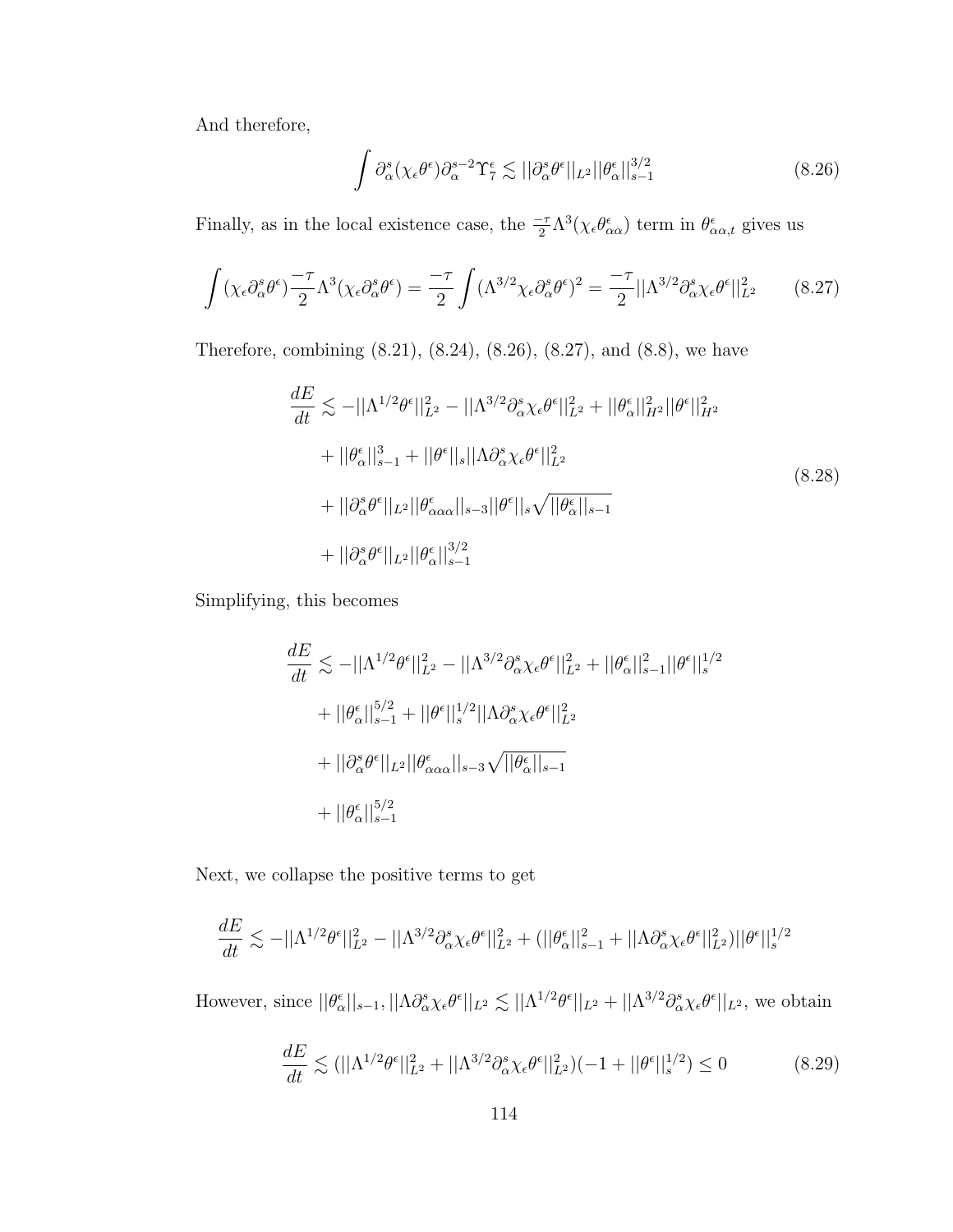Therefore,  $\frac{d}{dt} ||\theta^{\epsilon}||_s \leq 0$  for all time t, and therefore  $\theta^{\epsilon}$  exists globally in time.  $\Box$ 

*Proof of Theorem 1.3:* By Theorem 8.1, we know that  $||\theta^{\epsilon}||_s$  is non-increasing, and therefore  $\theta^{\epsilon}$  can never leave the set O. Therefore, the maximal time T in Lemma 5.4 is infinity, and so applying Theorem 1.1, we know that  $\theta \in C([0,\infty); H^s)$ , as desired.  $\Box$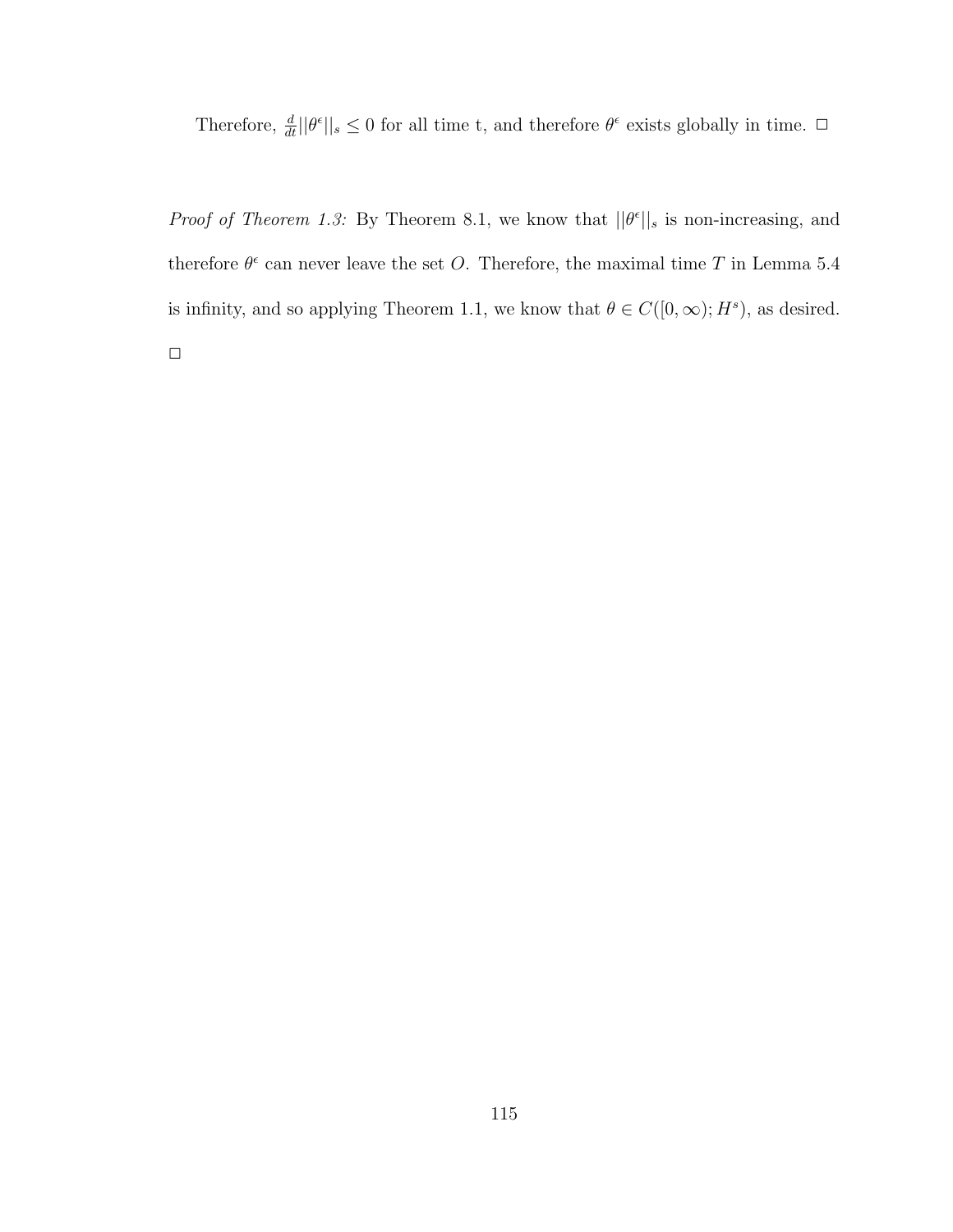## Bibliography

- [1] D. Ambrose The zero surface tension limit of two-dimensional interfacial Darcy *flow J.* Math. Fluid Mech.  $16(2014)$ ,  $105-143$
- [2] A. Castro, D. Cordoba, C. Fefferman, F. Gancedo Rayleigh-Taylor breakdown for the Muskat problem with applications to water waves. Annals of Math, 175(2012), 909-948
- [3] A. Castro, D. Cordoba, C. Fefferman, F. Gancedo Breakdown of smoothness for the Muskat problem, Archive for Rational Mechanics and Analysis, 208.3(2013), 805-909
- [4] X. Chen The Hele-Shaw problem and area-preserving curve-shortening motions, Archive for Rational Mechanics and Analysis, 123.2(1993), 117-151
- [5] C. Cheng, R. Granero-Belinchon, S. Shkoller Well-posedness of the Muskat Problem with  $H^2$  initial data, arXiv:1412.7737
- [6] P. Constantin, D. Cordoba, F. Gancedo, R. Strain On the global existence for the Muskat problem, J. Eur. Math. Soc. 15(2013), 201-227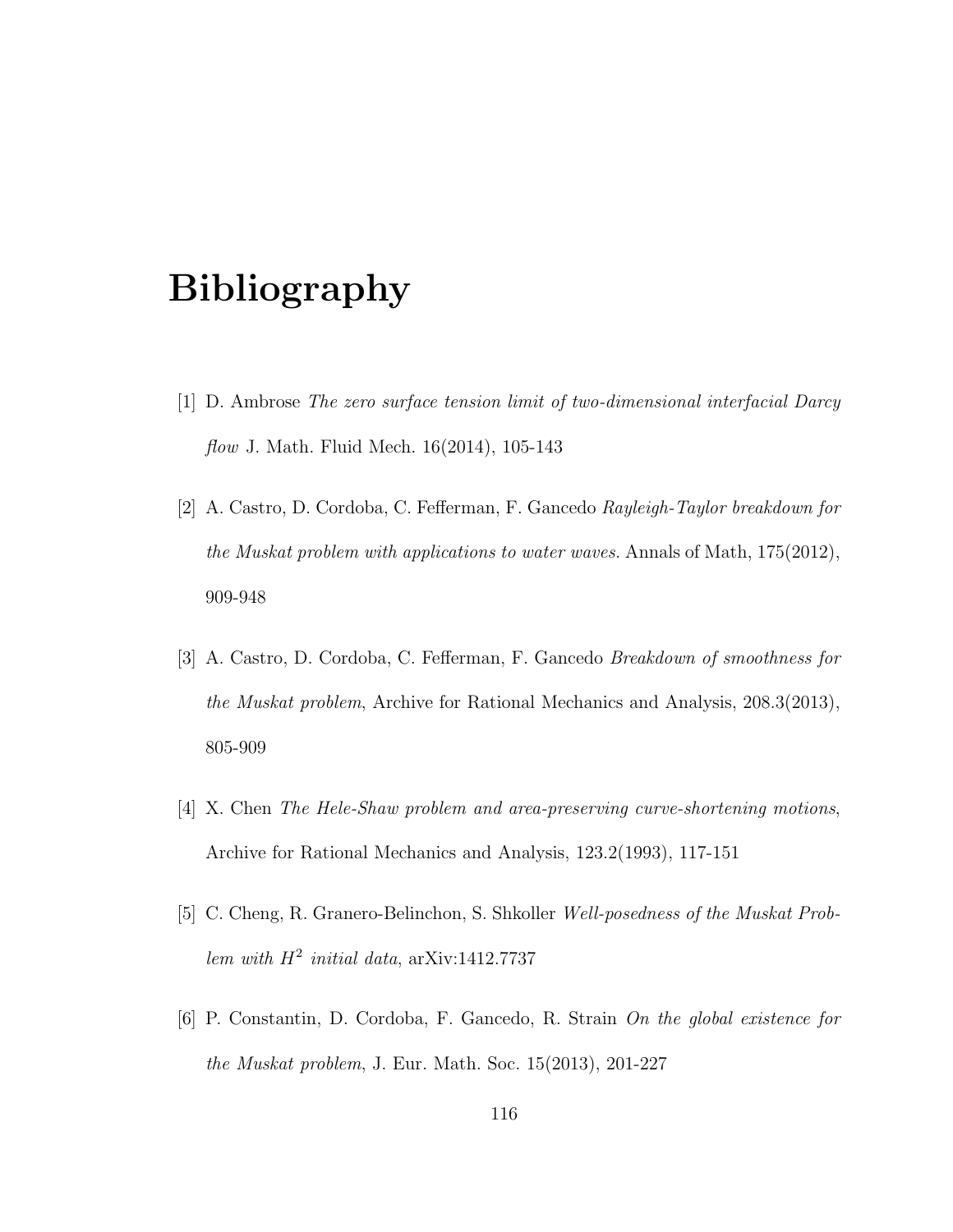- [7] P. Constantin, D. Cordoba, F. Gancedo, L. Rodriguez-Piazza, R. Strain On the Muskat problem: global in time results in 2D and 3D, arXiv:1310.0953
- [8] A. Cordoba, D. Cordoba, F. Gancedo Interface evolution: the Hele-Shaw and Muskat problems Ann. of Math. 173(2011), 477-542
- [9] D. Cordoba, F. Gancedo Contour dynamics of incompressible 3-D fluids in a porous medium with different densities Comm. Math. Phys. 273(2007), 445-471
- [10] D. Cordoba, F. Gancedo A maximum principle for the Muskat problem for fluids with different densities Comm. Math. Phys. 286(2009), 681-696
- [11] J. Escher, A.-V. Matioc, B.-V. Matioc A generalized Rayleigh-Taylor condition for the Muskat problem. Nonlinearity, 25.1(2012), 73-92
- [12] J. Escher, B.-V. Matioc On the parabolicity of the Muskat problem: Wellposedness, fingering, and stability results. Zeitschrift fur Analysis und ihre Anwendungen, 30.2(2011), 193-218
- [13] J. Escher, G. Simonett Classical solutions for Hele-Shaw models with surface tension. Adv. Differential Equations 2(1997), 619-642
- [14] J. Escher, G. Simonett A center manifold analysis for the Mullins-Sekerka model. Journal of Differential Equations, 143.2(1998), 267-292